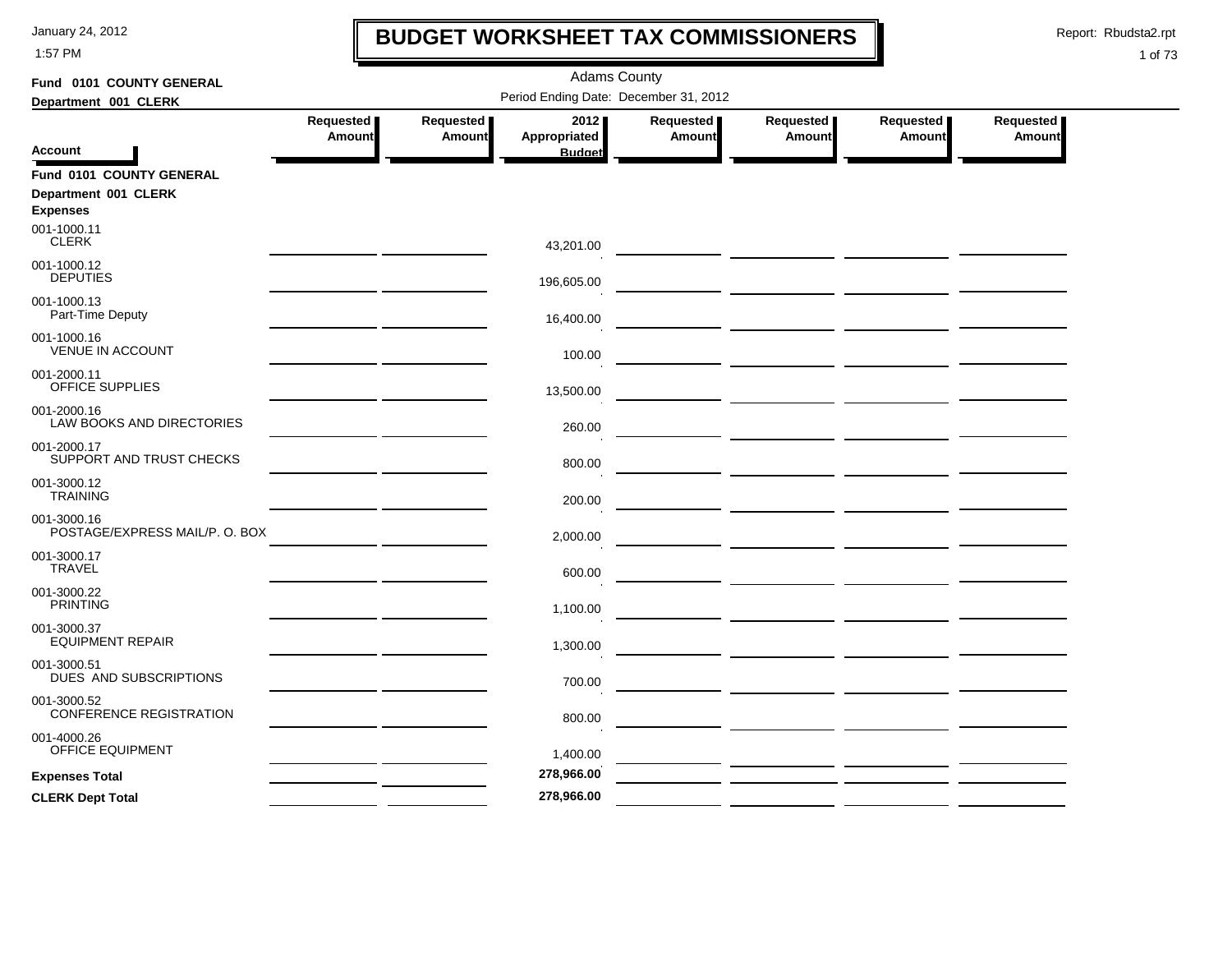1:57 PM

# **BUDGET WORKSHEET TAX COMMISSIONERS**

Report: Rbudsta2.rpt

 $\mathbf l$ 

| Fund 0101 COUNTY GENERAL                 |                            | <b>Adams County</b>                   |                     |                                                                                                                      |                                                    |                     |
|------------------------------------------|----------------------------|---------------------------------------|---------------------|----------------------------------------------------------------------------------------------------------------------|----------------------------------------------------|---------------------|
| Department 002 AUDITOR                   |                            | Period Ending Date: December 31, 2012 |                     |                                                                                                                      |                                                    |                     |
| Requested<br>Amount                      | <b>Requested</b><br>Amount | 2012<br>Appropriated                  | Requested<br>Amount | Requested  <br>Amount                                                                                                | Requested<br>Amount                                | Requested<br>Amount |
| <b>Account</b>                           |                            | <b>Budget</b>                         |                     |                                                                                                                      |                                                    |                     |
| Department 002 AUDITOR                   |                            |                                       |                     |                                                                                                                      |                                                    |                     |
| <b>Expenses</b>                          |                            |                                       |                     |                                                                                                                      |                                                    |                     |
| 002-1000.11<br><b>AUDITOR</b>            |                            | 43,201.00                             |                     |                                                                                                                      |                                                    |                     |
| 002-1000.12<br><b>DEPUTIES</b>           |                            | 130,846.00                            |                     |                                                                                                                      |                                                    |                     |
| 002-1000.14<br>INTER-DEPARTMENT EMPLOYEE |                            | 26,055.00                             |                     |                                                                                                                      | <u> 1989 - John Stein, Amerikaansk politiker (</u> |                     |
| 002-1000.15<br><b>OVERTIME</b>           |                            | 2,000.00                              |                     |                                                                                                                      |                                                    |                     |
| 002-2000.11<br>OFFICE SUPPLIES           |                            | 2,091.00                              |                     |                                                                                                                      |                                                    |                     |
| 002-3000.12<br><b>TRAINING</b>           |                            | 1,000.00                              |                     |                                                                                                                      |                                                    |                     |
| 002-3000.17<br><b>TRAVEL</b>             |                            | 1,800.00                              |                     | <u> Andreas Andreas Andreas Andreas Andreas Andreas Andreas Andreas Andreas Andreas Andreas Andreas Andreas Andr</u> |                                                    |                     |
| 002-3000.22<br>PRINTING AND ADVERTISING  |                            | 3,000.00                              |                     |                                                                                                                      |                                                    |                     |
| 002-3000.23<br><b>REBINDING RECORDS</b>  |                            | 3,000.00                              |                     | <u> Andreas Andreas Andreas Andreas Andreas Andreas Andreas Andreas Andreas Andreas Andreas Andreas Andreas Andr</u> |                                                    |                     |
| 002-3000.51<br>DUES AND SUBSCRIPTIONS    |                            | 1,171.00                              |                     |                                                                                                                      |                                                    |                     |
| <b>Expenses Total</b>                    |                            | 214,164.00                            |                     |                                                                                                                      |                                                    |                     |
| <b>AUDITOR Dept Total</b>                |                            | 214,164.00                            |                     |                                                                                                                      |                                                    |                     |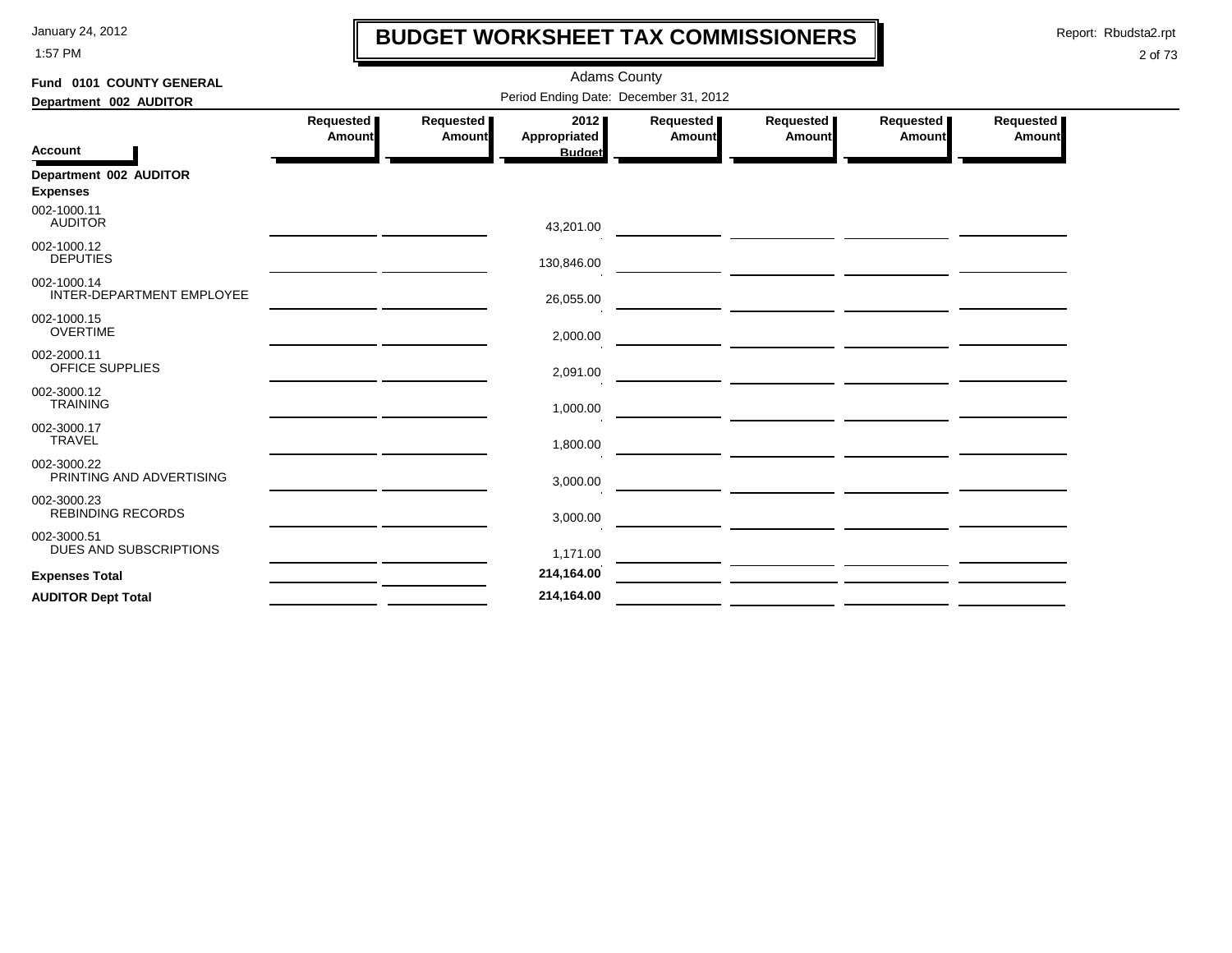1:57 PM

# **BUDGET WORKSHEET TAX COMMISSIONERS**

Report: Rbudsta2.rpt

 $\mathbf l$ 

| Fund 0101 COUNTY GENERAL                      | <b>Adams County</b> |                                       |                     |                                              |                                                                                                                      |                     |  |  |  |  |
|-----------------------------------------------|---------------------|---------------------------------------|---------------------|----------------------------------------------|----------------------------------------------------------------------------------------------------------------------|---------------------|--|--|--|--|
| Department 003 TREASURER                      |                     | Period Ending Date: December 31, 2012 |                     |                                              |                                                                                                                      |                     |  |  |  |  |
| Requested<br>Amount                           | Requested<br>Amount | 2012<br><b>Appropriated</b>           | Requested<br>Amount | Requested<br>Amount                          | Requested<br><b>Amount</b>                                                                                           | Requested<br>Amount |  |  |  |  |
| <b>Account</b>                                |                     | <b>Budget</b>                         |                     |                                              |                                                                                                                      |                     |  |  |  |  |
| Department 003 TREASURER<br><b>Expenses</b>   |                     |                                       |                     |                                              |                                                                                                                      |                     |  |  |  |  |
| 003-1000.11<br><b>TREASURER</b>               |                     | 43,201.00                             |                     | <u> 1989 - Andrea Andrew Maria (b. 1989)</u> |                                                                                                                      |                     |  |  |  |  |
| 003-1000.12<br><b>DEPUTIES</b>                |                     | 84,647.00                             |                     |                                              | — <u>— — — — — — — — — — — — — — — — —</u>                                                                           |                     |  |  |  |  |
| 003-2000.11<br>OFFICE SUPPLIES                |                     | 1,520.00                              |                     | <u> 2000 - Jan Alexander (b. 1989)</u>       |                                                                                                                      |                     |  |  |  |  |
| 003-3000.12<br><b>TRAINING</b>                |                     | 500.00                                |                     |                                              |                                                                                                                      |                     |  |  |  |  |
| 003-3000.16<br><b>POSTAGE</b>                 |                     | 100.00                                |                     |                                              | <u> 1989 - Andrea Stadt Britain, amerikansk politik (</u>                                                            |                     |  |  |  |  |
| 003-3000.17<br><b>TRAVEL</b>                  |                     | 750.00                                |                     |                                              | <u> 1989 - Johann John Stone, mars et al. (</u>                                                                      |                     |  |  |  |  |
| 003-3000.22<br><b>PRINTING</b>                |                     | 100.00                                |                     |                                              |                                                                                                                      |                     |  |  |  |  |
| 003-3000.37<br><b>EQUIPMENT - REPAIRS</b>     |                     | 100.00                                |                     |                                              | <u> 1980 - Jan Sterling von de Sterling von de Sterling von de Sterling von de Sterling von de Sterling von de S</u> |                     |  |  |  |  |
| 003-3000.51<br>DUES AND SUBSCRIPTIONS         |                     | 300.00                                |                     |                                              |                                                                                                                      |                     |  |  |  |  |
| 003-3000.52<br><b>CONFERENCE REGISTRATION</b> |                     | 360.00                                |                     | <u> 1989 - Johann Harry Communication (</u>  |                                                                                                                      |                     |  |  |  |  |
| 003-4000.26<br><b>OFFICE EQUIPMENT</b>        |                     | 200.00                                |                     |                                              |                                                                                                                      |                     |  |  |  |  |
| <b>Expenses Total</b>                         |                     | 131,778.00                            |                     |                                              |                                                                                                                      |                     |  |  |  |  |
| <b>TREASURER Dept Total</b>                   |                     | 131,778.00                            |                     |                                              |                                                                                                                      |                     |  |  |  |  |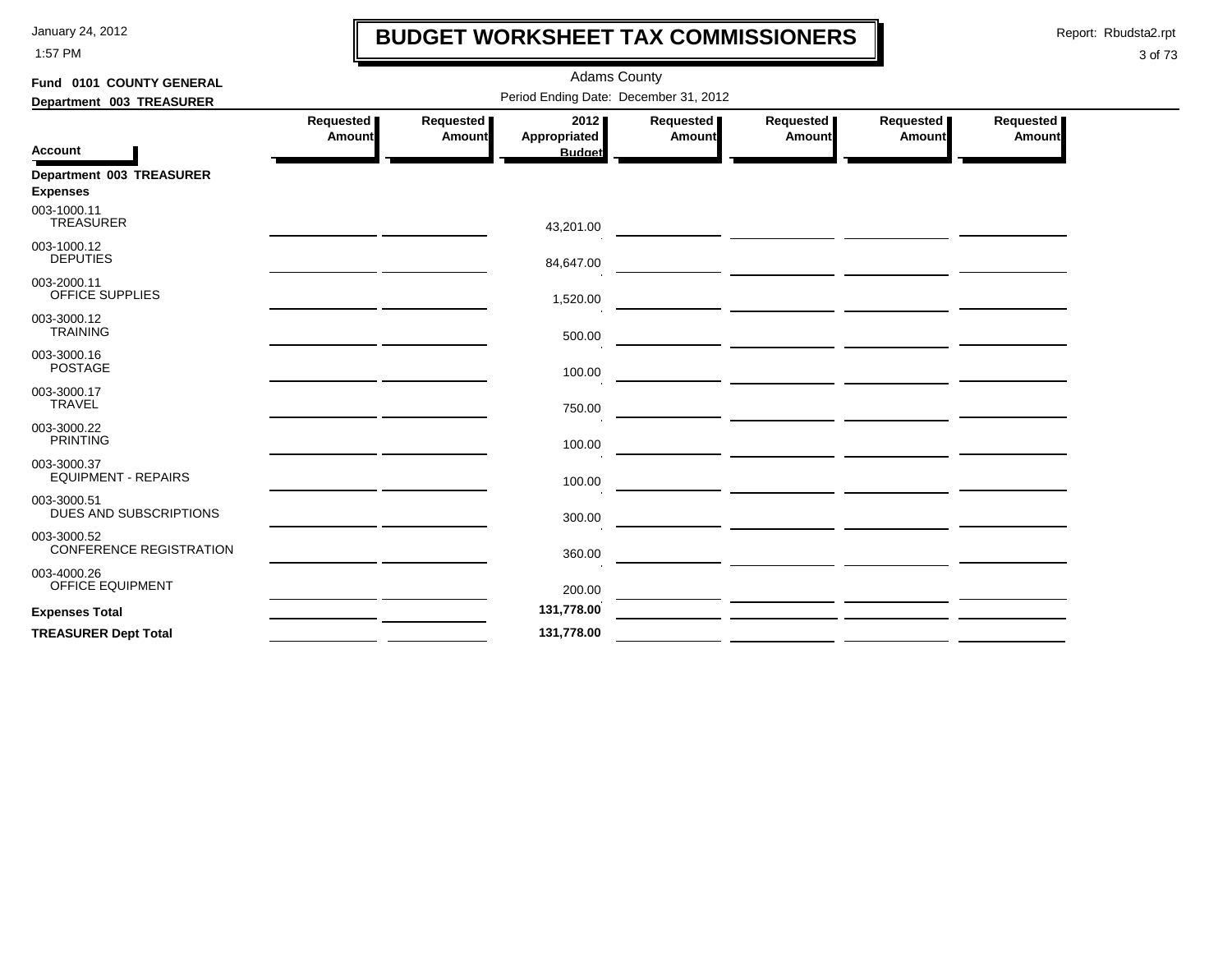1:57 PM

# **BUDGET WORKSHEET TAX COMMISSIONERS**

Report: Rbudsta2.rpt

 $\mathbf \mathbf I$ 

| Fund 0101 COUNTY GENERAL                   |                                       |                            | <b>Adams County</b>  |                     |                            |                            |                     |  |  |
|--------------------------------------------|---------------------------------------|----------------------------|----------------------|---------------------|----------------------------|----------------------------|---------------------|--|--|
| Department 004 RECORDER                    | Period Ending Date: December 31, 2012 |                            |                      |                     |                            |                            |                     |  |  |
|                                            | Requested<br><b>Amount</b>            | Requested<br><b>Amount</b> | 2012<br>Appropriated | Requested<br>Amount | Requested<br><b>Amount</b> | Requested<br><b>Amount</b> | Requested<br>Amount |  |  |
| <b>Account</b>                             |                                       |                            | <b>Budget</b>        |                     |                            |                            |                     |  |  |
| Department 004 RECORDER<br><b>Expenses</b> |                                       |                            |                      |                     |                            |                            |                     |  |  |
| 004-1000.11<br><b>RECORDER</b>             |                                       |                            | 43,201.00            |                     |                            |                            |                     |  |  |
| 004-1000.12<br><b>DEPUTY</b>               |                                       |                            | 32,401.00            |                     |                            |                            |                     |  |  |
| 004-2000.11<br>OFFICE SUPPLIES             |                                       |                            | 1,500.00             |                     |                            |                            |                     |  |  |
| 004-3000.17<br><b>TRAVEL</b>               |                                       |                            | 150.00               |                     |                            |                            |                     |  |  |
| 004-3000.51<br>DUES AND SUBSCRIPTIONS      |                                       |                            | 475.00               |                     |                            |                            |                     |  |  |
| <b>Expenses Total</b>                      |                                       |                            | 77,727.00            |                     |                            |                            |                     |  |  |
| <b>RECORDER Dept Total</b>                 |                                       |                            | 77,727.00            |                     |                            |                            |                     |  |  |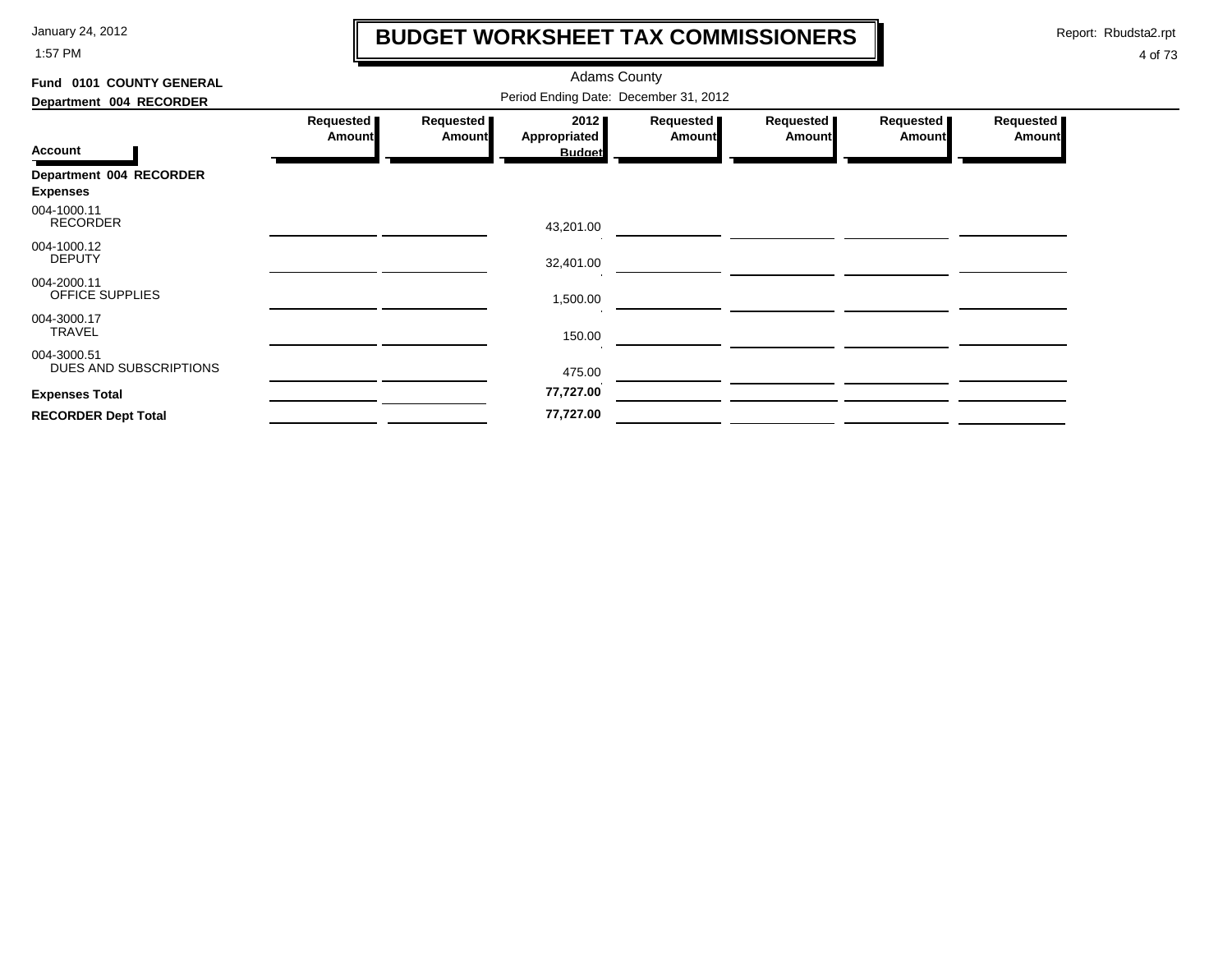1:57 PM

## **BUDGET WORKSHEET TAX COMMISSIONERS**

Report: Rbudsta2.rpt

 $\mathbf I$ 

| Fund 0101 COUNTY GENERAL                   | <b>Adams County</b>        |                                       |                      |                            |                                               |                                |                            |  |  |  |  |
|--------------------------------------------|----------------------------|---------------------------------------|----------------------|----------------------------|-----------------------------------------------|--------------------------------|----------------------------|--|--|--|--|
| Department 005 SHERIFF                     |                            | Period Ending Date: December 31, 2012 |                      |                            |                                               |                                |                            |  |  |  |  |
|                                            | Requested<br><b>Amount</b> | Requested<br>Amount                   | 2012<br>Appropriated | Requested<br><b>Amount</b> | Requested  <br><b>Amount</b>                  | Requested<br><b>Amount</b>     | Requested<br><b>Amount</b> |  |  |  |  |
| <b>Account</b>                             |                            |                                       | <b>Budget</b>        |                            |                                               |                                |                            |  |  |  |  |
| Department 005 SHERIFF<br><b>Expenses</b>  |                            |                                       |                      |                            |                                               |                                |                            |  |  |  |  |
| 005-1000.11<br><b>SHERIFF</b>              |                            |                                       | 77,000.00            |                            |                                               |                                |                            |  |  |  |  |
| 005-1000.12<br>CHIEF DEPUTY                |                            |                                       | 49,000.00            |                            |                                               |                                |                            |  |  |  |  |
| 005-1000.13<br><b>MATRON</b>               |                            |                                       | 32,886.00            |                            |                                               |                                |                            |  |  |  |  |
| 005-1000.15<br>OFFICE DEPUTY               |                            |                                       | 48,861.00            |                            | <u> 1980 - Johann John Stone, mars et al.</u> |                                |                            |  |  |  |  |
| 005-1000.16<br><b>OVERTIME</b>             |                            |                                       | 10,150.00            |                            |                                               |                                |                            |  |  |  |  |
| 005-1000.18<br><b>DEPUTIES / SERGEANTS</b> |                            |                                       | 539,752.00           |                            |                                               |                                |                            |  |  |  |  |
| 005-1000.19<br><b>SPECIAL DEPUTY</b>       |                            |                                       | 30,000.00            |                            |                                               |                                |                            |  |  |  |  |
| 005-1000.20<br><b>MERIT BOARD</b>          |                            |                                       | 1,200.00             |                            |                                               |                                |                            |  |  |  |  |
| 005-2000.11<br><b>SUPPLIES</b>             |                            |                                       | 6,000.00             |                            |                                               |                                |                            |  |  |  |  |
| 005-2000.20<br><b>GAS AND OIL</b>          |                            |                                       | 50,000.00            |                            |                                               |                                |                            |  |  |  |  |
| 005-2000.22<br><b>TIRES</b>                |                            |                                       | 4,500.00             |                            |                                               |                                |                            |  |  |  |  |
| 005-2000.33<br>GARAGE                      |                            |                                       |                      |                            |                                               |                                |                            |  |  |  |  |
| 005-2000.44<br><b>UNIFORMS</b>             |                            |                                       | 17,000.00            |                            |                                               |                                |                            |  |  |  |  |
| 005-2000.48<br>SCHOOLING AND SUPPLIES      |                            |                                       | 6,000.00             |                            |                                               |                                |                            |  |  |  |  |
| 005-3000.37                                |                            |                                       | 2,000.00             |                            |                                               | — <u>— — — — — — — — — —</u> — |                            |  |  |  |  |
| <b>EQUIPMENT REPAIRS</b>                   |                            |                                       | 3,257.00             |                            |                                               |                                |                            |  |  |  |  |
| 005-3000.51<br>DUES AND SUBSCRIPTIONS      |                            |                                       | 1,000.00             |                            |                                               |                                |                            |  |  |  |  |
| 005-3000.55<br><b>RADIO</b>                |                            |                                       | 11,000.00            |                            |                                               |                                |                            |  |  |  |  |
| 005-4000.46<br><b>VEHICLE EQUIPMENT</b>    |                            |                                       | 12,000.00            |                            |                                               |                                |                            |  |  |  |  |
| 005-4000.48<br><b>MOTOR VEHICLES</b>       |                            |                                       | 92,000.00            |                            |                                               |                                |                            |  |  |  |  |
| <b>Expenses Total</b>                      |                            |                                       | 993,606.00           |                            |                                               |                                |                            |  |  |  |  |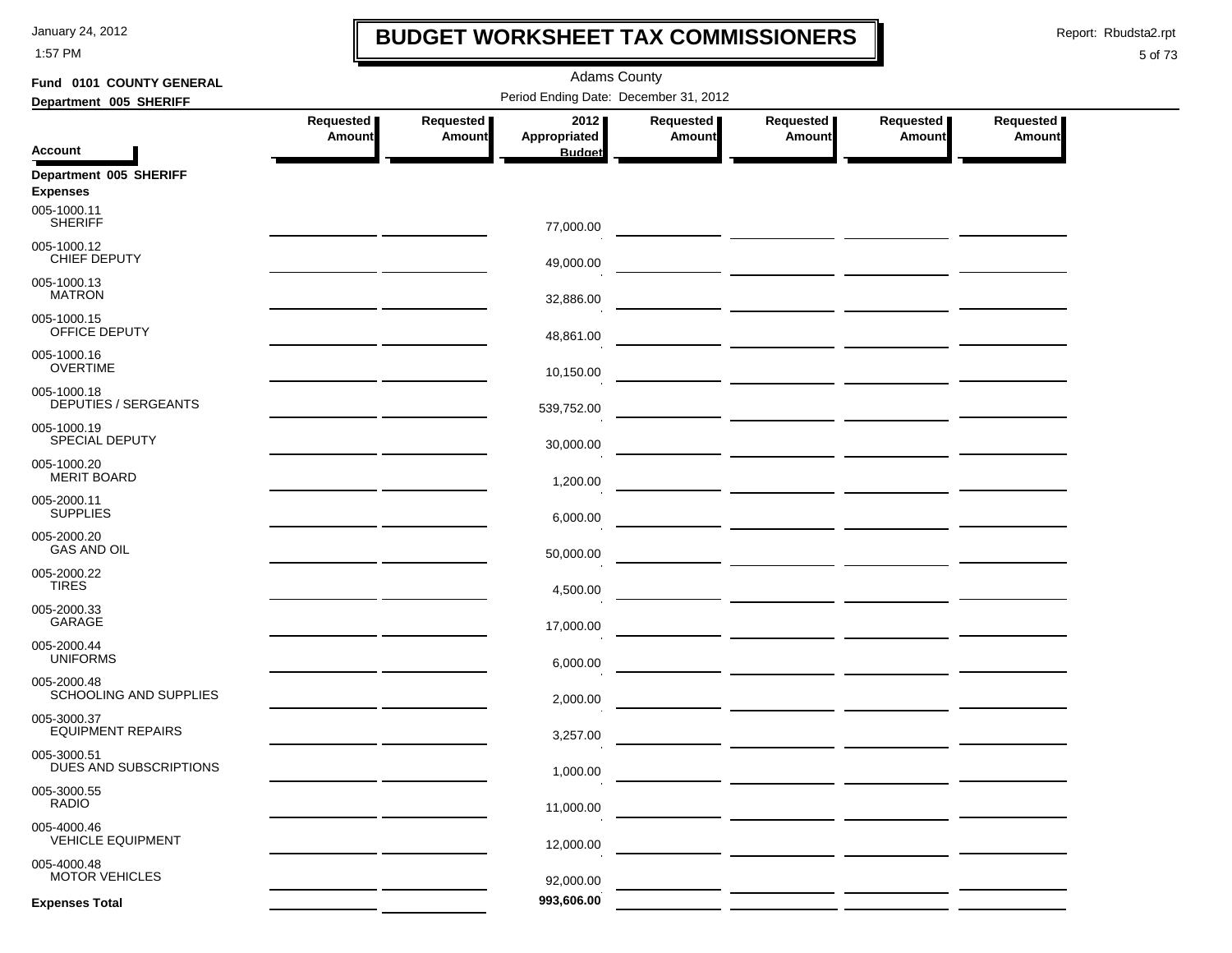1:57 PM

# **BUDGET WORKSHEET TAX COMMISSIONERS**

Report: Rbudsta2.rpt

 $\mathbf l$ 

6 of 73

### **Department 005 SHERIFF Fund 0101 COUNTY GENERAL**

| Fund 0101 COUNTY GENERAL<br>Department 005 SHERIFF |                              |                              |                                                     | <b>Adams County</b><br>Period Ending Date: December 31, 2012 |                       |                              |                                     |
|----------------------------------------------------|------------------------------|------------------------------|-----------------------------------------------------|--------------------------------------------------------------|-----------------------|------------------------------|-------------------------------------|
| <b>Account</b><br><b>SHERIFF Dept Total</b>        | Requested <b>I</b><br>Amount | Requested <b>I</b><br>Amount | 2012<br>Appropriated<br><b>Budget</b><br>993.606.00 | <b>Requested I</b><br><b>Amount</b>                          | Requested I<br>Amount | Requested <b>I</b><br>Amount | Requested <b>I</b><br><b>Amount</b> |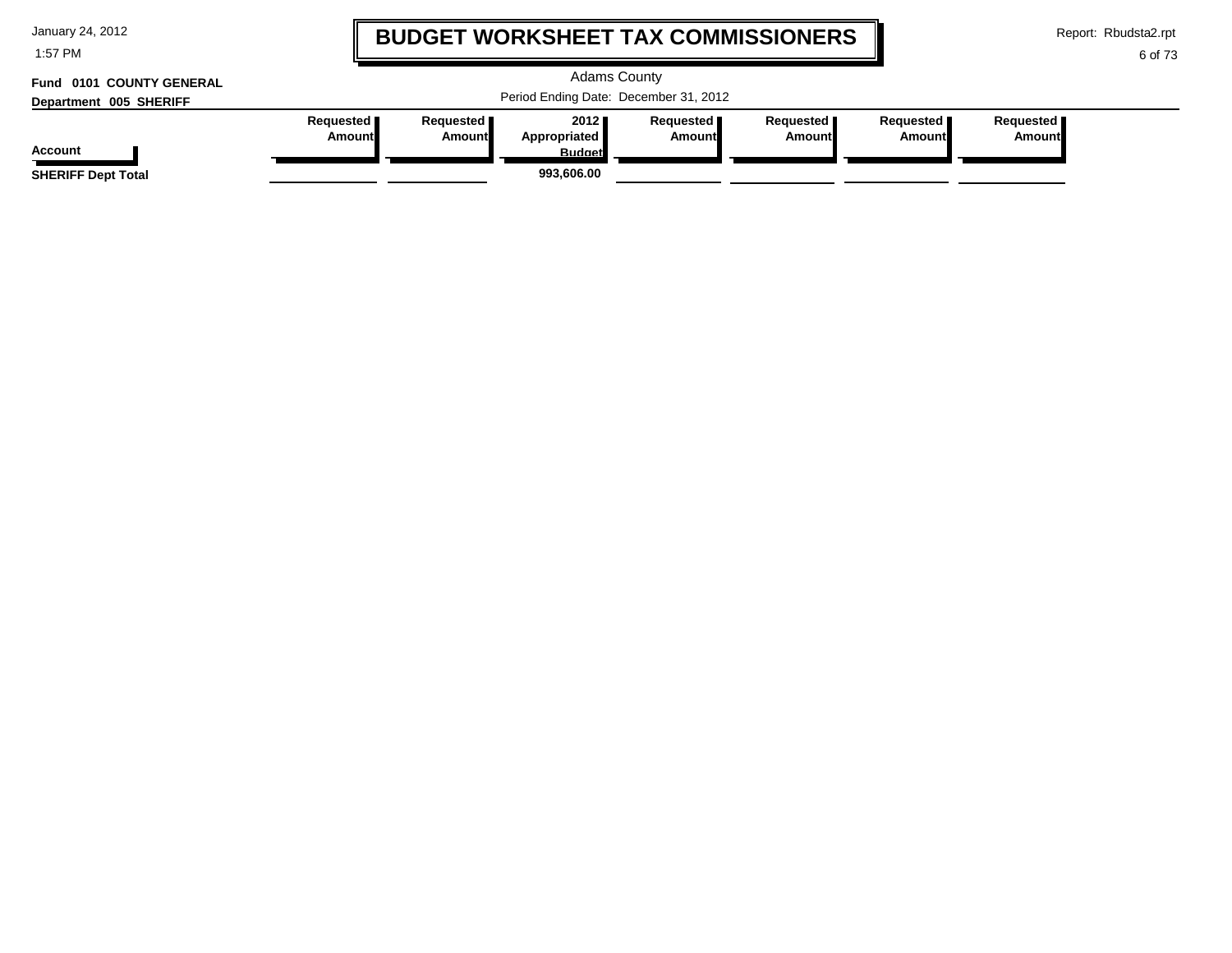1:57 PM

## **BUDGET WORKSHEET TAX COMMISSIONERS**

Report: Rbudsta2.rpt

 $\mathbf l$ 

| Fund 0101 COUNTY GENERAL                         |               |               | <b>Adams County</b>                   |           |                                                             |                           |                  |
|--------------------------------------------------|---------------|---------------|---------------------------------------|-----------|-------------------------------------------------------------|---------------------------|------------------|
| Department 006 SURVEYOR                          |               |               | Period Ending Date: December 31, 2012 |           |                                                             |                           |                  |
|                                                  | Requested     | Requested     | 2012                                  | Requested | Requested                                                   | Requested                 | <b>Requested</b> |
| Account                                          | <b>Amount</b> | <b>Amount</b> | Appropriated<br><b>Budget</b>         | Amount    | <b>Amount</b>                                               | <b>Amount</b>             | <b>Amount</b>    |
| Department 006 SURVEYOR<br><b>Expenses</b>       |               |               |                                       |           |                                                             |                           |                  |
| 006-1000.11<br><b>SURVEYOR</b>                   |               |               | 43,201.00                             |           |                                                             |                           |                  |
| 006-1000.12<br><b>DEPUTY</b>                     |               |               | 26,868.00                             |           |                                                             |                           |                  |
| 006-1000.15<br><b>OVERTIME</b>                   |               |               | 100.00                                |           |                                                             |                           |                  |
| 006-1000.28<br>LABOR ROD AND CHAIN/FULL-PART-TII |               |               | 16,000.00                             |           |                                                             |                           |                  |
| 006-2000.11<br>OFFICE SUPPLIES                   |               |               | 550.00                                |           |                                                             |                           |                  |
| 006-2000.20<br>GAS, OIL, AND LUBE                |               |               | 16,185.00                             |           | <u> The Common State (1999) and the Common State (1999)</u> |                           |                  |
| 006-2000.22<br><b>TIRES AND TUBES</b>            |               |               | 1,000.00                              |           |                                                             |                           |                  |
| 006-2000.23<br>STAKES, FLAGS AND SMALL TOOLS     |               |               | 1,000.00                              |           |                                                             | ___ ______ ______ _______ |                  |
| 006-2000.33<br>LABOR, GARAGE AND MOTOR SUPPLIE   |               |               | 3,000.00                              |           |                                                             |                           |                  |
| 006-3000.19<br>FREIGHT AND EXPENSES              |               |               | 100.00                                |           |                                                             |                           |                  |
| 006-3000.21<br>PUBLICATION OF LEGAL NOTICES      |               |               | 160.00                                |           |                                                             |                           |                  |
| 006-3000.22<br><b>PRINTING</b>                   |               |               | 370.00                                |           |                                                             |                           |                  |
| 006-3000.23<br><b>REBINDING RECORDS</b>          |               |               | 100.00                                |           |                                                             |                           |                  |
| 006-3000.24<br>PHOTO AND BLUEPRINTING            |               |               | 150.00                                |           |                                                             |                           |                  |
| 006-3000.36<br>SERVICE LAZER/EQUIPMENT           |               |               | 600.00                                |           |                                                             |                           |                  |
| 006-3000.51<br>DUES AND SUBSCRIPTIONS            |               |               | 250.00                                |           |                                                             |                           |                  |
| 006-3000.54<br>CDL/PHYSICAL                      |               |               | 300.00                                |           |                                                             |                           |                  |
| 006-4000.26<br>OFFICE AND SURVEYING              |               |               | 120.00                                |           |                                                             |                           |                  |
| <b>Expenses Total</b>                            |               |               | 110,054.00                            |           |                                                             |                           |                  |
| <b>SURVEYOR Dept Total</b>                       |               |               | 110,054.00                            |           |                                                             |                           |                  |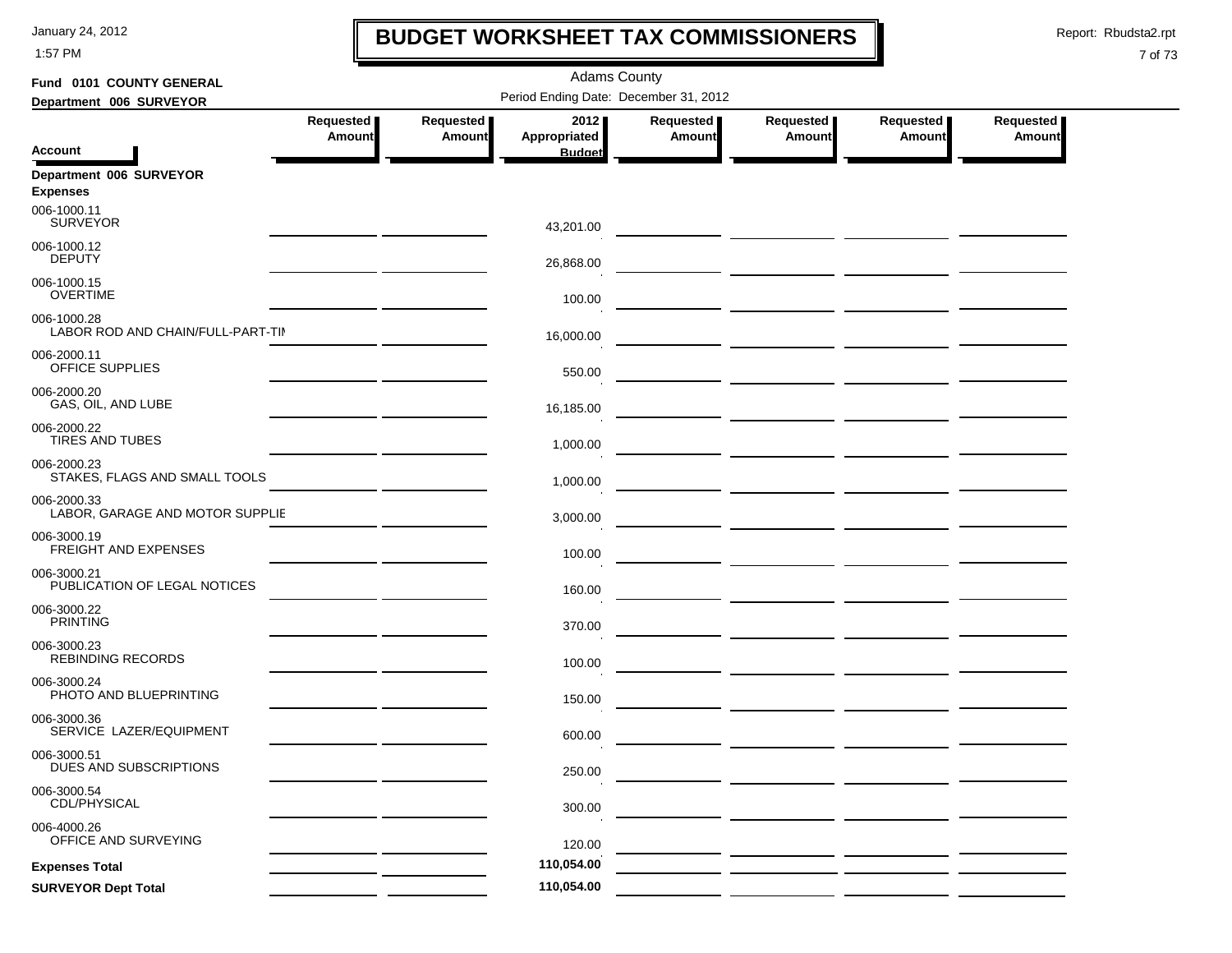1:57 PM

# **BUDGET WORKSHEET TAX COMMISSIONERS**

Report: Rbudsta2.rpt

 $\mathbf l$ 

| Fund 0101 COUNTY GENERAL                        |                     |                     | <b>Adams County</b>                   |                     |                                                                                                                        |                            |                     |
|-------------------------------------------------|---------------------|---------------------|---------------------------------------|---------------------|------------------------------------------------------------------------------------------------------------------------|----------------------------|---------------------|
| Department 007 CORONER                          |                     |                     | Period Ending Date: December 31, 2012 |                     |                                                                                                                        |                            |                     |
| <b>Account</b>                                  | Requested<br>Amount | Requested<br>Amount | 2012<br>Appropriated<br><b>Budget</b> | Requested<br>Amount | Requested<br>Amount                                                                                                    | Requested<br><b>Amount</b> | Requested<br>Amount |
| Department 007 CORONER<br><b>Expenses</b>       |                     |                     |                                       |                     |                                                                                                                        |                            |                     |
| 007-1000.11<br><b>CORONER</b>                   |                     |                     | 13,431.00                             |                     |                                                                                                                        |                            |                     |
| 007-1000.12<br>CHIEF DEPUTY                     |                     |                     | 3,022.00                              |                     |                                                                                                                        |                            |                     |
| 007-1000.18<br><b>DEPUTIES</b>                  |                     |                     | 1,893.00                              |                     | <u> The Common State of the Common State of the Common State of the Common State of the Common State of the Common</u> |                            |                     |
| 007-2000.11<br>OFFICE SUPPLIES                  |                     |                     | 400.00                                |                     | <u> La provincia de la contrada de la contrada de la contrada de la contrada de la contrada de la contrada de la</u>   |                            |                     |
| 007-2000.16<br>RADIO BATTERIES & OTHER SUPPLIES |                     |                     | 215.00                                |                     |                                                                                                                        |                            |                     |
| 007-2000.17<br>FILM, SYRINGES, ETC.             |                     |                     | 425.00                                |                     |                                                                                                                        |                            |                     |
| 007-3000.11<br><b>LEGAL FEES</b>                |                     |                     | 50.00                                 |                     |                                                                                                                        |                            |                     |
| 007-3000.12<br><b>AUTOPSY FEES</b>              |                     |                     | 15,900.00                             |                     |                                                                                                                        |                            |                     |
| 007-3000.16<br><b>POSTAGE</b>                   |                     |                     | 60.00                                 |                     |                                                                                                                        |                            |                     |
| 007-3000.17<br><b>TRAVEL</b>                    |                     |                     | 500.00                                |                     |                                                                                                                        |                            |                     |
| 007-3000.19<br>PAGER RENTAL                     |                     |                     | 300.00                                |                     |                                                                                                                        |                            |                     |
| 007-3000.20<br><b>TRANSPORTATION</b>            |                     |                     | 100.00                                |                     |                                                                                                                        |                            |                     |
| 007-3000.51<br>DUES AND SUBSCRIPTIONS           |                     |                     | 450.00                                |                     |                                                                                                                        |                            |                     |
| <b>Expenses Total</b>                           |                     |                     | 36,746.00                             |                     |                                                                                                                        |                            |                     |
| <b>CORONER Dept Total</b>                       |                     |                     | 36,746.00                             |                     |                                                                                                                        |                            |                     |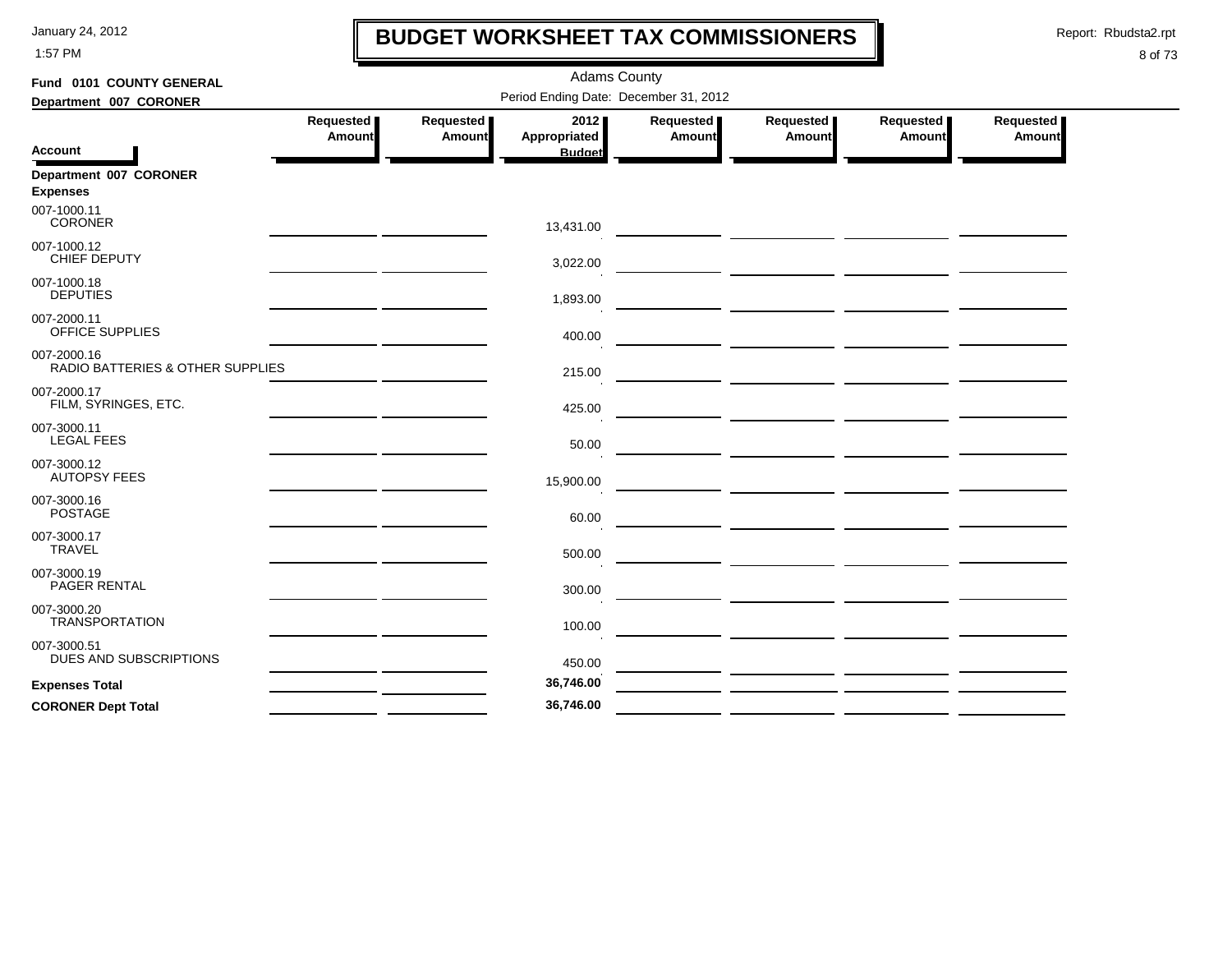1:57 PM

# **BUDGET WORKSHEET TAX COMMISSIONERS**

Report: Rbudsta2.rpt

 $\mathbf l$ 

| Fund 0101 COUNTY GENERAL                   | <b>Adams County</b><br>Period Ending Date: December 31, 2012                       |        |                               |               |                                                                                                                       |        |        |  |  |
|--------------------------------------------|------------------------------------------------------------------------------------|--------|-------------------------------|---------------|-----------------------------------------------------------------------------------------------------------------------|--------|--------|--|--|
| Department 008 ASSESSOR                    | 2012<br>Requested<br>Requested<br>Requested<br>Requested<br>Requested<br>Requested |        |                               |               |                                                                                                                       |        |        |  |  |
| <b>Account</b>                             | Amount                                                                             | Amount | Appropriated<br><b>Budget</b> | <b>Amount</b> | Amount                                                                                                                | Amount | Amount |  |  |
| Department 008 ASSESSOR<br><b>Expenses</b> |                                                                                    |        |                               |               |                                                                                                                       |        |        |  |  |
| 008-1000.11<br><b>ASSESSOR</b>             |                                                                                    |        | 44,201.00                     |               | <u> Andreas Andreas Andreas Andreas Andreas Andreas Andreas Andreas Andreas Andreas Andreas Andreas Andreas Andr</u>  |        |        |  |  |
| 008-1000.12<br><b>DEPUTIES</b>             |                                                                                    |        | 123,774.00                    |               |                                                                                                                       |        |        |  |  |
| 008-1000.13<br>PART-TIME CLERICAL          |                                                                                    |        | 20,000.00                     |               | <u>and the second contract of the second contract of the second contract of the second contract of the second con</u> |        |        |  |  |
| 008-1000.15<br><b>OVERTIME</b>             |                                                                                    |        | 100.00                        |               |                                                                                                                       |        |        |  |  |
| 008-2000.11<br>OFFICE SUPPLIES             |                                                                                    |        | 3,000.00                      |               |                                                                                                                       |        |        |  |  |
| 008-3000.12<br><b>TRAINING</b>             |                                                                                    |        | 2,100.00                      |               |                                                                                                                       |        |        |  |  |
| 008-3000.17<br><b>TRAVEL</b>               |                                                                                    |        | 2,000.00                      |               | <u> 1989 - Johann Barbara, marka a shekara tsa 1989 - An tsa 1989 - An tsa 1989 - An tsa 1989 - An tsa 1989 - An</u>  |        |        |  |  |
| 008-3000.37<br><b>EQUIPMENT REPAIRS</b>    |                                                                                    |        | 200.00                        |               |                                                                                                                       |        |        |  |  |
| 008-3000.51<br>DUES AND SUBSCRIPTIONS      |                                                                                    |        | 900.00                        |               |                                                                                                                       |        |        |  |  |
| 008-4000.26<br><b>EQUIPMENT</b>            |                                                                                    |        | 200.00                        |               |                                                                                                                       |        |        |  |  |
| <b>Expenses Total</b>                      |                                                                                    |        | 196,475.00                    |               |                                                                                                                       |        |        |  |  |
| <b>ASSESSOR Dept Total</b>                 |                                                                                    |        | 196,475.00                    |               |                                                                                                                       |        |        |  |  |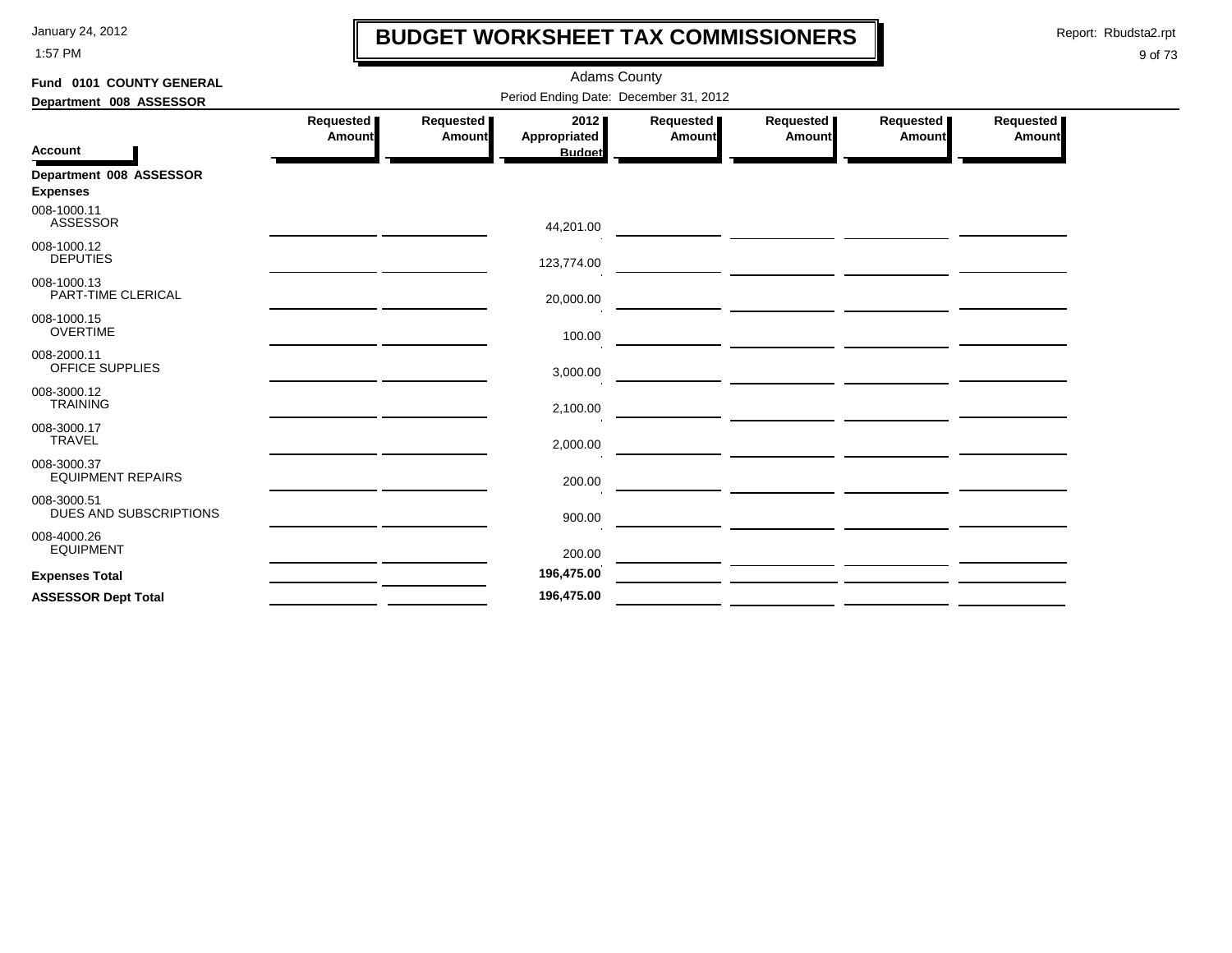1:57 PM

## **BUDGET WORKSHEET TAX COMMISSIONERS**

Report: Rbudsta2.rpt

 $\mathbf l$ 

| Fund 0101 COUNTY GENERAL                               |                            |                     |                                       |                            |                                                                                                                                                                                                                                      |                            |                     |
|--------------------------------------------------------|----------------------------|---------------------|---------------------------------------|----------------------------|--------------------------------------------------------------------------------------------------------------------------------------------------------------------------------------------------------------------------------------|----------------------------|---------------------|
| Department 009 PROSECUTING ATTORNEY                    |                            |                     | Period Ending Date: December 31, 2012 |                            |                                                                                                                                                                                                                                      |                            |                     |
| Account                                                | Requested<br><b>Amount</b> | Requested<br>Amount | 2012<br>Appropriated<br><b>Budget</b> | Requested<br><b>Amount</b> | Requested<br>Amount                                                                                                                                                                                                                  | Requested<br><b>Amount</b> | Requested<br>Amount |
| Department 009 PROSECUTING ATTORNEY<br><b>Expenses</b> |                            |                     |                                       |                            |                                                                                                                                                                                                                                      |                            |                     |
| 009-1000.13<br>ADMINISTRATOR/SECRETARY                 |                            |                     | 34,674.00                             |                            |                                                                                                                                                                                                                                      |                            |                     |
| 009-1000.14<br><b>SECRETARY</b>                        |                            |                     | 28,768.00                             |                            | <u> 1989 - Jan Barbara Santan Barat III (b. 1989)</u>                                                                                                                                                                                |                            |                     |
| 009-1000.16<br>SECRETARY/RECEPTIONIST                  |                            |                     | 27,289.00                             |                            | <u>and the state of the state of the state of the state of the state of the state of the state of the state of the state of the state of the state of the state of the state of the state of the state of the state of the state</u> |                            |                     |
| 009-1000.17<br><b>DEPUTY PROSECUTOR</b>                |                            |                     | 35,700.00                             |                            |                                                                                                                                                                                                                                      |                            |                     |
| 009-1000.18<br>Victim Advocate                         |                            |                     | 21,393.00                             |                            | <u> 1999 - Johann Harry Harry Harry Harry Harry Harry Harry Harry Harry Harry Harry Harry Harry Harry Harry Harry</u>                                                                                                                |                            |                     |
| 009-1000.21<br>Prosecutor's Investigator               |                            |                     | 33,279.00                             |                            |                                                                                                                                                                                                                                      |                            |                     |
| 009-1000.22<br>PART-TIME SECRETARY                     |                            |                     | 15,068.00                             |                            | <u> 1990 - Johann Harry Harry Harry Harry Harry Harry Harry Harry Harry Harry Harry Harry Harry Harry Harry Harry</u>                                                                                                                |                            |                     |
| 009-2000.11<br><b>SUPPLIES</b>                         |                            |                     | 4,060.00                              |                            | <u> 1990 - Johann Harry Harry Harry Harry Harry Harry Harry Harry Harry Harry Harry Harry Harry Harry Harry Harry</u>                                                                                                                |                            |                     |
| 009-2000.12<br>Victim Advocate Supplies                |                            |                     | 200.00                                |                            |                                                                                                                                                                                                                                      |                            |                     |
| 009-2000.13<br><b>BOOKS</b>                            |                            |                     | 1,000.00                              |                            | <u> 1999 - Johann John Harry Harry Harry Harry Harry Harry Harry Harry Harry Harry Harry Harry Harry Harry Harry</u>                                                                                                                 |                            |                     |
| 009-3000.17<br><b>TRAVEL</b>                           |                            |                     | 804.00                                |                            |                                                                                                                                                                                                                                      |                            |                     |
| 009-3000.19<br>VICTIM ADVOCATE TRAVEL                  |                            |                     | 100.00                                |                            |                                                                                                                                                                                                                                      |                            |                     |
| 009-3000.37<br><b>EQUIPMENT REPAIRS</b>                |                            |                     | 108.00                                |                            | <u> 1990 - Johann Harry Barn, mars and de Branch and de Branch and de Branch and de Branch and de Branch and de B</u>                                                                                                                |                            |                     |
| 009-3000.41<br><b>EQUIPMENT RENTAL</b>                 |                            |                     | 250.00                                |                            |                                                                                                                                                                                                                                      |                            |                     |
| 009-3000.51<br><b>ASSOCIATION DUES</b>                 |                            |                     | 643.00                                |                            |                                                                                                                                                                                                                                      |                            |                     |
| 009-3000.52<br>CRIMINAL INVESTIGATION                  |                            |                     | 1,072.00                              |                            |                                                                                                                                                                                                                                      |                            |                     |
| 009-3000.53<br><b>WITNESS FEES</b>                     |                            |                     | 2,142.00                              |                            |                                                                                                                                                                                                                                      |                            |                     |
| 009-4000.26<br><b>EQUIPMENT PURCHASE</b>               |                            |                     | 643.00                                |                            |                                                                                                                                                                                                                                      |                            |                     |
| <b>Expenses Total</b>                                  |                            |                     | 207,193.00                            |                            |                                                                                                                                                                                                                                      |                            |                     |
| PROSECUTING ATTORNEY Dept Total                        |                            |                     | 207,193.00                            |                            |                                                                                                                                                                                                                                      |                            |                     |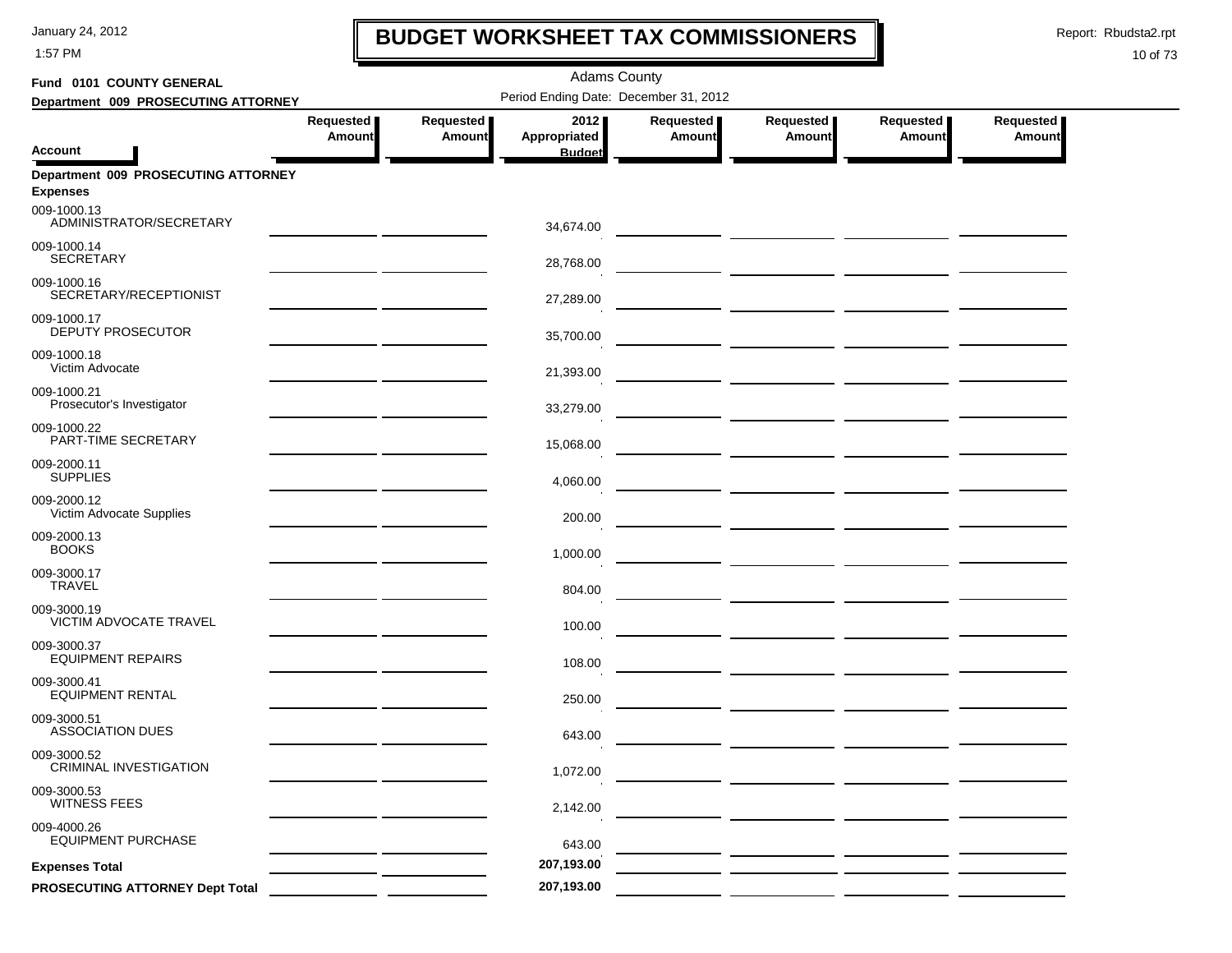1:57 PM

# **BUDGET WORKSHEET TAX COMMISSIONERS**

Report: Rbudsta2.rpt

 $\mathbf \mathbf I$ 

| Fund 0101 COUNTY GENERAL                          |                                       |                            | <b>Adams County</b>  |                            |                     |                       |                            |  |
|---------------------------------------------------|---------------------------------------|----------------------------|----------------------|----------------------------|---------------------|-----------------------|----------------------------|--|
| Department 010 REGISTRATION OF VOTERS             | Period Ending Date: December 31, 2012 |                            |                      |                            |                     |                       |                            |  |
|                                                   | Requested<br><b>Amount</b>            | Requested<br><b>Amount</b> | 2012<br>Appropriated | Requested<br><b>Amount</b> | Requested<br>Amount | Requested  <br>Amount | Requested<br><b>Amount</b> |  |
| <b>Account</b>                                    |                                       |                            | <b>Budget</b>        |                            |                     |                       |                            |  |
| Department 010 REGISTRATION OF VOTERS             |                                       |                            |                      |                            |                     |                       |                            |  |
| <b>Expenses</b>                                   |                                       |                            |                      |                            |                     |                       |                            |  |
| 010-1000.22<br><b>VOTER REGISTRATION PER DIEM</b> |                                       |                            | 1,800.00             |                            |                     |                       |                            |  |
| 010-2000.11<br><b>SUPPLIES</b>                    |                                       |                            | 500.00               |                            |                     |                       |                            |  |
| 010-3000.22<br>PRINTING/FORMS                     |                                       |                            | 500.00               |                            |                     |                       |                            |  |
| <b>Expenses Total</b>                             |                                       |                            | 2,800.00             |                            |                     |                       |                            |  |
| <b>REGISTRATION OF VOTERS Dept Total</b>          |                                       |                            | 2,800.00             |                            |                     |                       |                            |  |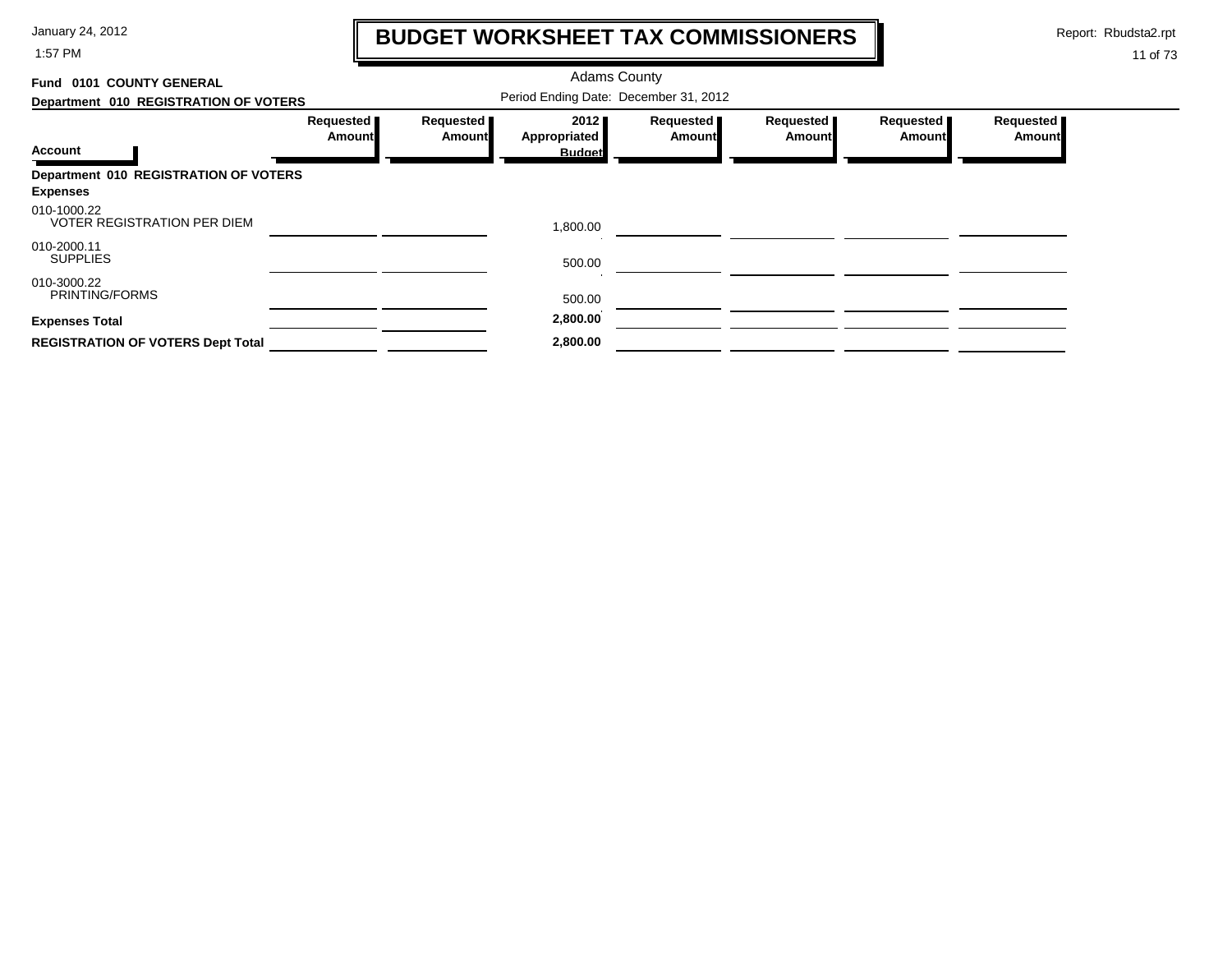1:57 PM

# **BUDGET WORKSHEET TAX COMMISSIONERS**

Report: Rbudsta2.rpt

 $\mathbf l$ 

| Fund 0101 COUNTY GENERAL                                  | <b>Adams County</b><br>Period Ending Date: December 31, 2012 |                     |                                       |                     |                     |                     |                     |  |  |  |
|-----------------------------------------------------------|--------------------------------------------------------------|---------------------|---------------------------------------|---------------------|---------------------|---------------------|---------------------|--|--|--|
| Department 011 CO-OPERATIVE EXTENSION OFFICE              |                                                              |                     |                                       |                     |                     |                     |                     |  |  |  |
| <b>Account</b>                                            | Requested<br><b>Amount</b>                                   | Requested<br>Amount | 2012<br>Appropriated<br><b>Budget</b> | Requested<br>Amount | Requested<br>Amount | Requested<br>Amount | Requested<br>Amount |  |  |  |
| Department 011 CO-OPERATIVE EXTENSION OFFICE              |                                                              |                     |                                       |                     |                     |                     |                     |  |  |  |
| <b>Expenses</b>                                           |                                                              |                     |                                       |                     |                     |                     |                     |  |  |  |
| 011-1000.12<br><b>OFFICE MANAGER</b>                      |                                                              |                     | 28,697.00                             |                     |                     |                     |                     |  |  |  |
| 011-1000.13<br>PROGRAM ASSISTANT                          |                                                              |                     | 10,000.00                             |                     |                     |                     |                     |  |  |  |
| 011-1000.15<br><b>OVERTIME AT 4-H FAIR</b>                |                                                              |                     | 1,000.00                              |                     |                     |                     |                     |  |  |  |
| 011-1000.17<br><b>Administrative Assistant</b>            |                                                              |                     | 25,945.00                             |                     |                     |                     |                     |  |  |  |
| 011-2000.11<br>OFFICE SUPPLIES                            |                                                              |                     | 3,000.00                              |                     |                     |                     |                     |  |  |  |
| 011-2000.16<br>EDUCATIONAL LESSON SUPPLIES                |                                                              |                     | 500.00                                |                     |                     |                     |                     |  |  |  |
| 011-3000.01<br>CONTRACTURAL SERVICES PURDUE               |                                                              |                     | 99,819.00                             |                     |                     |                     |                     |  |  |  |
| 011-3000.02<br>Computer Lease with Purdue                 |                                                              |                     | 5,775.00                              |                     |                     |                     |                     |  |  |  |
| 011-3000.16<br><b>POSTAGE</b>                             |                                                              |                     | 6,200.00                              |                     |                     |                     |                     |  |  |  |
| 011-3000.17<br><b>TRAVEL</b>                              |                                                              |                     | 5,000.00                              |                     |                     |                     |                     |  |  |  |
| 011-3000.19<br><b>EDUCATOR TRAINING</b>                   |                                                              |                     | 600.00                                |                     |                     |                     |                     |  |  |  |
| 011-3000.22<br><b>PRINTING</b>                            |                                                              |                     | 1,000.00                              |                     |                     |                     |                     |  |  |  |
| <b>Expenses Total</b>                                     |                                                              |                     | 187,536.00                            |                     |                     |                     |                     |  |  |  |
| <b>CO-OPERATIVE EXTENSION OFFICE Dept</b><br><b>Total</b> |                                                              |                     | 187,536.00                            |                     |                     |                     |                     |  |  |  |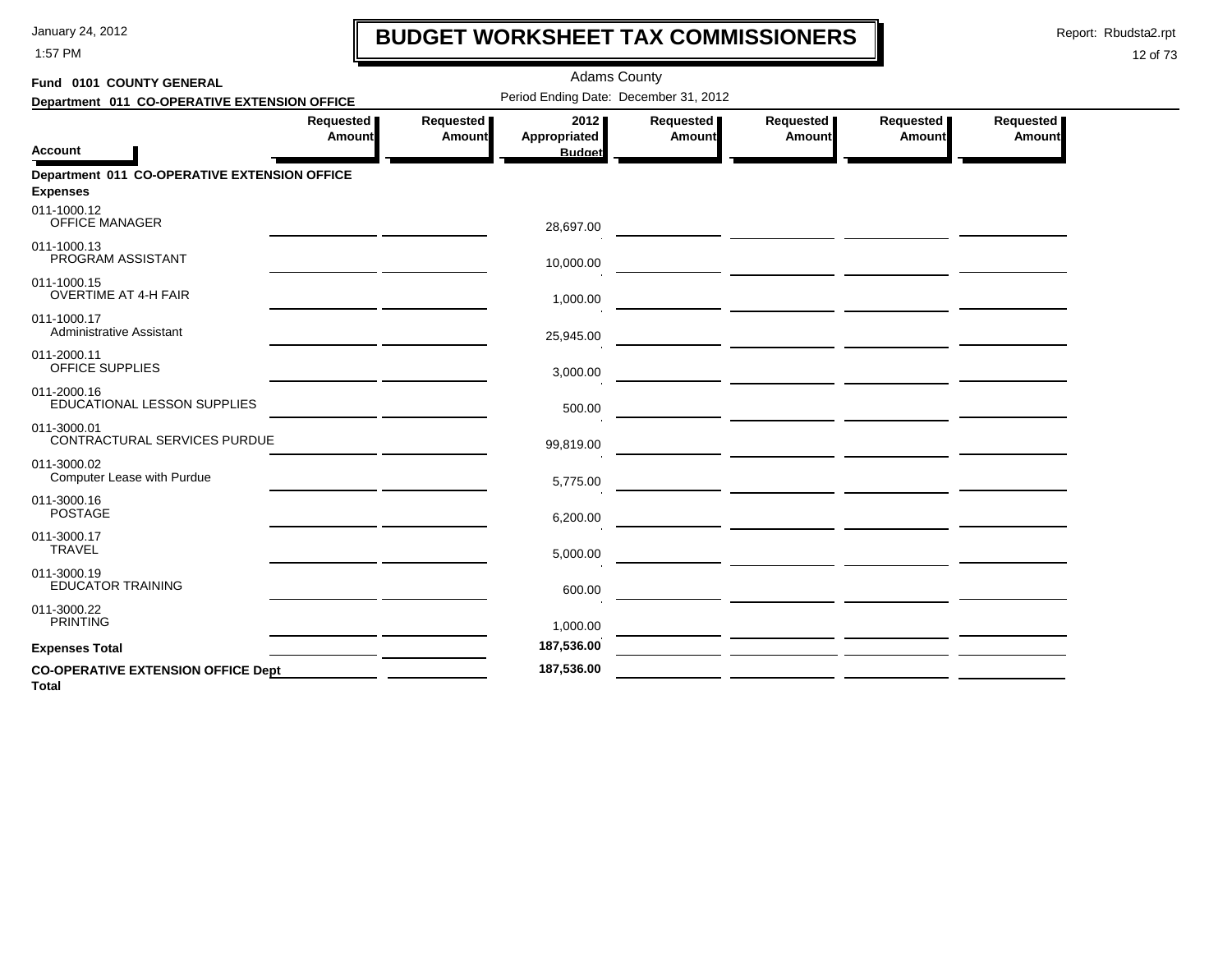1:57 PM

# **BUDGET WORKSHEET TAX COMMISSIONERS**

Report: Rbudsta2.rpt

 $\mathbf \mathbf I$ 

| Fund 0101 COUNTY GENERAL                  |                            |                            | <b>Adams County</b>                   |                     |                     |                            |                     |
|-------------------------------------------|----------------------------|----------------------------|---------------------------------------|---------------------|---------------------|----------------------------|---------------------|
| Department 012 VETERAN SERVICE OFFICER    |                            |                            | Period Ending Date: December 31, 2012 |                     |                     |                            |                     |
| <b>Account</b>                            | Requested<br><b>Amount</b> | Requested<br><b>Amount</b> | 2012<br>Appropriated<br><b>Budget</b> | Requested<br>Amount | Requested<br>Amount | Requested<br><b>Amount</b> | Requested<br>Amount |
| Department 012 VETERAN SERVICE OFFICER    |                            |                            |                                       |                     |                     |                            |                     |
| <b>Expenses</b>                           |                            |                            |                                       |                     |                     |                            |                     |
| 012-1000.11<br><b>SERVICE OFFICER</b>     |                            |                            | 6,120.00                              |                     |                     |                            |                     |
| 012-2000.11<br>OFFICE SUPPLIES            |                            |                            | 154.00                                |                     |                     |                            |                     |
| 012-3000.16<br><b>POSTAGE</b>             |                            |                            | 102.00                                |                     |                     |                            |                     |
| 012-3000.17<br>TRAVEL                     |                            |                            | 500.00                                |                     |                     |                            |                     |
| 012-3000.51<br>DUES AND SUBSCRIPTIONS     |                            |                            | 66.00                                 |                     |                     |                            |                     |
| <b>Expenses Total</b>                     |                            |                            | 6,942.00                              |                     |                     |                            |                     |
| <b>VETERAN SERVICE OFFICER Dept Total</b> |                            |                            | 6,942.00                              |                     |                     |                            |                     |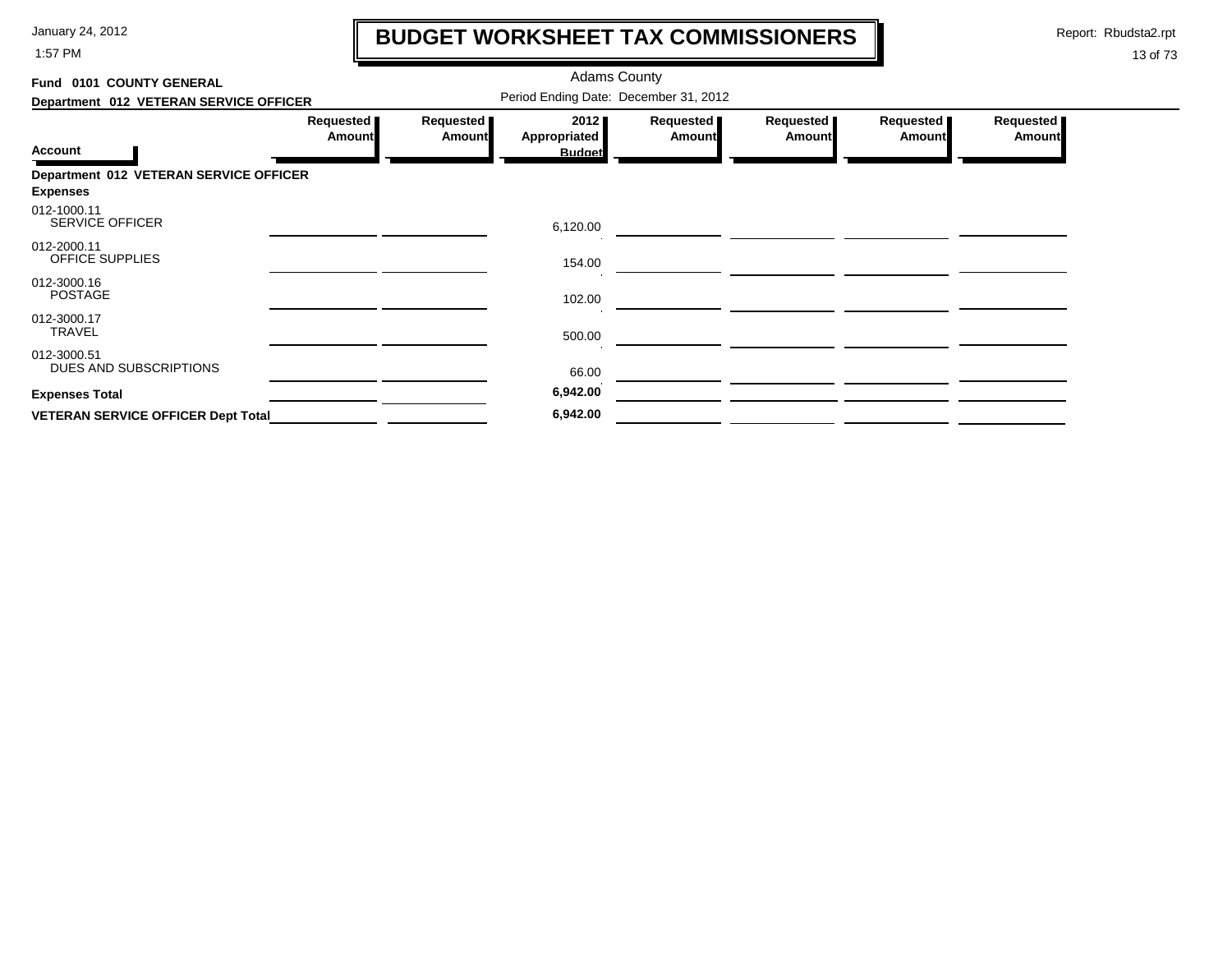1:57 PM

# **BUDGET WORKSHEET TAX COMMISSIONERS**

Report: Rbudsta2.rpt

 $\mathbf l$ 

| Fund 0101 COUNTY GENERAL                                     |                       |                     | <b>Adams County</b>                   |                     |                     |                     |                     |
|--------------------------------------------------------------|-----------------------|---------------------|---------------------------------------|---------------------|---------------------|---------------------|---------------------|
| Department 025 INFORMATION SYSTEMS                           |                       |                     | Period Ending Date: December 31, 2012 |                     |                     |                     |                     |
| <b>Account</b>                                               | Requested  <br>Amount | Requested<br>Amount | 2012<br>Appropriated<br><b>Budget</b> | Requested<br>Amount | Requested<br>Amount | Requested<br>Amount | Requested<br>Amount |
| <b>Department 025 INFORMATION SYSTEMS</b><br><b>Expenses</b> |                       |                     |                                       |                     |                     |                     |                     |
| 025-1000.11<br>I. S. Manager                                 |                       |                     | 65,000.00                             |                     |                     |                     |                     |
| 025-1000.14<br>Network Tech Full-Time                        |                       |                     | 45,000.00                             |                     |                     |                     |                     |
| 025-2000.11<br><b>Office Supplies</b>                        |                       |                     | 200.00                                |                     |                     |                     |                     |
| 025-3000.12<br>Training                                      |                       |                     | 3,000.00                              |                     |                     |                     |                     |
| 025-3000.17<br>Travel                                        |                       |                     | 1,000.00                              |                     |                     |                     |                     |
| 025-3000.51<br>Dues and Subscriptions                        |                       |                     | 200.00                                |                     |                     |                     |                     |
| 025-3000.55<br>SELF-FUNDED COPY MACHINE REPAIR               |                       |                     | 15,000.00                             |                     |                     |                     |                     |
| 025-3000.57<br>Maintenance                                   |                       |                     | 175,000.00                            |                     |                     |                     |                     |
| 025-4000.25<br><b>Computer Hardware Purchases</b>            |                       |                     | 35,000.00                             |                     |                     |                     |                     |
| 025-4000.26<br><b>New Printer Purchases</b>                  |                       |                     | 2,000.00                              |                     |                     |                     |                     |
| 025-4000.33<br>New Copy Machine/Purchases/Leases             |                       |                     | 39,000.00                             |                     |                     |                     |                     |
| <b>Expenses Total</b>                                        |                       |                     | 380,400.00                            |                     |                     |                     |                     |
| <b>INFORMATION SYSTEMS Dept Total</b>                        |                       |                     | 380,400.00                            |                     |                     |                     |                     |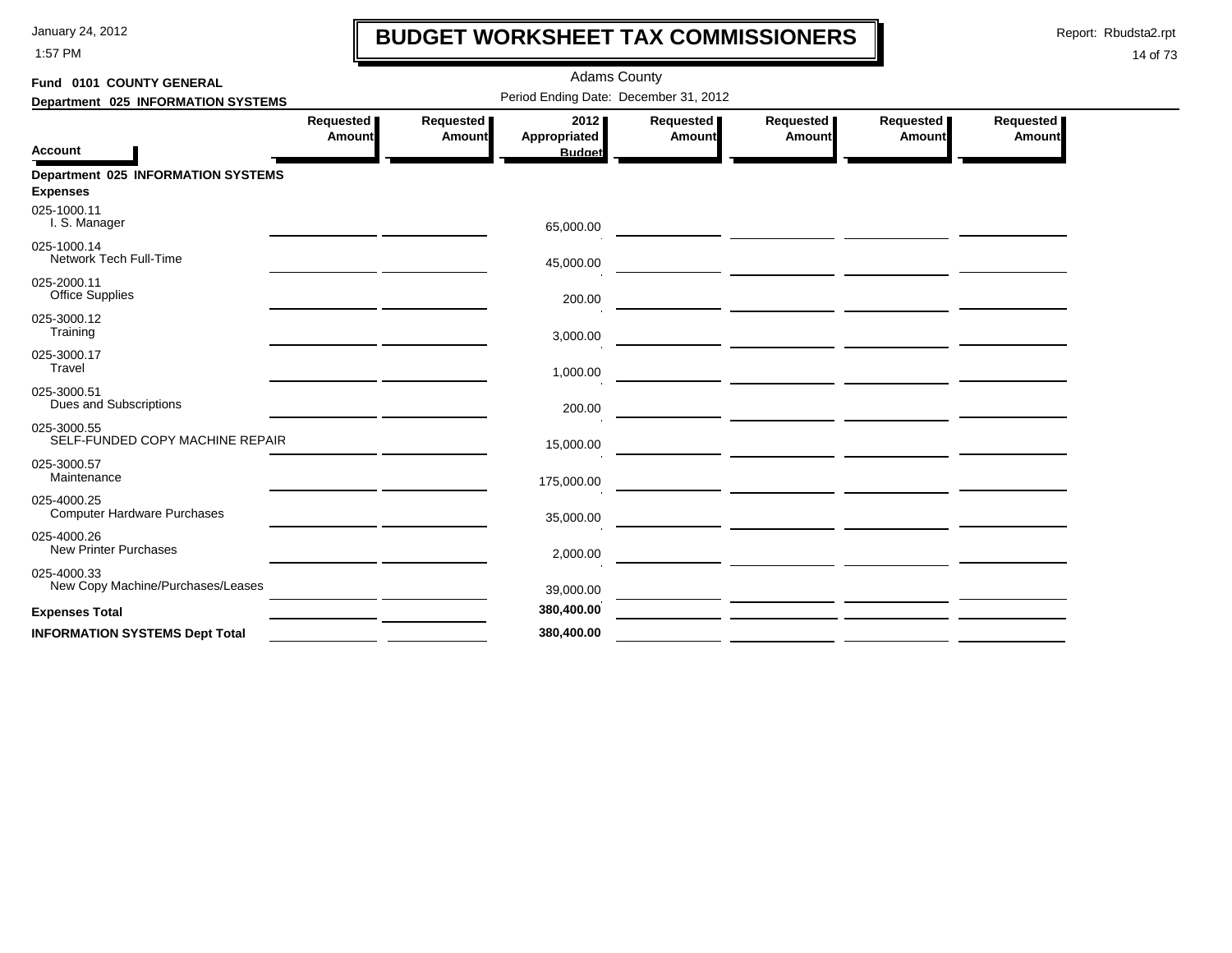1:57 PM

# **BUDGET WORKSHEET TAX COMMISSIONERS**

Report: Rbudsta2.rpt

 $\mathbf l$ 

| Fund 0101 COUNTY GENERAL                         | <b>Adams County</b>                   |                     |                                       |                            |                            |                            |                            |  |  |  |
|--------------------------------------------------|---------------------------------------|---------------------|---------------------------------------|----------------------------|----------------------------|----------------------------|----------------------------|--|--|--|
| Department 061 COUNTY COUNCIL                    | Period Ending Date: December 31, 2012 |                     |                                       |                            |                            |                            |                            |  |  |  |
| <b>Account</b>                                   | Requested<br><b>Amount</b>            | Requested<br>Amount | 2012<br>Appropriated<br><b>Budget</b> | Requested<br><b>Amount</b> | Requested<br><b>Amount</b> | Requested<br><b>Amount</b> | Requested<br><b>Amount</b> |  |  |  |
| Department 061 COUNTY COUNCIL<br><b>Expenses</b> |                                       |                     |                                       |                            |                            |                            |                            |  |  |  |
| 061-1000.11<br><b>ELECTED OFFICIALS</b>          |                                       |                     | 64,098.00                             |                            |                            |                            |                            |  |  |  |
| 061-1000.16<br><b>COUNCIL ATTORNEY</b>           |                                       |                     | 4,475.00                              |                            |                            |                            |                            |  |  |  |
| 061-2000.11<br>OFFICE SUPPLIES                   |                                       |                     | 50.00                                 |                            |                            |                            |                            |  |  |  |
| 061-2000.12<br>APPROPRIATED CAPS LOSSES          |                                       |                     | 200,000.00                            |                            |                            |                            |                            |  |  |  |
| 061-3000.11<br><b>LEGAL SERVICES</b>             |                                       |                     | 4,000.00                              |                            |                            |                            |                            |  |  |  |
| 061-3000.17<br><b>TRAVEL</b>                     |                                       |                     | 600.00                                |                            |                            |                            |                            |  |  |  |
| 061-3000.51<br>DUES AND SUBSCRIPTIONS            |                                       |                     | 160.00                                |                            |                            |                            |                            |  |  |  |
| <b>Expenses Total</b>                            |                                       |                     | 273,383.00                            |                            |                            |                            |                            |  |  |  |
| <b>COUNTY COUNCIL Dept Total</b>                 |                                       |                     | 273,383.00                            |                            |                            |                            |                            |  |  |  |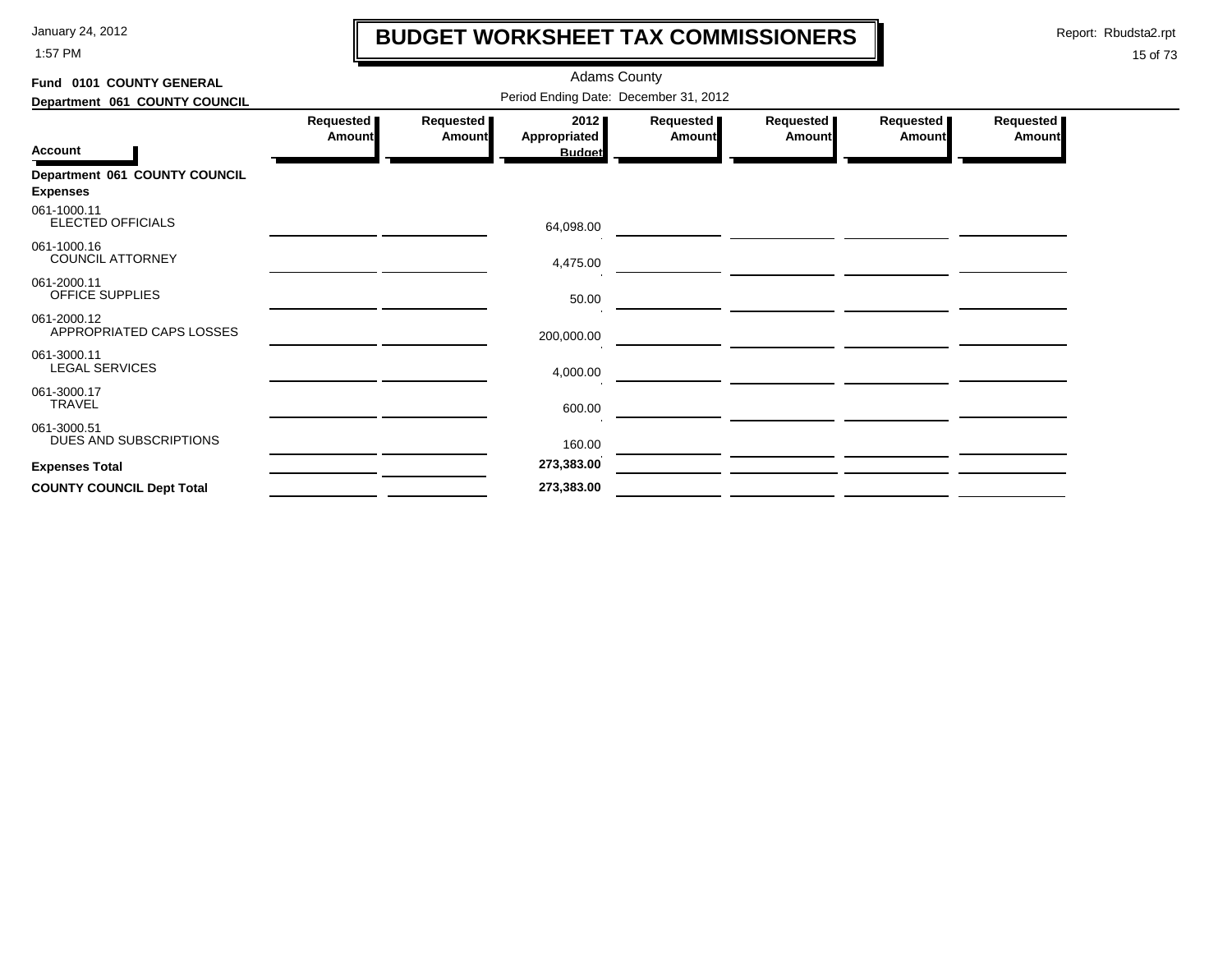1:57 PM

# **BUDGET WORKSHEET TAX COMMISSIONERS**

Report: Rbudsta2.rpt

 $\mathbf \mathbf I$ 

#### 16 of 73

| Fund 0101 COUNTY GENERAL                          | <b>Adams County</b>                   |                            |                      |                            |                                                                                                                            |                            |                            |  |  |  |
|---------------------------------------------------|---------------------------------------|----------------------------|----------------------|----------------------------|----------------------------------------------------------------------------------------------------------------------------|----------------------------|----------------------------|--|--|--|
| Department 062 ELECTION BOARD                     | Period Ending Date: December 31, 2012 |                            |                      |                            |                                                                                                                            |                            |                            |  |  |  |
|                                                   | Requested<br><b>Amount</b>            | Requested<br><b>Amount</b> | 2012<br>Appropriated | Requested<br><b>Amount</b> | Requested<br><b>Amount</b>                                                                                                 | Requested<br><b>Amount</b> | Requested<br><b>Amount</b> |  |  |  |
| <b>Account</b>                                    |                                       |                            | <b>Budget</b>        |                            |                                                                                                                            |                            |                            |  |  |  |
| Department 062 ELECTION BOARD<br><b>Expenses</b>  |                                       |                            |                      |                            |                                                                                                                            |                            |                            |  |  |  |
| 062-1000.15<br>MEMBERS (3)                        |                                       |                            | 9,225.00             |                            |                                                                                                                            |                            |                            |  |  |  |
| 062-1000.16<br>ABSENTEE/TRAVEL BOARD              |                                       |                            | 8,315.00             |                            |                                                                                                                            |                            |                            |  |  |  |
| 062-1000.17<br><b>INSPECTORS</b>                  |                                       |                            | 5,280.00             |                            | <u> 1990 - Johann Harry Harry Harry Harry Harry Harry Harry Harry Harry Harry Harry Harry Harry Harry Harry Harry</u>      |                            |                            |  |  |  |
| 062-1000.18<br><b>JUDGES</b>                      |                                       |                            | 7,920.00             |                            |                                                                                                                            |                            |                            |  |  |  |
| 062-1000.19<br><b>CLERKS</b>                      |                                       |                            | 7,920.00             |                            | <u> The Common State Common State Common Sta</u>                                                                           |                            |                            |  |  |  |
| 062-1000.22<br><b>INSTRUCTION PER DIEM</b>        |                                       |                            | 600.00               |                            |                                                                                                                            |                            |                            |  |  |  |
| 062-1000.23<br><b>MEALS</b>                       |                                       |                            | 2,200.00             |                            |                                                                                                                            |                            |                            |  |  |  |
| 062-1000.24<br><b>ALTERNATES</b>                  |                                       |                            | 825.00               |                            |                                                                                                                            |                            |                            |  |  |  |
| 062-1000.25<br>COUNTING CENTER/PREP MEMBERS       |                                       |                            | 675.00               |                            | — <u>— — — — — — — — — — — — —</u>                                                                                         |                            |                            |  |  |  |
| 062-1000.26<br>Counting Center/Prep/Co. Employees |                                       |                            | 4,000.00             |                            |                                                                                                                            |                            |                            |  |  |  |
| 062-2000.11<br><b>SUPPLIES</b>                    |                                       |                            | 3,500.00             |                            |                                                                                                                            |                            |                            |  |  |  |
| 062-3000.13<br>ON-SITE OPERATOR                   |                                       |                            | 4,000.00             |                            |                                                                                                                            |                            |                            |  |  |  |
| 062-3000.16<br>TRAVEL FOR POLES AND ABSENTEE      |                                       |                            | 180.00               |                            |                                                                                                                            |                            |                            |  |  |  |
| 062-3000.17<br>TRAVEL/LODGING                     |                                       |                            | 1,650.00             |                            |                                                                                                                            |                            |                            |  |  |  |
| 062-3000.18<br><b>DELIVERY</b>                    |                                       |                            | 1,100.00             |                            | <u>and</u> the contract of the contract of the contract of the contract of the contract of the contract of the contract of |                            |                            |  |  |  |
| 062-3000.21<br>LEGAL ADVERTISING                  |                                       |                            | 480.00               |                            |                                                                                                                            |                            |                            |  |  |  |
| 062-3000.22<br><b>PRINTING</b>                    |                                       |                            | 1,513.00             |                            |                                                                                                                            |                            |                            |  |  |  |
| 062-3000.28<br><b>COMPUTER MAINTENANCE</b>        |                                       |                            | 9,500.00             |                            |                                                                                                                            |                            |                            |  |  |  |
| 062-3000.41<br>POLL RENTAL                        |                                       |                            | 920.00               |                            |                                                                                                                            |                            |                            |  |  |  |
| 062-3000.52<br><b>CONFERENCE REGISTRATION</b>     |                                       |                            | 800.00               |                            |                                                                                                                            |                            |                            |  |  |  |

 $\mathbf{r}$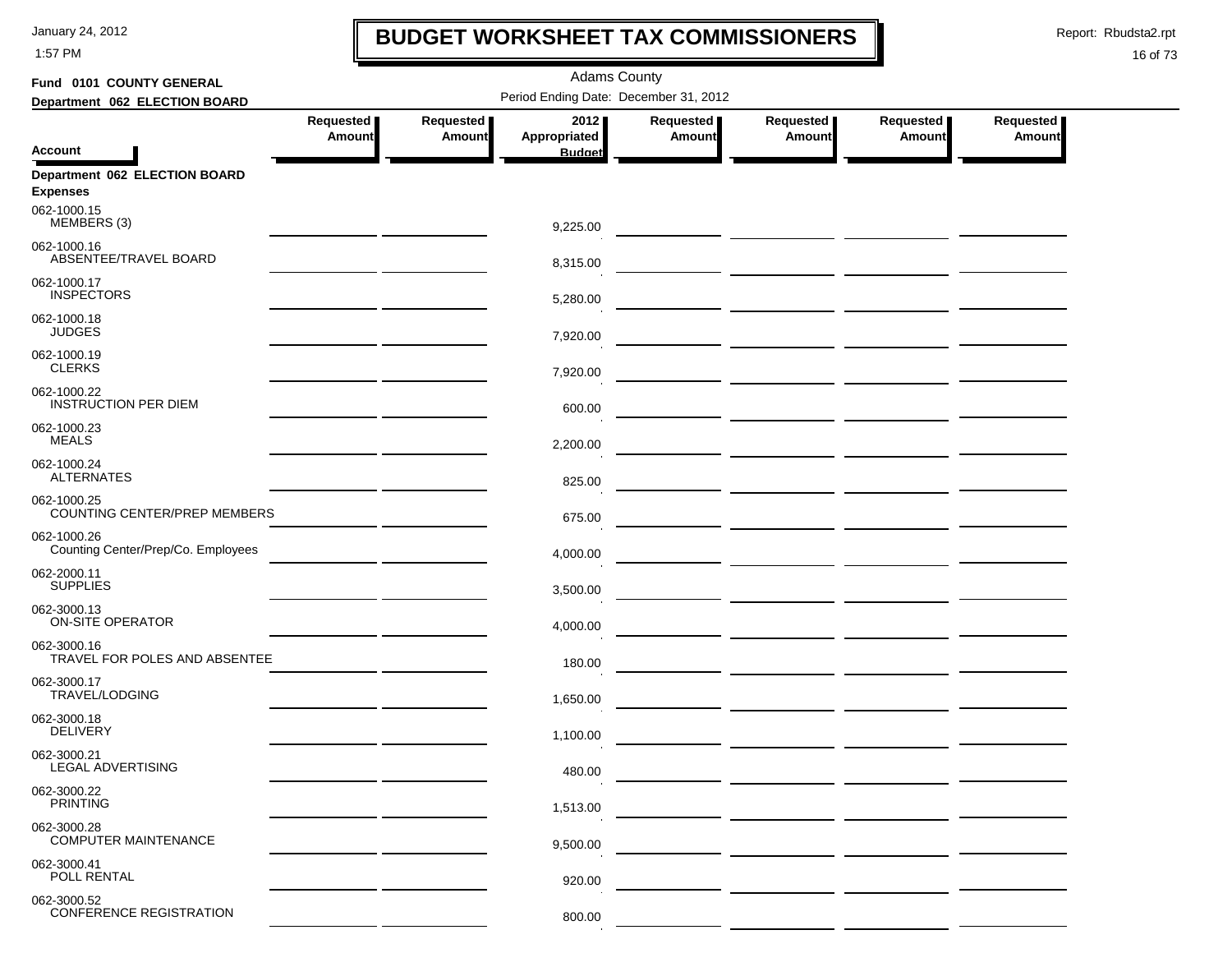1:57 PM

# **BUDGET WORKSHEET TAX COMMISSIONERS**

Report: Rbudsta2.rpt

 $\mathbf \mathbf I$ 

| 0101 COUNTY GENERAL<br>Fund      |                                       |                                     |                                              | <b>Adams County</b>          |                              |                              |                       |  |
|----------------------------------|---------------------------------------|-------------------------------------|----------------------------------------------|------------------------------|------------------------------|------------------------------|-----------------------|--|
| Department 062 ELECTION BOARD    | Period Ending Date: December 31, 2012 |                                     |                                              |                              |                              |                              |                       |  |
| <b>Account</b>                   | Requested <b>II</b><br>Amount         | Requested <b>I</b><br><b>Amount</b> | 2012<br><b>Appropriated</b><br><b>Budget</b> | Requested <b>I</b><br>Amount | Requested <b>I</b><br>Amount | <b>Requested I</b><br>Amount | Requested I<br>Amount |  |
| <b>Expenses Total</b>            |                                       |                                     | 70.603.00                                    |                              |                              |                              |                       |  |
| <b>ELECTION BOARD Dept Total</b> |                                       |                                     | 70,603.00                                    |                              |                              |                              |                       |  |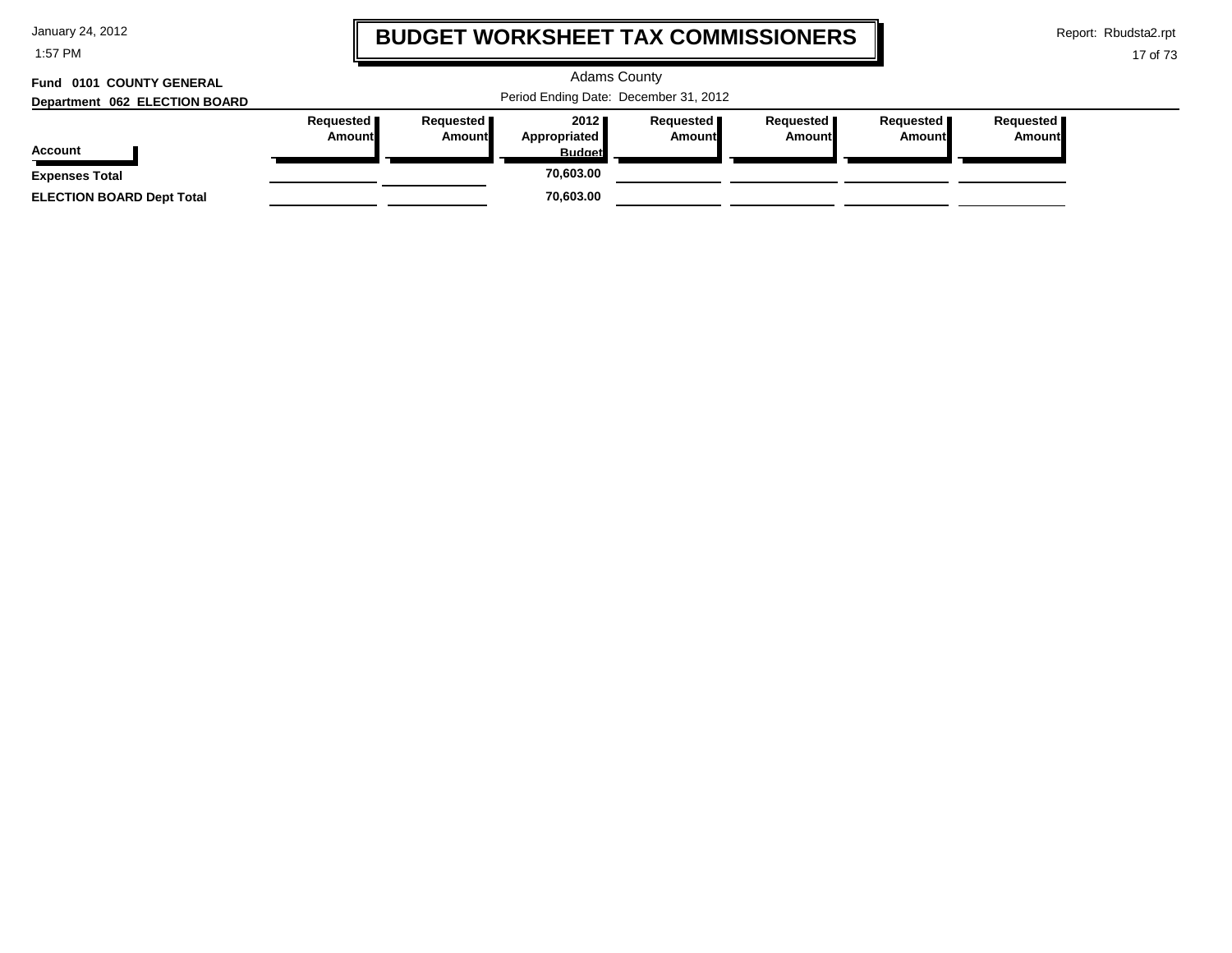1:57 PM

# **BUDGET WORKSHEET TAX COMMISSIONERS**

Report: Rbudsta2.rpt

 $\mathbf l$ 

| Fund 0101 COUNTY GENERAL                                 |                                   |                            | <b>Adams County</b>                   |                            |                                                                                                                       |                            |                     |
|----------------------------------------------------------|-----------------------------------|----------------------------|---------------------------------------|----------------------------|-----------------------------------------------------------------------------------------------------------------------|----------------------------|---------------------|
| Department 063 DRAINAGE BOARD                            |                                   |                            | Period Ending Date: December 31, 2012 |                            |                                                                                                                       |                            |                     |
| Account                                                  | <b>Requested</b><br><b>Amount</b> | Requested<br><b>Amount</b> | 2012<br>Appropriated<br><b>Budget</b> | Requested<br><b>Amount</b> | Requested<br>Amount                                                                                                   | Requested<br><b>Amount</b> | Requested<br>Amount |
| Department 063 DRAINAGE BOARD                            |                                   |                            |                                       |                            |                                                                                                                       |                            |                     |
| <b>Expenses</b>                                          |                                   |                            |                                       |                            |                                                                                                                       |                            |                     |
| 063-1000.12<br><b>DEPUTY</b>                             |                                   |                            | 28,745.00                             |                            | <u> 1980 - Johann Barbara, martxa a shekara 1980 - An tsaran 1980 - An tsaran 1980 - An tsaran 1980 - An tsaran 1</u> |                            |                     |
| 063-1000.15<br><b>OVERTIME</b>                           |                                   |                            | 100.00                                |                            | <u> 1989 - Andrea Andrew Maria (b. 1989)</u>                                                                          |                            |                     |
| 063-1000.16<br><b>ATTORNEY</b>                           |                                   |                            | 7,023.00                              |                            |                                                                                                                       |                            |                     |
| 063-1000.28<br>PER DIEM SPECIAL BOARD MEMBERS            |                                   |                            | 60.00                                 |                            |                                                                                                                       |                            |                     |
| 063-1000.31<br>DRAINAGE BD ASST. / FULL-PART TIME        |                                   |                            | 10,140.00                             |                            |                                                                                                                       |                            |                     |
| 063-1000.32<br>MAUMEE/WAB. RIVER BASIN COMMISS           |                                   |                            | 1,485.00                              |                            |                                                                                                                       |                            |                     |
| 063-2000.11<br>OFFICE SUPPLIES                           |                                   |                            | 930.00                                |                            | <u> Alban a shekara ta 1999 a shekara ta 1999 a shekara ta 1999 a shekara ta 1991 a shekara ta 1991 a shekara t</u>   |                            |                     |
| 063-3000.11<br><b>Legal Consulting Fees</b>              |                                   |                            | 2,110.00                              |                            |                                                                                                                       |                            |                     |
| 063-3000.12<br><b>APPLICATION FEES</b>                   |                                   |                            | 100.00                                |                            |                                                                                                                       |                            |                     |
| 063-3000.13<br><b>ENGINEERING FEES</b>                   |                                   |                            | 2,734.00                              |                            |                                                                                                                       |                            |                     |
| 063-3000.17<br><b>TRAVEL</b>                             |                                   |                            | 100.00                                |                            |                                                                                                                       |                            |                     |
| 063-3000.21<br>PUBLICATION OF LEGAL NOTICES              |                                   |                            | 300.00                                |                            |                                                                                                                       |                            |                     |
| 063-3000.22<br>PRINTING OTHER THAN OFFICE SUPPL          |                                   |                            | 250.00                                |                            |                                                                                                                       |                            |                     |
| 063-3000.37<br><b>EQUIPMENT REPAIR &amp; INCIDENTALS</b> |                                   |                            | 300.00                                |                            |                                                                                                                       |                            |                     |
| 063-3000.41<br><b>UNIFORMS</b>                           |                                   |                            | 300.00                                |                            | <u> 1989 - Johann Marie Barn, mars an t-Amerikaansk kommunister (</u>                                                 |                            |                     |
| 063-4000.26<br>OFFICE EQUIPMENT                          |                                   |                            | 515.00                                |                            |                                                                                                                       |                            |                     |
| <b>Expenses Total</b>                                    |                                   |                            | 55,192.00                             |                            |                                                                                                                       |                            |                     |
| <b>DRAINAGE BOARD Dept Total</b>                         |                                   |                            | 55,192.00                             |                            |                                                                                                                       |                            |                     |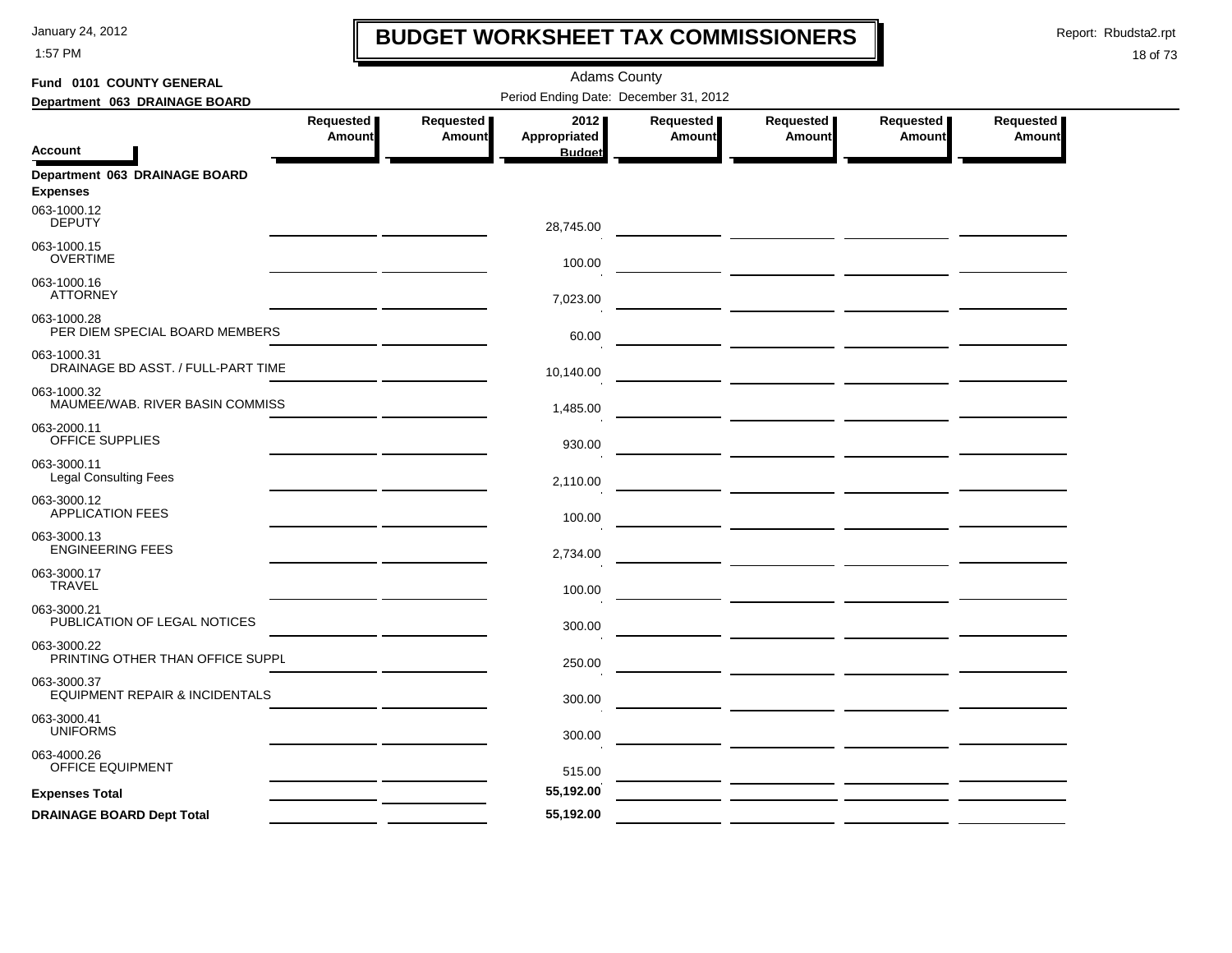1:57 PM

# **BUDGET WORKSHEET TAX COMMISSIONERS**

Report: Rbudsta2.rpt

 $\mathbf l$ 

| Fund 0101 COUNTY GENERAL                          |                            |                                       |                             |                            |                                                                                                                       |                       |                            |  |  |  |  |
|---------------------------------------------------|----------------------------|---------------------------------------|-----------------------------|----------------------------|-----------------------------------------------------------------------------------------------------------------------|-----------------------|----------------------------|--|--|--|--|
| Department 064 BOARD OF ZONING                    |                            | Period Ending Date: December 31, 2012 |                             |                            |                                                                                                                       |                       |                            |  |  |  |  |
|                                                   | Requested<br><b>Amount</b> | Requested<br>Amount                   | 2012<br><b>Appropriated</b> | Requested<br><b>Amount</b> | Requested<br><b>Amount</b>                                                                                            | Requested  <br>Amount | Requested<br><b>Amount</b> |  |  |  |  |
| <b>Account</b>                                    |                            |                                       | <b>Budget</b>               |                            |                                                                                                                       |                       |                            |  |  |  |  |
| Department 064 BOARD OF ZONING<br><b>Expenses</b> |                            |                                       |                             |                            |                                                                                                                       |                       |                            |  |  |  |  |
| 064-1000.16<br><b>ATTORNEY</b>                    |                            |                                       | 1,757.00                    |                            |                                                                                                                       |                       |                            |  |  |  |  |
| 064-1000.28<br>PER DIEM                           |                            |                                       | 2,500.00                    |                            | <u> 1980 - Johann Barbara, markazi ya kutoka mwaka wa 1980 - Andrea Markazi ya Kisara kutoka mwaka wa 1980 - Andr</u> |                       |                            |  |  |  |  |
| 064-2000.11<br><b>OFFICE SUPPLIES</b>             |                            |                                       | 220.00                      |                            | the contract of the contract of the contract of the contract of the contract of the contract of the contract of       |                       |                            |  |  |  |  |
| 064-2000.12<br>OFFICIAL RECORDS                   |                            |                                       | 107.00                      |                            |                                                                                                                       |                       |                            |  |  |  |  |
| 064-2000.13<br><b>STATIONERY &amp; PRINTING</b>   |                            |                                       | 102.00                      |                            |                                                                                                                       |                       |                            |  |  |  |  |
| 064-3000.11<br><b>LEGAL SERVICES</b>              |                            |                                       | 3,169.00                    |                            |                                                                                                                       |                       |                            |  |  |  |  |
| 064-3000.16<br><b>POSTAGE</b>                     |                            |                                       | 293.00                      |                            |                                                                                                                       |                       |                            |  |  |  |  |
| 064-3000.17<br><b>TRAVEL</b>                      |                            |                                       | 119.00                      |                            |                                                                                                                       |                       |                            |  |  |  |  |
| 064-3000.21<br><b>LEGAL ADVERTISING</b>           |                            |                                       | 317.00                      |                            |                                                                                                                       |                       |                            |  |  |  |  |
| <b>Expenses Total</b>                             |                            |                                       | 8,584.00                    |                            |                                                                                                                       |                       |                            |  |  |  |  |
| <b>BOARD OF ZONING Dept Total</b>                 |                            |                                       | 8,584.00                    |                            |                                                                                                                       |                       |                            |  |  |  |  |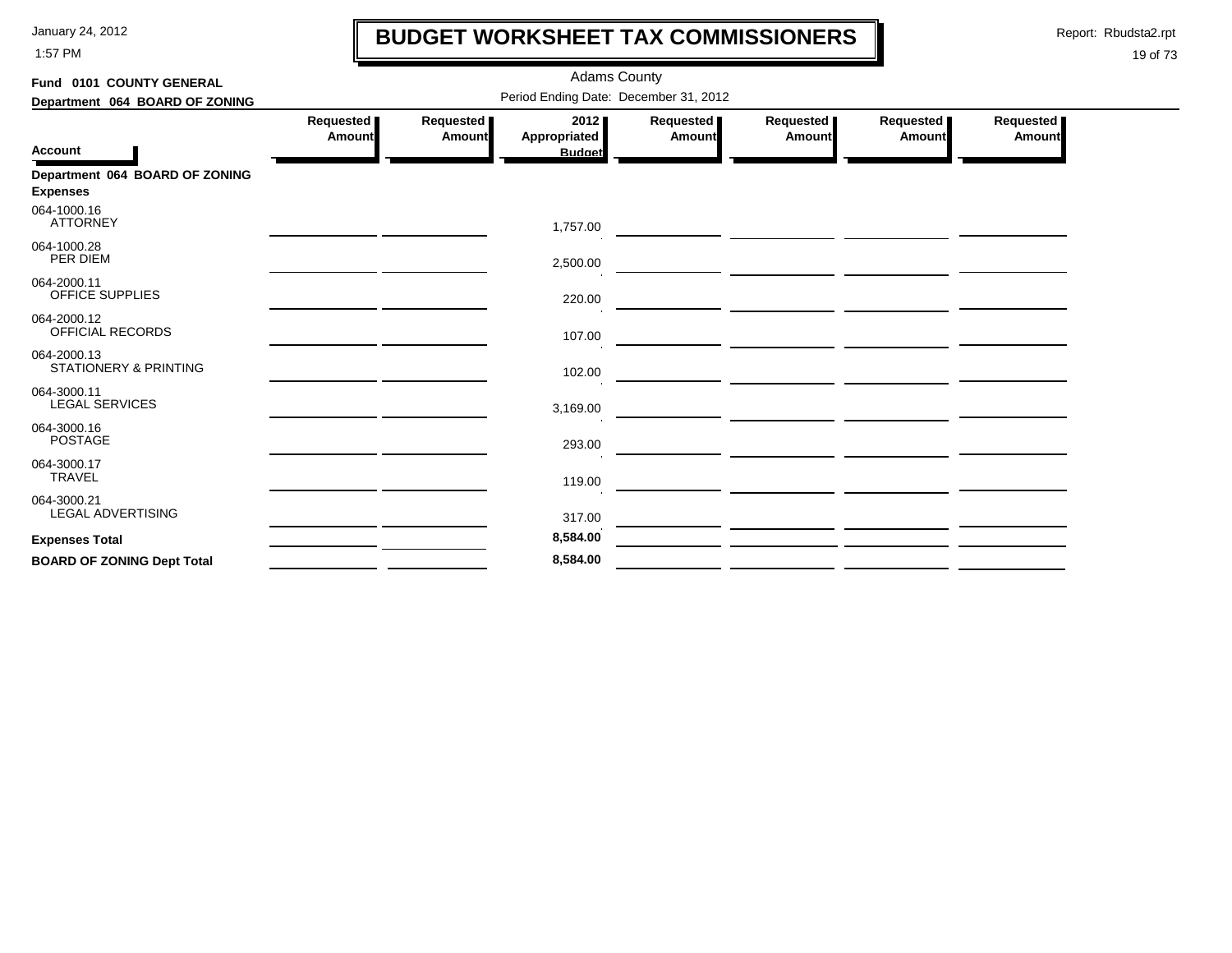1:57 PM

# **BUDGET WORKSHEET TAX COMMISSIONERS**

Report: Rbudsta2.rpt

 $\mathbf l$ 

| 0101 COUNTY GENERAL<br>Fund                    |                            |                            | <b>Adams County</b>                   |                            |                            |                     |                     |
|------------------------------------------------|----------------------------|----------------------------|---------------------------------------|----------------------------|----------------------------|---------------------|---------------------|
| Department 066 PROPERTY TAX ASSESSMENT B/A     |                            |                            | Period Ending Date: December 31, 2012 |                            |                            |                     |                     |
|                                                | Requested<br><b>Amount</b> | Requested<br><b>Amount</b> | 2012<br><b>Appropriated</b>           | Requested<br><b>Amount</b> | Requested<br><b>Amount</b> | Requested<br>Amount | Requested<br>Amount |
| <b>Account</b>                                 |                            |                            | <b>Budget</b>                         |                            |                            |                     |                     |
| Department 066 PROPERTY TAX ASSESSMENT B/A     |                            |                            |                                       |                            |                            |                     |                     |
| <b>Expenses</b>                                |                            |                            |                                       |                            |                            |                     |                     |
| 066-1000.21<br>PROPERTY TAX ASSESSMENT BD OF A |                            |                            | 2,500.00                              |                            |                            |                     |                     |
| 066-3000.12<br>PROFESSIONAL APPRAISAL SERVICES |                            |                            | 2,000.00                              |                            |                            |                     |                     |
| 066-3000.17<br><b>TRAVEL</b>                   |                            |                            | 200.00                                |                            |                            |                     |                     |
| 066-3000.22<br>Advertising                     |                            |                            | 50.00                                 |                            |                            |                     |                     |
| <b>Expenses Total</b>                          |                            |                            | 4,750.00                              |                            |                            |                     |                     |
| PROPERTY TAX ASSESSMENT B/A Dept               |                            |                            | 4,750.00                              |                            |                            |                     |                     |
| <b>Total</b>                                   |                            |                            |                                       |                            |                            |                     |                     |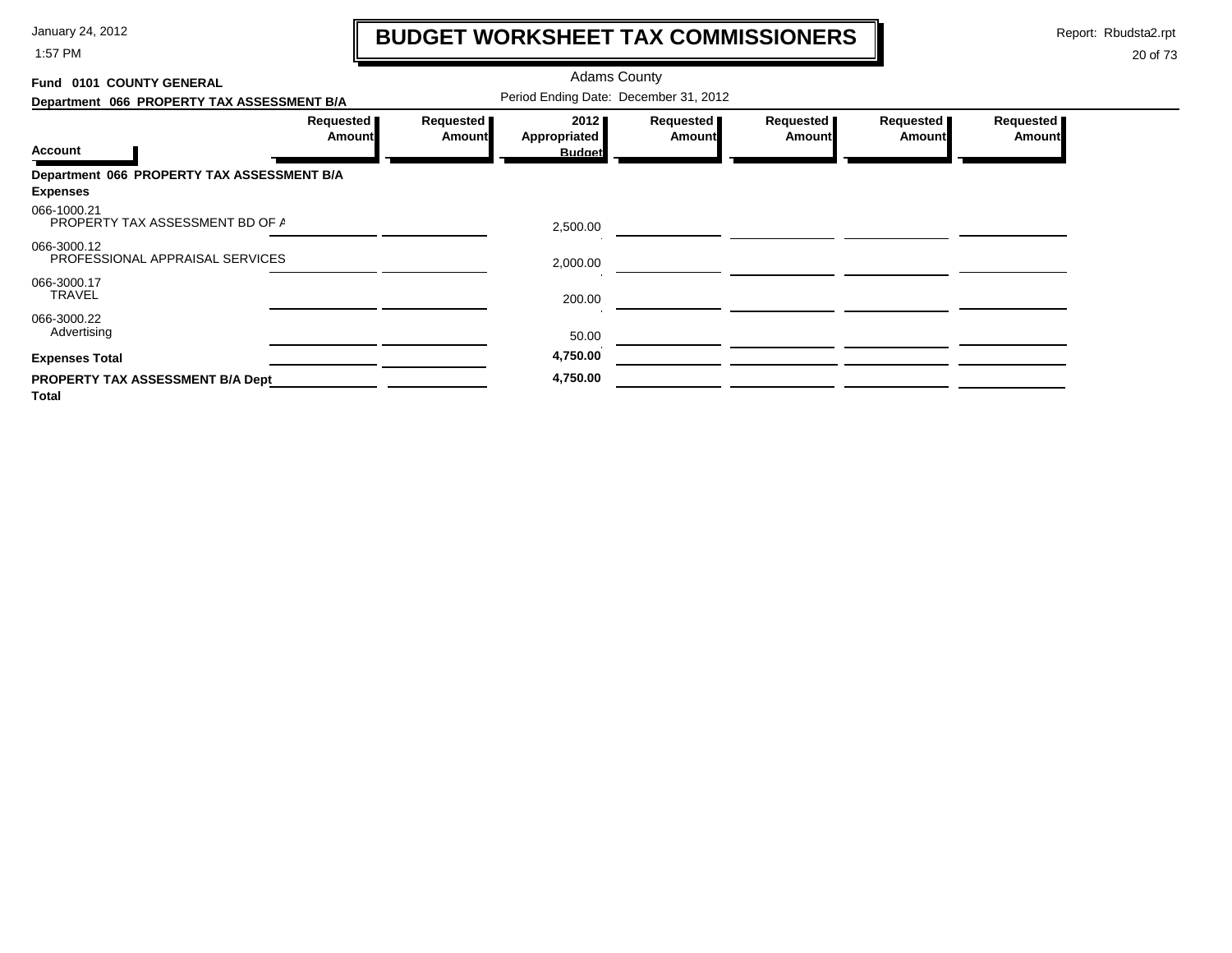1:57 PM

## **BUDGET WORKSHEET TAX COMMISSIONERS**

Report: Rbudsta2.rpt

 $\mathbf I$ 

| Fund 0101 COUNTY GENERAL                                 | <b>Adams County</b> |                            |                                       |                     |                                                                                                                       |                     |                     |  |  |  |
|----------------------------------------------------------|---------------------|----------------------------|---------------------------------------|---------------------|-----------------------------------------------------------------------------------------------------------------------|---------------------|---------------------|--|--|--|
| Department 068 COMMISSIONERS                             |                     |                            | Period Ending Date: December 31, 2012 |                     |                                                                                                                       |                     |                     |  |  |  |
|                                                          | Requested<br>Amount | Requested<br><b>Amount</b> | 2012<br>Appropriated                  | Requested<br>Amount | Requested<br>Amount                                                                                                   | Requested<br>Amount | Requested<br>Amount |  |  |  |
| Account                                                  |                     |                            | <b>Budget</b>                         |                     |                                                                                                                       |                     |                     |  |  |  |
| <b>Department 068 COMMISSIONERS</b><br><b>Expenses</b>   |                     |                            |                                       |                     |                                                                                                                       |                     |                     |  |  |  |
| 068-1000.11<br><b>COMMISSIONERS</b>                      |                     |                            | 66,764.00                             |                     |                                                                                                                       |                     |                     |  |  |  |
| 068-1000.12<br><b>GROUNDS &amp; MAINTENANCE DIRECTOR</b> |                     |                            | 7,869.00                              |                     |                                                                                                                       |                     |                     |  |  |  |
| 068-1000.16<br><b>COUNTY ATTORNEY</b>                    |                     |                            | 25,454.00                             |                     |                                                                                                                       |                     |                     |  |  |  |
| 068-1000.18<br><b>HIGHWAY ENGINEER</b>                   |                     |                            | 61,695.00                             |                     |                                                                                                                       |                     |                     |  |  |  |
| 068-1000.21<br>PART-TIME CLERICAL POOL                   |                     |                            | 8,000.00                              |                     |                                                                                                                       |                     |                     |  |  |  |
| 068-1000.23<br>SOCIAL SECURITY                           |                     |                            | 364,000.00                            |                     |                                                                                                                       |                     |                     |  |  |  |
| 068-1000.24<br><b>RETIREMENT</b>                         |                     |                            | 320,433.00                            |                     |                                                                                                                       |                     |                     |  |  |  |
| 068-1000.25<br><b>SHERIFF RETIREMENT</b>                 |                     |                            | 156,318.00                            |                     |                                                                                                                       |                     |                     |  |  |  |
| 068-1000.26<br><b>HEALTH INSURANCE</b>                   |                     |                            | 1,000,000.00                          |                     |                                                                                                                       |                     |                     |  |  |  |
| 068-1000.30<br>OFFICE AND MISCELLANEOUS                  |                     |                            | 10,000.00                             |                     |                                                                                                                       |                     |                     |  |  |  |
| 068-2000.11<br>OFFICE SUPPLIES                           |                     |                            | 250.00                                |                     |                                                                                                                       |                     |                     |  |  |  |
| 068-2000.17<br>GAS & OIL                                 |                     |                            | 2,000.00                              |                     |                                                                                                                       |                     |                     |  |  |  |
| 068-3000.11<br><b>LEGAL SERVICES</b>                     |                     |                            | 40,000.00                             |                     |                                                                                                                       |                     |                     |  |  |  |
| 068-3000.13<br><b>Temporary Services</b>                 |                     |                            | 15,000.00                             |                     | <u> 1990 - Johann Harry Harry Harry Harry Harry Harry Harry Harry Harry Harry Harry Harry Harry Harry Harry Harry</u> |                     |                     |  |  |  |
| 068-3000.14<br>PRESERVATION OF COUNTY RECORDS            |                     |                            | 15,000.00                             |                     |                                                                                                                       |                     |                     |  |  |  |
| 068-3000.15<br>PLAT BOOK ENGINEER                        |                     |                            | 7,500.00                              |                     |                                                                                                                       |                     |                     |  |  |  |
| 068-3000.16<br>POSTAGE                                   |                     |                            | 100,000.00                            |                     |                                                                                                                       |                     |                     |  |  |  |
| 068-3000.17<br><b>TRAVEL</b>                             |                     |                            | 1,560.00                              |                     |                                                                                                                       |                     |                     |  |  |  |
| 068-3000.18<br><b>TELEPHONE</b>                          |                     |                            | 55,000.00                             |                     |                                                                                                                       |                     |                     |  |  |  |
| 068-3000.19<br>POST. METER RENT/REPAIR/COPY PAF          |                     |                            | 9,500.00                              |                     |                                                                                                                       |                     |                     |  |  |  |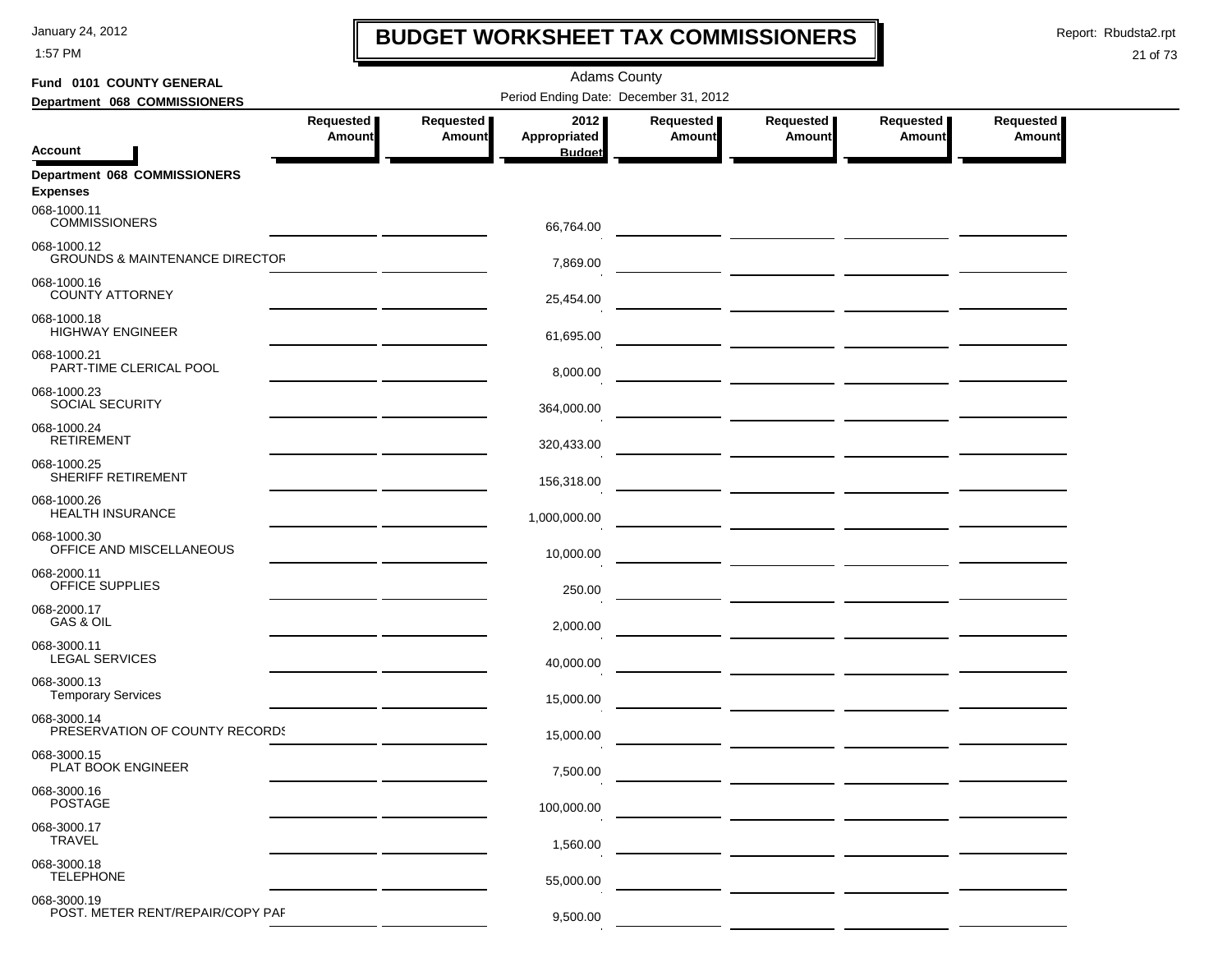1:57 PM

## **BUDGET WORKSHEET TAX COMMISSIONERS**

Report: Rbudsta2.rpt

 $\mathbf I$ 

| Fund 0101 COUNTY GENERAL                                      | <b>Adams County</b>                            |                                       |                      |                            |                                      |                            |                            |  |  |  |  |
|---------------------------------------------------------------|------------------------------------------------|---------------------------------------|----------------------|----------------------------|--------------------------------------|----------------------------|----------------------------|--|--|--|--|
| Department 068 COMMISSIONERS                                  |                                                | Period Ending Date: December 31, 2012 |                      |                            |                                      |                            |                            |  |  |  |  |
|                                                               | Requested<br>Amount                            | Requested<br><b>Amount</b>            | 2012<br>Appropriated | Requested<br><b>Amount</b> | Requested<br><b>Amount</b>           | Requested<br><b>Amount</b> | Requested<br><b>Amount</b> |  |  |  |  |
| <b>Account</b><br>068-3000.21<br>PUBLICATION OF LEGAL NOTICES |                                                |                                       | <b>Budget</b>        |                            |                                      |                            |                            |  |  |  |  |
| 068-3000.26<br><b>UNEMPLOYMENT</b>                            |                                                |                                       | 8,900.00             |                            |                                      |                            |                            |  |  |  |  |
| 068-3000.27<br>OFFICIAL BONDS                                 |                                                |                                       | 7,500.00<br>2,500.00 |                            |                                      |                            |                            |  |  |  |  |
| 068-3000.28<br><b>INSURANCE BUILDING &amp; STRUCTURE</b>      |                                                |                                       | 150,000.00           |                            |                                      |                            |                            |  |  |  |  |
| 068-3000.50<br><b>Unsafe Buildings</b>                        |                                                |                                       | 10,000.00            |                            |                                      |                            |                            |  |  |  |  |
| 068-3000.51<br>DUES AND SUBSCRIPTIONS                         |                                                |                                       | 4,800.00             |                            |                                      |                            |                            |  |  |  |  |
| 068-3000.52<br><b>MENTAL HEALTH</b>                           |                                                |                                       | 183,203.00           |                            |                                      |                            |                            |  |  |  |  |
| 068-3000.53<br><b>EMS</b>                                     |                                                |                                       | 375,855.00           |                            |                                      |                            |                            |  |  |  |  |
| 068-3000.54<br><b>BI-COUNTY SERVICES</b>                      | <u>and the state of the state of the state</u> |                                       | 39,312.00            |                            | — <u>— — — — — — — — — — — — — —</u> |                            |                            |  |  |  |  |
| 068-3000.55<br><b>STATE INSTITUTIONS</b>                      |                                                |                                       | 30,000.00            |                            |                                      |                            |                            |  |  |  |  |
| 068-3000.56<br>Private Institutions/Secure Detent.            |                                                |                                       | 100,000.00           |                            |                                      |                            |                            |  |  |  |  |
| 068-3000.58<br>4-H BUILDING MAINTENANCE                       |                                                |                                       | 13,500.00            |                            |                                      |                            |                            |  |  |  |  |
| 068-3000.59<br>4-H COUNCIL BUDGET                             |                                                |                                       | 16,200.00            |                            |                                      |                            |                            |  |  |  |  |
| 068-3000.60<br>SOIL AND WATER DISTRICT<br>068-3000.61         |                                                |                                       | 13,300.00            |                            |                                      |                            |                            |  |  |  |  |
| SOLDIER BURIAL<br>068-3000.62                                 |                                                |                                       | 30,000.00            |                            |                                      |                            |                            |  |  |  |  |
| MEMORIAL DAY EXPENSES<br>068-3000.63                          |                                                |                                       | 2,700.00             |                            |                                      |                            |                            |  |  |  |  |
| ST. MARY'S WABASH RIVER CLEANUP<br>068-3000.64                |                                                |                                       | 20,000.00            |                            |                                      |                            |                            |  |  |  |  |
| <b>TAX REFUNDS</b><br>068-3000.65                             |                                                |                                       | 10,000.00            |                            |                                      |                            |                            |  |  |  |  |
| <b>CHANGE OF VENUE</b><br>068-3000.66                         |                                                |                                       | 500.00               |                            |                                      |                            |                            |  |  |  |  |
| <b>EXAMINATION OF RECORDS</b><br>068-3000.68                  |                                                |                                       | 19,000.00            |                            |                                      |                            |                            |  |  |  |  |
| UPPER WABASH R.B.COMM.-OFFICE E.                              |                                                |                                       | 1,000.00             |                            |                                      |                            |                            |  |  |  |  |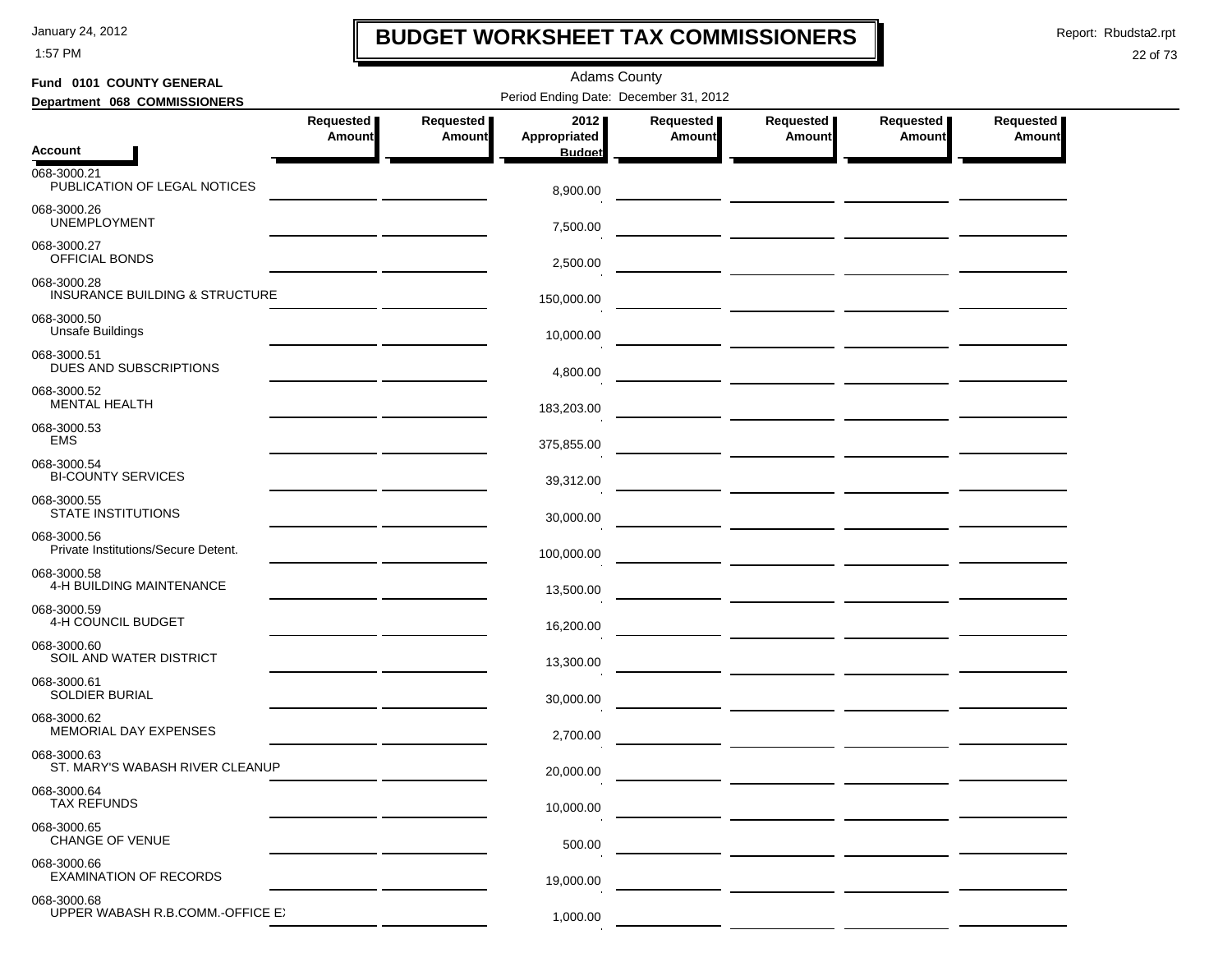1:57 PM

# **BUDGET WORKSHEET TAX COMMISSIONERS**

Report: Rbudsta2.rpt

 $\mathbf l$ 

| Fund 0101 COUNTY GENERAL                        |                     |                     | <b>Adams County</b>                   |                     |                                      |                     |                     |
|-------------------------------------------------|---------------------|---------------------|---------------------------------------|---------------------|--------------------------------------|---------------------|---------------------|
| Department 068 COMMISSIONERS                    |                     |                     | Period Ending Date: December 31, 2012 |                     |                                      |                     |                     |
|                                                 | Requested<br>Amount | Requested<br>Amount | 2012<br>Appropriated                  | Requested<br>Amount | Requested<br><b>Amount</b>           | Requested<br>Amount | Requested<br>Amount |
| <b>Account</b>                                  |                     |                     | <b>Budget</b>                         |                     |                                      |                     |                     |
| 068-3000.69<br>ST. MARY'S RIVER GAGE            |                     |                     | 2,175.00                              |                     | — <u>— — — — — — — — — — — — — —</u> |                     |                     |
| 068-3000.70<br>ADAMS COUNTY COUNCIL ON AGING    |                     |                     | 24,000.00                             |                     |                                      |                     |                     |
| 068-3000.71<br><b>COUNTY PROMOTIONS</b>         |                     |                     | 1,000.00                              |                     |                                      |                     |                     |
| 068-3000.72<br><b>FEES AND PENALTIES</b>        |                     |                     | 500.00                                |                     |                                      |                     |                     |
| 068-3000.73<br>COUNTY COST ALLOCATION PLAN      |                     |                     | 4,800.00                              |                     |                                      |                     |                     |
| 068-3000.74<br>RADIO COMMUNICATION EQUIPMENT    |                     |                     | 75,000.00                             |                     |                                      |                     |                     |
| 068-3000.79<br><b>DOG POUND</b>                 |                     |                     | 50,000.00                             |                     |                                      |                     |                     |
| 068-3000.80<br>JUVENILE ALTERNATIVE PROJECT     |                     |                     | 5,000.00                              |                     |                                      |                     |                     |
| 068-3000.81<br>MAUMEE RIVER BASIN               |                     |                     | 22,544.00                             |                     |                                      |                     |                     |
| 068-3000.82<br><b>HISTORICAL SOCIETY</b>        |                     |                     | 3,600.00                              |                     |                                      |                     |                     |
| 068-3000.83<br><b>CONSULTING FEES</b>           |                     |                     | 11,000.00                             |                     |                                      |                     |                     |
| 068-3000.89<br><b>EMERGENCIES</b>               |                     |                     | 9.000.00                              |                     |                                      |                     |                     |
| 068-3000.93<br>COMMUNITY CORR. INDIGENT FUNDING |                     |                     | 15,000.00                             |                     |                                      |                     |                     |
| 068-4000.21<br>UNINCORPORATED COMM. INFRASTRU   |                     |                     | 15,000.00                             |                     |                                      |                     |                     |
| 068-4000.26<br><b>EQUIPMENT</b>                 |                     |                     | 20,000.00                             |                     |                                      |                     |                     |
| 068-4000.27<br><b>HOSPITAL AMBULANCE</b>        |                     |                     | 55,000.00                             |                     |                                      |                     |                     |
| <b>Expenses Total</b>                           |                     |                     | 3,618,232.00                          |                     |                                      |                     |                     |
| <b>COMMISSIONERS Dept Total</b>                 |                     |                     | 3,618,232.00                          |                     |                                      |                     |                     |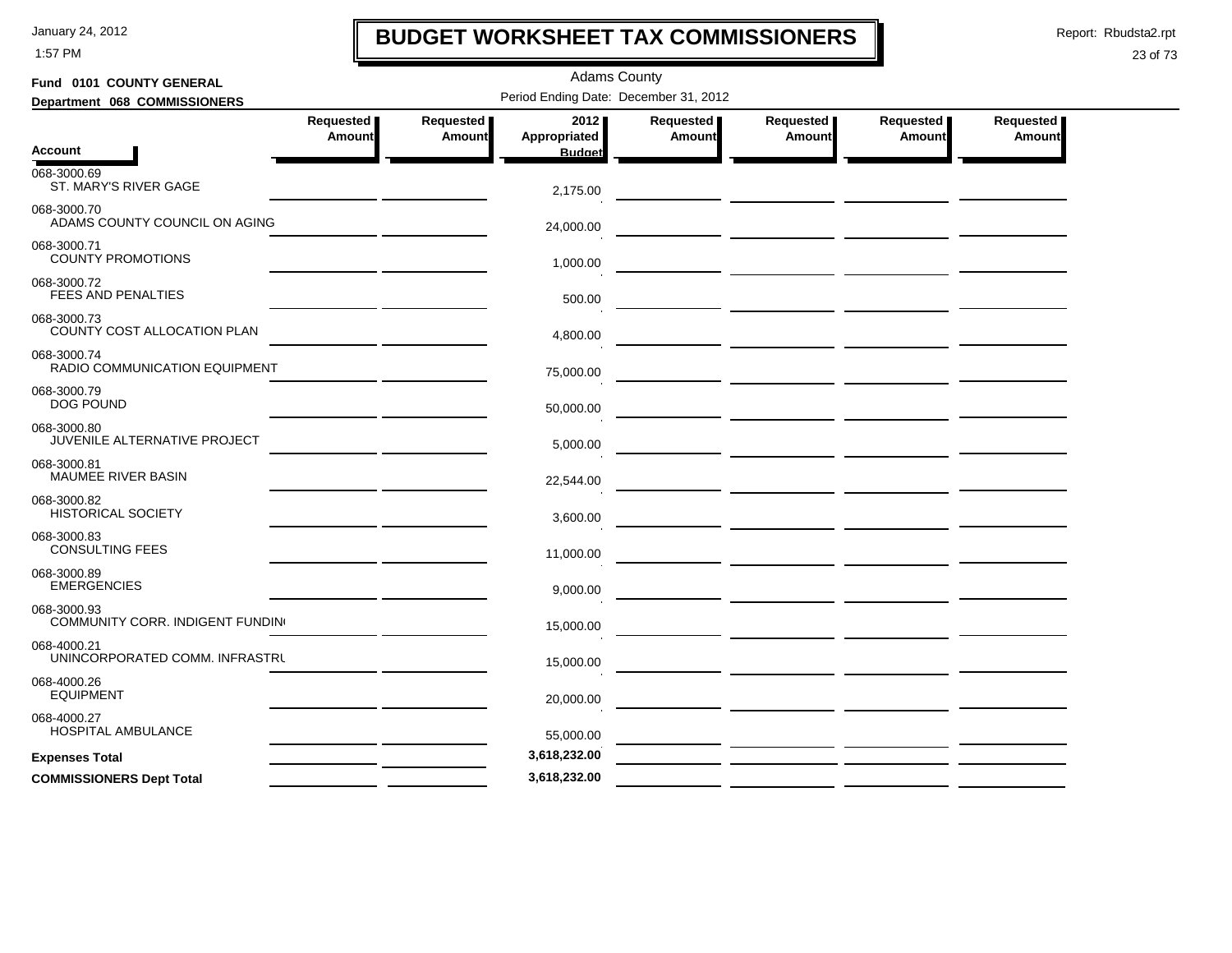1:57 PM

## **BUDGET WORKSHEET TAX COMMISSIONERS**

Report: Rbudsta2.rpt

 $\mathbf l$ 

| Fund 0101 COUNTY GENERAL                          |                     |                            | <b>Adams County</b>                   |                     |                     |                     |                            |
|---------------------------------------------------|---------------------|----------------------------|---------------------------------------|---------------------|---------------------|---------------------|----------------------------|
| Department 079 PLAN COMMISSION                    |                     |                            | Period Ending Date: December 31, 2012 |                     |                     |                     |                            |
| <b>Account</b>                                    | Requested<br>Amount | Requested<br><b>Amount</b> | 2012<br>Appropriated<br><b>Budget</b> | Requested<br>Amount | Requested<br>Amount | Requested<br>Amount | Requested<br><b>Amount</b> |
| Department 079 PLAN COMMISSION<br><b>Expenses</b> |                     |                            |                                       |                     |                     |                     |                            |
| 079-1000.12<br>FIRST DEPUTY & ASSISTANT DIRECTO   |                     |                            | 28,666.00                             |                     |                     |                     |                            |
| 079-1000.15<br><b>OVERTIME</b>                    |                     |                            | 50.00                                 |                     |                     |                     |                            |
| 079-1000.16<br><b>ATTORNEY</b>                    |                     |                            | 4,484.00                              |                     |                     |                     |                            |
| 079-1000.17<br>PER DIEM                           |                     |                            | 3,500.00                              |                     |                     |                     |                            |
| 079-2000.11<br>OFFICE SUPPLIES                    |                     |                            | 950.00                                |                     |                     |                     |                            |
| 079-2000.12<br>OFFICIAL RECORDS                   |                     |                            | 160.00                                |                     |                     |                     |                            |
| 079-2000.13<br>STATIONERY & PRINTING              |                     |                            | 220.00                                |                     |                     |                     |                            |
| 079-2000.21<br><b>EQUIPMENT REPAIR</b>            |                     |                            | 600.00                                |                     |                     |                     |                            |
| 079-3000.11<br><b>LEGAL SERVICES</b>              |                     |                            | 3,527.00                              |                     |                     |                     |                            |
| 079-3000.16<br><b>POSTAGE</b>                     |                     |                            | 345.00                                |                     |                     |                     |                            |
| 079-3000.17<br><b>TRAVEL</b>                      |                     |                            | 333.00                                |                     |                     |                     |                            |
| 079-3000.21<br>LEGAL ADVERTISING                  |                     |                            | 510.00                                |                     |                     |                     |                            |
| 079-3000.22<br>PRINTING OTHER THAN OFFICE SUPPL   |                     |                            | 210.00                                |                     |                     |                     |                            |
| 079-3000.51<br>DUES AND SUBSCRIPTIONS             |                     |                            | 650.00                                |                     |                     |                     |                            |
| 079-3000.52<br><b>SEMINAR FEES</b>                |                     |                            | 200.00                                |                     |                     |                     |                            |
| 079-3000.54<br>PERMIT / FEE REFUND                |                     |                            | 500.00                                |                     |                     |                     |                            |
| 079-4000.31<br><b>FURNITURE &amp; FIXTURES</b>    |                     |                            | 300.00                                |                     |                     |                     |                            |
| <b>Expenses Total</b>                             |                     |                            | 45,205.00                             |                     |                     |                     |                            |
| PLAN COMMISSION Dept Total                        |                     |                            | 45,205.00                             |                     |                     |                     |                            |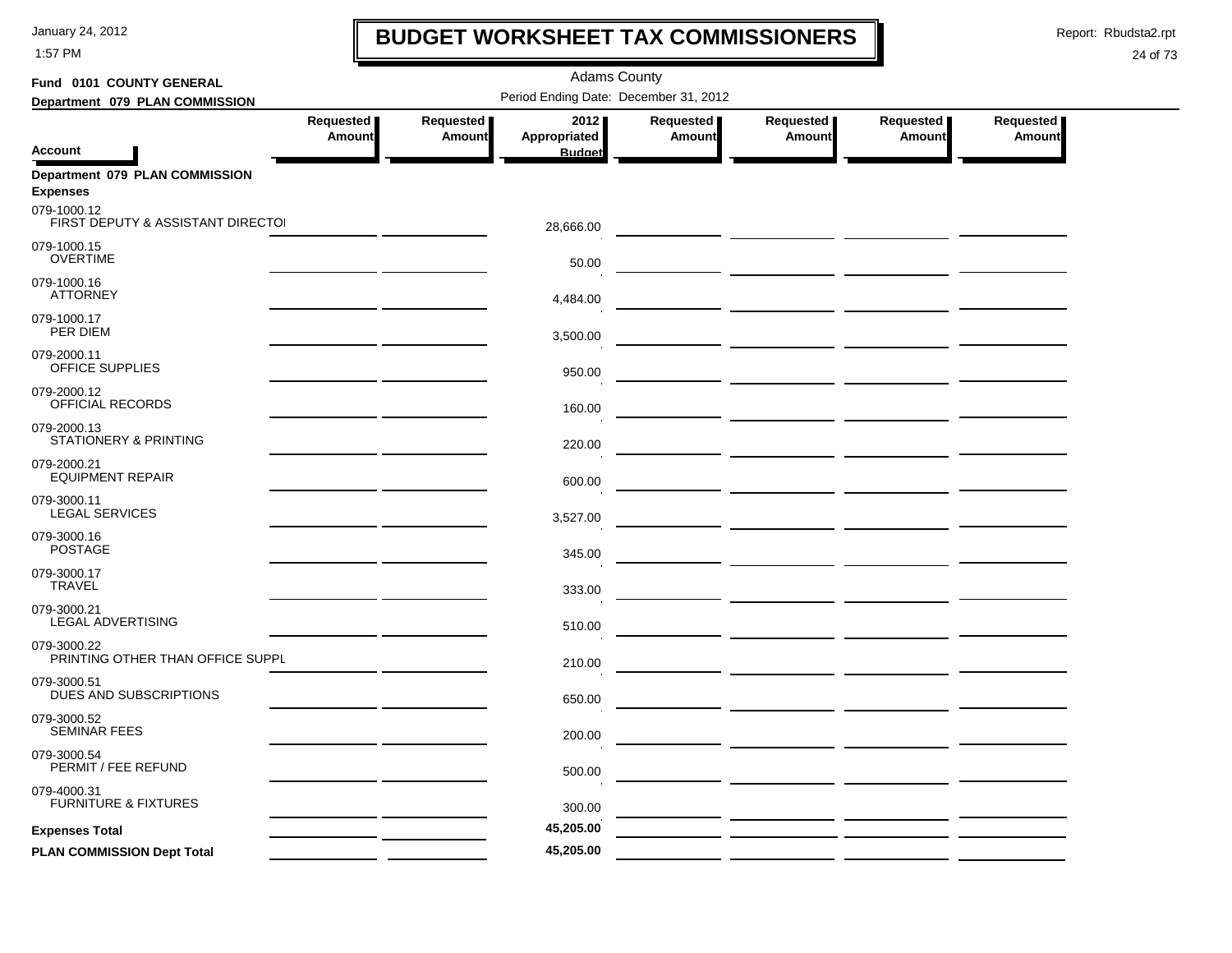1:57 PM

# **BUDGET WORKSHEET TAX COMMISSIONERS**

Report: Rbudsta2.rpt

 $\mathbf l$ 

| Fund 0101 COUNTY GENERAL                                    |                     |                              | <b>Adams County</b>                   |                     |                     |                       |                     |
|-------------------------------------------------------------|---------------------|------------------------------|---------------------------------------|---------------------|---------------------|-----------------------|---------------------|
| Department 161 COURTHOUSE                                   |                     |                              | Period Ending Date: December 31, 2012 |                     |                     |                       |                     |
|                                                             | Requested<br>Amount | Requested  <br><b>Amount</b> | 2012<br>Appropriated                  | Requested<br>Amount | Requested<br>Amount | Requested  <br>Amount | Requested<br>Amount |
| <b>Account</b>                                              |                     |                              | <b>Budget</b>                         |                     |                     |                       |                     |
| Department 161 COURTHOUSE<br><b>Expenses</b>                |                     |                              |                                       |                     |                     |                       |                     |
| 161-1000.14<br><b>CUSTODIAL COURTHOUSE</b>                  |                     |                              | 24,282.00                             |                     |                     |                       |                     |
| 161-1000.16<br><b>BUILDING MAINTENANCE</b>                  |                     |                              | 30,037.00                             |                     |                     |                       |                     |
| 161-1000.17<br><b>CUSTODIAL SERVICE COMPLEX</b>             |                     |                              | 29,558.00                             |                     |                     |                       |                     |
| 161-1000.20<br><b>CUSTODIAL EXTRA HELP</b>                  |                     |                              | 5,000.00                              |                     |                     |                       |                     |
| 161-2000.17<br><b>GAS, OIL &amp; REPAIRS</b>                |                     |                              | 2,500.00                              |                     |                     |                       |                     |
| 161-2000.21<br><b>CUSTODIAL SUPPLIES</b>                    |                     |                              | 13,000.00                             |                     |                     |                       |                     |
| 161-3000.12<br>CONTRACTUAL                                  |                     |                              | 22,485.00                             |                     |                     |                       |                     |
| 161-3000.31<br><b>UTILITIES</b>                             |                     |                              | 115,000.00                            |                     |                     |                       |                     |
| 161-3000.33<br>CARPET REPLACEMENT                           |                     |                              | 1,000.00                              |                     |                     |                       |                     |
| 161-3000.39<br><b>GENERAL BUILDING MAIN. &amp; SUPPLIES</b> |                     |                              | 15,000.00                             |                     |                     |                       |                     |
| 161-3000.40<br><b>GENERAL MAINTENANCE / CONTRACT</b>        |                     |                              | 2,800.00                              |                     |                     |                       |                     |
| 161-3000.41<br>LANDSCAPE SUPPLIES & MATERIALS               |                     |                              | 1,000.00                              |                     |                     |                       |                     |
| 161-3000.42<br><b>UNIFORMS</b>                              |                     |                              | 400.00                                |                     |                     |                       |                     |
| 161-4000.26<br><b>EQUIPMENT</b>                             |                     |                              | 1,000.00                              |                     |                     |                       |                     |
| <b>Expenses Total</b>                                       |                     |                              | 263,062.00                            |                     |                     |                       |                     |
| <b>COURTHOUSE Dept Total</b>                                |                     |                              | 263,062.00                            |                     |                     |                       |                     |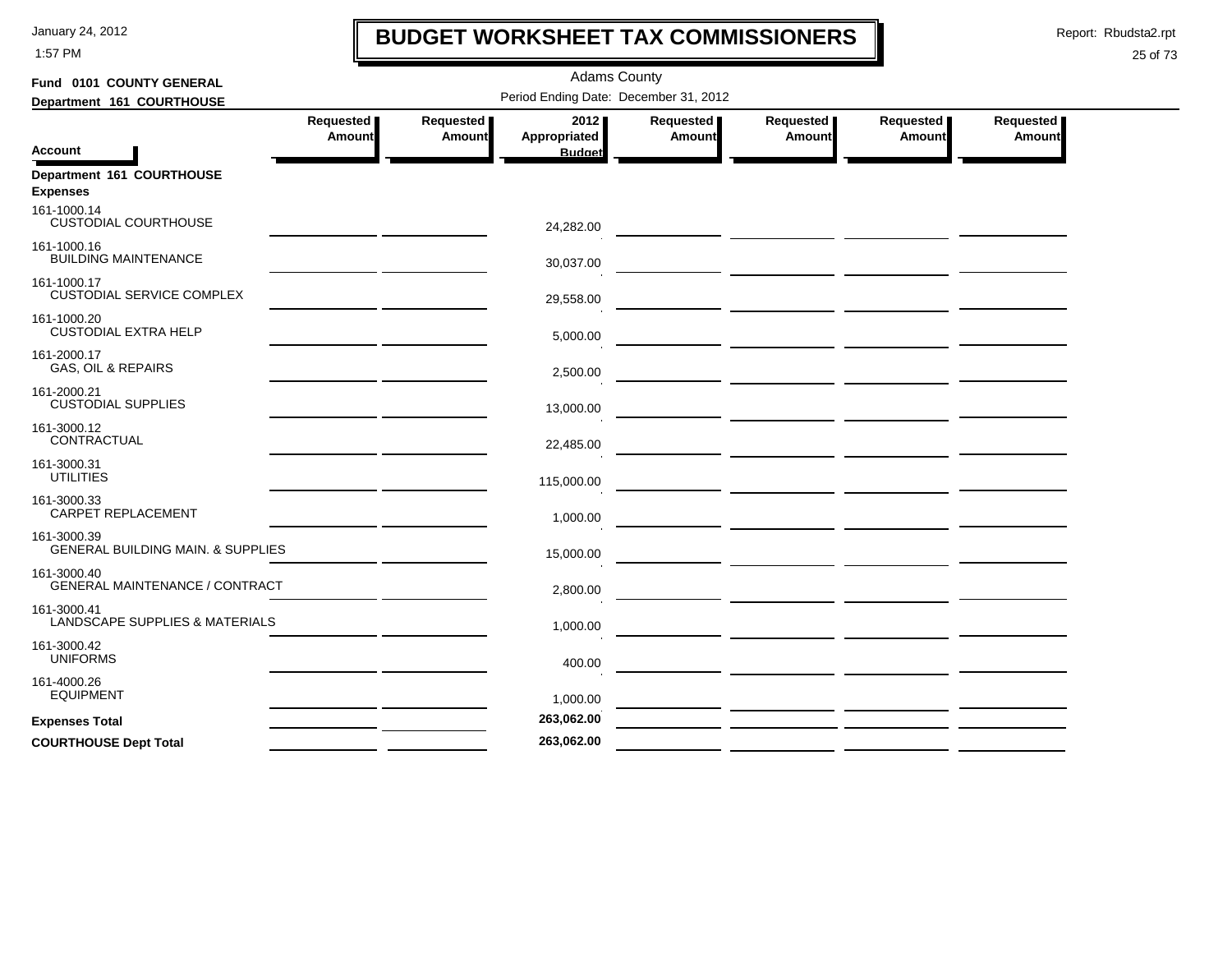1:57 PM

# **BUDGET WORKSHEET TAX COMMISSIONERS**

Report: Rbudsta2.rpt

 $\mathbf I$ 

| Fund 0101 COUNTY GENERAL                                        |                            |                            | <b>Adams County</b>                   |                            |                                                                                                                            |                              |                            |
|-----------------------------------------------------------------|----------------------------|----------------------------|---------------------------------------|----------------------------|----------------------------------------------------------------------------------------------------------------------------|------------------------------|----------------------------|
| Department 201 SUPERIOR COURT                                   |                            |                            | Period Ending Date: December 31, 2012 |                            |                                                                                                                            |                              |                            |
|                                                                 | Requested<br><b>Amount</b> | Requested<br><b>Amount</b> | 2012<br>Appropriated                  | Requested<br><b>Amount</b> | Requested<br><b>Amount</b>                                                                                                 | Requested  <br><b>Amount</b> | Requested<br><b>Amount</b> |
| <b>Account</b>                                                  |                            |                            | <b>Budget</b>                         |                            |                                                                                                                            |                              |                            |
| Department 201 SUPERIOR COURT<br><b>Expenses</b><br>201-1000.12 |                            |                            |                                       |                            |                                                                                                                            |                              |                            |
| COURT ADMIN/COURT REPORTER                                      |                            |                            | 34,674.00                             |                            |                                                                                                                            |                              |                            |
| 201-1000.13<br>COURT REPORTER/RESEARCH ASS'T                    |                            |                            | 29,017.00                             |                            | <u> 1980 - Andrea Andrew Maria (h. 1975).</u>                                                                              |                              |                            |
| 201-1000.14<br>COURT REPORTER/COMPUTER ADMIN                    |                            |                            | 26,880.00                             |                            | <u> The Common State Common State Common State Common State Common State Common State Common State Common State Common</u> |                              |                            |
| 201-1000.18<br><b>TRANSLATOR</b>                                |                            |                            | 1,000.00                              |                            |                                                                                                                            |                              |                            |
| 201-1000.19<br><b>BAILIFF/CLERK</b>                             |                            |                            | 26,254.00                             |                            |                                                                                                                            |                              |                            |
| 201-1000.28<br>COMPENSATION-PAUPER COUNSEL                      |                            |                            | 6,000.00                              |                            |                                                                                                                            |                              |                            |
| 201-1000.29<br>PER DIEM-PETIT JURORS                            |                            |                            | 2,500.00                              |                            | <u> 1990 - Johann John Harry Barn, mars and de la partie de la partie de la partie de la partie de la partie de l</u>      |                              |                            |
| 201-1000.30<br>PER DIEM-JUDGE VENUE                             |                            |                            | 100.00                                |                            |                                                                                                                            |                              |                            |
| 201-1000.31<br>PER DIEM-COURT REPORTER-VENUE                    |                            |                            | 150.00                                |                            |                                                                                                                            |                              |                            |
| 201-1000.34<br>MISCELLANEOUS INDIGENT                           |                            |                            | 2,500.00                              |                            |                                                                                                                            |                              |                            |
| 201-2000.11<br>OFFICE SUPPLIES                                  |                            |                            | 3,200.00                              |                            |                                                                                                                            |                              |                            |
| 201-3000.16<br><b>POSTAGE</b>                                   |                            |                            | 250.00                                |                            | <u> 1999 - Johann Harry Harry Harry Harry Harry Harry Harry Harry Harry Harry Harry Harry Harry Harry Harry Harry</u>      |                              |                            |
| 201-3000.17<br><b>TRAVEL</b>                                    |                            |                            | 500.00                                |                            |                                                                                                                            |                              |                            |
| 201-3000.25<br><b>PRINTING</b>                                  |                            |                            | 250.00                                |                            |                                                                                                                            |                              |                            |
| 201-3000.37<br><b>EQUIPMENT REPAIR</b>                          |                            |                            | 101.00                                |                            |                                                                                                                            |                              |                            |
| 201-3000.51<br>DUES AND SUBSCRIPTIONS                           |                            |                            | 750.00                                |                            |                                                                                                                            |                              |                            |
| 201-3000.52<br><b>CONFERENCE AND SEMINARS</b>                   |                            |                            | 800.00                                |                            |                                                                                                                            |                              |                            |
| 201-3000.53<br>MEALS AND LODGING                                |                            |                            | 600.00                                |                            |                                                                                                                            |                              |                            |
| 201-4000.21<br>FURNITURE AND FIXTURES                           |                            |                            | 1,195.00                              |                            |                                                                                                                            |                              |                            |
| 201-4000.26<br>OFFICE MACHINE                                   |                            |                            | 350.00                                |                            |                                                                                                                            |                              |                            |
|                                                                 |                            |                            |                                       |                            |                                                                                                                            |                              |                            |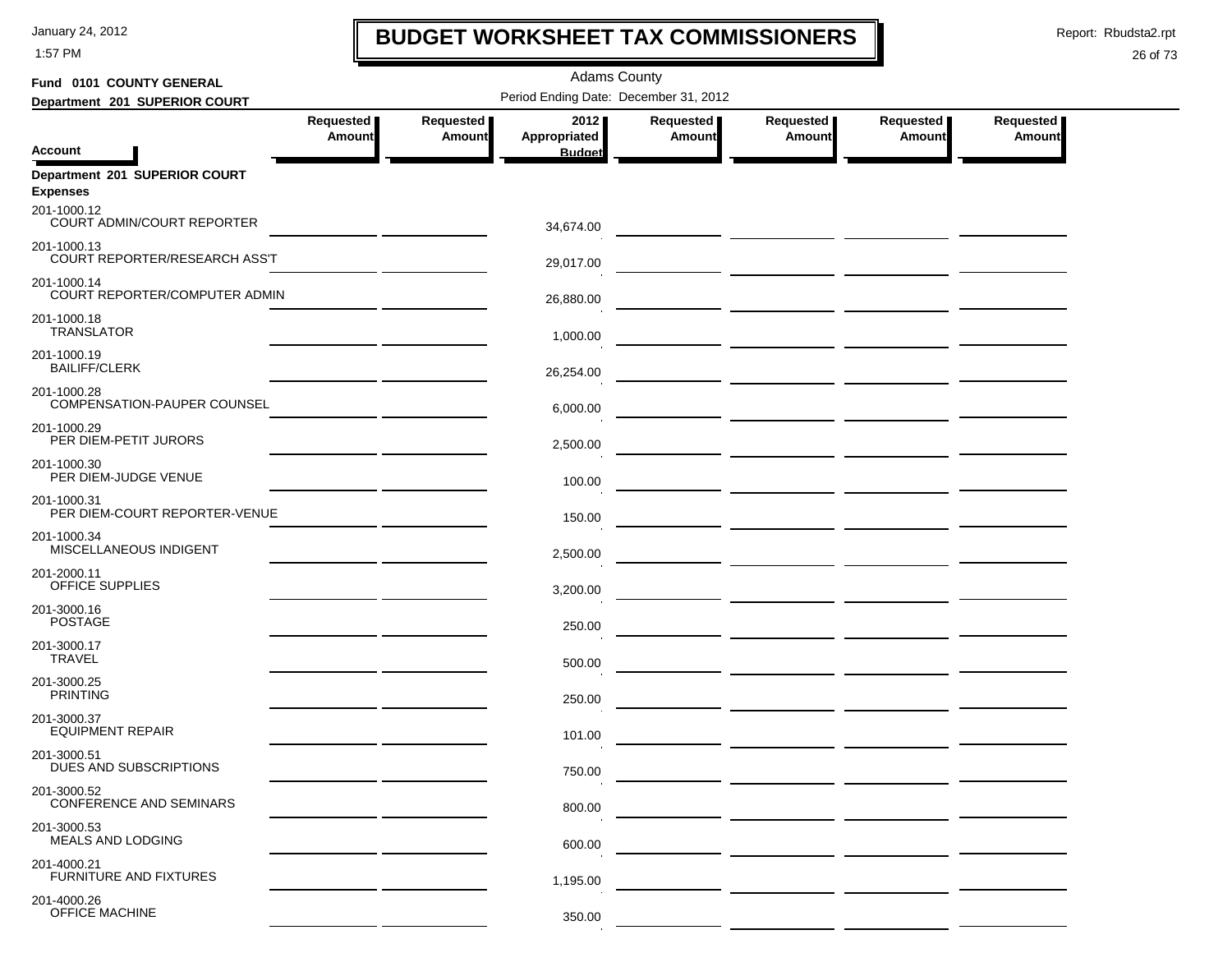1:57 PM

## **BUDGET WORKSHEET TAX COMMISSIONERS**

Report: Rbudsta2.rpt

 $\mathbf l$ 

| Fund 0101 COUNTY GENERAL         |                              |                       | <b>Adams County</b>                     |                       |                              |                       |                     |
|----------------------------------|------------------------------|-----------------------|-----------------------------------------|-----------------------|------------------------------|-----------------------|---------------------|
| Department 201 SUPERIOR COURT    |                              |                       | Period Ending Date: December 31, 2012   |                       |                              |                       |                     |
| Account<br>201-4000.31           | Requested <b>I</b><br>Amount | Requested  <br>Amount | 2012 ■<br>Appropriated<br><b>Budget</b> | Requested  <br>Amount | Requested <b>I</b><br>Amount | Requested  <br>Amount | Requested<br>Amount |
| LAW BOOKS AND WESTLAW            |                              |                       | 1,100.00                                |                       |                              |                       |                     |
| <b>Expenses Total</b>            |                              |                       | 138,171.00                              |                       |                              |                       |                     |
| <b>SUPERIOR COURT Dept Total</b> |                              |                       | 138,171.00                              |                       |                              |                       |                     |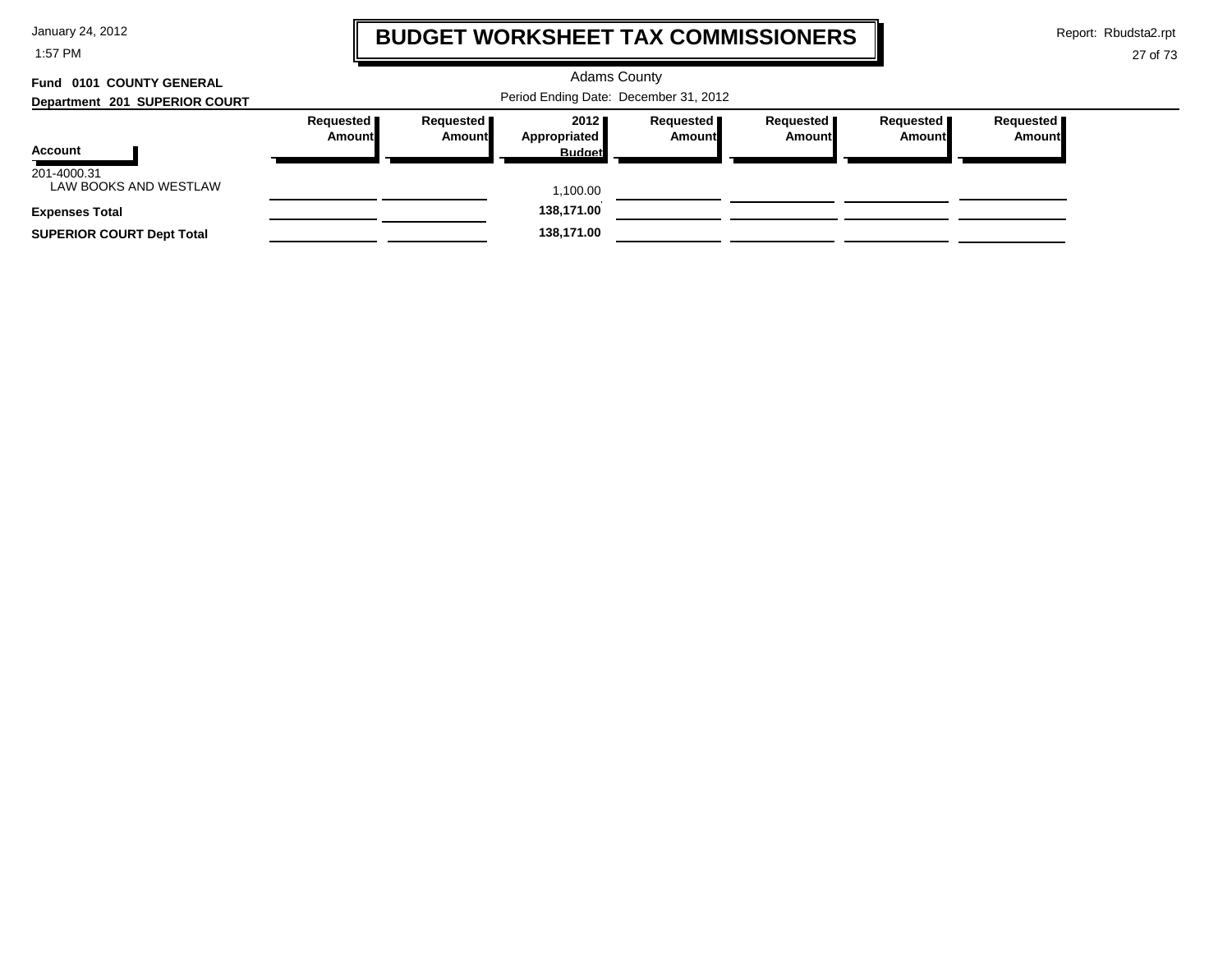1:57 PM

## **BUDGET WORKSHEET TAX COMMISSIONERS**

Report: Rbudsta2.rpt

 $\mathbf l$ 

| Fund 0101 COUNTY GENERAL                          |                     |                            | <b>Adams County</b>                   |                            |                                                               |                            |                            |
|---------------------------------------------------|---------------------|----------------------------|---------------------------------------|----------------------------|---------------------------------------------------------------|----------------------------|----------------------------|
| Department 231 PUBLIC DEFENDER                    |                     |                            | Period Ending Date: December 31, 2012 |                            |                                                               |                            |                            |
| <b>Account</b>                                    | Requested<br>Amount | Requested<br><b>Amount</b> | 2012<br>Appropriated<br><b>Budget</b> | Requested<br><b>Amount</b> | Requested<br><b>Amount</b>                                    | Requested<br><b>Amount</b> | Requested<br><b>Amount</b> |
| Department 231 PUBLIC DEFENDER<br><b>Expenses</b> |                     |                            |                                       |                            |                                                               |                            |                            |
| 231-1000.11<br>PUBLIC DEFENDER                    |                     |                            | 71,500.00                             |                            | <u> 1989 - Johann Marie Barn, mars an t-Amerikaansk konst</u> |                            |                            |
| 231-1000.12<br>DEPUTY PUBLIC DEFENDERS            |                     |                            | 112,610.00                            |                            |                                                               |                            |                            |
| 231-1000.13<br>FULL-TIME SECRETARY                |                     |                            | 26,374.00                             |                            |                                                               |                            |                            |
| 231-1000.37<br>Miscellaneous Indigent Expenses    |                     |                            | 4,500.00                              |                            |                                                               |                            |                            |
| 231-2000.11<br>OFFICE SUPPLIES                    |                     |                            | 1,800.00                              |                            |                                                               |                            |                            |
| 231-2000.12<br>Office Allowance                   |                     |                            | 2,200.00                              |                            |                                                               |                            |                            |
| 231-3000.16<br>Postage                            |                     |                            | 1,000.00                              |                            |                                                               |                            |                            |
| 231-3000.17<br><b>TRAVEL/TRAINING</b>             |                     |                            | 1,000.00                              |                            |                                                               |                            |                            |
| 231-4000.26<br><b>EQUIPMENT</b>                   |                     |                            | 500.00                                |                            |                                                               |                            |                            |
| <b>Expenses Total</b>                             |                     |                            | 221,484.00                            |                            |                                                               |                            |                            |
| <b>PUBLIC DEFENDER Dept Total</b>                 |                     |                            | 221,484.00                            |                            |                                                               |                            |                            |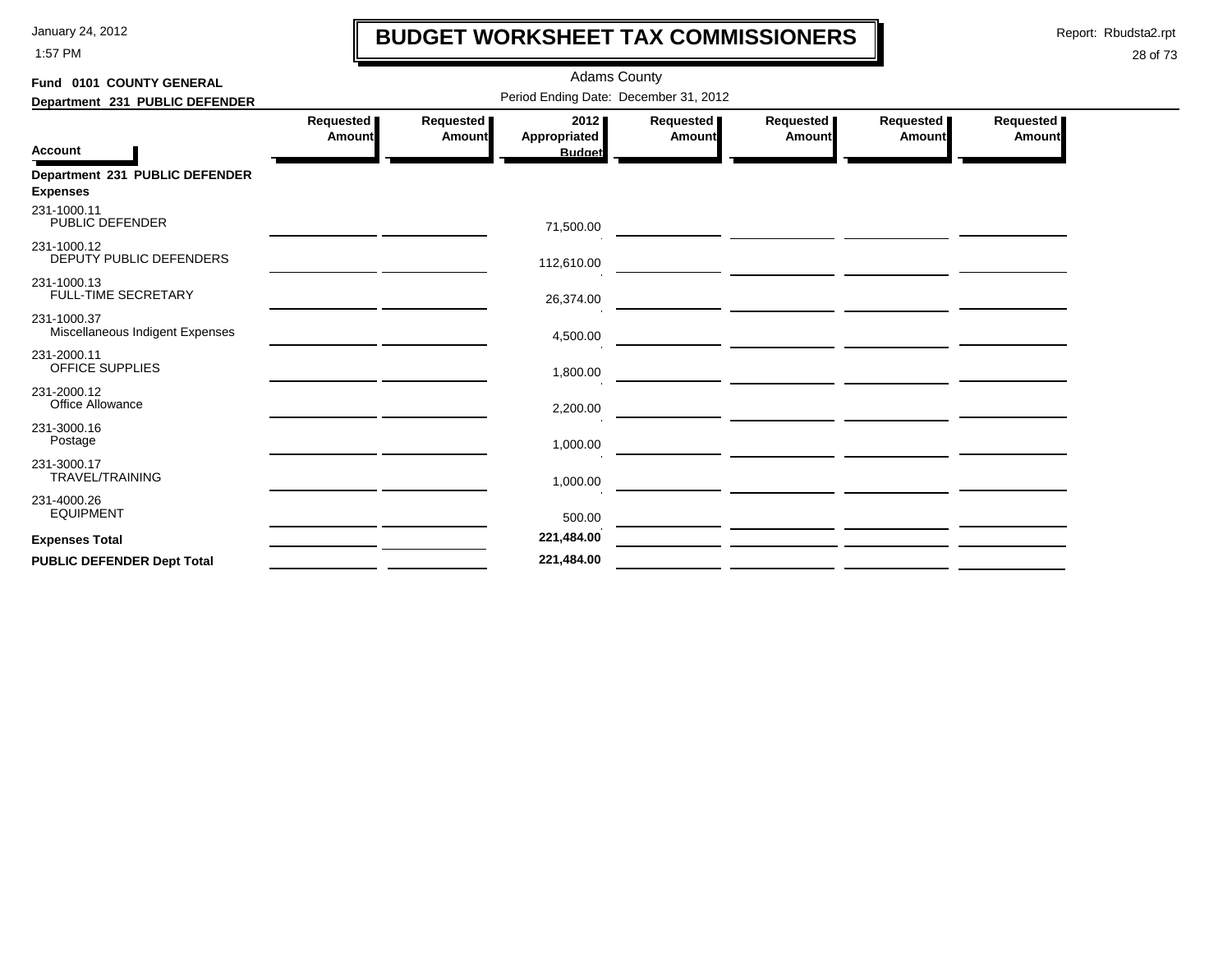1:57 PM

## **BUDGET WORKSHEET TAX COMMISSIONERS**

Report: Rbudsta2.rpt

 $\mathbf I$ 

### 29 of 73

| Fund 0101 COUNTY GENERAL                          |                            |                            | <b>Adams County</b>                   |                            |                                                          |                            |                     |  |
|---------------------------------------------------|----------------------------|----------------------------|---------------------------------------|----------------------------|----------------------------------------------------------|----------------------------|---------------------|--|
| Department 232 CIRCUIT COURT                      |                            |                            | Period Ending Date: December 31, 2012 |                            |                                                          |                            |                     |  |
|                                                   | Requested<br><b>Amount</b> | Requested<br><b>Amount</b> | 2012<br>Appropriated                  | Requested<br><b>Amount</b> | Requested<br>Amount                                      | Requested<br><b>Amount</b> | Requested<br>Amount |  |
| <b>Account</b>                                    |                            |                            | <b>Budget</b>                         |                            |                                                          |                            |                     |  |
| Department 232 CIRCUIT COURT<br><b>Expenses</b>   |                            |                            |                                       |                            |                                                          |                            |                     |  |
| 232-1000.12<br>COURT ADMIN/SEC/ASS'T. REPORTER    |                            |                            | 34,674.00                             |                            |                                                          |                            |                     |  |
| 232-1000.13<br><b>CHIEF REPORTER</b>              |                            |                            | 30,367.00                             |                            |                                                          |                            |                     |  |
| 232-1000.14<br><b>ASSISTANT REPORTER</b>          |                            |                            | 27,352.00                             |                            |                                                          |                            |                     |  |
| 232-1000.16<br><b>COURT SECURITY</b>              |                            |                            | 21,306.00                             |                            |                                                          |                            |                     |  |
| 232-1000.17<br><b>TRANSLATOR</b>                  |                            |                            | 300.00                                |                            |                                                          |                            |                     |  |
| 232-1000.18<br>BAILIFF/ASS'T ADMIN/ASS'T REPORTEF |                            |                            | 24,877.00                             |                            | — <u>— ——————</u> <u>———————</u>                         |                            |                     |  |
| 232-1000.19<br>TEMPORARY ASS'T COURT REPORTER     |                            |                            | 850.00                                |                            |                                                          |                            |                     |  |
| 232-1000.30<br>PER DIEM-CT. REPORTER-VENUE        |                            |                            | 300.00                                |                            |                                                          |                            |                     |  |
| 232-1000.31<br>PER DIEM-BAILIFF-VENUE             |                            |                            | 200.00                                |                            |                                                          |                            |                     |  |
| 232-1000.33<br>PER DIEM-GRAND JURY                |                            |                            | 500.00                                |                            |                                                          |                            |                     |  |
| 232-1000.34<br>PER DIEM-PETIT JURY                |                            |                            | 6,500.00                              |                            |                                                          |                            |                     |  |
| 232-1000.35<br>PAUPER ATTORNEY                    |                            |                            | 50,000.00                             |                            |                                                          |                            |                     |  |
| 232-1000.36<br><b>WITNESS FEES</b>                |                            |                            | 200.00                                |                            | <u> The Common State (1999)</u>                          |                            |                     |  |
| 232-1000.37<br>MISCELLANEOUS INDIGENT EXPENSES    |                            |                            | 1,500.00                              |                            | — <u>— — — — — — — — — — — —</u>                         |                            |                     |  |
| 232-1000.38<br><b>GUARDIAN AD LITEM</b>           |                            |                            | 10,000.00                             |                            | <u>and the second contract of the second contract of</u> |                            |                     |  |
| 232-2000.11<br>STATIONERY AND PRINTING            |                            |                            | 500.00                                |                            |                                                          |                            |                     |  |
| 232-2000.12<br>OTHER OFFICE SUPPLIES & PETTY CA!  |                            |                            | 2,733.00                              |                            |                                                          |                            |                     |  |
| 232-3000.12<br>PSYCHIATRIC AND MEDICAL SERVICE    |                            |                            | 1,000.00                              |                            |                                                          |                            |                     |  |
| 232-3000.16<br><b>POSTAGE</b>                     |                            |                            | 300.00                                |                            |                                                          |                            |                     |  |
| 232-3000.37<br><b>REPAIRS</b>                     |                            |                            | 500.00                                |                            |                                                          |                            |                     |  |

 $\mathcal{L}_{\mathcal{A}}$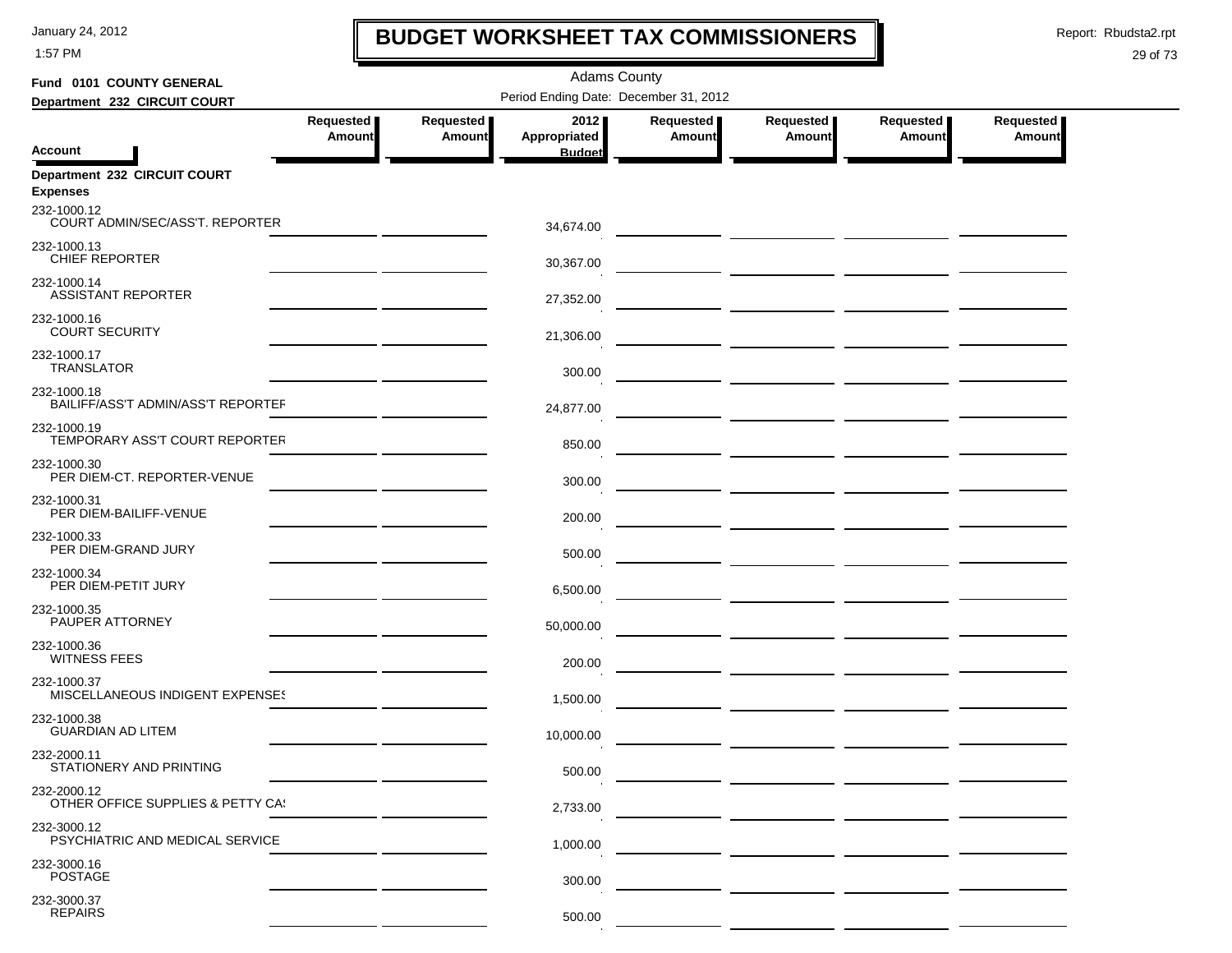1:57 PM

# **BUDGET WORKSHEET TAX COMMISSIONERS**

Report: Rbudsta2.rpt

 $\mathbf l$ 

| Fund 0101 COUNTY GENERAL                       |                                       |                     | <b>Adams County</b>                   |                              |                                                                                                                       |                            |                     |  |  |  |  |
|------------------------------------------------|---------------------------------------|---------------------|---------------------------------------|------------------------------|-----------------------------------------------------------------------------------------------------------------------|----------------------------|---------------------|--|--|--|--|
| Department 232 CIRCUIT COURT                   | Period Ending Date: December 31, 2012 |                     |                                       |                              |                                                                                                                       |                            |                     |  |  |  |  |
| Account                                        | <b>Requested</b><br>Amount            | Requested<br>Amount | 2012<br>Appropriated<br><b>Budget</b> | <b>Requested</b> ■<br>Amount | Requested<br>Amount                                                                                                   | <b>Requested</b><br>Amount | Requested<br>Amount |  |  |  |  |
| 232-3000.40<br>DRY CLEANING                    |                                       |                     | 50.00                                 |                              |                                                                                                                       |                            |                     |  |  |  |  |
| 232-3000.41<br>MAINTENANCE & REPAIR AGREEMENT  |                                       |                     | 1,000.00                              |                              |                                                                                                                       |                            |                     |  |  |  |  |
| 232-3000.51<br>DUES AND SUBSCRIPTIONS          |                                       |                     | 1,121.00                              |                              |                                                                                                                       |                            |                     |  |  |  |  |
| 232-3000.52<br><b>CONFERENCES AND SEMINARS</b> |                                       |                     | 1,200.00                              |                              |                                                                                                                       |                            |                     |  |  |  |  |
| 232-3000.92<br>LODGING AND MEALS OF JURORS     |                                       |                     | 915.00                                |                              | <u> 1980 - Johann Barbara, markazi ya kutoka mwaka wa 1980 - Andrea mwaka wa 1980 - Andrea mwaka wa 1980 - Andrea</u> |                            |                     |  |  |  |  |
| 232-4000.21<br>FURNITURE AND FIXTURES          |                                       |                     | 1,200.00                              |                              |                                                                                                                       |                            |                     |  |  |  |  |
| 232-4000.26<br><b>OFFICE MACHINES</b>          |                                       |                     | 1,000.00                              |                              |                                                                                                                       |                            |                     |  |  |  |  |
| 232-4000.31<br><b>LAW BOOKS</b>                |                                       |                     | 17,000.00                             |                              |                                                                                                                       |                            |                     |  |  |  |  |
| <b>Expenses Total</b>                          |                                       |                     | 237,445.00                            |                              |                                                                                                                       |                            |                     |  |  |  |  |
| <b>CIRCUIT COURT Dept Total</b>                |                                       |                     | 237,445.00                            |                              |                                                                                                                       |                            |                     |  |  |  |  |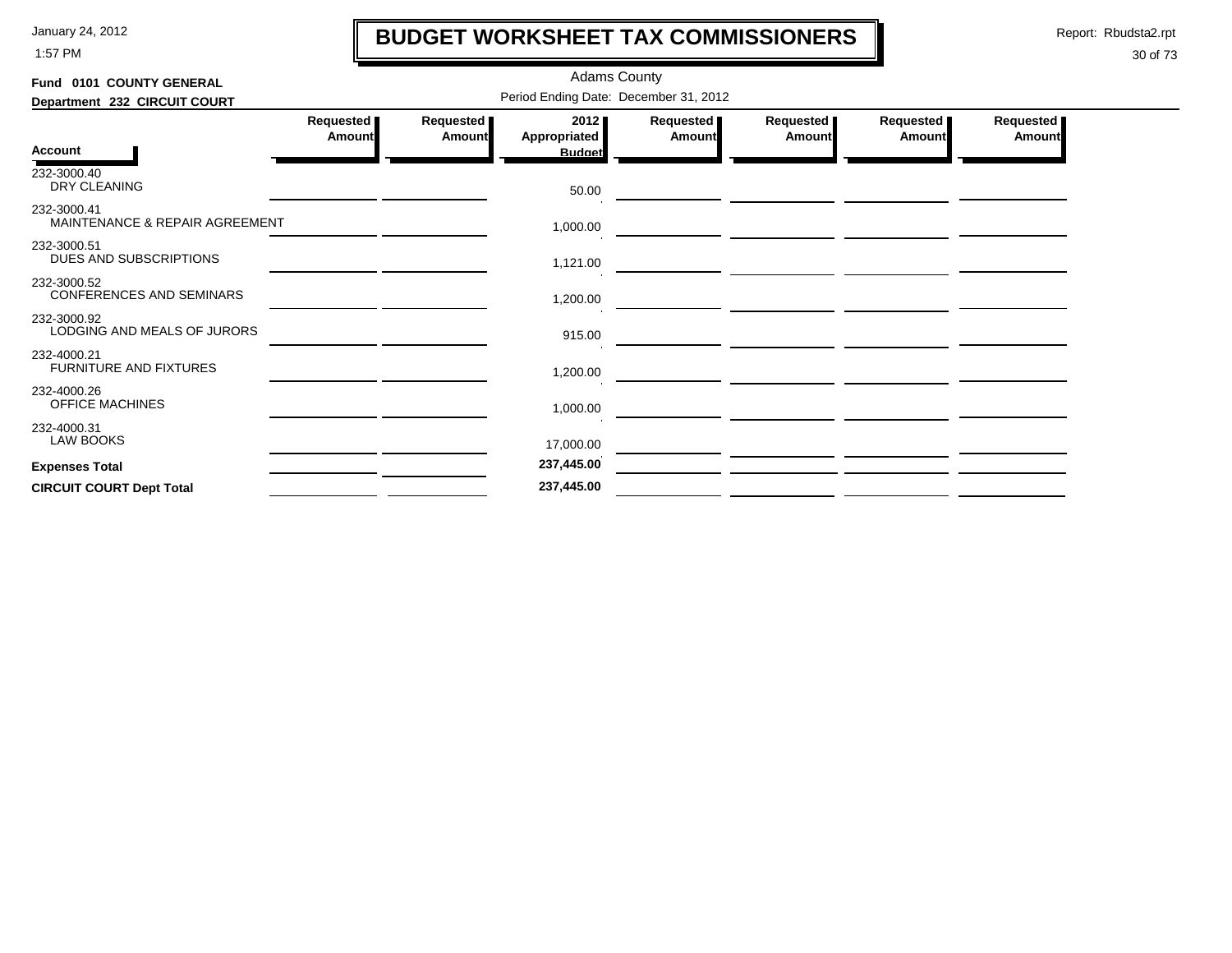1:57 PM

# **BUDGET WORKSHEET TAX COMMISSIONERS**

Report: Rbudsta2.rpt

 $\mathbf l$ 

| Fund 0101 COUNTY GENERAL                        |                     |                     | <b>Adams County</b>                   |                     |                            |                       |                            |
|-------------------------------------------------|---------------------|---------------------|---------------------------------------|---------------------|----------------------------|-----------------------|----------------------------|
| Department 273 PROBATION                        |                     |                     | Period Ending Date: December 31, 2012 |                     |                            |                       |                            |
|                                                 | Requested<br>Amount | Requested<br>Amount | 2012<br><b>Appropriated</b>           | Requested<br>Amount | Requested<br><b>Amount</b> | Requested  <br>Amount | <b>Requested</b><br>Amount |
| <b>Account</b>                                  |                     |                     | <b>Budget</b>                         |                     |                            |                       |                            |
| Department 273 PROBATION<br><b>Expenses</b>     |                     |                     |                                       |                     |                            |                       |                            |
| 273-1000.11<br>CHIEF PROBATION OFFICER          |                     |                     | 61,333.00                             |                     |                            |                       |                            |
| 273-1000.12<br>ASSISTANT CHIEF PROBATION OFFICE |                     |                     | 53,833.00                             |                     |                            |                       |                            |
| 273-1000.13<br><b>SECRETARY</b>                 |                     |                     | 24,666.00                             |                     |                            |                       |                            |
| 273-1000.14<br>PART-TIME SECRETARIES            |                     |                     | 22,228.00                             |                     |                            |                       |                            |
| 273-1000.17<br>PROBATION OFFICER                |                     |                     | 53,833.00                             |                     |                            |                       |                            |
| 273-1000.18<br>PROBATION OFFICER                |                     |                     | 53,833.00                             |                     |                            |                       |                            |
| 273-1000.19<br>PROBATION OFFICER                |                     |                     | 44,490.00                             |                     |                            |                       |                            |
| 273-2000.11<br><b>GENERAL OFFICE SUPPLIES</b>   |                     |                     | 1,500.00                              |                     |                            |                       |                            |
| 273-3000.17<br><b>TRAVEL</b>                    |                     |                     | 2,475.00                              |                     |                            |                       |                            |
| 273-3000.22<br>PRINTING OTHER THAN OFFICE SUPPL |                     |                     | 210.00                                |                     |                            |                       |                            |
| 273-3000.51<br>DUES AND SUBSCRIPTIONS           |                     |                     | 400.00                                |                     |                            |                       |                            |
| 273-3000.52<br>CONFERENCES AND TRAINING         |                     |                     | 1,660.00                              |                     |                            |                       |                            |
| 273-4000.31<br><b>FURNITURE AND FIXTURES</b>    |                     |                     | 100.00                                |                     |                            |                       |                            |
| <b>Expenses Total</b>                           |                     |                     | 320,561.00                            |                     |                            |                       |                            |
| <b>PROBATION Dept Total</b>                     |                     |                     | 320,561.00                            |                     |                            |                       |                            |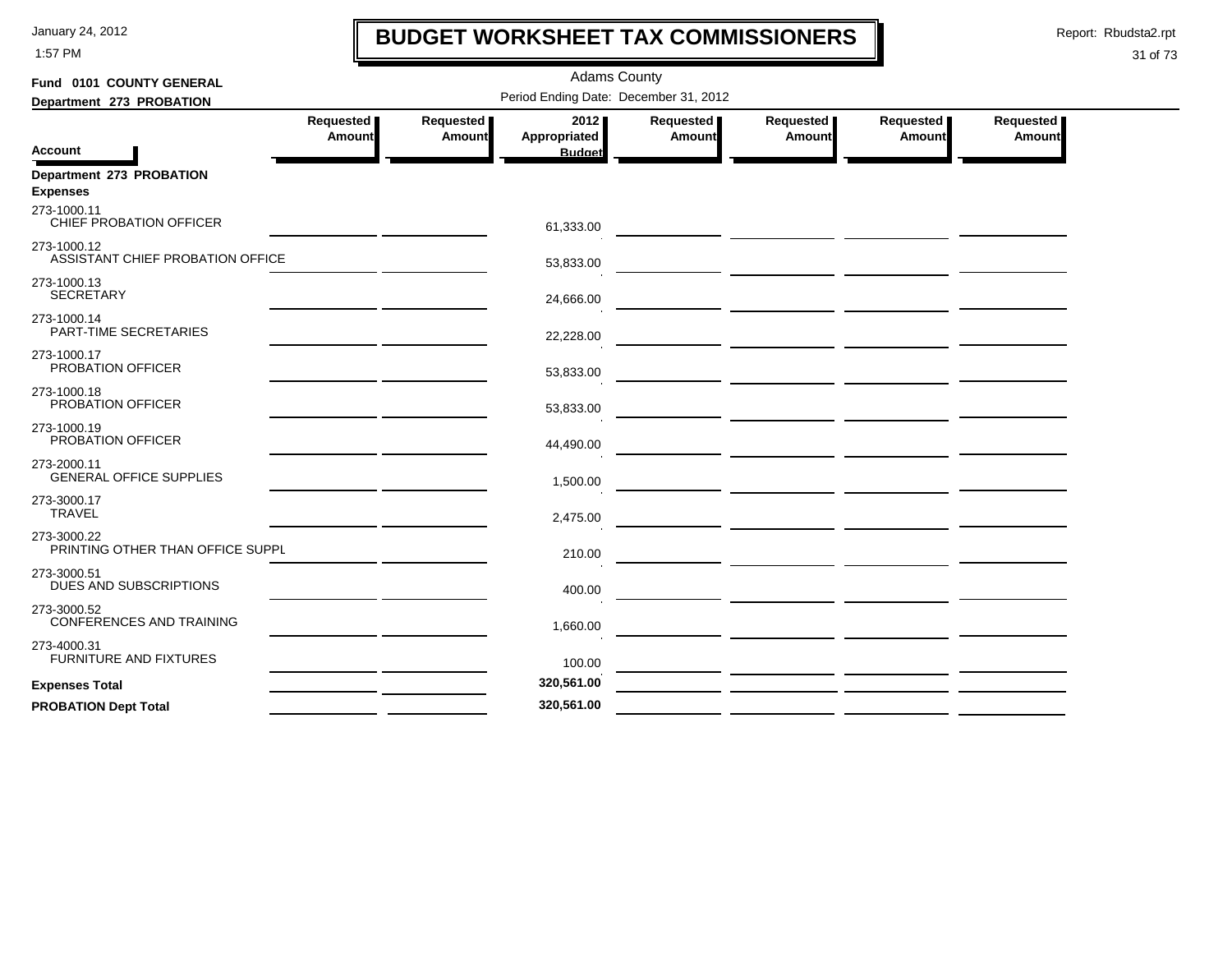1:57 PM

# **BUDGET WORKSHEET TAX COMMISSIONERS**

Report: Rbudsta2.rpt

 $\mathbf \mathbf I$ 

| 0101 COUNTY GENERAL<br>Fund             |                     |                                       | <b>Adams County</b>  |                            |                       |                            |                            |  |
|-----------------------------------------|---------------------|---------------------------------------|----------------------|----------------------------|-----------------------|----------------------------|----------------------------|--|
| Department 308 WEIGHT & MEASURES        |                     | Period Ending Date: December 31, 2012 |                      |                            |                       |                            |                            |  |
|                                         | Requested<br>Amount | Requested<br>Amount                   | 2012<br>Appropriated | Requested<br><b>Amount</b> | Requested  <br>Amount | Requested<br><b>Amount</b> | Requested<br><b>Amount</b> |  |
| <b>Account</b>                          |                     |                                       | <b>Budget</b>        |                            |                       |                            |                            |  |
| Department 308 WEIGHT & MEASURES        |                     |                                       |                      |                            |                       |                            |                            |  |
| <b>Expenses</b>                         |                     |                                       |                      |                            |                       |                            |                            |  |
| 308-1000.11<br><b>INSPECTOR</b>         |                     |                                       | 6,820.00             |                            |                       |                            |                            |  |
| 308-2000.11<br><b>SUPPLIES</b>          |                     |                                       | 206.00               |                            |                       |                            |                            |  |
| 308-3000.17<br><b>TRAVEL</b>            |                     |                                       | 900.00               |                            |                       |                            |                            |  |
| <b>Expenses Total</b>                   |                     |                                       | 7,926.00             |                            |                       |                            |                            |  |
| <b>WEIGHT &amp; MEASURES Dept Total</b> |                     |                                       | 7,926.00             |                            |                       |                            |                            |  |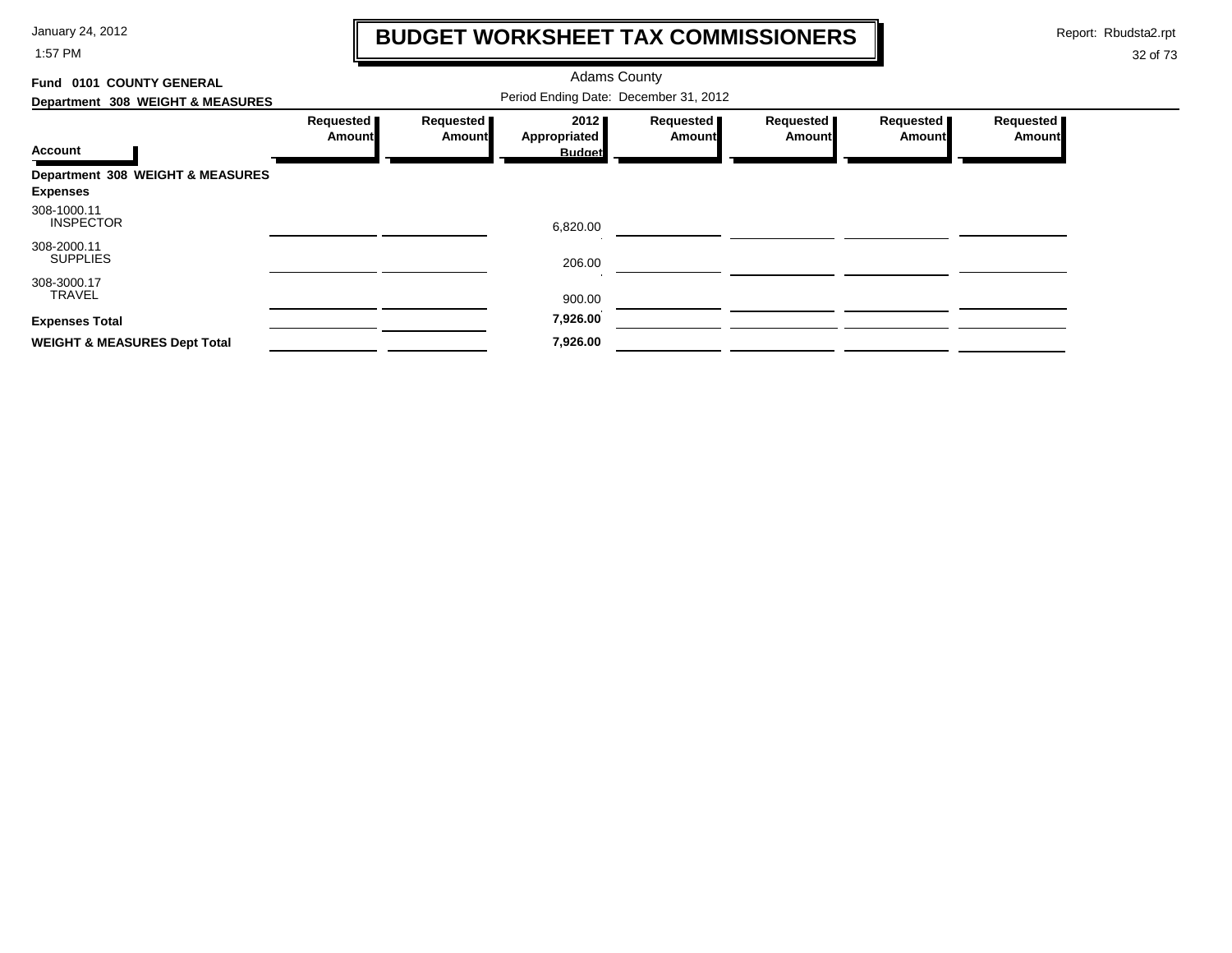1:57 PM

## **BUDGET WORKSHEET TAX COMMISSIONERS**

Report: Rbudsta2.rpt

 $\mathbf l$ 

| Fund 0101 COUNTY GENERAL                                 |                            |                            | <b>Adams County</b>                   |                     |                                                                                                                      |                            |                            |
|----------------------------------------------------------|----------------------------|----------------------------|---------------------------------------|---------------------|----------------------------------------------------------------------------------------------------------------------|----------------------------|----------------------------|
| Department 312 BUILDING DEPARTMENT                       |                            |                            | Period Ending Date: December 31, 2012 |                     |                                                                                                                      |                            |                            |
| <b>Account</b>                                           | Requested<br><b>Amount</b> | Requested<br><b>Amount</b> | 2012<br>Appropriated<br><b>Budget</b> | Requested<br>Amount | Requested<br>Amount                                                                                                  | Requested<br><b>Amount</b> | Requested<br><b>Amount</b> |
| Department 312 BUILDING DEPARTMENT<br><b>Expenses</b>    |                            |                            |                                       |                     |                                                                                                                      |                            |                            |
| 312-1000.11<br><b>BUILDING COMM. &amp; PLAN DIRECTOR</b> |                            |                            | 43,201.00                             |                     |                                                                                                                      |                            |                            |
| 312-1000.12<br>FIRST DEPUTY                              |                            |                            | 27,121.00                             |                     |                                                                                                                      |                            |                            |
| 312-1000.15<br><b>OVERTIME</b>                           |                            |                            | 100.00                                |                     |                                                                                                                      |                            |                            |
| 312-1000.17<br>PART-TIME INSPECTOR                       |                            |                            | 2,342.00                              |                     |                                                                                                                      |                            |                            |
| 312-2000.11<br>OFFICE SUPPLIES                           |                            |                            | 440.00                                |                     |                                                                                                                      |                            |                            |
| 312-2000.20<br>Gas & Oil                                 |                            |                            | 2,312.00                              |                     |                                                                                                                      |                            |                            |
| 312-2000.22<br><b>TIRES</b>                              |                            |                            | 370.00                                |                     |                                                                                                                      |                            |                            |
| 312-2000.26<br><b>OTHER SUPPLIES</b>                     |                            |                            | 324.00                                |                     |                                                                                                                      |                            |                            |
| 312-3000.11<br><b>LEGAL SERVICES</b>                     |                            |                            | 200.00                                |                     |                                                                                                                      |                            |                            |
| 312-3000.16<br><b>POSTAGE</b>                            |                            |                            | 245.00                                |                     |                                                                                                                      |                            |                            |
| 312-3000.17<br><b>TRAVEL</b>                             |                            |                            | 200.00                                |                     |                                                                                                                      |                            |                            |
| 312-3000.37<br><b>EQUIPMENT REPAIR</b>                   |                            |                            | 360.00                                |                     |                                                                                                                      |                            |                            |
| 312-3000.51<br>DUES AND SUBSCRIPTIONS                    |                            |                            | 408.00                                |                     |                                                                                                                      |                            |                            |
| 312-3000.52<br><b>SEMINAR FEES</b>                       |                            |                            | 200.00                                |                     |                                                                                                                      |                            |                            |
| 312-3000.53<br>INSPEC. REPAIR/REMOVAL/UNSAFE BL          |                            |                            | 500.00                                |                     | <u> La Carlo Carlo de la Carlo de la Carlo de la Carlo de la Carlo de la Carlo de la Carlo de la Carlo de la Car</u> |                            |                            |
| 312-3000.54<br><b>INSPECTION FEE REFUND</b>              |                            |                            | 260.00                                |                     |                                                                                                                      |                            |                            |
| 312-4000.31<br><b>FURNITURE &amp; FIXTURES</b>           |                            |                            | 200.00                                |                     |                                                                                                                      |                            |                            |
| <b>Expenses Total</b>                                    |                            |                            | 78,783.00                             |                     |                                                                                                                      |                            |                            |
| <b>BUILDING DEPARTMENT Dept Total</b>                    |                            |                            | 78,783.00                             |                     |                                                                                                                      |                            |                            |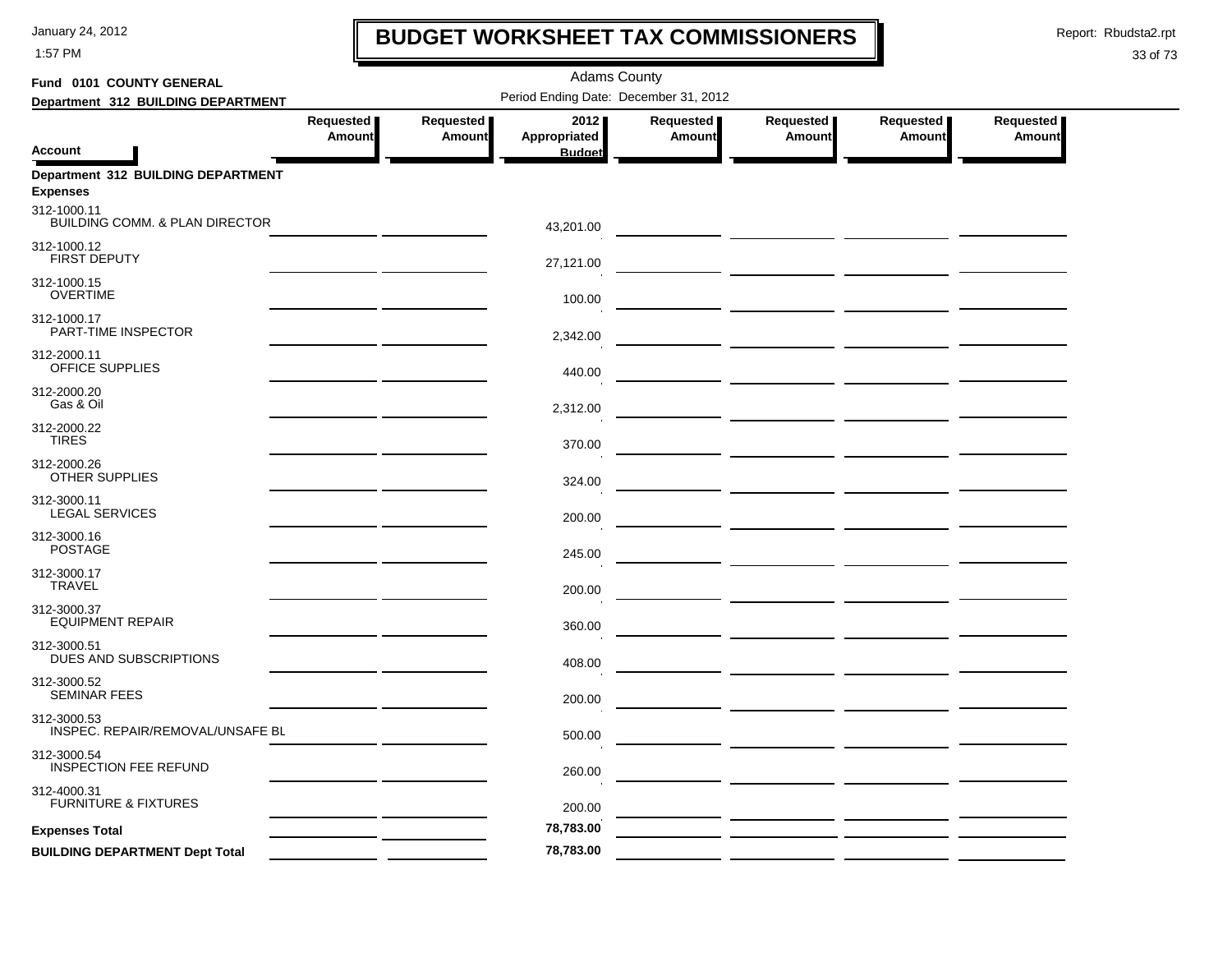1:57 PM

# **BUDGET WORKSHEET TAX COMMISSIONERS**

Report: Rbudsta2.rpt

 $\mathbf l$ 

| Fund 0101 COUNTY GENERAL                               |                     |                            | <b>Adams County</b>                          |                     |                                                         |                     |                            |
|--------------------------------------------------------|---------------------|----------------------------|----------------------------------------------|---------------------|---------------------------------------------------------|---------------------|----------------------------|
| Department 361 EMERGENCY MANAGEMENT                    |                     |                            | Period Ending Date: December 31, 2012        |                     |                                                         |                     |                            |
| <b>Account</b>                                         | Requested<br>Amount | Requested<br><b>Amount</b> | 2012<br><b>Appropriated</b><br><b>Budget</b> | Requested<br>Amount | Requested<br>Amount                                     | Requested<br>Amount | Requested<br><b>Amount</b> |
| Department 361 EMERGENCY MANAGEMENT<br><b>Expenses</b> |                     |                            |                                              |                     |                                                         |                     |                            |
| 361-1000.11<br><b>DIRECTOR</b>                         |                     |                            | 36,379.00                                    |                     |                                                         |                     |                            |
| 361-1000.14<br>ADMINISTRATIVE ASSISTANT                |                     |                            | 25,261.00                                    |                     |                                                         |                     |                            |
| 361-2000.11<br>OFFICE SUPPLIES                         |                     |                            | 857.00                                       |                     |                                                         |                     |                            |
| 361-2000.16<br><b>FREIGHT</b>                          |                     |                            | 106.00                                       |                     | <u> 1989 - Johann Barbara, martxa eta inperioaren 1</u> |                     |                            |
| 361-3000.16<br><b>POSTAGE</b>                          |                     |                            | 161.00                                       |                     |                                                         |                     |                            |
| 361-3000.17<br>TRAVEL - FUEL                           |                     |                            | 3,000.00                                     |                     |                                                         |                     |                            |
| 361-3000.36<br>MAINTENANCE CONTRACTS                   |                     |                            | 1,400.00                                     |                     |                                                         |                     |                            |
| 361-3000.37<br><b>EQUIPMENT REPAIR</b>                 |                     |                            | 2,113.00                                     |                     |                                                         |                     |                            |
| 361-3000.51<br>SUBSCRIPTIONS, DUES & REGISTRATI        |                     |                            | 700.00                                       |                     |                                                         |                     |                            |
| 361-3000.52<br><b>TRAINING</b>                         |                     |                            | 526.00                                       |                     |                                                         |                     |                            |
| 361-3000.53<br><b>EMERGENCY CONTINGENCY</b>            |                     |                            | 1,072.00                                     |                     |                                                         |                     |                            |
| 361-3000.54<br>HAZARDOUS CHEMICAL                      |                     |                            | 536.00                                       |                     |                                                         |                     |                            |
| 361-4000.26<br><b>EQUIPMENT</b>                        |                     |                            | 1,051.00                                     |                     |                                                         |                     |                            |
| <b>Expenses Total</b>                                  |                     |                            | 73,162.00                                    |                     |                                                         |                     |                            |
| <b>EMERGENCY MANAGEMENT Dept Total</b>                 |                     |                            | 73,162.00                                    |                     |                                                         |                     |                            |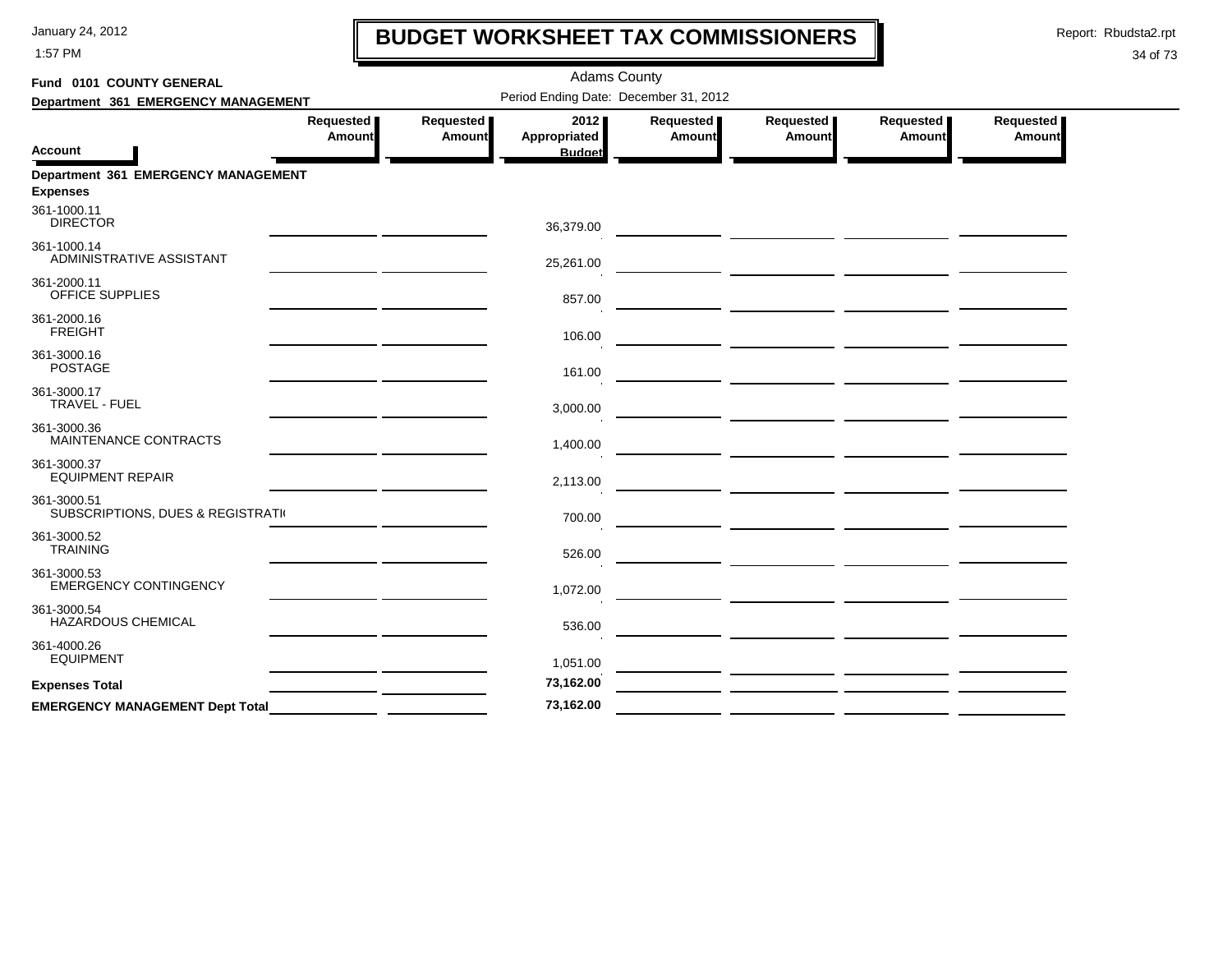1:57 PM

## **BUDGET WORKSHEET TAX COMMISSIONERS**

Report: Rbudsta2.rpt

 $\mathbf l$ 

| Fund 0101 COUNTY GENERAL                |                                                                                                                       |                              | <b>Adams County</b>                   |                     |                                                                                                                                                                                                                                      |                     |                     |
|-----------------------------------------|-----------------------------------------------------------------------------------------------------------------------|------------------------------|---------------------------------------|---------------------|--------------------------------------------------------------------------------------------------------------------------------------------------------------------------------------------------------------------------------------|---------------------|---------------------|
| Department 380 JAIL                     |                                                                                                                       |                              | Period Ending Date: December 31, 2012 |                     |                                                                                                                                                                                                                                      |                     |                     |
|                                         | Requested<br>Amount                                                                                                   | Requested  <br><b>Amount</b> | 2012<br><b>Appropriated</b>           | Requested<br>Amount | Requested<br><b>Amount</b>                                                                                                                                                                                                           | Requested<br>Amount | Requested<br>Amount |
| <b>Account</b>                          |                                                                                                                       |                              | <b>Budget</b>                         |                     |                                                                                                                                                                                                                                      |                     |                     |
| Department 380 JAIL<br><b>Expenses</b>  |                                                                                                                       |                              |                                       |                     |                                                                                                                                                                                                                                      |                     |                     |
| 380-1000.11<br><b>CHIEF JAILER</b>      |                                                                                                                       |                              | 36,379.00                             |                     |                                                                                                                                                                                                                                      |                     |                     |
| 380-1000.16<br><b>JAILERS</b>           |                                                                                                                       |                              | 384,887.00                            |                     | <u> The Common Section of the Common Section of the Common Section of the Common Section of the Common Section of</u>                                                                                                                |                     |                     |
| 380-1000.19<br><b>CHIEF DISPATCHER</b>  |                                                                                                                       |                              | 36,379.00                             |                     | <u> 1990 - Johann John Harry Harry Harry Harry Harry Harry Harry Harry Harry Harry Harry Harry Harry Harry Harry</u>                                                                                                                 |                     |                     |
| 380-1000.20<br>Overtime                 |                                                                                                                       |                              | 10,000.00                             |                     |                                                                                                                                                                                                                                      |                     |                     |
| 380-1000.22<br>ASSISTANT COOKS          |                                                                                                                       |                              | 33,000.00                             |                     | <u> The Communication of the Communication of the Communication of the Communication of the Communication of the Communication of the Communication of the Communication of the Communication of the Communication of the Commun</u> |                     |                     |
| 380-1000.29<br><b>ASSISTANT JAILERS</b> |                                                                                                                       |                              | 22,440.00                             |                     |                                                                                                                                                                                                                                      |                     |                     |
| 380-2000.16<br><b>SUPPLIES</b>          |                                                                                                                       |                              | 12,000.00                             |                     |                                                                                                                                                                                                                                      |                     |                     |
| 380-3000.12<br><b>MEDICAL</b>           |                                                                                                                       |                              | 40,000.00                             |                     |                                                                                                                                                                                                                                      |                     |                     |
| 380-3000.14<br><b>MEDICAL CONTRACT</b>  |                                                                                                                       |                              | 36,000.00                             |                     |                                                                                                                                                                                                                                      |                     |                     |
| 380-3000.31<br><b>UTILITIES</b>         | <u> 1989 - John Harry Harry Harry Harry Harry Harry Harry Harry Harry Harry Harry Harry Harry Harry Harry Harry H</u> |                              | 68,515.00                             |                     |                                                                                                                                                                                                                                      |                     |                     |
| 380-3000.37<br>REPAIRS AND MAINTENANCE  |                                                                                                                       |                              | 13,000.00                             |                     |                                                                                                                                                                                                                                      |                     |                     |
| 380-3000.99<br><b>MEALS</b>             |                                                                                                                       |                              | 65,500.00                             |                     |                                                                                                                                                                                                                                      |                     |                     |
| 380-4000.26<br><b>EQUIPMENT</b>         |                                                                                                                       |                              | 3,091.00                              |                     |                                                                                                                                                                                                                                      |                     |                     |
| <b>Expenses Total</b>                   |                                                                                                                       |                              | 761,191.00                            |                     |                                                                                                                                                                                                                                      |                     |                     |
| <b>JAIL Dept Total</b>                  |                                                                                                                       |                              | 761,191.00                            |                     |                                                                                                                                                                                                                                      |                     |                     |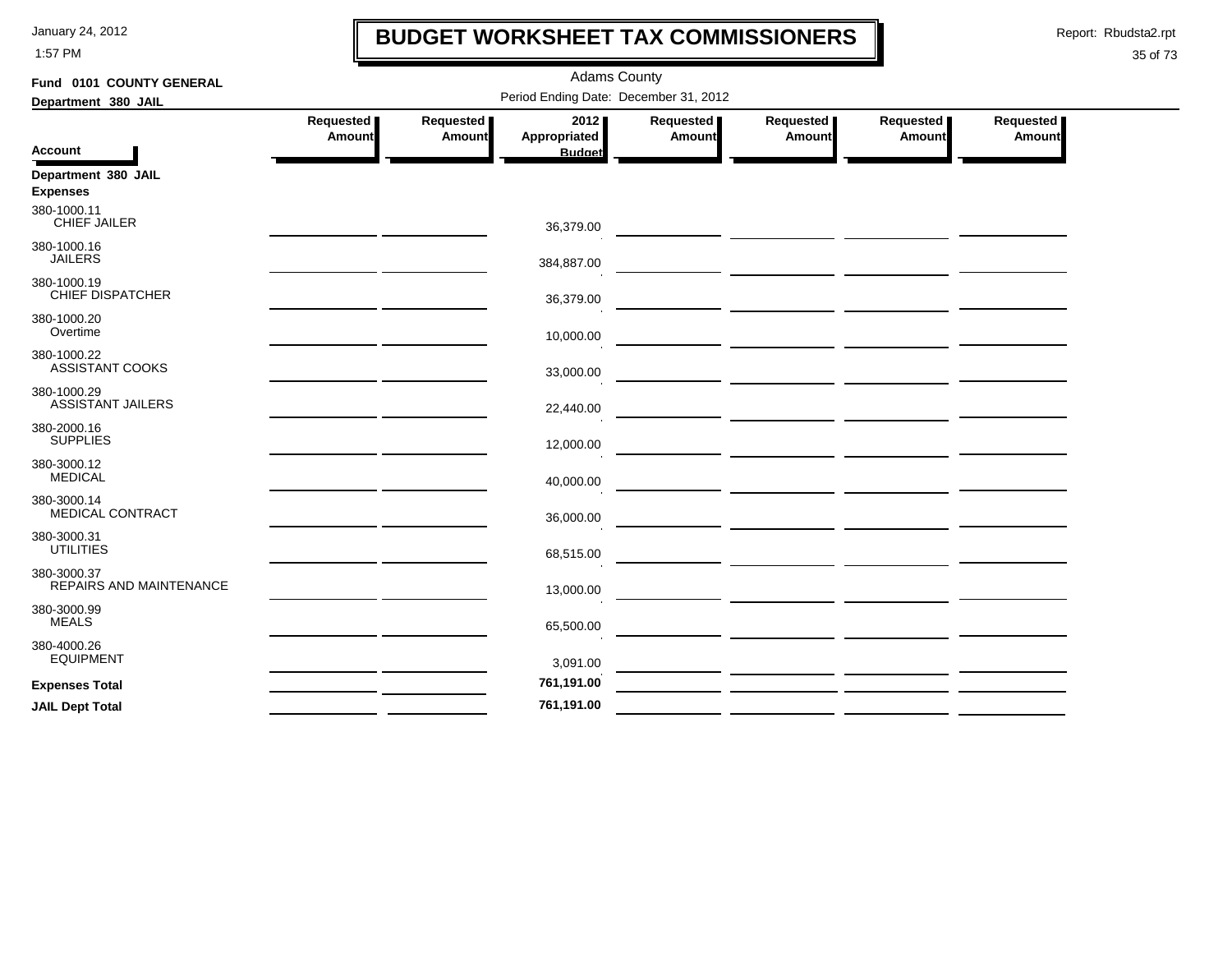1:57 PM

## **BUDGET WORKSHEET TAX COMMISSIONERS**

Report: Rbudsta2.rpt

 $\mathbf I$ 

### 36 of 73

| Fund 0101 COUNTY GENERAL                         |                            |                            | <b>Adams County</b>                   |                     |                                                                                                                      |                     |                            |
|--------------------------------------------------|----------------------------|----------------------------|---------------------------------------|---------------------|----------------------------------------------------------------------------------------------------------------------|---------------------|----------------------------|
| Department 622 GOLDEN MEADOWS                    |                            |                            | Period Ending Date: December 31, 2012 |                     |                                                                                                                      |                     |                            |
|                                                  | Requested<br><b>Amount</b> | Requested<br><b>Amount</b> | 2012<br>Appropriated                  | Requested<br>Amount | Requested<br>Amount                                                                                                  | Requested<br>Amount | Requested<br><b>Amount</b> |
| <b>Account</b>                                   |                            |                            | <b>Budget</b>                         |                     |                                                                                                                      |                     |                            |
| Department 622 GOLDEN MEADOWS<br><b>Expenses</b> |                            |                            |                                       |                     |                                                                                                                      |                     |                            |
| 622-1000.11<br><b>ADMINISTRATOR</b>              |                            |                            | 43,201.00                             |                     |                                                                                                                      |                     |                            |
| 622-1000.12<br>DIRECTOR OF NURSING               |                            |                            | 38,354.00                             |                     |                                                                                                                      |                     |                            |
| 622-1000.13<br><b>EXTRA HELP</b>                 |                            |                            | 90,000.00                             |                     |                                                                                                                      |                     |                            |
| 622-1000.14<br><b>ATTENDANTS</b>                 |                            |                            | 122,802.00                            |                     | <u> 1989 - Johann Harry Communication (b. 1989)</u>                                                                  |                     |                            |
| 622-1000.15<br><b>OVERTIME</b>                   |                            |                            | 8,000.00                              |                     | <u> 1980 - John Stone, mars et al. (</u>                                                                             |                     |                            |
| 622-1000.16<br>ADMINISTRATIVE ASSISTANT          |                            |                            | 28,761.00                             |                     |                                                                                                                      |                     |                            |
| 622-1000.18<br>FOOD SERVICE SUPERVISOR           |                            |                            | 28,870.00                             |                     |                                                                                                                      |                     |                            |
| 622-1000.19<br><b>FULL-TIME COOK</b>             |                            |                            | 23,233.00                             |                     | — <u>— — — — — — — — — — — — — —</u>                                                                                 |                     |                            |
| 622-1000.20<br>ASSISTANT DIRECTOR OF NURSING     |                            |                            | 31,782.00                             |                     |                                                                                                                      |                     |                            |
| 622-1000.22<br><b>HOUSEKEEPER</b>                |                            |                            | 23,213.00                             |                     |                                                                                                                      |                     |                            |
| 622-2000.11<br>OFFICE SUPPLIES                   |                            |                            | 4,051.00                              |                     |                                                                                                                      |                     |                            |
| 622-2000.16<br><b>FOOD</b>                       |                            |                            | 58,951.00                             |                     |                                                                                                                      |                     |                            |
| 622-2000.17<br>SOFTENER SALT                     |                            |                            | 3,592.00                              |                     |                                                                                                                      |                     |                            |
| 622-2000.18<br>HOUSEHOLD/LAUNDRY                 |                            |                            | 6,641.00                              |                     | <u> 1990 - Johann John Harry Harry Harry Harry Harry Harry Harry Harry Harry Harry Harry Harry Harry Harry Harry</u> |                     |                            |
| 622-2000.19<br><b>MEDICAL SUPPLIES</b>           |                            |                            | 6,203.00                              |                     |                                                                                                                      |                     |                            |
| 622-2000.20<br>GAS, OIL, LUBE, ETC.              |                            |                            | 2,680.00                              |                     |                                                                                                                      |                     |                            |
| 622-2000.23<br>TOOLS, PAINT AND HARDWARE         |                            |                            | 2,102.00                              |                     |                                                                                                                      |                     |                            |
| 622-2000.24<br>HOUSEKEEPING SUPPLIES             |                            |                            | 6,604.00                              |                     |                                                                                                                      |                     |                            |
| 622-2000.33<br><b>VEHICLE MAINTENANCE</b>        |                            |                            | 3,813.00                              |                     |                                                                                                                      |                     |                            |
| 622-3000.12<br>MEDICAL, VETERINARIAN, TEST, ETC> |                            |                            | 200.00                                |                     |                                                                                                                      |                     |                            |

 $\mathbf{r}$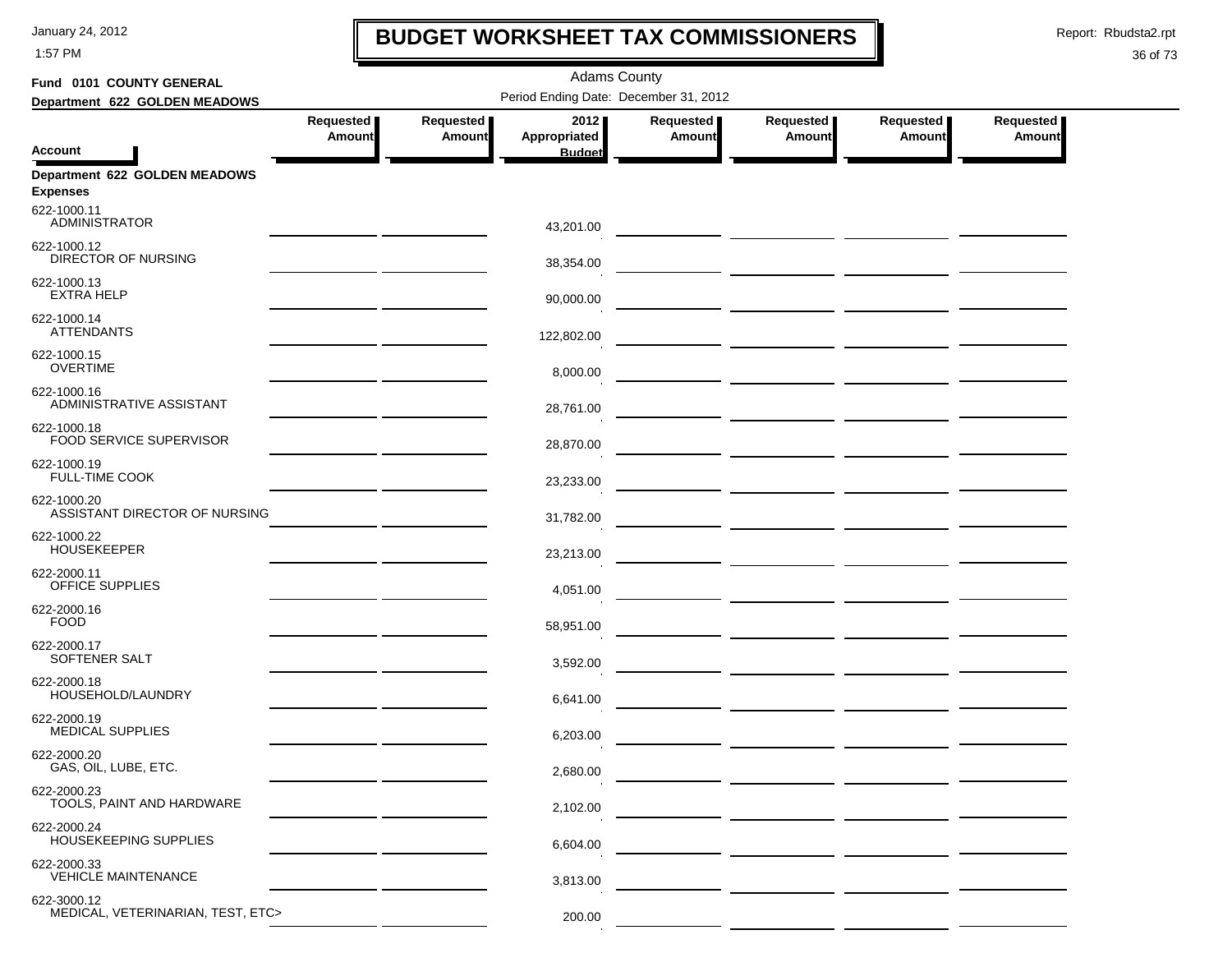1:57 PM

### **BUDGET WORKSHEET TAX COMMISSIONERS**

Report: Rbudsta2.rpt

 $\mathbf l$ 

| Fund 0101 COUNTY GENERAL                     |                                                 |                            | <b>Adams County</b>                   |                     |                             |                     |                              |
|----------------------------------------------|-------------------------------------------------|----------------------------|---------------------------------------|---------------------|-----------------------------|---------------------|------------------------------|
| Department 622 GOLDEN MEADOWS                |                                                 |                            | Period Ending Date: December 31, 2012 |                     |                             |                     |                              |
|                                              | Requested<br><b>Amount</b>                      | Requested<br><b>Amount</b> | 2012<br>Appropriated                  | Requested<br>Amount | Requested<br><b>Amount</b>  | Requested<br>Amount | Requested  <br><b>Amount</b> |
| <b>Account</b>                               |                                                 |                            | <b>Budget</b>                         |                     |                             |                     |                              |
| 622-3000.13<br><b>MEDICAL DIRECTOR</b>       |                                                 |                            | 5,043.00                              |                     |                             |                     |                              |
| 622-3000.14<br><b>TEMPORARY SERVICES</b>     |                                                 |                            | 14,308.00                             |                     |                             |                     |                              |
| 622-3000.16<br><b>POSTAGE</b>                |                                                 |                            | 726.00                                |                     |                             |                     |                              |
| 622-3000.17<br>TRAVEL & EDUCATIONAL SEMINARS |                                                 |                            | 3,153.00                              |                     |                             |                     |                              |
| 622-3000.21<br><b>ADVERTISING</b>            |                                                 |                            | 700.00                                |                     |                             |                     |                              |
| 622-3000.31<br><b>UTILITIES</b>              |                                                 |                            | 41,341.00                             |                     |                             |                     |                              |
| 622-3000.36<br>MAINTENANCE CONTRACTS         | the contract of the contract of the contract of |                            | 4,923.00                              |                     |                             |                     |                              |
| 622-3000.37<br><b>EQUIPMENT REPAIR</b>       |                                                 |                            | 6,639.00                              |                     | — <u>— ———— —————</u> ————— |                     |                              |
| 622-3000.39<br><b>BUILDING STRUCTURE</b>     |                                                 |                            | 10,000.00                             |                     |                             |                     |                              |
| 622-3000.40<br><b>FARM AND YARD</b>          |                                                 |                            | 882.00                                |                     |                             |                     |                              |
| 622-3000.51<br>DUES AND SUBSCRIPTIONS        |                                                 |                            | 2,522.00                              |                     |                             |                     |                              |
| 622-3000.52<br>SPECIAL ASSESSMENT TAXES      |                                                 |                            | 200.00                                |                     |                             |                     |                              |
| 622-3000.54<br>SOCIAL AND ACTIVITIES         |                                                 |                            | 3,406.00                              |                     |                             |                     |                              |
| 622-3000.55<br>CONSULTATION                  |                                                 |                            | 5,220.00                              |                     |                             |                     |                              |
| 622-3000.57<br>MOUND MAINTENANCE             |                                                 |                            | 5,153.00                              |                     |                             |                     |                              |
| 622-4000.31<br><b>FURNISHINGS</b>            |                                                 |                            | 5.000.00                              |                     |                             |                     |                              |
| 622-4000.32<br>PURCHASE NEW EQUIPMENT        |                                                 |                            | 6,828.00                              |                     |                             |                     |                              |
| 622-4000.41<br>Air Conditioning              |                                                 |                            | 1,023.00                              |                     |                             |                     |                              |
| 622-4000.42<br>Boilers & Water Heater        |                                                 |                            | 1,000.00                              |                     |                             |                     |                              |
| <b>Expenses Total</b>                        |                                                 |                            | 651,120.00                            |                     |                             |                     |                              |
| <b>GOLDEN MEADOWS Dept Total</b>             |                                                 |                            | 651,120.00                            |                     |                             |                     |                              |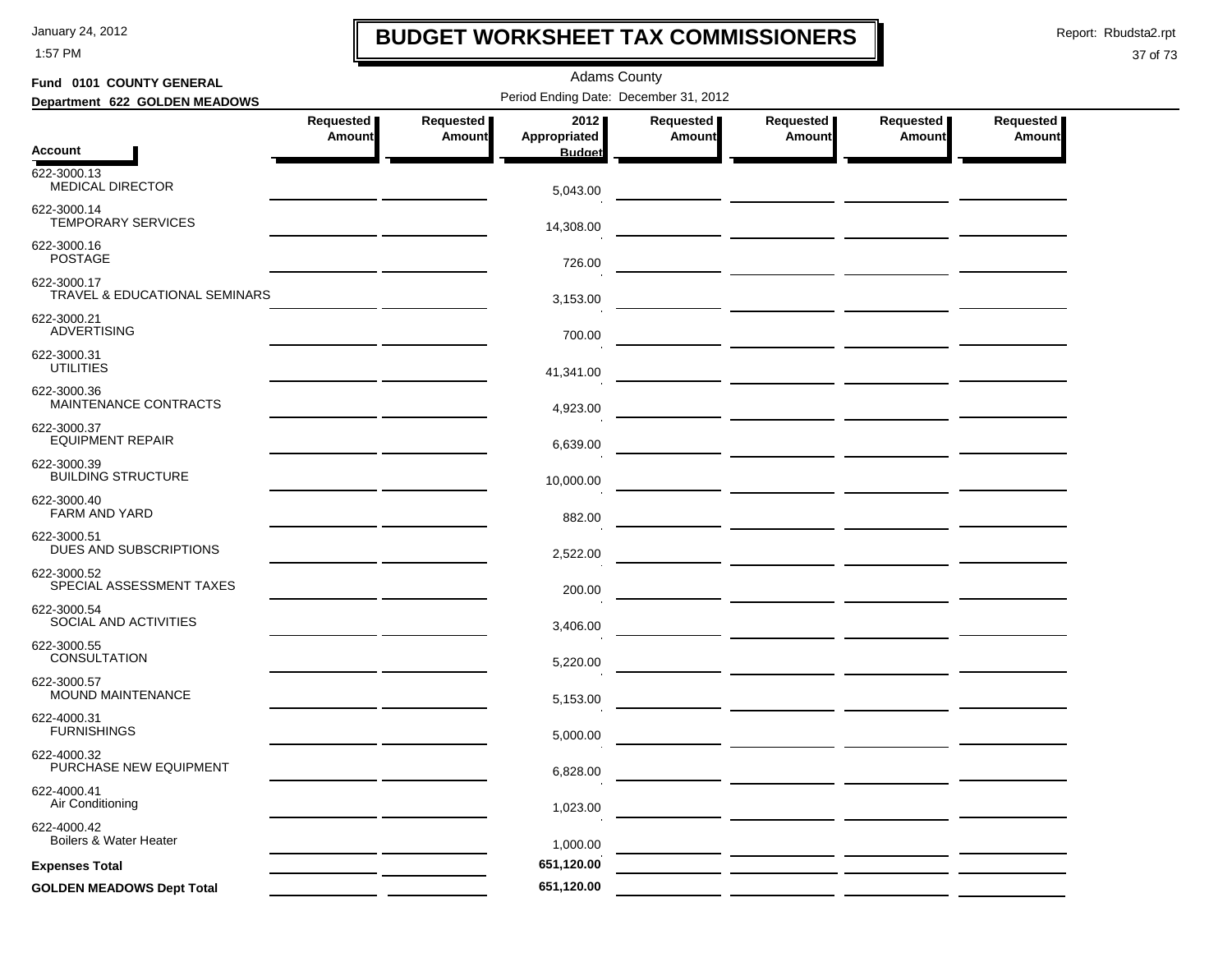1:57 PM

### **BUDGET WORKSHEET TAX COMMISSIONERS**

Report: Rbudsta2.rpt

 $\mathbf l$ 

| Fund 0101 COUNTY GENERAL                           |                                       | <b>Adams County</b> |                                              |                     |                     |                     |                     |  |  |  |  |
|----------------------------------------------------|---------------------------------------|---------------------|----------------------------------------------|---------------------|---------------------|---------------------|---------------------|--|--|--|--|
| Department 660 PROS. ATTY. IV-D                    | Period Ending Date: December 31, 2012 |                     |                                              |                     |                     |                     |                     |  |  |  |  |
| <b>Account</b>                                     | Requested<br><b>Amount</b>            | Requested<br>Amount | 2012<br><b>Appropriated</b><br><b>Budget</b> | Requested<br>Amount | Requested<br>Amount | Requested<br>Amount | Requested<br>Amount |  |  |  |  |
| Department 660 PROS. ATTY. IV-D<br><b>Expenses</b> |                                       |                     |                                              |                     |                     |                     |                     |  |  |  |  |
| 660-1000.12<br>IV-D DEPUTY PROSECUTOR              |                                       |                     | 35,700.00                                    |                     |                     |                     |                     |  |  |  |  |
| 660-1000.13<br><b>IV-D CASEWORKER</b>              |                                       |                     | 27,595.00                                    |                     |                     |                     |                     |  |  |  |  |
| 660-1000.14<br><b>IV-D CASEWORKER</b>              |                                       |                     | 27,595.00                                    |                     |                     |                     |                     |  |  |  |  |
| 660-1000.18<br><b>IV-D Caseworker</b>              |                                       |                     | 27,595.00                                    |                     |                     |                     |                     |  |  |  |  |
| 660-2000.11<br>OFFICE SUPPLIES                     |                                       |                     | 1,400.00                                     |                     |                     |                     |                     |  |  |  |  |
| 660-3000.17<br><b>TRAVEL</b>                       |                                       |                     | 904.00                                       |                     |                     |                     |                     |  |  |  |  |
| 660-4000.26<br><b>EQUIPMENT</b>                    |                                       |                     | 536.00                                       |                     |                     |                     |                     |  |  |  |  |
| <b>Expenses Total</b>                              |                                       |                     | 121,325.00                                   |                     |                     |                     |                     |  |  |  |  |
| PROS. ATTY. IV-D Dept Total                        |                                       |                     | 121,325.00                                   |                     |                     |                     |                     |  |  |  |  |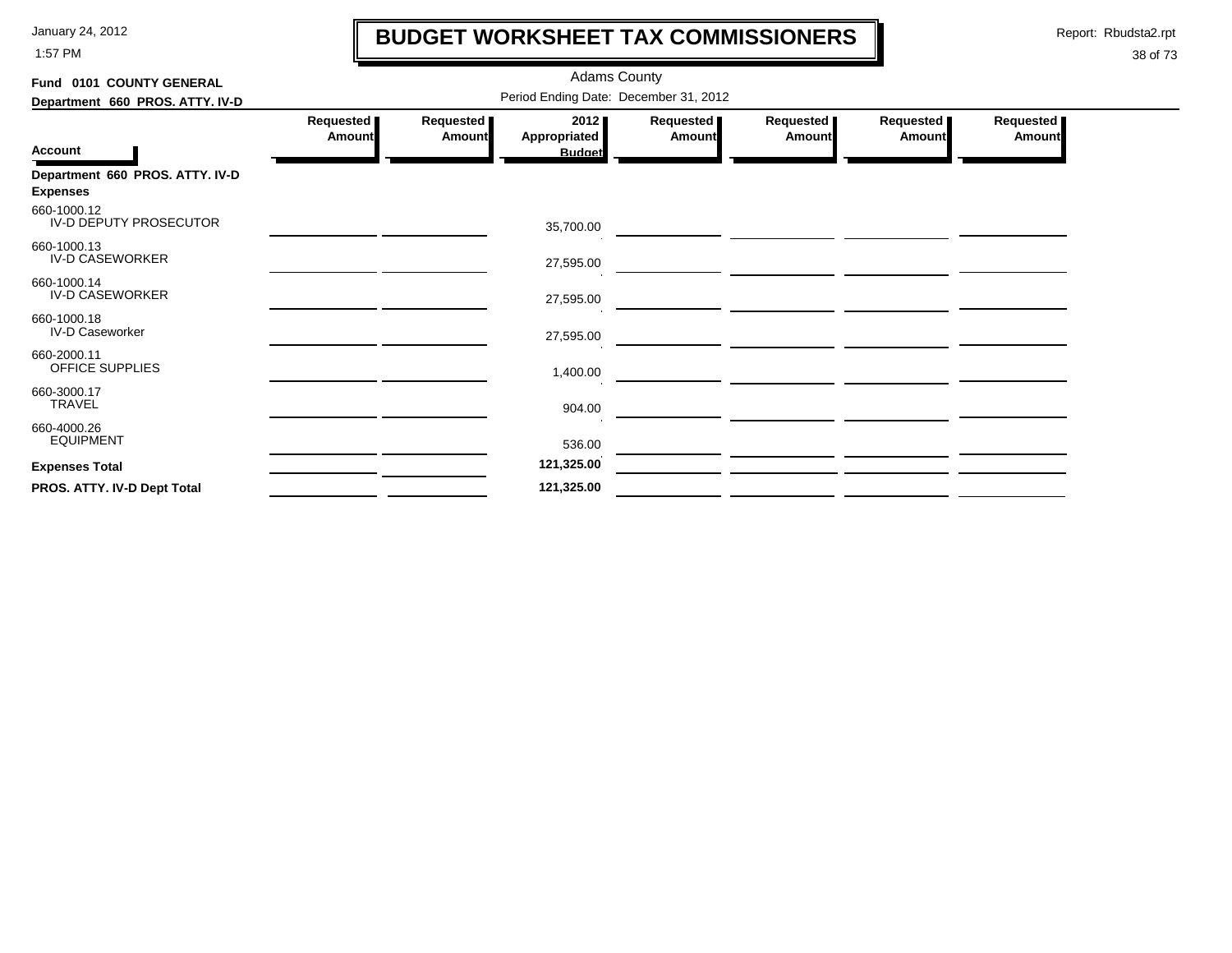1:57 PM

### **BUDGET WORKSHEET TAX COMMISSIONERS**

Report: Rbudsta2.rpt

 $\mathbf l$ 

#### 39 of 73

| Fund 0101 COUNTY GENERAL                        |                     |                                       |                      |                            |                            |                            |                            |
|-------------------------------------------------|---------------------|---------------------------------------|----------------------|----------------------------|----------------------------|----------------------------|----------------------------|
| Department 750 SOIL & WATER CONSERVATION        |                     | Period Ending Date: December 31, 2012 |                      |                            |                            |                            |                            |
|                                                 | Requested<br>Amount | Requested<br>Amount                   | 2012<br>Appropriated | Requested<br><b>Amount</b> | Requested<br><b>Amount</b> | Requested<br><b>Amount</b> | Requested<br><b>Amount</b> |
| <b>Account</b>                                  |                     |                                       | <b>Budget</b>        |                            |                            |                            |                            |
| Department 750 SOIL & WATER CONSERVATION        |                     |                                       |                      |                            |                            |                            |                            |
| <b>Expenses</b>                                 |                     |                                       |                      |                            |                            |                            |                            |
| 750-1000.11<br><b>COUNTY CONSERVATIONIST</b>    |                     |                                       | 32,995.00            |                            |                            |                            |                            |
| 750-1000.12<br>ADMINISTRATIVE ASSISTANT         |                     |                                       | 23,698.00            |                            |                            |                            |                            |
| 750-1000.15                                     |                     |                                       |                      |                            |                            |                            |                            |
| <b>OVERTIME</b>                                 |                     |                                       | 500.00               |                            |                            |                            |                            |
| <b>Expenses Total</b>                           |                     |                                       | 57,193.00            |                            |                            |                            |                            |
| <b>SOIL &amp; WATER CONSERVATION Dept Total</b> |                     |                                       | 57,193.00            |                            |                            |                            |                            |
| <b>Expenses Fund Total</b>                      |                     |                                       | 9,831,759.00         |                            |                            |                            |                            |
| Net (Rev/Exp)                                   |                     |                                       | 9,831,759.00         |                            |                            |                            |                            |
|                                                 |                     |                                       |                      |                            |                            |                            |                            |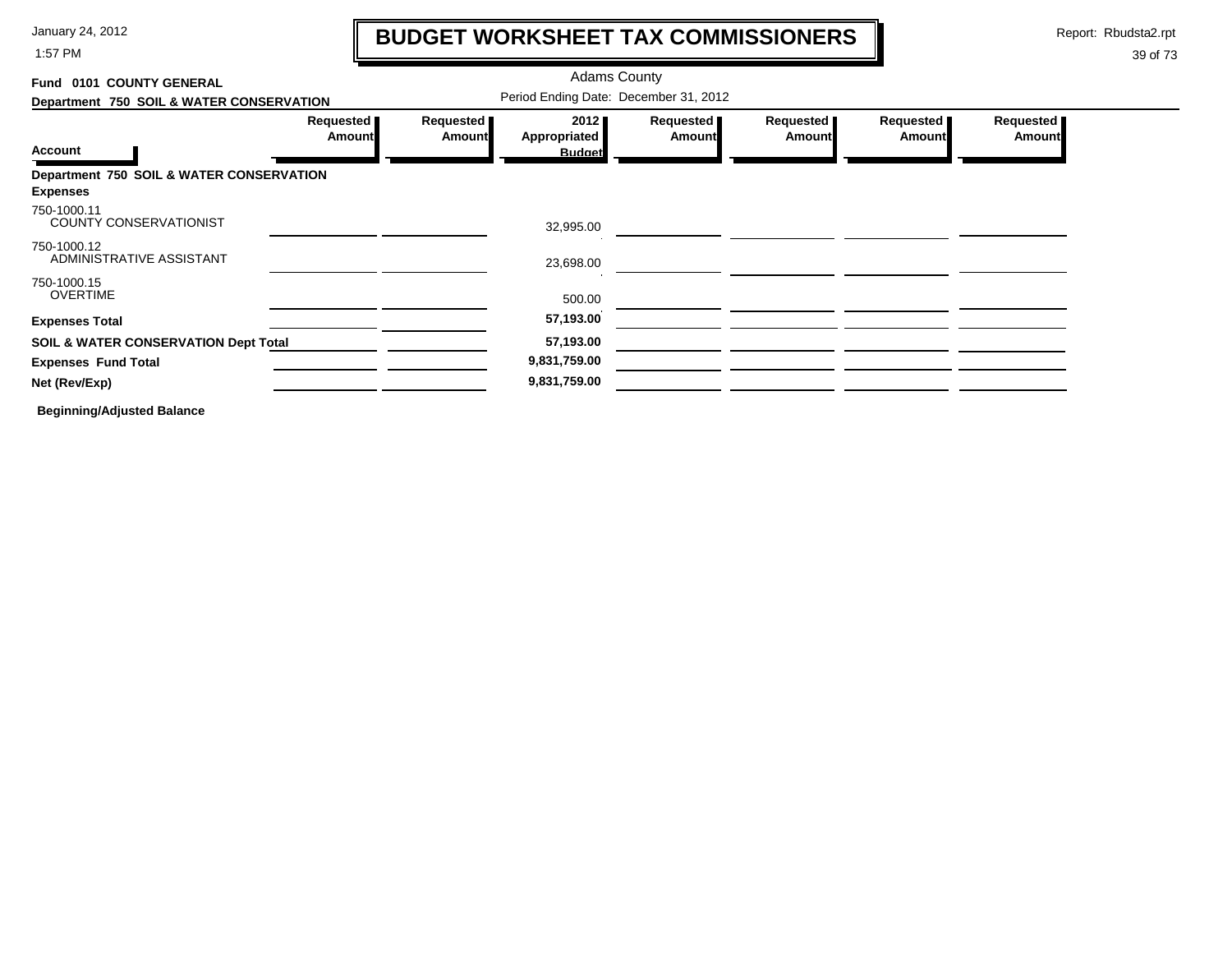1:57 PM

# **BUDGET WORKSHEET TAX COMMISSIONERS**

Report: Rbudsta2.rpt

 $\mathbf l$ 

#### 40 of 73

| Fund 0103 SALES DISCLOSURE VERIFICATION                         |                     |                     |                                       | <b>Adams County</b>                   |                                                             |                     |                     |  |
|-----------------------------------------------------------------|---------------------|---------------------|---------------------------------------|---------------------------------------|-------------------------------------------------------------|---------------------|---------------------|--|
| Department 000 SALES DISCLOSURE VERIFICATION                    |                     |                     |                                       | Period Ending Date: December 31, 2012 |                                                             |                     |                     |  |
| <b>Account</b>                                                  | Requested<br>Amount | Requested<br>Amount | 2012<br>Appropriated<br><b>Budget</b> | Requested<br>Amount                   | Requested<br>Amount                                         | Requested<br>Amount | Requested<br>Amount |  |
| Fund 0103 SALES DISCLOSURE VERIFICATION                         |                     |                     |                                       |                                       |                                                             |                     |                     |  |
| Department 000 SALES DISCLOSURE VERIFICATION<br><b>Expenses</b> |                     |                     |                                       |                                       |                                                             |                     |                     |  |
| 000-1000.13<br>Part time Clerical                               |                     |                     | 6,000.00                              |                                       |                                                             |                     |                     |  |
| 000-1000.15<br>Overtime                                         |                     |                     | 100.00                                |                                       |                                                             |                     |                     |  |
| 000-1000.23<br><b>Social Security</b>                           |                     |                     | 500.00                                |                                       | <u> 2002 - Johann Stein, mars et al. (2003)</u>             |                     |                     |  |
| 000-1000.24<br>PERF                                             |                     |                     | 500.00                                |                                       |                                                             |                     |                     |  |
| 000-3000.13<br><b>OTHER SERVICES</b>                            |                     |                     | 3,100.00                              |                                       |                                                             |                     |                     |  |
| 000-3000.17<br><b>TRAVEL</b>                                    |                     |                     | 2,000.00                              |                                       |                                                             |                     |                     |  |
| 000-3000.51<br>DUES AND SUBSCRIPTIONS                           |                     |                     | 600.00                                |                                       |                                                             |                     |                     |  |
| 000-3000.53<br><b>Contract Maintenance</b>                      |                     |                     | 3,000.00                              |                                       |                                                             |                     |                     |  |
| 000-3000.56<br><b>Technical Service</b>                         |                     |                     | 12,000.00                             |                                       |                                                             |                     |                     |  |
| <b>Expenses Total</b>                                           |                     |                     | 27,800.00                             |                                       | <u> 1989 - Johann Stoff, Amerikaansk politiker († 1908)</u> |                     |                     |  |
| <b>SALES DISCLOSURE VERIFICATION Dept</b><br>Total              |                     |                     | 27,800.00                             |                                       |                                                             |                     |                     |  |
| <b>Expenses Fund Total</b>                                      |                     |                     | 27,800.00                             |                                       |                                                             |                     |                     |  |
| Net (Rev/Exp)                                                   |                     |                     | 27,800.00                             |                                       |                                                             |                     |                     |  |
|                                                                 |                     |                     |                                       |                                       |                                                             |                     |                     |  |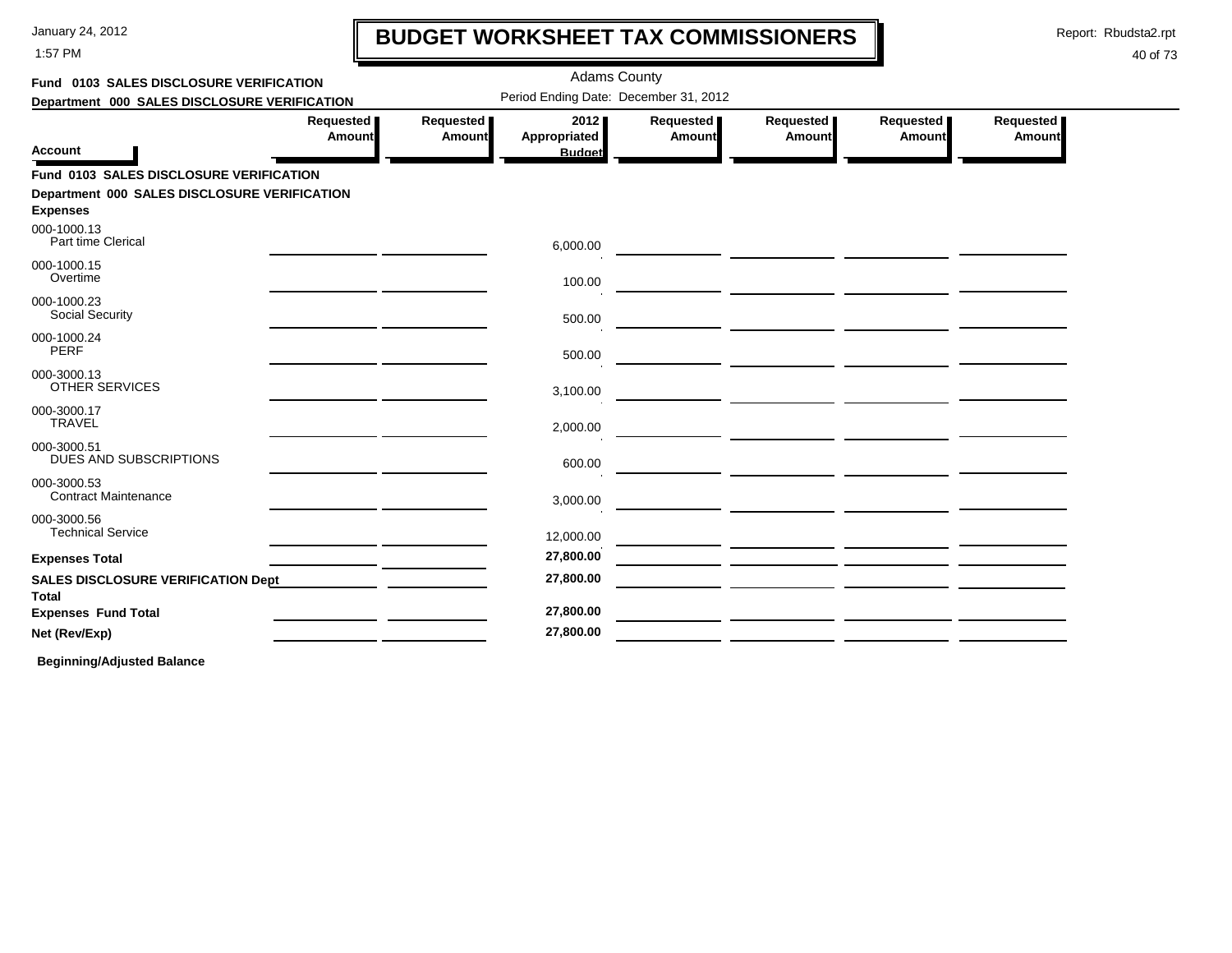1:57 PM

# **BUDGET WORKSHEET TAX COMMISSIONERS**

Report: Rbudsta2.rpt

 $\mathbf l$ 

| Fund 0116 COUNTY SURVEYOR CORNER PERP.                         |                            |                            | <b>Adams County</b>                   |                            |                     |                            |                            |
|----------------------------------------------------------------|----------------------------|----------------------------|---------------------------------------|----------------------------|---------------------|----------------------------|----------------------------|
| Department 000 COUNTY SURVEYOR CORNER PERP.                    |                            |                            | Period Ending Date: December 31, 2012 |                            |                     |                            |                            |
| <b>Account</b>                                                 | Requested<br><b>Amount</b> | Requested<br><b>Amount</b> | 2012<br>Appropriated<br><b>Budget</b> | Requested<br><b>Amount</b> | Requested<br>Amount | Requested<br><b>Amount</b> | Requested<br><b>Amount</b> |
| Fund 0116 COUNTY SURVEYOR CORNER PERP.                         |                            |                            |                                       |                            |                     |                            |                            |
| Department 000 COUNTY SURVEYOR CORNER PERP.<br><b>Expenses</b> |                            |                            |                                       |                            |                     |                            |                            |
| 000-1000.23<br><b>Social Security</b>                          |                            |                            | 306.00                                |                            |                     |                            |                            |
| 000-1000.24<br>Retirement                                      |                            |                            | 350.00                                |                            |                     |                            |                            |
| 000-1000.25<br>Ditch Tech-Full/Part Time                       |                            |                            | 4,000.00                              |                            |                     |                            |                            |
| <b>Expenses Total</b>                                          |                            |                            | 4,656.00                              |                            |                     |                            |                            |
| <b>COUNTY SURVEYOR CORNER PERP. Dept</b><br><b>Total</b>       |                            |                            | 4,656.00                              |                            |                     |                            |                            |
| <b>Expenses Fund Total</b>                                     |                            |                            | 4,656.00                              |                            |                     |                            |                            |
| Net (Rev/Exp)                                                  |                            |                            | 4,656.00                              |                            |                     |                            |                            |
| <b>Beginning/Adjusted Balance</b>                              |                            |                            |                                       |                            |                     |                            |                            |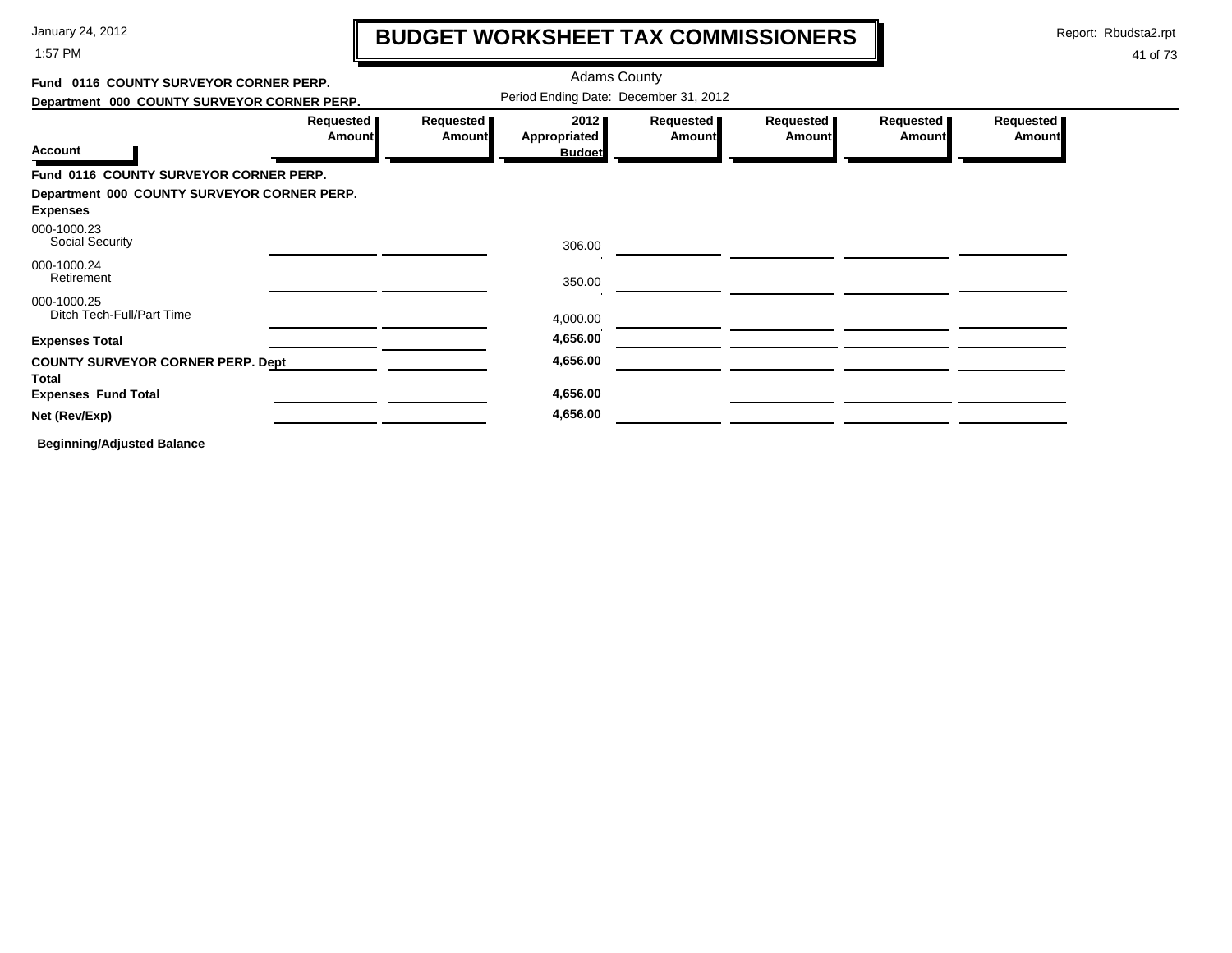1:57 PM

### **BUDGET WORKSHEET TAX COMMISSIONERS**

Report: Rbudsta2.rpt

 $\mathbf l$ 

| Fund 0123 FUTURE REASSESSMENT                                                   |                            |                     | <b>Adams County</b>                   |                     |                                                                                                                       |                            |                            |
|---------------------------------------------------------------------------------|----------------------------|---------------------|---------------------------------------|---------------------|-----------------------------------------------------------------------------------------------------------------------|----------------------------|----------------------------|
| Department 000 REASSESSMENT                                                     |                            |                     | Period Ending Date: December 31, 2012 |                     |                                                                                                                       |                            |                            |
| <b>Account</b>                                                                  | Requested<br><b>Amount</b> | Requested<br>Amount | 2012<br>Appropriated<br><b>Budget</b> | Requested<br>Amount | Requested<br>Amount                                                                                                   | Requested<br><b>Amount</b> | Requested<br><b>Amount</b> |
| Fund 0123 FUTURE REASSESSMENT<br>Department 000 REASSESSMENT<br><b>Expenses</b> |                            |                     |                                       |                     |                                                                                                                       |                            |                            |
| 000-1000.13<br>PART-TIME CLERICAL/DATA ENTRY                                    |                            |                     | 15,165.00                             |                     |                                                                                                                       |                            |                            |
| 000-1000.15<br><b>OVERTIME</b>                                                  |                            |                     | 100.00                                |                     |                                                                                                                       |                            |                            |
| 000-1000.23<br><b>SOCIAL SECURITY</b>                                           |                            |                     | 1,200.00                              |                     |                                                                                                                       |                            |                            |
| 000-1000.24<br>Perf                                                             |                            |                     | 1,200.00                              |                     |                                                                                                                       |                            |                            |
| 000-2000.11<br>OFFICE SUPPLIES                                                  |                            |                     | 1,500.00                              |                     |                                                                                                                       |                            |                            |
| 000-3000.13<br><b>TEMPORARY SERVICES</b>                                        |                            |                     | 5,000.00                              |                     |                                                                                                                       |                            |                            |
| 000-3000.17<br><b>TRAVEL</b>                                                    |                            |                     | 2,000.00                              |                     | <u> 1999 - Johann Harry Harry Harry Harry Harry Harry Harry Harry Harry Harry Harry Harry Harry Harry Harry Harry</u> |                            |                            |
| 000-3000.21<br><b>PRINTING</b>                                                  |                            |                     | 100.00                                |                     | — <u>— — — — — — — — — —</u> —                                                                                        |                            |                            |
| 000-3000.22<br><b>ADVERTISING</b>                                               |                            |                     | 50.00                                 |                     |                                                                                                                       |                            |                            |
| 000-3000.52<br>REASSESSMENT CONTRACT                                            |                            |                     | 90,000.00                             |                     |                                                                                                                       |                            |                            |
| 000-3000.53<br><b>CONTRACT MAINTENANCE</b>                                      |                            |                     | 49,500.00                             |                     |                                                                                                                       |                            |                            |
| 000-3000.55<br><b>SOFTWARE</b>                                                  |                            |                     | 10,000.00                             |                     |                                                                                                                       |                            |                            |
| 000-3000.56<br><b>TECHNICAL SERVICE</b>                                         |                            |                     | 10,000.00                             |                     |                                                                                                                       |                            |                            |
| 000-4000.26<br><b>EQUIPMENT</b>                                                 |                            |                     | 200.00                                |                     |                                                                                                                       |                            |                            |
| <b>Expenses Total</b>                                                           |                            |                     | 186,015.00                            |                     |                                                                                                                       |                            |                            |
| <b>REASSESSMENT Dept Total</b>                                                  |                            |                     | 186,015.00                            |                     |                                                                                                                       |                            |                            |
| <b>Expenses Fund Total</b>                                                      |                            |                     | 186,015.00                            |                     |                                                                                                                       |                            |                            |
| Net (Rev/Exp)                                                                   |                            |                     | 186,015.00                            |                     |                                                                                                                       |                            |                            |
| <b>Beginning/Adjusted Balance</b>                                               |                            |                     |                                       |                     |                                                                                                                       |                            |                            |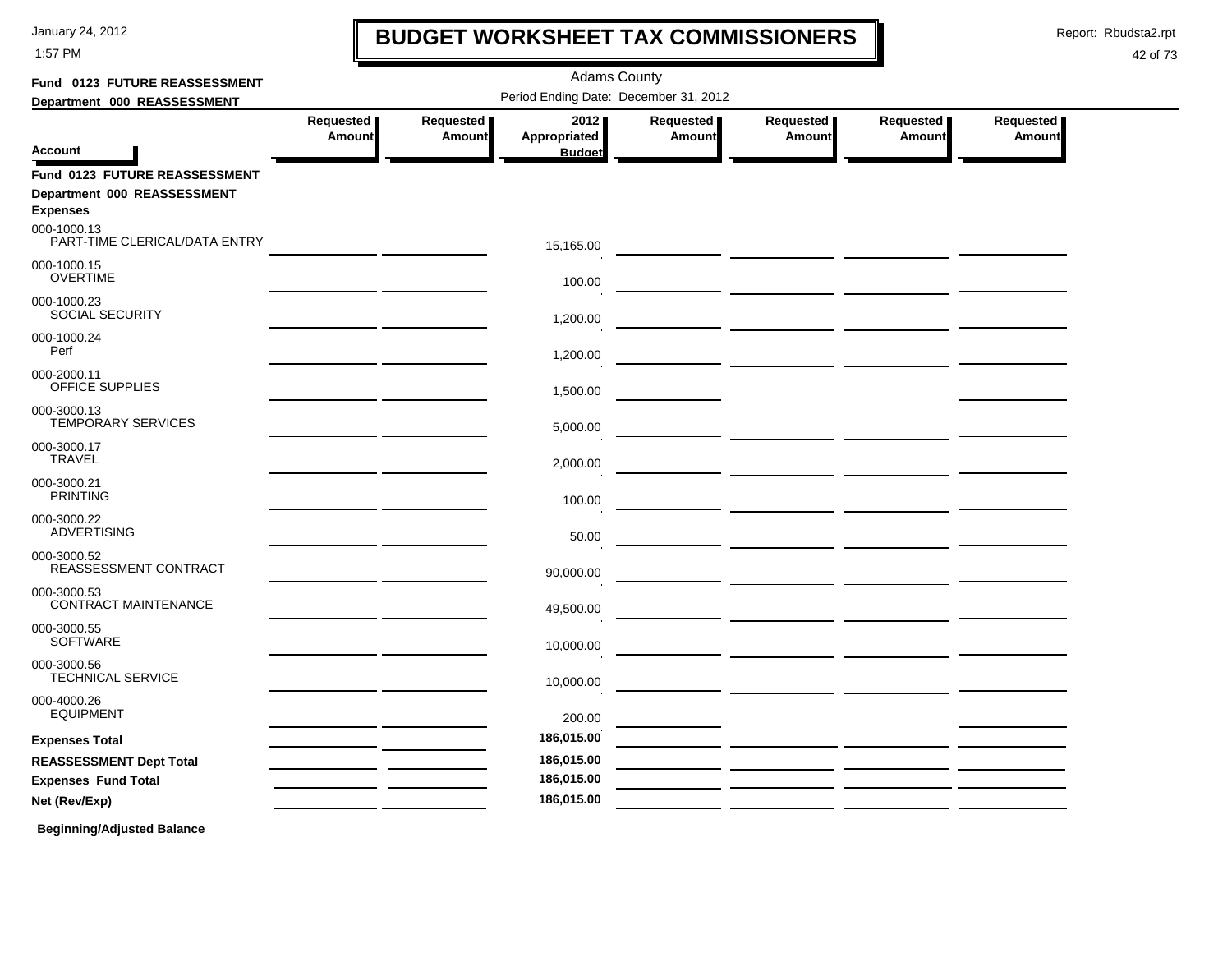1:57 PM

### **BUDGET WORKSHEET TAX COMMISSIONERS**

Report: Rbudsta2.rpt

 $\mathbf I$ 

| Fund 0329 Clerk's Perp. Fund           |                                       |                              | <b>Adams County</b>  |                              |                            |                     |                            |  |  |  |
|----------------------------------------|---------------------------------------|------------------------------|----------------------|------------------------------|----------------------------|---------------------|----------------------------|--|--|--|
| <b>Department</b>                      | Period Ending Date: December 31, 2012 |                              |                      |                              |                            |                     |                            |  |  |  |
|                                        | Requested<br><b>Amount</b>            | Requested  <br><b>Amount</b> | 2012<br>Appropriated | Requested  <br><b>Amount</b> | Requested<br><b>Amount</b> | Requested<br>Amount | Requested<br><b>Amount</b> |  |  |  |
| <b>Account</b>                         |                                       |                              | <b>Budget</b>        |                              |                            |                     |                            |  |  |  |
| Fund 0329 Clerk's Perp. Fund           |                                       |                              |                      |                              |                            |                     |                            |  |  |  |
| Department 000<br><b>Expenses</b>      |                                       |                              |                      |                              |                            |                     |                            |  |  |  |
| 000-3000.19<br>Scanning & Microfilming |                                       |                              | 20,000.00            |                              |                            |                     |                            |  |  |  |
| 000-4000.26<br><b>EQUIPMENT</b>        |                                       |                              | 5,000.00             |                              |                            |                     |                            |  |  |  |
| <b>Expenses Total</b>                  |                                       |                              | 25,000.00            |                              |                            |                     |                            |  |  |  |
| <b>Dept Total</b>                      |                                       |                              | 25,000.00            |                              |                            |                     |                            |  |  |  |
| <b>Expenses Fund Total</b>             |                                       |                              | 25,000.00            |                              |                            |                     |                            |  |  |  |
| Net (Rev/Exp)                          |                                       |                              | 25,000.00            |                              |                            |                     |                            |  |  |  |
| <b>Beginning/Adjusted Balance</b>      |                                       |                              |                      |                              |                            |                     |                            |  |  |  |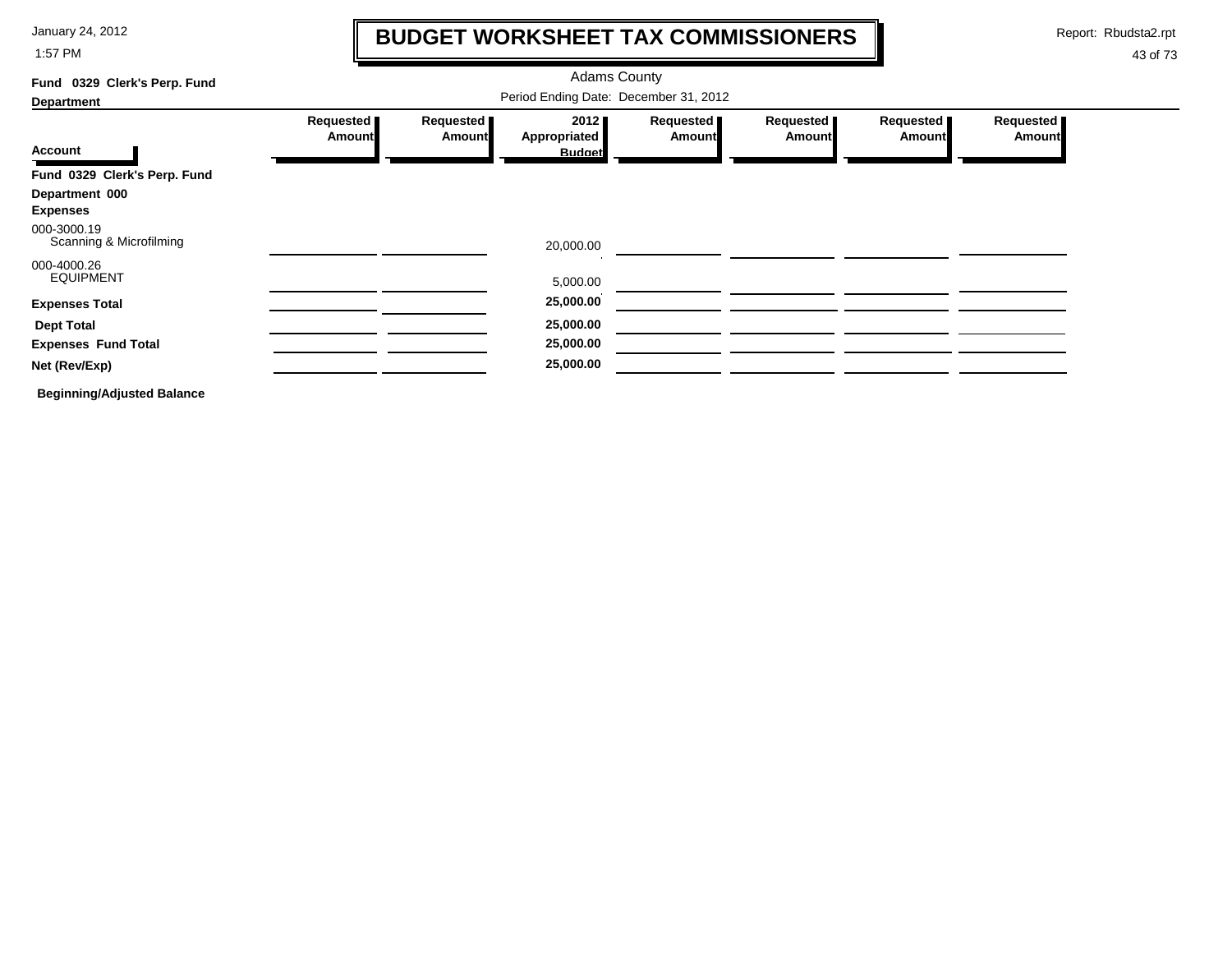1:57 PM

# **BUDGET WORKSHEET TAX COMMISSIONERS**

Report: Rbudsta2.rpt

 $\mathbf \mathbf I$ 

| <b>0504 ADULT PROBATION SERVICES</b><br>Fund |                            |                     | <b>Adams County</b>                   |                            |                     |                     |                            |
|----------------------------------------------|----------------------------|---------------------|---------------------------------------|----------------------------|---------------------|---------------------|----------------------------|
| Department 000 ADULT PROBATION SERVICES      |                            |                     | Period Ending Date: December 31, 2012 |                            |                     |                     |                            |
|                                              | Requested<br><b>Amount</b> | Requested<br>Amount | 2012<br>Appropriated                  | Requested<br><b>Amount</b> | Requested<br>Amount | Requested<br>Amount | Requested<br><b>Amount</b> |
| <b>Account</b>                               |                            |                     | <b>Budget</b>                         |                            |                     |                     |                            |
| <b>Fund 0504 ADULT PROBATION SERVICES</b>    |                            |                     |                                       |                            |                     |                     |                            |
| Department 000 ADULT PROBATION SERVICES      |                            |                     |                                       |                            |                     |                     |                            |
| <b>Expenses</b>                              |                            |                     |                                       |                            |                     |                     |                            |
| 000-1000.14<br>Part-Time Secretary's         |                            |                     | 30,000.00                             |                            |                     |                     |                            |
| 000-1000.23<br>Social Security               |                            |                     | 2,295.00                              |                            |                     |                     |                            |
| <b>Expenses Total</b>                        |                            |                     | 32,295.00                             |                            |                     |                     |                            |
| <b>ADULT PROBATION SERVICES Dept Total</b>   |                            |                     | 32,295.00                             |                            |                     |                     |                            |
| <b>Expenses Fund Total</b>                   |                            |                     | 32,295.00                             |                            |                     |                     |                            |
| Net (Rev/Exp)                                |                            |                     | 32,295.00                             |                            |                     |                     |                            |
| <b>Beginning/Adjusted Balance</b>            |                            |                     |                                       |                            |                     |                     |                            |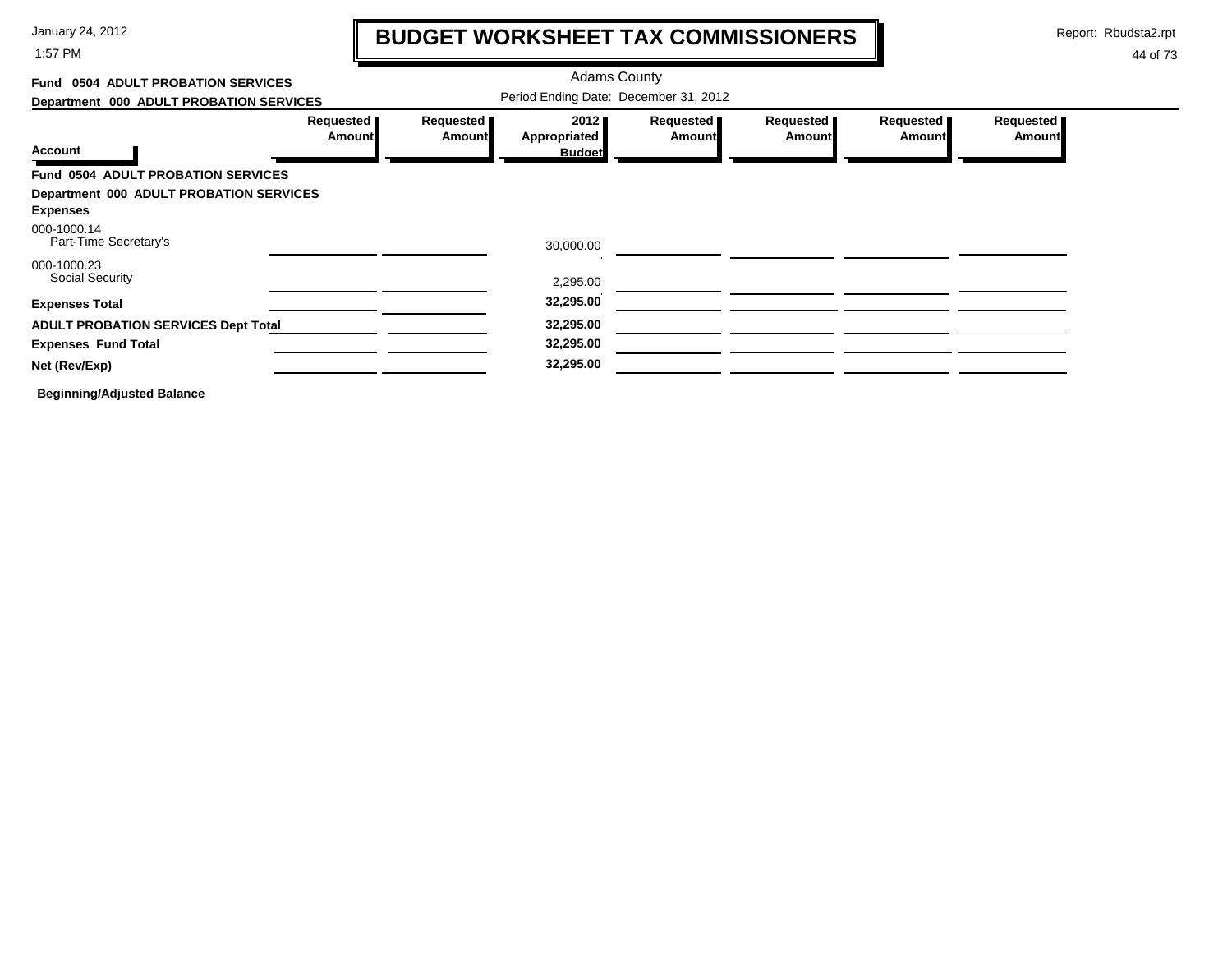1:57 PM

# **BUDGET WORKSHEET TAX COMMISSIONERS**

Report: Rbudsta2.rpt

 $\mathbf I$ 

| Fund 0528 COMM CORR HOME DETENTION                                                                           |                              |                              | <b>Adams County</b>                   |                     |                                                                                                                                                                                                                                      |                              |                            |  |
|--------------------------------------------------------------------------------------------------------------|------------------------------|------------------------------|---------------------------------------|---------------------|--------------------------------------------------------------------------------------------------------------------------------------------------------------------------------------------------------------------------------------|------------------------------|----------------------------|--|
| Department 000 COMMUNITY CORR HOME DETENTION                                                                 |                              |                              | Period Ending Date: December 31, 2012 |                     |                                                                                                                                                                                                                                      |                              |                            |  |
| Account                                                                                                      | Requested  <br><b>Amount</b> | Requested  <br><b>Amount</b> | 2012<br>Appropriated<br><b>Budget</b> | Requested<br>Amount | Requested<br><b>Amount</b>                                                                                                                                                                                                           | Requested  <br><b>Amount</b> | Requested<br><b>Amount</b> |  |
|                                                                                                              |                              |                              |                                       |                     |                                                                                                                                                                                                                                      |                              |                            |  |
| <b>Fund 0528 COMM CORR HOME DETENTION</b><br>Department 000 COMMUNITY CORR HOME DETENTION<br><b>Expenses</b> |                              |                              |                                       |                     |                                                                                                                                                                                                                                      |                              |                            |  |
| 000-1000.11<br><b>EXECUTIVE DIRECTOR</b>                                                                     |                              |                              | 50,904.00                             |                     | <u> 1990 - Johann Harry Barn, mars and de Branch and de Branch and de Branch and de Branch and de Branch and de Br</u>                                                                                                               |                              |                            |  |
| 000-1000.12<br><b>ASSISTANT DIRECTOR</b>                                                                     |                              |                              | 27,559.00                             |                     | <u> 1999 - Johann Harry Harry Harry Harry Harry Harry Harry Harry Harry Harry Harry Harry Harry Harry Harry Harry</u>                                                                                                                |                              |                            |  |
| 000-1000.13<br>ADMINISTRATIVE ASSISTANT                                                                      |                              |                              | 20,668.00                             |                     | <u> La Carlo de la Carlo de la Carlo de la Carlo de la Carlo de la Carlo de la Carlo de la Carlo de la Carlo de l</u>                                                                                                                |                              |                            |  |
| 000-1000.14<br><b>FIELD OFFICER</b>                                                                          |                              |                              | 24,975.00                             |                     |                                                                                                                                                                                                                                      |                              |                            |  |
| 000-1000.15<br>CASE MANAGER / FULL TIME                                                                      |                              |                              | 24,114.00                             |                     |                                                                                                                                                                                                                                      |                              |                            |  |
| 000-1000.16<br>FIELD OFFICER - PART TIME                                                                     |                              |                              | 7,282.00                              |                     |                                                                                                                                                                                                                                      |                              |                            |  |
| 000-1000.17<br>Field Officer - Part Time                                                                     |                              |                              | 7,282.00                              |                     | <u> Liston de la componenta de la componenta de la componenta de la componenta de la componenta de la componenta d</u>                                                                                                               |                              |                            |  |
| 000-1000.19<br>EDUCATION COORDINATOR                                                                         |                              |                              | 10,000.00                             |                     | <u>  El antiga de la contrada de la contrada de la contrada de la contrada de la contrada de la contrada de la c</u>                                                                                                                 |                              |                            |  |
| 000-1000.23<br><b>FICA</b>                                                                                   |                              |                              | 13,218.00                             |                     | <u> The Common School (1999)</u>                                                                                                                                                                                                     |                              |                            |  |
| 000-1000.24<br><b>PERF</b>                                                                                   |                              |                              | 10,376.00                             |                     |                                                                                                                                                                                                                                      |                              |                            |  |
| 000-2000.11<br>OFFICE SUPPLIES                                                                               |                              |                              | 2,000.00                              |                     | <u> 1990 - John Harry Harry Harry House (</u>                                                                                                                                                                                        |                              |                            |  |
| 000-2000.16<br><b>FOOD</b>                                                                                   |                              |                              | 500.00                                |                     |                                                                                                                                                                                                                                      |                              |                            |  |
| 000-2000.21<br><b>CLEANING SUPPLIES</b>                                                                      |                              |                              | 150.00                                |                     | <u> 1999 - Johann John Stone, mars et al. (</u>                                                                                                                                                                                      |                              |                            |  |
| 000-2000.22<br><b>VEHICLE SUPPLIES</b>                                                                       |                              |                              | 5,500.00                              |                     | <u> The Common State of the Common State of the Common State of the Common State of the Common State of the Common State of the Common State of the Common State of the Common State of the Common State of the Common State of </u> |                              |                            |  |
| 000-2000.23<br><b>WEARING APPAREL</b>                                                                        |                              |                              | 400.00                                |                     |                                                                                                                                                                                                                                      |                              |                            |  |
| 000-2000.24<br>PREVENTATIVE MAINTENANCE SUPPLI                                                               |                              |                              | 500.00                                |                     |                                                                                                                                                                                                                                      |                              |                            |  |
| 000-3000.17<br>TRAVEL / TRAINING                                                                             |                              |                              | 4,000.00                              |                     |                                                                                                                                                                                                                                      |                              |                            |  |
| 000-3000.18<br>VEHICLE (CELL PHONE) TELEPHONES                                                               |                              |                              | 6,300.00                              |                     |                                                                                                                                                                                                                                      |                              |                            |  |
| 000-3000.19<br>Internet                                                                                      |                              |                              | 600.00                                |                     |                                                                                                                                                                                                                                      |                              |                            |  |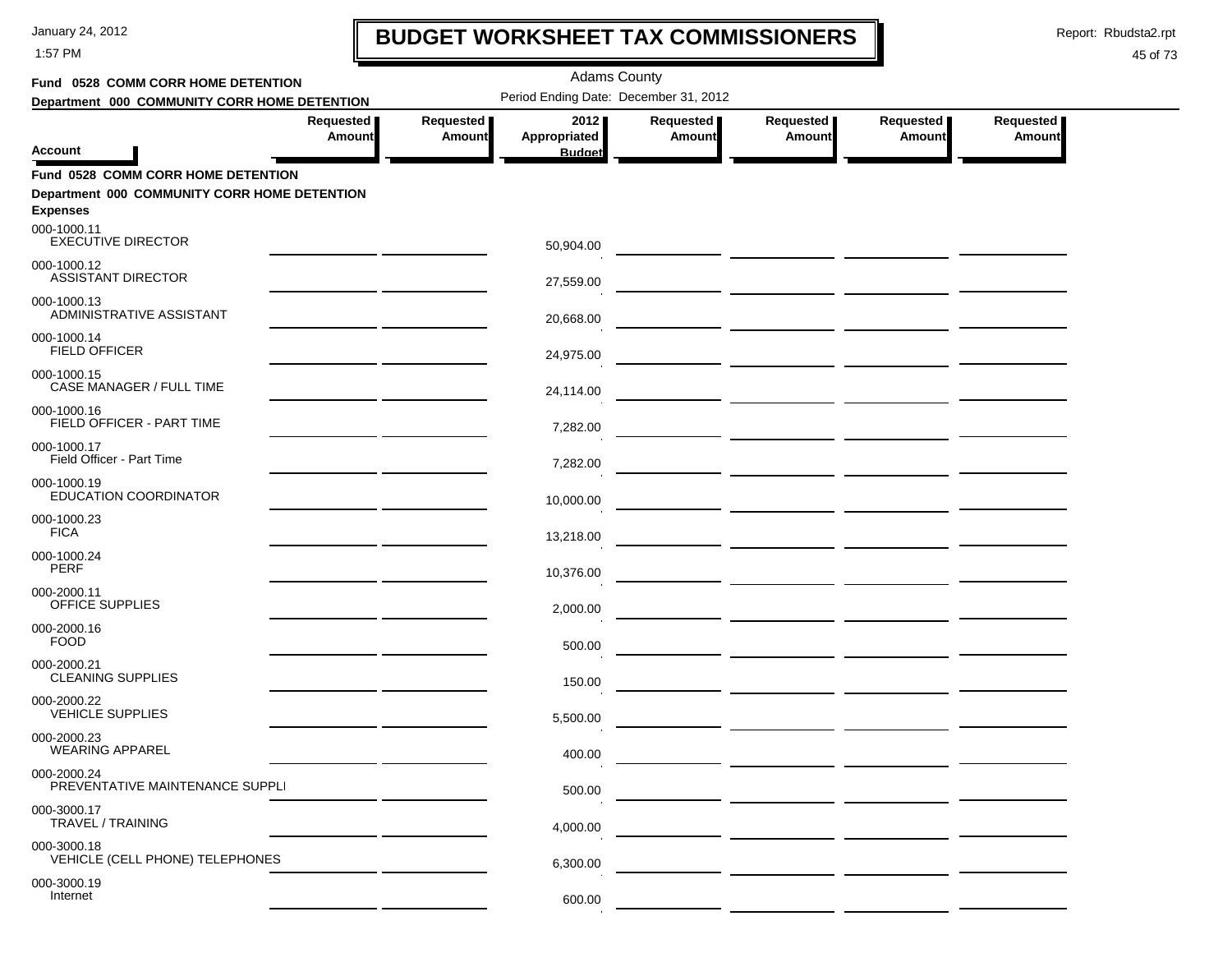1:57 PM

### **BUDGET WORKSHEET TAX COMMISSIONERS**

Report: Rbudsta2.rpt

 $\mathbf l$ 

#### 46 of 73

| Fund 0528 COMM CORR HOME DETENTION                        |                            |                     | <b>Adams County</b>                   |                     |                            |                              |                     |
|-----------------------------------------------------------|----------------------------|---------------------|---------------------------------------|---------------------|----------------------------|------------------------------|---------------------|
| Department 000 COMMUNITY CORR HOME DETENTION              |                            |                     | Period Ending Date: December 31, 2012 |                     |                            |                              |                     |
|                                                           | Requested<br><b>Amount</b> | Requested<br>Amount | 2012<br><b>Appropriated</b>           | Requested<br>Amount | Requested<br><b>Amount</b> | Requested  <br><b>Amount</b> | Requested<br>Amount |
| <b>Account</b>                                            |                            |                     | <b>Budget</b>                         |                     |                            |                              |                     |
| 000-3000.22<br><b>PRINTING</b>                            |                            |                     | 200.00                                |                     |                            |                              |                     |
| 000-3000.28<br><b>INSURANCE</b>                           |                            |                     | 4,000.00                              |                     |                            |                              |                     |
| 000-3000.31<br><b>UTILITIES</b>                           |                            |                     | 6,000.00                              |                     |                            |                              |                     |
| 000-3000.37<br><b>MAINTENANCE</b>                         |                            |                     | 2,500.00                              |                     |                            |                              |                     |
| 000-3000.38<br><b>DRUG TESTING</b>                        |                            |                     | 2,668.00                              |                     |                            |                              |                     |
| 000-3000.61<br><b>RENT</b>                                |                            |                     | 12,600.00                             |                     |                            |                              |                     |
| <b>Expenses Total</b>                                     |                            |                     | 244,296.00                            |                     |                            |                              |                     |
| <b>COMMUNITY CORR HOME DETENTION Dept</b><br><b>Total</b> |                            |                     | 244,296.00                            |                     |                            |                              |                     |
| <b>Expenses Fund Total</b>                                |                            |                     | 244,296.00                            |                     |                            |                              |                     |
| Net (Rev/Exp)                                             |                            |                     | 244,296.00                            |                     |                            |                              |                     |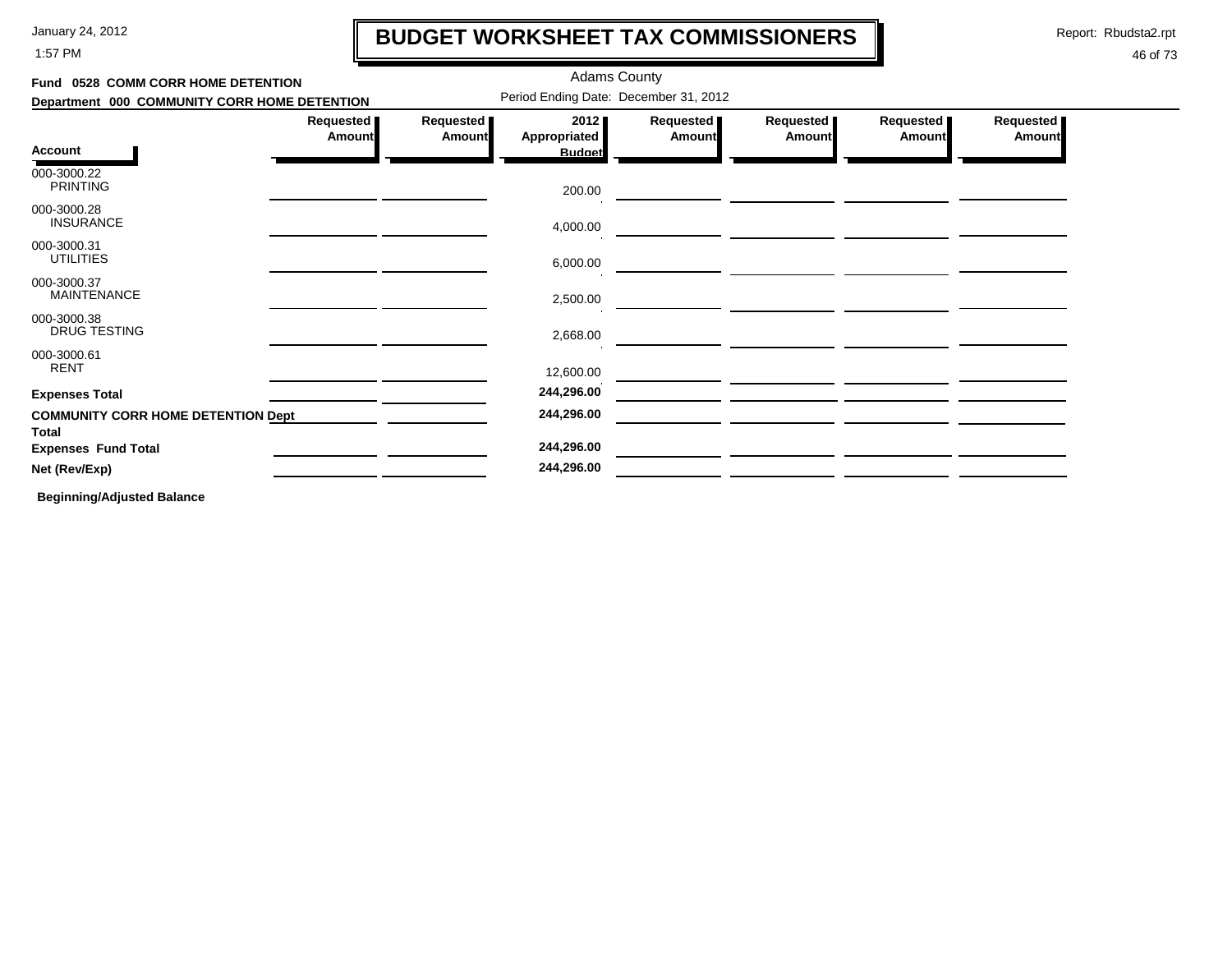1:57 PM

## **BUDGET WORKSHEET TAX COMMISSIONERS**

Report: Rbudsta2.rpt

 $\mathbf I$ 

| Fund 0533 COMM CORR PROJECT INCOME                         |                                                |                            | <b>Adams County</b>                   |                            |                                                                                                                       |                            |                            |  |
|------------------------------------------------------------|------------------------------------------------|----------------------------|---------------------------------------|----------------------------|-----------------------------------------------------------------------------------------------------------------------|----------------------------|----------------------------|--|
| Department 000 COMM CORR PROJECT INCOME                    |                                                |                            | Period Ending Date: December 31, 2012 |                            |                                                                                                                       |                            |                            |  |
| <b>Account</b>                                             | Requested<br><b>Amount</b>                     | Requested<br><b>Amount</b> | 2012<br>Appropriated<br><b>Budget</b> | Requested<br><b>Amount</b> | Requested<br><b>Amount</b>                                                                                            | Requested<br><b>Amount</b> | Requested<br><b>Amount</b> |  |
| Fund 0533 COMM CORR PROJECT INCOME                         |                                                |                            |                                       |                            |                                                                                                                       |                            |                            |  |
| Department 000 COMM CORR PROJECT INCOME<br><b>Expenses</b> |                                                |                            |                                       |                            |                                                                                                                       |                            |                            |  |
| 000-1000.11<br><b>EXECUTIVE DIRECTOR</b>                   |                                                |                            | 5,828.00                              |                            |                                                                                                                       |                            |                            |  |
| 000-1000.12<br><b>Assistant Director</b>                   |                                                |                            | 5,730.00                              |                            |                                                                                                                       |                            |                            |  |
| 000-1000.13<br>ADMINISTRATIVE ASSISTANT                    |                                                |                            | 4,298.00                              |                            | <u> The Common Section of the Common Section of the Common Section of the Common Section of the Common Section of</u> |                            |                            |  |
| 000-1000.14<br>Field Officer--Full-Time                    |                                                |                            | 8,345.00                              |                            |                                                                                                                       |                            |                            |  |
| 000-1000.15<br><b>CASE MANAGER</b>                         |                                                |                            | 5,014.00                              |                            |                                                                                                                       |                            |                            |  |
| 000-1000.16<br>FIELD OFFICER - PART TIME                   |                                                |                            | 518.00                                |                            |                                                                                                                       |                            |                            |  |
| 000-1000.17<br><b>Work Crew Manager</b>                    |                                                |                            | 518.00                                |                            |                                                                                                                       |                            |                            |  |
| 000-1000.18<br><b>Work Crew Supervisor</b>                 | <u>and the state of the state of the state</u> |                            | 9,312.00                              |                            |                                                                                                                       |                            |                            |  |
| 000-1000.19<br><b>Education Coordinator</b>                |                                                |                            | 10,800.00                             |                            |                                                                                                                       |                            |                            |  |
| 000-1000.23<br>SOCIAL SECURITY                             | the contract of the contract of the            |                            | 3,853.00                              |                            |                                                                                                                       |                            |                            |  |
| 000-1000.24<br><b>PERF</b>                                 |                                                |                            | 2,046.00                              |                            |                                                                                                                       |                            |                            |  |
| 000-2000.11<br>OFFICE SUPPLIES                             |                                                |                            | 1,000.00                              |                            |                                                                                                                       |                            |                            |  |
| 000-2000.12<br>Misc. Supplies                              |                                                |                            | 1,950.00                              |                            |                                                                                                                       |                            |                            |  |
| 000-2000.16<br><b>FOOD</b>                                 |                                                |                            | 500.00                                |                            |                                                                                                                       |                            |                            |  |
| 000-2000.21<br><b>CLEANING SUPPLIES</b>                    |                                                |                            | 150.00                                |                            |                                                                                                                       |                            |                            |  |
| 000-2000.22<br><b>VEHICLE SUPPLIES</b>                     |                                                |                            | 1,700.00                              |                            |                                                                                                                       |                            |                            |  |
| 000-2000.23<br><b>WEARING APPAREL</b>                      |                                                |                            | 600.00                                |                            |                                                                                                                       |                            |                            |  |
| 000-2000.24<br>PREVENTATIVE MAINTENANCE                    |                                                |                            | 500.00                                |                            |                                                                                                                       |                            |                            |  |
| 000-3000.13<br><b>TEMPORARY SERVICES</b>                   |                                                |                            | 3,125.00                              |                            |                                                                                                                       |                            |                            |  |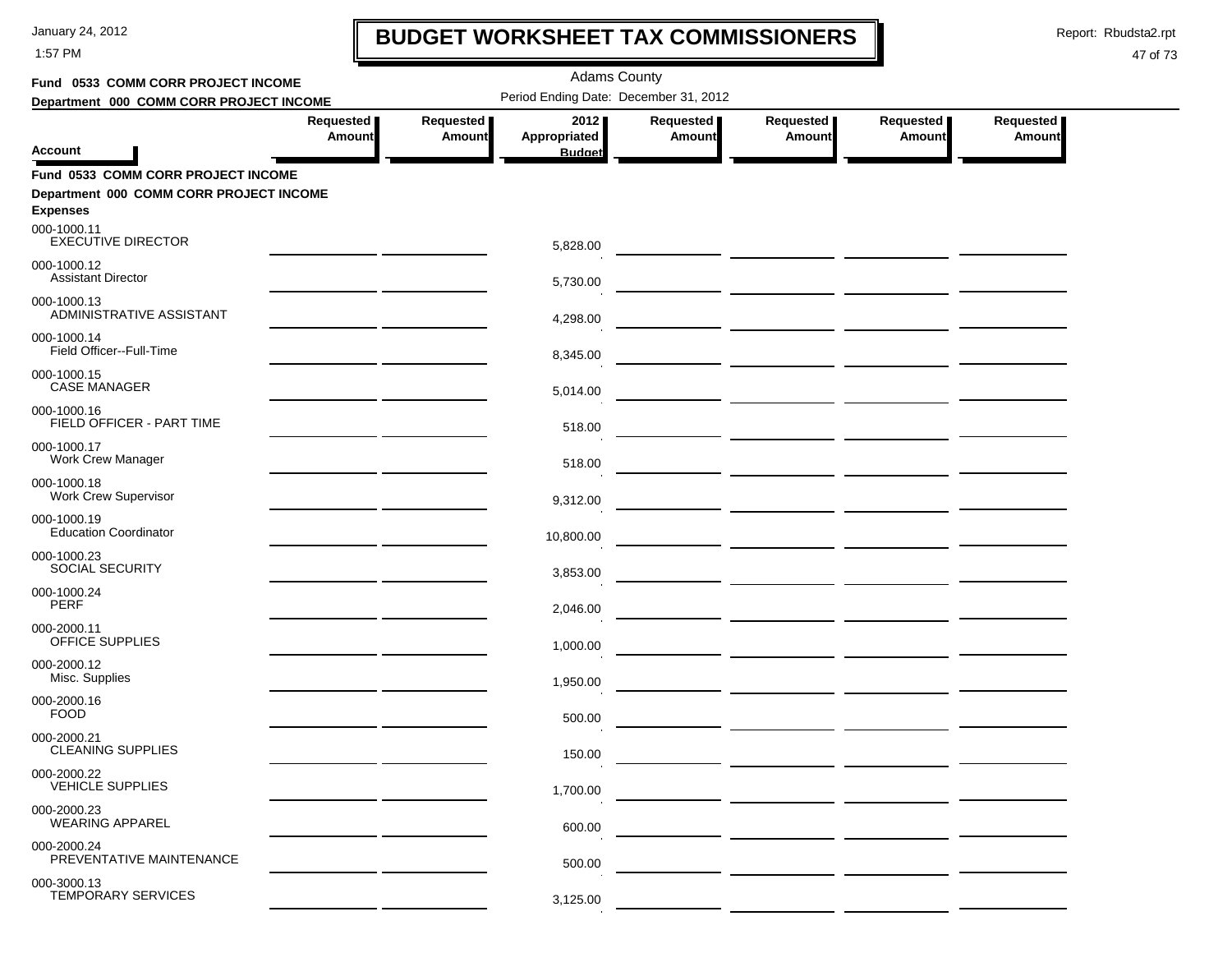1:57 PM

### **BUDGET WORKSHEET TAX COMMISSIONERS**

Report: Rbudsta2.rpt

 $\mathbf l$ 

#### 48 of 73

| Fund 0533 COMM CORR PROJECT INCOME         |                            |                     | <b>Adams County</b>                   |                     |                                                                                                                         |                                                                                                                                                                                                                                      |                            |
|--------------------------------------------|----------------------------|---------------------|---------------------------------------|---------------------|-------------------------------------------------------------------------------------------------------------------------|--------------------------------------------------------------------------------------------------------------------------------------------------------------------------------------------------------------------------------------|----------------------------|
| Department 000 COMM CORR PROJECT INCOME    |                            |                     | Period Ending Date: December 31, 2012 |                     |                                                                                                                         |                                                                                                                                                                                                                                      |                            |
|                                            | Requested<br><b>Amount</b> | Requested<br>Amount | 2012<br>Appropriated                  | Requested<br>Amount | Requested<br>Amount                                                                                                     | Requested<br>Amount                                                                                                                                                                                                                  | Requested<br><b>Amount</b> |
| <b>Account</b>                             |                            |                     | <b>Budget</b>                         |                     |                                                                                                                         |                                                                                                                                                                                                                                      |                            |
| 000-3000.16<br><b>POSTAGE</b>              |                            |                     | 50.00                                 |                     | <u> The Common State of the Common State of the Common State of the Common State of the Common State of the Common</u>  |                                                                                                                                                                                                                                      |                            |
| 000-3000.17<br>TRAVEL / TRAINING           |                            |                     | 2,300.00                              |                     |                                                                                                                         |                                                                                                                                                                                                                                      |                            |
| 000-3000.21<br>Subscription                |                            |                     | 250.00                                |                     |                                                                                                                         |                                                                                                                                                                                                                                      |                            |
| 000-3000.22<br><b>PRINTING</b>             |                            |                     | 300.00                                |                     |                                                                                                                         |                                                                                                                                                                                                                                      |                            |
| 000-3000.23<br><b>EQUIPMENT LEASING</b>    |                            |                     | 120,000.00                            |                     |                                                                                                                         | <u> 1990 - Johann John Harry Harry Harry Harry Harry Harry Harry Harry Harry Harry Harry Harry Harry Harry Harry Harry Harry Harry Harry Harry Harry Harry Harry Harry Harry Harry Harry Harry Harry Harry Harry Harry Harry Har</u> |                            |
| 000-3000.37<br><b>MAINTENANCE</b>          |                            |                     | 2,500.00                              |                     | <u> 1980 - Johann Barbara, markazi ya kutoka mwaka wa 1980 - Amerika mwaka wa 1980 - Amerika mwaka wa 1980 - Amer</u>   |                                                                                                                                                                                                                                      |                            |
| 000-3000.38<br><b>DRUG TESTING</b>         |                            |                     | 5,032.00                              |                     | <u> 1980 - Jan Barnett, mars ann an t-Amhair ann an t-A</u>                                                             |                                                                                                                                                                                                                                      |                            |
| 000-3000.52<br><b>ASSESSMENTS</b>          |                            |                     | 200.00                                |                     |                                                                                                                         |                                                                                                                                                                                                                                      |                            |
| 000-4000.26<br><b>OFFICE EQUIPMENT</b>     |                            |                     | 5,000.00                              |                     | <u> The Communication of the Communication of the Communication of the Communication of the Communication of the Co</u> |                                                                                                                                                                                                                                      |                            |
| 000-4000.29<br><b>WORK CREW EQUIPMENT</b>  |                            |                     | 1,000.00                              |                     |                                                                                                                         |                                                                                                                                                                                                                                      |                            |
| <b>Expenses Total</b>                      |                            |                     | 202,419.00                            |                     |                                                                                                                         |                                                                                                                                                                                                                                      |                            |
| <b>COMM CORR PROJECT INCOME Dept Total</b> |                            |                     | 202,419.00                            |                     |                                                                                                                         |                                                                                                                                                                                                                                      |                            |
| <b>Expenses Fund Total</b>                 |                            |                     | 202,419.00                            |                     |                                                                                                                         |                                                                                                                                                                                                                                      |                            |
| Net (Rev/Exp)                              |                            |                     | 202,419.00                            |                     |                                                                                                                         |                                                                                                                                                                                                                                      |                            |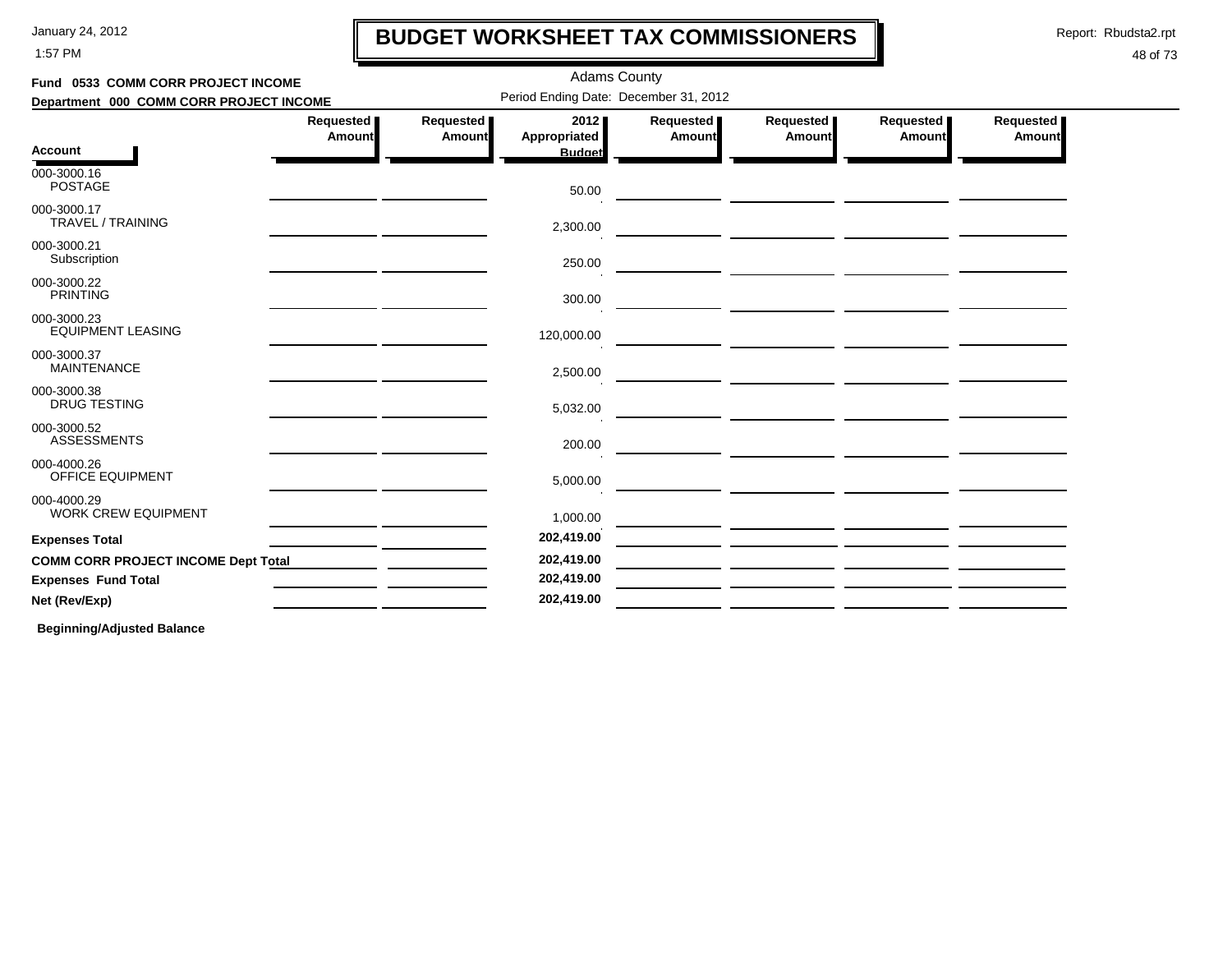1:57 PM

# **BUDGET WORKSHEET TAX COMMISSIONERS**

Report: Rbudsta2.rpt

 $\mathbf l$ 

#### 49 of 73

| <b>Fund 0534 COMM TRANSITIONS PROGRAM</b>                  |                     |                                       | <b>Adams County</b>                   |                            |                     |                     |                     |  |
|------------------------------------------------------------|---------------------|---------------------------------------|---------------------------------------|----------------------------|---------------------|---------------------|---------------------|--|
| Department 000 COMM TRANSITIONS PROGRAM                    |                     | Period Ending Date: December 31, 2012 |                                       |                            |                     |                     |                     |  |
| <b>Account</b>                                             | Requested<br>Amount | Requested<br>Amount                   | 2012<br>Appropriated<br><b>Budget</b> | Requested<br><b>Amount</b> | Requested<br>Amount | Requested<br>Amount | Requested<br>Amount |  |
| <b>Fund 0534 COMM TRANSITIONS PROGRAM</b>                  |                     |                                       |                                       |                            |                     |                     |                     |  |
| Department 000 COMM TRANSITIONS PROGRAM<br><b>Expenses</b> |                     |                                       |                                       |                            |                     |                     |                     |  |
| 000-1000.12<br><b>ASSISTANT DIRECTOR</b>                   |                     |                                       | 330.00                                |                            |                     |                     |                     |  |
| 000-1000.13<br>ADMINISTRATIVE ASSISTANT                    |                     |                                       | 248.00                                |                            |                     |                     |                     |  |
| 000-1000.14<br><b>FIELD OFFICER</b>                        |                     |                                       | 299.00                                |                            |                     |                     |                     |  |
| 000-1000.15<br><b>CASE MANAGER</b>                         |                     |                                       | 289.00                                |                            |                     |                     |                     |  |
| 000-1000.23<br><b>SOCIAL SECURITY</b>                      |                     |                                       | 90.00                                 |                            |                     |                     |                     |  |
| 000-1000.24<br><b>PERF</b>                                 |                     |                                       | 82.00                                 |                            |                     |                     |                     |  |
| 000-2000.22<br>Vehicle Supplies                            |                     |                                       | 82.00                                 |                            |                     |                     |                     |  |
| <b>Expenses Total</b>                                      |                     |                                       | 1,420.00                              |                            |                     |                     |                     |  |
| <b>COMM TRANSITIONS PROGRAM Dept Total</b>                 |                     |                                       | 1,420.00                              |                            |                     |                     |                     |  |
| <b>Expenses Fund Total</b>                                 |                     |                                       | 1,420.00                              |                            |                     |                     |                     |  |
| Net (Rev/Exp)                                              |                     |                                       | 1,420.00                              |                            |                     |                     |                     |  |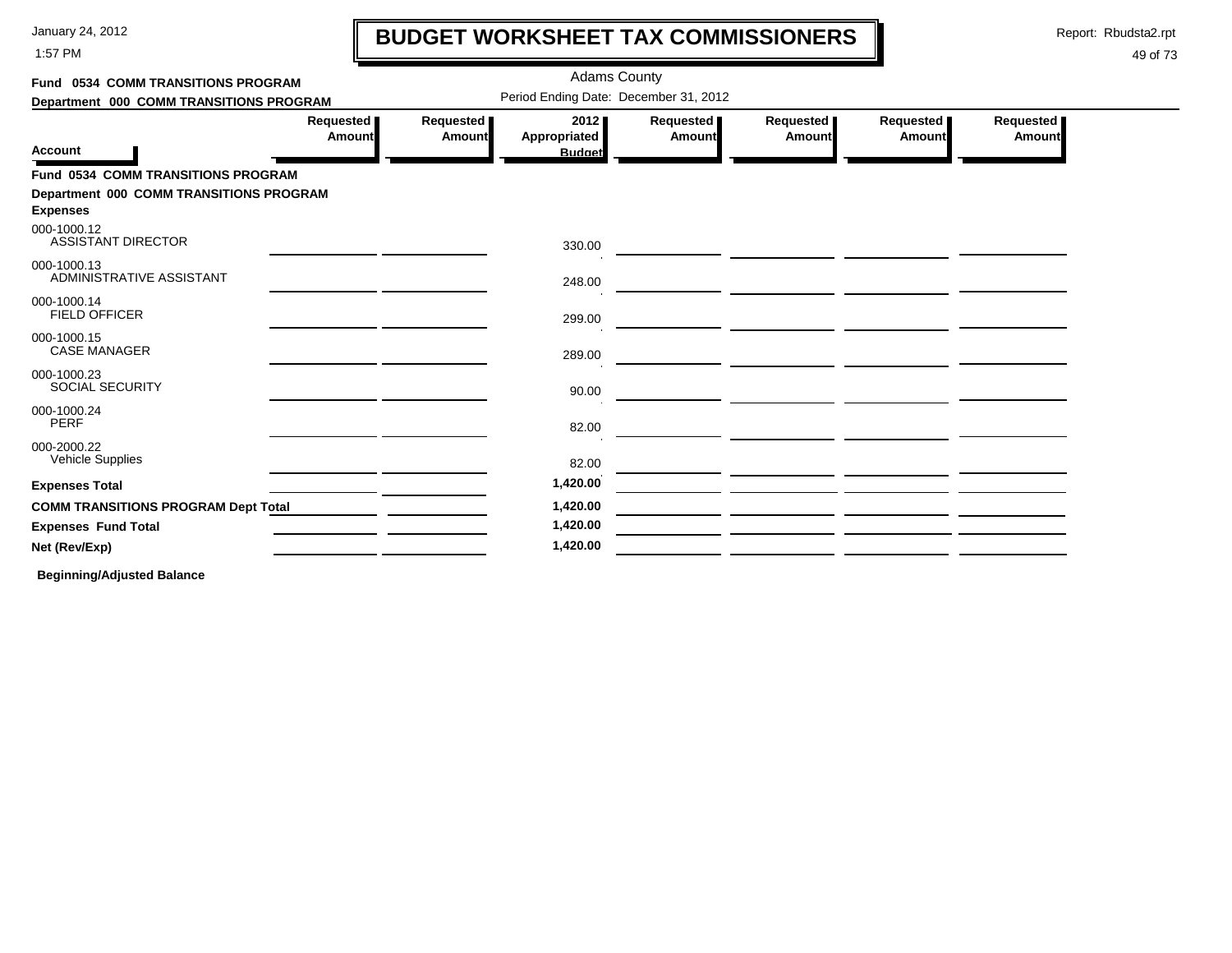1:57 PM

# **BUDGET WORKSHEET TAX COMMISSIONERS**

Report: Rbudsta2.rpt

 $\mathbf l$ 

#### 50 of 73

| Fund 0535 CC/SCHOOL SUSPENSION/RISQ         |                            |                            | <b>Adams County</b>                   |                              |                       |                            |                     |
|---------------------------------------------|----------------------------|----------------------------|---------------------------------------|------------------------------|-----------------------|----------------------------|---------------------|
| Department 000 CC/SCHOOL SUSPENSION/RISQ    |                            |                            | Period Ending Date: December 31, 2012 |                              |                       |                            |                     |
| <b>Account</b>                              | Requested<br><b>Amount</b> | Requested<br><b>Amount</b> | 2012<br>Appropriated<br><b>Budget</b> | Requested  <br><b>Amount</b> | Requested  <br>Amount | Requested<br><b>Amount</b> | Requested<br>Amount |
| Fund 0535 CC/SCHOOL SUSPENSION/RISQ         |                            |                            |                                       |                              |                       |                            |                     |
| Department 000 CC/SCHOOL SUSPENSION/RISQ    |                            |                            |                                       |                              |                       |                            |                     |
| <b>Expenses</b>                             |                            |                            |                                       |                              |                       |                            |                     |
| 000-1000.23<br><b>FICA</b>                  |                            |                            | 3,022.00                              |                              |                       |                            |                     |
| 000-1000.31<br><b>TEACHER</b>               |                            |                            | 26,754.00                             |                              |                       |                            |                     |
| 000-1000.33<br>COMMUNITY SERVICE SUPERVISOR |                            |                            | 12,740.00                             |                              |                       |                            |                     |
| 000-1000.34<br>Substitute Teacher           |                            |                            | 600.00                                |                              |                       |                            |                     |
| 000-4000.26<br>OFFICE EQUIPMENT             |                            |                            | 1,500.00                              |                              |                       |                            |                     |
| 000-4000.29<br>Work Crew Equip.             |                            |                            | 610.00                                |                              |                       |                            |                     |
| <b>Expenses Total</b>                       |                            |                            | 45,226.00                             |                              |                       |                            |                     |
| <b>CC/SCHOOL SUSPENSION/RISQ Dept Total</b> |                            |                            | 45,226.00                             |                              |                       |                            |                     |
| <b>Expenses Fund Total</b>                  |                            |                            | 45,226.00                             |                              |                       |                            |                     |
| Net (Rev/Exp)                               |                            |                            | 45,226.00                             |                              |                       |                            |                     |
|                                             |                            |                            |                                       |                              |                       |                            |                     |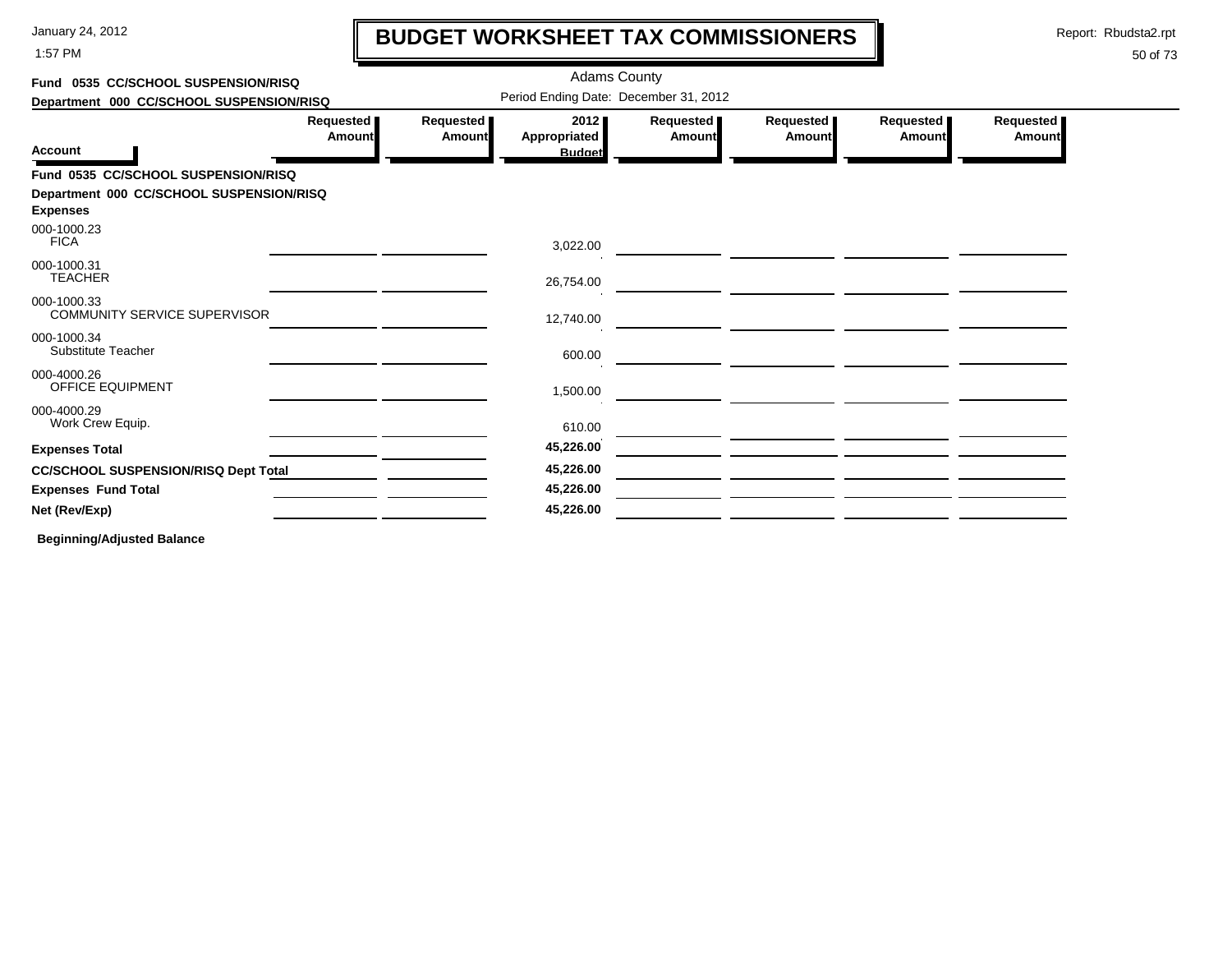1:57 PM

### **BUDGET WORKSHEET TAX COMMISSIONERS**

Report: Rbudsta2.rpt

 $\mathbf l$ 

| Fund 0702 HIGHWAY                       |                       | <b>Adams County</b> |                                       |                     |                                                 |                     |                     |  |  |  |  |
|-----------------------------------------|-----------------------|---------------------|---------------------------------------|---------------------|-------------------------------------------------|---------------------|---------------------|--|--|--|--|
| Department 530 HIGHWAY ADMINSTRATION    |                       |                     | Period Ending Date: December 31, 2012 |                     |                                                 |                     |                     |  |  |  |  |
| <b>Account</b>                          | Requested  <br>Amount | Requested<br>Amount | 2012<br>Appropriated<br><b>Budget</b> | Requested<br>Amount | Requested<br>Amount                             | Requested<br>Amount | Requested<br>Amount |  |  |  |  |
| Fund 0702 HIGHWAY                       |                       |                     |                                       |                     |                                                 |                     |                     |  |  |  |  |
| Department 530 HIGHWAY ADMINSTRATION    |                       |                     |                                       |                     |                                                 |                     |                     |  |  |  |  |
| <b>Expenses</b>                         |                       |                     |                                       |                     |                                                 |                     |                     |  |  |  |  |
| 530-1000.11<br><b>SUPERVISOR</b>        |                       |                     |                                       |                     |                                                 |                     |                     |  |  |  |  |
| 530-1000.13                             |                       |                     | 43,201.00                             |                     |                                                 |                     |                     |  |  |  |  |
| <b>AST'S SUPERVISOR</b>                 |                       |                     | 38,162.00                             |                     |                                                 |                     |                     |  |  |  |  |
| 530-1000.14                             |                       |                     |                                       |                     |                                                 |                     |                     |  |  |  |  |
| <b>BOOKKEEPER</b>                       |                       |                     | 28,393.00                             |                     |                                                 |                     |                     |  |  |  |  |
| 530-1000.15<br><b>OVERTIME</b>          |                       |                     | 2,156.00                              |                     |                                                 |                     |                     |  |  |  |  |
| 530-1000.16                             |                       |                     |                                       |                     |                                                 |                     |                     |  |  |  |  |
| <b>BOOKKEEPER</b>                       |                       |                     | 26,486.00                             |                     |                                                 |                     |                     |  |  |  |  |
| 530-2000.11                             |                       |                     |                                       |                     |                                                 |                     |                     |  |  |  |  |
| OFFICE SUPPLIES                         |                       |                     | 500.00                                |                     |                                                 |                     |                     |  |  |  |  |
| 530-2000.12<br><b>PRINTING</b>          |                       |                     | 200.00                                |                     |                                                 |                     |                     |  |  |  |  |
| 530-2000.16                             |                       |                     |                                       |                     |                                                 |                     |                     |  |  |  |  |
| OTHER SUPPLIES                          |                       |                     | 350.00                                |                     |                                                 |                     |                     |  |  |  |  |
| 530-3000.16                             |                       |                     |                                       |                     |                                                 |                     |                     |  |  |  |  |
| <b>POSTAGE</b>                          |                       |                     | 150.00                                |                     |                                                 |                     |                     |  |  |  |  |
| 530-3000.17<br><b>TRAVEL EXPENSE</b>    |                       |                     | 100.00                                |                     |                                                 |                     |                     |  |  |  |  |
| 530-3000.18                             |                       |                     |                                       |                     | <u> 1989 - Johann John Stone, mars et al. (</u> |                     |                     |  |  |  |  |
| <b>TELEPHONE</b>                        |                       |                     | 2,000.00                              |                     |                                                 |                     |                     |  |  |  |  |
| 530-3000.19                             |                       |                     |                                       |                     |                                                 |                     |                     |  |  |  |  |
| <b>COMPUTER</b>                         |                       |                     | 1,000.00                              |                     |                                                 |                     |                     |  |  |  |  |
| 530-3000.37<br>REPAIRS-EQUIPMENT        |                       |                     | 500.00                                |                     |                                                 |                     |                     |  |  |  |  |
| 530-3000.38                             |                       |                     |                                       |                     |                                                 |                     |                     |  |  |  |  |
| COMPUTER-MAINTENANCE                    |                       |                     | 2,000.00                              |                     |                                                 |                     |                     |  |  |  |  |
| 530-3000.40<br>RADIO-MAINTENANCE        |                       |                     | 1,300.00                              |                     |                                                 |                     |                     |  |  |  |  |
| 530-3000.52                             |                       |                     |                                       |                     |                                                 |                     |                     |  |  |  |  |
| OTHER SERVICES AND CHARGES              |                       |                     | 1,000.00                              |                     |                                                 |                     |                     |  |  |  |  |
| <b>Expenses Total</b>                   |                       |                     | 147,498.00                            |                     |                                                 |                     |                     |  |  |  |  |
| <b>HIGHWAY ADMINSTRATION Dept Total</b> |                       |                     | 147,498.00                            |                     |                                                 |                     |                     |  |  |  |  |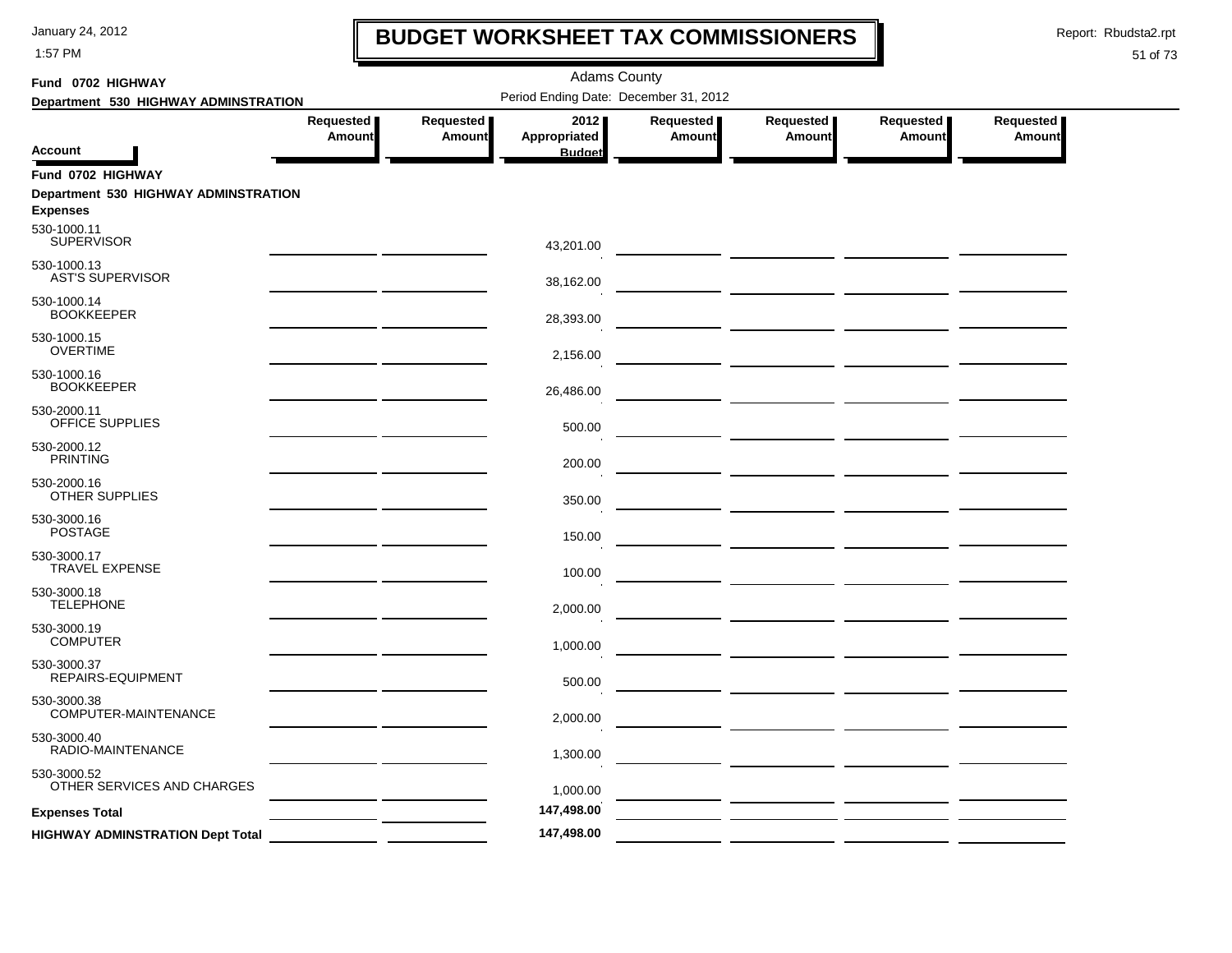1:57 PM

### **BUDGET WORKSHEET TAX COMMISSIONERS**

Report: Rbudsta2.rpt

 $\mathbf l$ 

| Fund 0702 HIGHWAY                                      |                            |                            | <b>Adams County</b>                   |                            |                            |                            |                            |
|--------------------------------------------------------|----------------------------|----------------------------|---------------------------------------|----------------------------|----------------------------|----------------------------|----------------------------|
| Department 531 MAINTENANCE & REPAIR                    |                            |                            | Period Ending Date: December 31, 2012 |                            |                            |                            |                            |
| <b>Account</b>                                         | Requested<br><b>Amount</b> | Requested<br><b>Amount</b> | 2012<br>Appropriated<br><b>Budget</b> | Requested<br><b>Amount</b> | Requested<br><b>Amount</b> | Requested<br><b>Amount</b> | Requested<br><b>Amount</b> |
| Department 531 MAINTENANCE & REPAIR<br><b>Expenses</b> |                            |                            |                                       |                            |                            |                            |                            |
| 531-1000.15<br><b>OVERTIME</b>                         |                            |                            | 10,100.00                             |                            |                            |                            |                            |
| 531-1000.16<br>MAINTENANCE OPERATOR                    |                            |                            | 84,657.00                             |                            |                            |                            |                            |
| 531-1000.17<br><b>MAINTENANCE WORKER</b>               |                            |                            | 440,295.00                            |                            |                            |                            |                            |
| 531-2000.22<br><b>WEED SPRAY</b>                       |                            |                            | 500.00                                |                            |                            |                            |                            |
| 531-2000.24<br><b>STONE</b>                            |                            |                            | 25,000.00                             |                            |                            |                            |                            |
| 531-2000.25<br><b>BITUMINOUS</b>                       |                            |                            | 205,500.00                            |                            |                            |                            |                            |
| 531-2000.26<br><b>HARDWARE &amp; TOOLS</b>             |                            |                            | 2,500.00                              |                            |                            |                            |                            |
| 531-2000.28<br><b>CULVERTS &amp; PIPE</b>              |                            |                            | 12,000.00                             |                            |                            |                            |                            |
| 531-2000.29<br><b>LUMBER</b>                           |                            |                            | 80.00                                 |                            |                            |                            |                            |
| 531-2000.30<br><b>SIGNS</b>                            |                            |                            | 7,695.00                              |                            |                            |                            |                            |
| 531-2000.31<br><b>BRICKS</b>                           |                            |                            | 500.00                                |                            |                            |                            |                            |
| 531-2000.32<br>CEMENT & READY MIX                      |                            |                            | 1,000.00                              |                            |                            |                            |                            |
| 531-2000.33<br>DUSTAY DUST CONTROL                     |                            |                            | 12,000.00                             |                            |                            |                            |                            |
| 531-2000.35<br><b>BUGGY PLATES</b>                     |                            |                            | 600.00                                |                            |                            |                            |                            |
| 531-3000.41<br>RENTAL OF EQUIPMENT                     |                            |                            | 500.00                                |                            |                            |                            |                            |
| 531-3000.42<br>OTHER CONTRACTUAL SERVICES              |                            |                            | 10,000.00                             |                            |                            |                            |                            |
| 531-3000.52<br>DRAINAGE & OTHER ASSESSMENTS            |                            |                            | 10,350.00                             |                            |                            |                            |                            |
| <b>Expenses Total</b>                                  |                            |                            | 823,277.00                            |                            |                            |                            |                            |
| <b>MAINTENANCE &amp; REPAIR Dept Total</b>             |                            |                            | 823,277.00                            |                            |                            |                            |                            |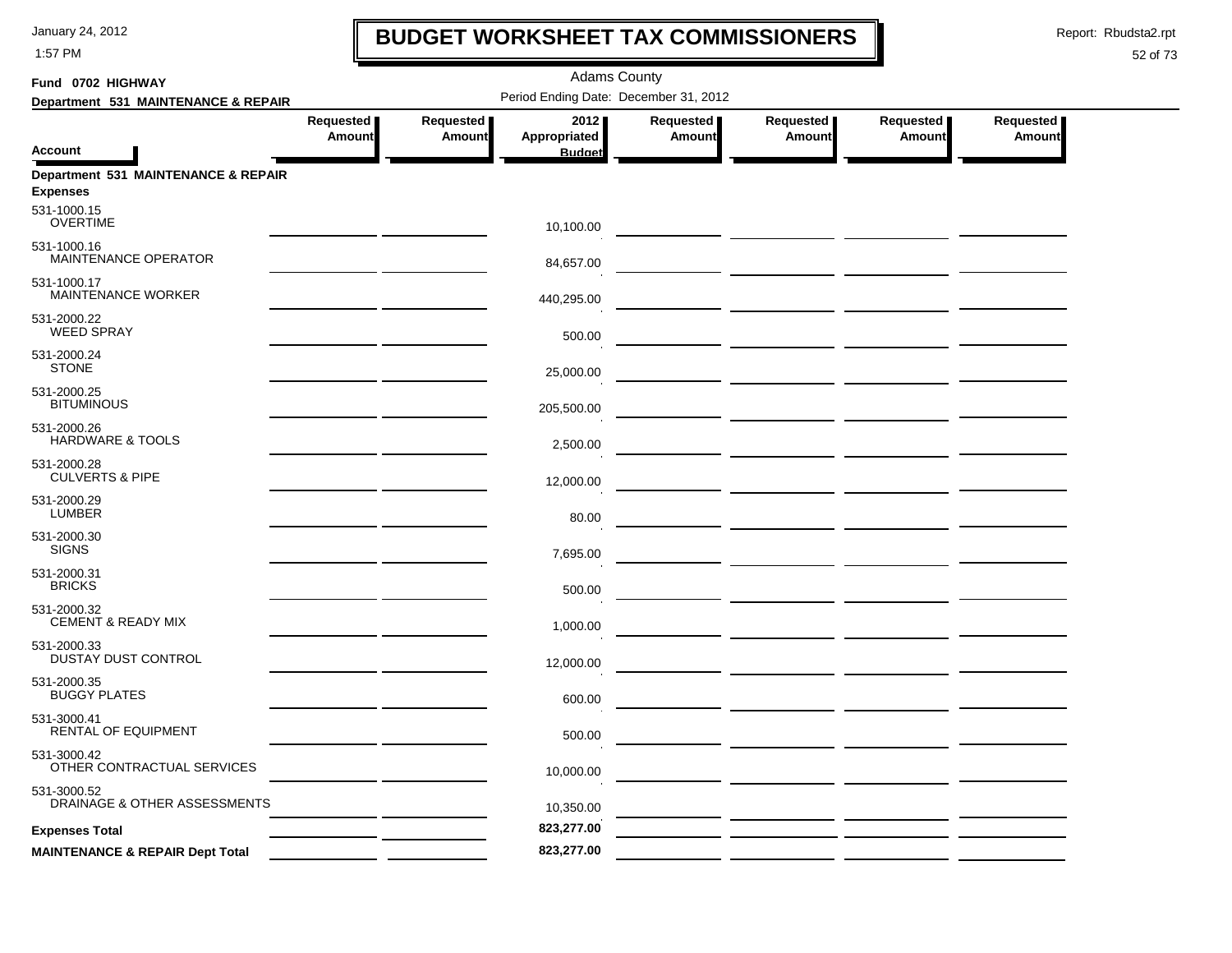1:57 PM

### **BUDGET WORKSHEET TAX COMMISSIONERS**

Report: Rbudsta2.rpt

 $\mathbf \mathbf I$ 

| Fund 0702 HIGHWAY                                                |                            |                            | <b>Adams County</b>                   |                            |                                                                                                                        |                                              |                     |  |
|------------------------------------------------------------------|----------------------------|----------------------------|---------------------------------------|----------------------------|------------------------------------------------------------------------------------------------------------------------|----------------------------------------------|---------------------|--|
| Department 533 GENERAL - UNDISTRIBUTED EXPENS                    |                            |                            | Period Ending Date: December 31, 2012 |                            |                                                                                                                        |                                              |                     |  |
|                                                                  | Requested<br><b>Amount</b> | Requested<br><b>Amount</b> | 2012<br>Appropriated                  | Requested<br><b>Amount</b> | Requested  <br>Amount                                                                                                  | Requested<br><b>Amount</b>                   | Requested<br>Amount |  |
| Account                                                          |                            |                            | <b>Budget</b>                         |                            |                                                                                                                        |                                              |                     |  |
| Department 533 GENERAL - UNDISTRIBUTED EXPENS<br><b>Expenses</b> |                            |                            |                                       |                            |                                                                                                                        |                                              |                     |  |
| 533-1000.14<br><b>GARAGE MECHANIC (SALARY)</b>                   |                            |                            | 35,292.00                             |                            |                                                                                                                        |                                              |                     |  |
| 533-1000.15<br><b>OVERTIME</b>                                   |                            |                            | 1,800.00                              |                            |                                                                                                                        |                                              |                     |  |
| 533-1000.16<br>ASSISTANT GARAGE MECHANIC                         |                            |                            | 33,883.00                             |                            |                                                                                                                        |                                              |                     |  |
| 533-1000.21<br><b>HEPATITIS SHOTS</b>                            |                            |                            | 100.00                                |                            |                                                                                                                        |                                              |                     |  |
| 533-1000.22<br><b>GROUP INSURANCE</b>                            |                            |                            | 240,000.00                            |                            |                                                                                                                        |                                              |                     |  |
| 533-1000.23<br>SOCIAL SECURITY                                   |                            |                            | 56,865.00                             |                            |                                                                                                                        |                                              |                     |  |
| 533-1000.24<br><b>UNEMPLOYMENT</b>                               |                            |                            | 500.00                                |                            |                                                                                                                        |                                              |                     |  |
| 533-1000.25<br>RANDOM DRUG & ALCOHOL TESTING                     |                            |                            | 1,350.00                              |                            |                                                                                                                        |                                              |                     |  |
| 533-1000.26<br><b>WORKMAN'S COMPENSATION</b>                     |                            |                            | 52,500.00                             |                            |                                                                                                                        |                                              |                     |  |
| 533-1000.27<br><b>EMPLOYEE UNIFORMS</b>                          |                            |                            | 15,000.00                             |                            |                                                                                                                        |                                              |                     |  |
| 533-1000.28<br><b>PERF</b>                                       |                            |                            | 55,750.00                             |                            |                                                                                                                        |                                              |                     |  |
| 533-2000.21<br>GAS DIESEL, & OIL                                 |                            |                            | 200,000.00                            |                            |                                                                                                                        |                                              |                     |  |
| 533-2000.22<br><b>TIRES</b>                                      |                            |                            | 20,000.00                             |                            |                                                                                                                        | — <u>— — — — — — — — — — — — — — — — — —</u> |                     |  |
| 533-2000.23<br>OTHER GARAGE & MOTOR SUPPLIES                     |                            |                            | 12,000.00                             |                            | <u> — _ _ _ _ _ _ _ _ _ _ _ _ _ _</u>                                                                                  |                                              |                     |  |
| 533-2000.24<br>OTHER SUPPLIES                                    |                            |                            | 50,000.00                             |                            | <u> La Carlo Carlo Carlo Carlo Carlo Carlo Carlo Carlo Carlo Carlo Carlo Carlo Carlo Carlo Carlo Carlo Carlo Carlo</u> |                                              |                     |  |
| 533-2000.25<br><b>BATTERIES</b>                                  |                            |                            | 1,500.00                              |                            |                                                                                                                        |                                              |                     |  |
| 533-2000.26<br><b>GRADER BLADES</b>                              |                            |                            | 4,000.00                              |                            |                                                                                                                        |                                              |                     |  |
| 533-2000.27<br><b>FASTENERS</b>                                  |                            |                            | 2,000.00                              |                            |                                                                                                                        |                                              |                     |  |
| 533-3000.26<br><b>INSURANCE</b>                                  |                            |                            | 49,749.00                             |                            |                                                                                                                        |                                              |                     |  |
| 533-3000.31<br><b>UTILITIES</b>                                  |                            |                            | 17,000.00                             |                            |                                                                                                                        |                                              |                     |  |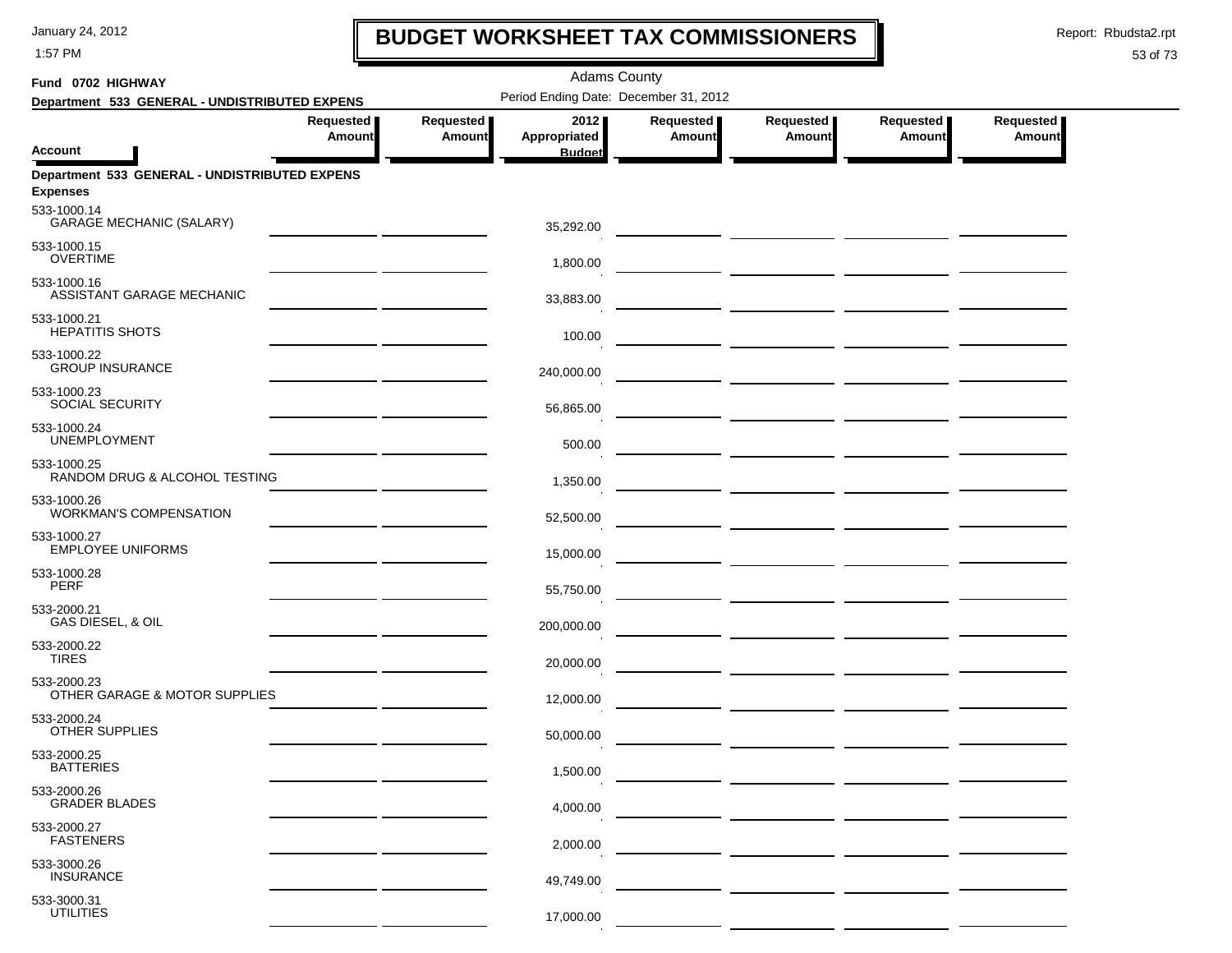1:57 PM

### **BUDGET WORKSHEET TAX COMMISSIONERS**

Report: Rbudsta2.rpt

I

### 54 of 73

| Fund 0702 HIGHWAY                                          |                            |                              | <b>Adams County</b>                   |                     |                                                                                                                        |                     |                     |
|------------------------------------------------------------|----------------------------|------------------------------|---------------------------------------|---------------------|------------------------------------------------------------------------------------------------------------------------|---------------------|---------------------|
| Department 533 GENERAL - UNDISTRIBUTED EXPENS              |                            |                              | Period Ending Date: December 31, 2012 |                     |                                                                                                                        |                     |                     |
|                                                            | Requested<br><b>Amount</b> | Requested  <br><b>Amount</b> | 2012<br>Appropriated                  | Requested<br>Amount | Requested<br>Amount                                                                                                    | Requested<br>Amount | Requested<br>Amount |
| <b>Account</b>                                             |                            |                              | <b>Budget</b>                         |                     |                                                                                                                        |                     |                     |
| 533-3000.36<br><b>MACHINE WORK</b>                         |                            |                              | 500.00                                |                     |                                                                                                                        |                     |                     |
| 533-3000.37<br>TRUCK & TRACTOR REPAIRS                     |                            |                              | 25,000.00                             |                     | <u> 1989 - Andrea State Barbara, poeta esperanto-</u>                                                                  |                     |                     |
| 533-3000.39<br>ROAD EQUIPMENT REPAIRS                      |                            |                              | 10,000.00                             |                     | <u> 1980 - Johann Barbara, marka a shekara tsara 1980 - An tsara 1980 - An tsara 1980 - An tsara 1980 - An tsara</u>   |                     |                     |
| 533-3000.40<br>OTHER REPAIRS                               |                            |                              | 500.00                                |                     | <u> 1989 - Johann John Stone, mars et al. 1989 - Anna ann an t-Amhain ann an t-Amhain ann an t-Amhain ann an t-Amh</u> |                     |                     |
| 533-3000.41<br><b>GARAGE REPAIRS</b>                       |                            |                              | 4,000.00                              |                     |                                                                                                                        |                     |                     |
| 533-3000.43<br><b>WRECKER</b>                              |                            |                              | 2,000.00                              |                     |                                                                                                                        |                     |                     |
| 533-4000.26<br><b>GARAGE &amp; OFFICE EQUIPMENT</b>        |                            |                              | 2,000.00                              |                     |                                                                                                                        |                     |                     |
| 533-4000.28<br><b>TRUCKS &amp; EQUIPMENT</b>               |                            |                              | 150,000.00                            |                     |                                                                                                                        |                     |                     |
| <b>Expenses Total</b>                                      |                            |                              | 1,043,289.00                          |                     |                                                                                                                        |                     |                     |
| <b>GENERAL - UNDISTRIBUTED EXPENS Dept</b><br><b>Total</b> |                            |                              | 1,043,289.00                          |                     |                                                                                                                        |                     |                     |
| <b>Expenses Fund Total</b>                                 |                            |                              | 2,014,064.00                          |                     |                                                                                                                        |                     |                     |
| Net (Rev/Exp)                                              |                            |                              | 2,014,064.00                          |                     |                                                                                                                        |                     |                     |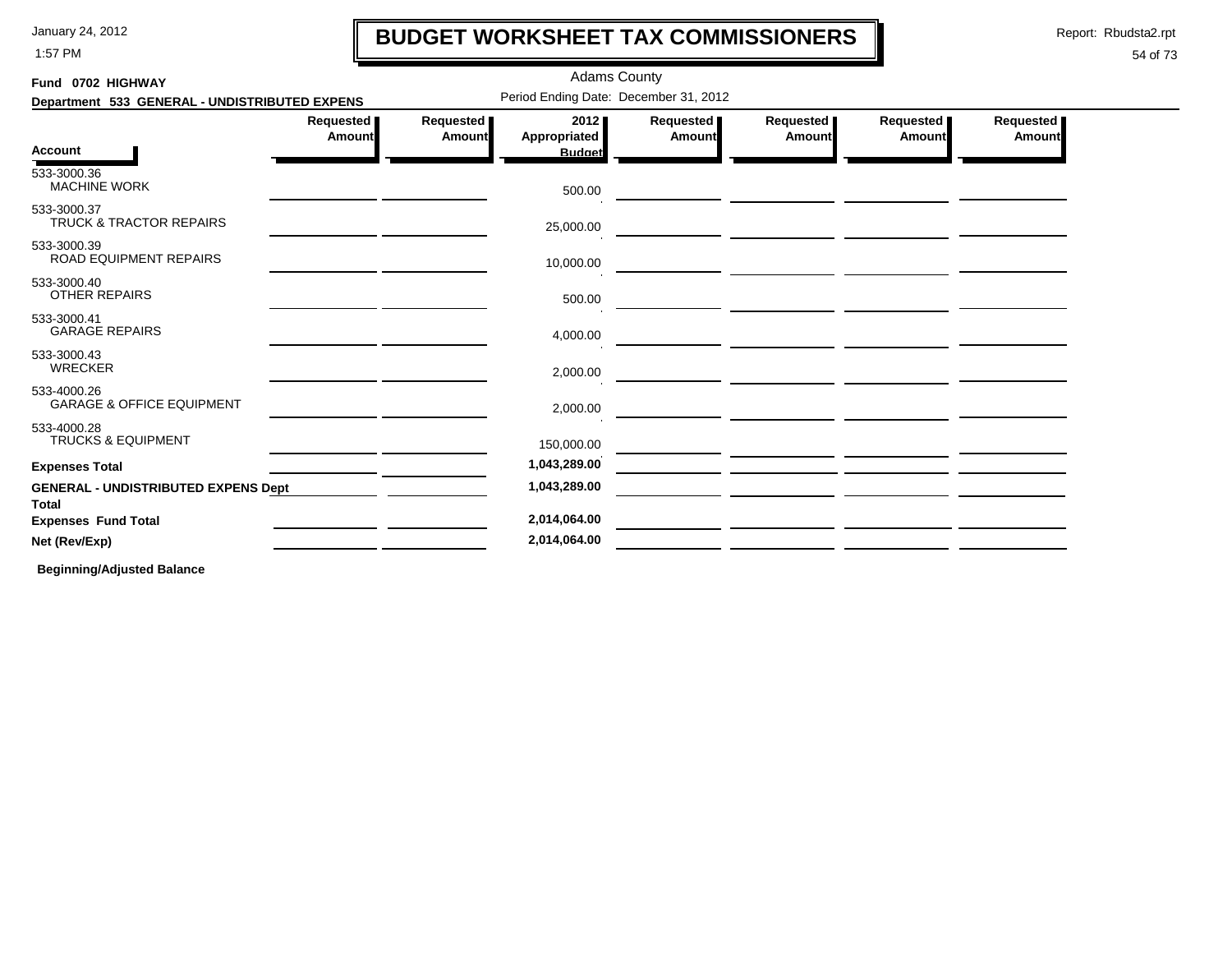1:57 PM

# **BUDGET WORKSHEET TAX COMMISSIONERS**

Report: Rbudsta2.rpt

 $\mathbf l$ 

| 0706 LOCAL ROADS AND STREET<br>Fund      |                              |                     | <b>Adams County</b>                   |                            |                            |                            |                            |
|------------------------------------------|------------------------------|---------------------|---------------------------------------|----------------------------|----------------------------|----------------------------|----------------------------|
| Department 000 LOCAL ROADS AND STREET    |                              |                     | Period Ending Date: December 31, 2012 |                            |                            |                            |                            |
|                                          | Requested <b>I</b><br>Amount | Requested<br>Amount | 2012<br>Appropriated                  | Requested<br><b>Amount</b> | Requested<br><b>Amount</b> | Requested<br><b>Amount</b> | Requested<br><b>Amount</b> |
| Account                                  |                              |                     | <b>Budget</b>                         |                            |                            |                            |                            |
| Fund 0706 LOCAL ROADS AND STREET         |                              |                     |                                       |                            |                            |                            |                            |
| Department 000 LOCAL ROADS AND STREET    |                              |                     |                                       |                            |                            |                            |                            |
| <b>Expenses</b><br>000-3000.23           |                              |                     |                                       |                            |                            |                            |                            |
| <b>MATERIALS</b>                         |                              |                     | 275,000.00                            |                            |                            |                            |                            |
| <b>Expenses Total</b>                    |                              |                     | 275,000.00                            |                            |                            |                            |                            |
| <b>LOCAL ROADS AND STREET Dept Total</b> |                              |                     | 275,000.00                            |                            |                            |                            |                            |
| <b>Expenses Fund Total</b>               |                              |                     | 275,000.00                            |                            |                            |                            |                            |
| Net (Rev/Exp)                            |                              |                     | 275,000.00                            |                            |                            |                            |                            |
| <b>Beginning/Adjusted Balance</b>        |                              |                     |                                       |                            |                            |                            |                            |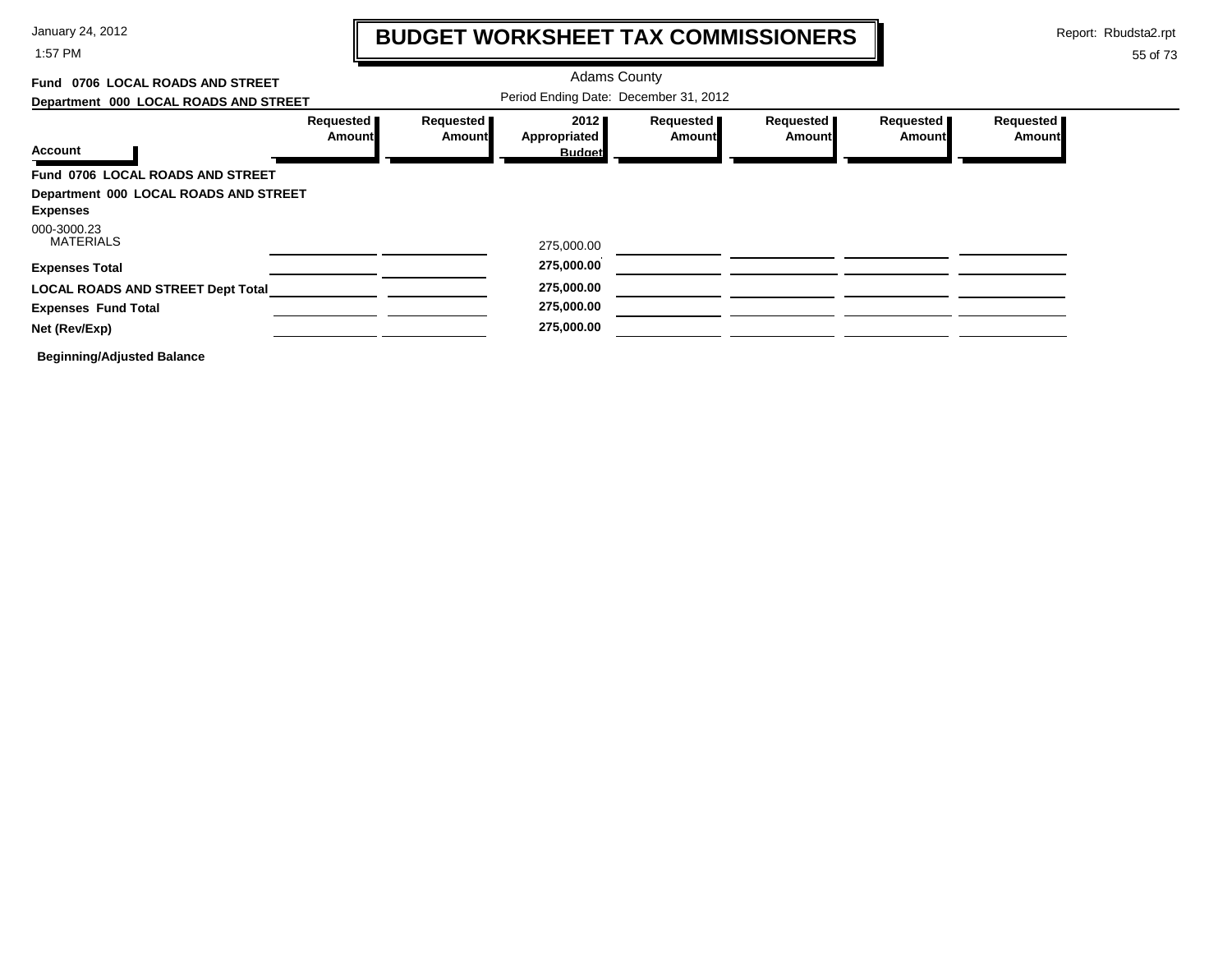1:57 PM

### **BUDGET WORKSHEET TAX COMMISSIONERS**

Report: Rbudsta2.rpt

 $\mathbf l$ 

#### 56 of 73

| Fund 0790 CUMULATIVE BRIDGE                         | <b>Adams County</b> |                            |                                       |                       |                                                                                                                                                                                                         |                            |                     |  |  |  |
|-----------------------------------------------------|---------------------|----------------------------|---------------------------------------|-----------------------|---------------------------------------------------------------------------------------------------------------------------------------------------------------------------------------------------------|----------------------------|---------------------|--|--|--|
| Department 000 CUMULATIVE BRIDGE                    |                     |                            | Period Ending Date: December 31, 2012 |                       |                                                                                                                                                                                                         |                            |                     |  |  |  |
| <b>Account</b>                                      | Requested<br>Amount | Requested<br><b>Amount</b> | 2012<br>Appropriated<br><b>Budget</b> | Requested  <br>Amount | Requested<br>Amount                                                                                                                                                                                     | Requested<br><b>Amount</b> | Requested<br>Amount |  |  |  |
| Fund 0790 CUMULATIVE BRIDGE                         |                     |                            |                                       |                       |                                                                                                                                                                                                         |                            |                     |  |  |  |
| Department 000 CUMULATIVE BRIDGE<br><b>Expenses</b> |                     |                            |                                       |                       |                                                                                                                                                                                                         |                            |                     |  |  |  |
| 000-2000.16<br><b>MATERIALS</b>                     |                     |                            | 15,000.00                             |                       |                                                                                                                                                                                                         |                            |                     |  |  |  |
| 000-3000.11<br><b>LEGAL SERVICES</b>                |                     |                            | 2,000.00                              |                       |                                                                                                                                                                                                         |                            |                     |  |  |  |
| 000-3000.12<br><b>TECHNICAL SERVICES</b>            |                     |                            | 25,000.00                             |                       |                                                                                                                                                                                                         |                            |                     |  |  |  |
| 000-3000.17<br><b>TRAVEL EXPENSE</b>                |                     |                            | 800.00                                |                       | <u>and the second contract of the second contract of the second contract of the second contract of the second con</u>                                                                                   |                            |                     |  |  |  |
| 000-3000.18<br><b>TELEPHONE</b>                     |                     |                            | 1,000.00                              |                       |                                                                                                                                                                                                         |                            |                     |  |  |  |
| 000-3000.26<br><b>INSURANCE</b>                     |                     |                            | 600.00                                |                       | the contract of the contract of the contract of the contract of the contract of<br><u> 2002 - Jan Samuel Barbara, politik eta politik eta politik eta politik eta politik eta politik eta politik e</u> |                            |                     |  |  |  |
| 000-3000.36<br>REPAIR AND MAINTENANCE               |                     |                            | 30,000.00                             |                       | <u> Andrew Harrison (</u>                                                                                                                                                                               |                            |                     |  |  |  |
| 000-3000.60<br><b>BRIDGE REPLACEMENT</b>            |                     |                            | 535,000.00                            |                       | and the contract of the contract of the contract of the contract of the contract of the                                                                                                                 |                            |                     |  |  |  |
| 000-4000.26<br><b>OTHER EQUIPMENT</b>               |                     |                            | 2,000.00                              |                       |                                                                                                                                                                                                         |                            |                     |  |  |  |
| <b>Expenses Total</b>                               |                     |                            | 611,400.00                            |                       |                                                                                                                                                                                                         |                            |                     |  |  |  |
| <b>CUMULATIVE BRIDGE Dept Total</b>                 |                     |                            | 611,400.00                            |                       |                                                                                                                                                                                                         |                            |                     |  |  |  |
| <b>Expenses Fund Total</b>                          |                     |                            | 611,400.00                            |                       |                                                                                                                                                                                                         |                            |                     |  |  |  |
| Net (Rev/Exp)                                       |                     |                            | 611,400.00                            |                       |                                                                                                                                                                                                         |                            |                     |  |  |  |
|                                                     |                     |                            |                                       |                       |                                                                                                                                                                                                         |                            |                     |  |  |  |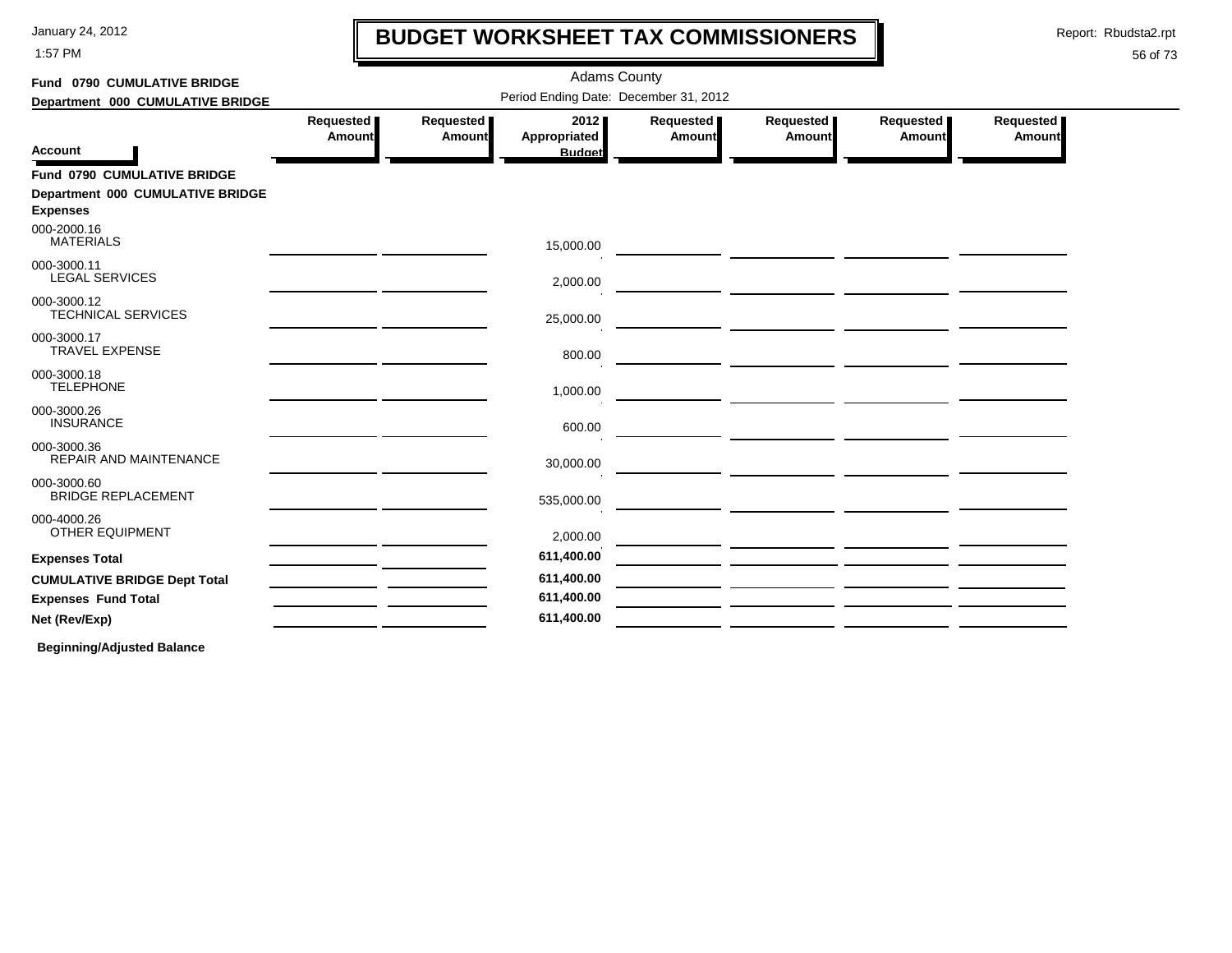1:57 PM

### **BUDGET WORKSHEET TAX COMMISSIONERS**

Report: Rbudsta2.rpt

 $\mathbf I$ 

| Fund 0801 HEALTH                                 |                                                |                                       | <b>Adams County</b>  |                            |                              |                                       |                     |  |  |  |
|--------------------------------------------------|------------------------------------------------|---------------------------------------|----------------------|----------------------------|------------------------------|---------------------------------------|---------------------|--|--|--|
| Department 000 HEALTH                            |                                                | Period Ending Date: December 31, 2012 |                      |                            |                              |                                       |                     |  |  |  |
|                                                  | Requested<br><b>Amount</b>                     | Requested<br><b>Amount</b>            | 2012<br>Appropriated | Requested<br><b>Amount</b> | Requested  <br><b>Amount</b> | Requested  <br><b>Amount</b>          | Requested<br>Amount |  |  |  |
| <b>Account</b>                                   |                                                |                                       | <b>Budget</b>        |                            |                              |                                       |                     |  |  |  |
| Fund 0801 HEALTH                                 |                                                |                                       |                      |                            |                              |                                       |                     |  |  |  |
| Department 000 HEALTH                            |                                                |                                       |                      |                            |                              |                                       |                     |  |  |  |
| <b>Expenses</b><br>000-1000.11                   |                                                |                                       |                      |                            |                              |                                       |                     |  |  |  |
| <b>REGISTRAR</b>                                 |                                                |                                       | 24,776.00            |                            |                              |                                       |                     |  |  |  |
| 000-1000.12<br><b>CLINIC SECRETARY</b>           |                                                |                                       | 25,141.00            |                            |                              |                                       |                     |  |  |  |
| 000-1000.13<br>SECRETARY/BOOKKEEPER              |                                                |                                       | 25,505.00            |                            |                              |                                       |                     |  |  |  |
| 000-1000.14<br>PUBLIC HEALTH NURSE               |                                                |                                       | 44,609.00            |                            |                              |                                       |                     |  |  |  |
| 000-1000.15<br>PUBLIC HEALTH NURSE-PART TIME     |                                                |                                       | 26,171.00            |                            |                              |                                       |                     |  |  |  |
| 000-1000.16<br><b>SANITARIAN</b>                 |                                                |                                       | 43,201.00            |                            |                              |                                       |                     |  |  |  |
| 000-1000.17<br><b>FOOD INSPECTOR</b>             |                                                |                                       | 13,166.00            |                            |                              |                                       |                     |  |  |  |
| 000-1000.18<br><b>HEALTH OFFICER</b>             |                                                |                                       | 21,746.00            |                            |                              |                                       |                     |  |  |  |
| 000-1000.20<br><b>ATTORNEY</b>                   | <u> 1989 - Johann John Stone, markin san</u>   |                                       | 7,682.00             |                            |                              |                                       |                     |  |  |  |
| 000-1000.21<br>Prepardness Coordinator-Part Time | <u> 1999 - Jan Albert III, martin bir sahi</u> |                                       | 7,730.00             |                            |                              |                                       |                     |  |  |  |
| 000-1000.23<br>SOCIAL SECURITY                   | the control of the control of the control of   |                                       | 23,581.00            |                            |                              | — <u>— —————</u> <u>——————</u> —————— |                     |  |  |  |
| 000-1000.24<br><b>PERF</b>                       |                                                |                                       | 17,940.00            |                            |                              |                                       |                     |  |  |  |
| 000-2000.11<br>OFFICE SUPPLIES                   |                                                |                                       | 2,100.00             |                            |                              |                                       |                     |  |  |  |
| 000-2000.13<br>PERSONAL HEALTH                   |                                                |                                       | 9,789.00             |                            |                              |                                       |                     |  |  |  |
| 000-2000.14<br>ENVIRONMENTAL HEALTH              |                                                |                                       | 773.00               |                            |                              |                                       |                     |  |  |  |
| 000-2000.15<br><b>Prepardness Supplies</b>       |                                                |                                       | 1,200.00             |                            |                              |                                       |                     |  |  |  |
| 000-2000.26<br><b>PHOTO</b>                      |                                                |                                       | 100.00               |                            |                              |                                       |                     |  |  |  |
| 000-2000.28<br>Gas, Oil, Maintenance             |                                                |                                       | 3,500.00             |                            |                              |                                       |                     |  |  |  |
| 000-3000.11<br>PERSONAL HEALTH (CLINIC)          |                                                |                                       | 2,500.00             |                            |                              |                                       |                     |  |  |  |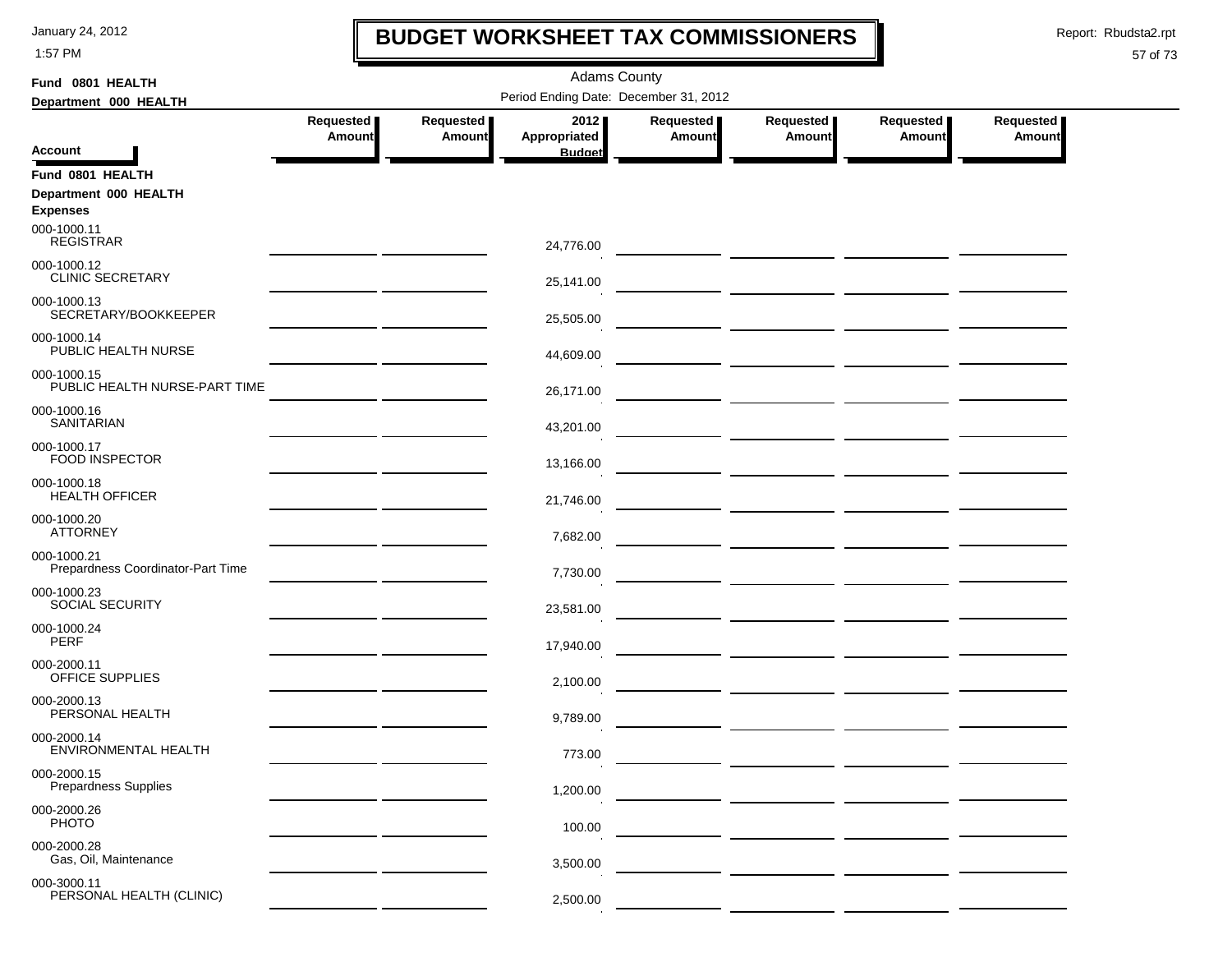1:57 PM

### **BUDGET WORKSHEET TAX COMMISSIONERS**

Report: Rbudsta2.rpt

I

### 58 of 73

| Fund 0801 HEALTH                               | <b>Adams County</b>        |                     |                                       |                     |                     |                       |                            |  |  |  |
|------------------------------------------------|----------------------------|---------------------|---------------------------------------|---------------------|---------------------|-----------------------|----------------------------|--|--|--|
| Department 000 HEALTH                          |                            |                     | Period Ending Date: December 31, 2012 |                     |                     |                       |                            |  |  |  |
|                                                | Requested<br><b>Amount</b> | Requested<br>Amount | 2012<br>Appropriated                  | Requested<br>Amount | Requested<br>Amount | Requested  <br>Amount | <b>Requested</b><br>Amount |  |  |  |
| <b>Account</b>                                 |                            |                     | <b>Budget</b>                         |                     |                     |                       |                            |  |  |  |
| 000-3000.12<br>ENVIRONMENTAL SERVICES          |                            |                     | 500.00                                |                     |                     |                       |                            |  |  |  |
| 000-3000.13<br>PERSONAL HEALTH SERVICES        |                            |                     | 192.00                                |                     |                     |                       |                            |  |  |  |
| 000-3000.14<br><b>BOARD OF HEALTH</b>          |                            |                     | 2,520.00                              |                     |                     |                       |                            |  |  |  |
| 000-3000.15<br>PROFESSIONAL SERVICES           |                            |                     | 3,519.00                              |                     |                     |                       |                            |  |  |  |
| 000-3000.16<br><b>POSTAGE</b>                  |                            |                     | 1,580.00                              |                     |                     |                       |                            |  |  |  |
| 000-3000.17<br><b>TRAVEL</b>                   |                            |                     | 3,890.00                              |                     |                     |                       |                            |  |  |  |
| 000-3000.19<br><b>LEGAL SERVICES</b>           |                            |                     | 4,000.00                              |                     |                     |                       |                            |  |  |  |
| 000-3000.21<br>Prepardness Travel              |                            |                     | 300.00                                |                     |                     |                       |                            |  |  |  |
| 000-3000.22<br><b>PRINTING</b>                 |                            |                     | 1,350.00                              |                     |                     |                       |                            |  |  |  |
| 000-3000.28<br>MALPRACTICE INSURANCE           |                            |                     | 2,303.00                              |                     |                     |                       |                            |  |  |  |
| 000-3000.37<br><b>EQUIPMENT REPAIR</b>         |                            |                     | 500.00                                |                     |                     |                       |                            |  |  |  |
| 000-3000.51<br><b>DUES &amp; SUBSCRIPTIONS</b> |                            |                     | 500.00                                |                     |                     |                       |                            |  |  |  |
| 000-3000.52<br><b>TRAINING</b>                 |                            |                     | 500.00                                |                     |                     |                       |                            |  |  |  |
| 000-4000.26<br><b>EQUIPMENT</b>                |                            |                     | 300.00                                |                     |                     |                       |                            |  |  |  |
| <b>Expenses Total</b>                          |                            |                     | 323,164.00                            |                     |                     |                       |                            |  |  |  |
| <b>HEALTH Dept Total</b>                       |                            |                     | 323,164.00                            |                     |                     |                       |                            |  |  |  |
| <b>Expenses Fund Total</b>                     |                            |                     | 323,164.00                            |                     |                     |                       |                            |  |  |  |
| Net (Rev/Exp)                                  |                            |                     | 323,164.00                            |                     |                     |                       |                            |  |  |  |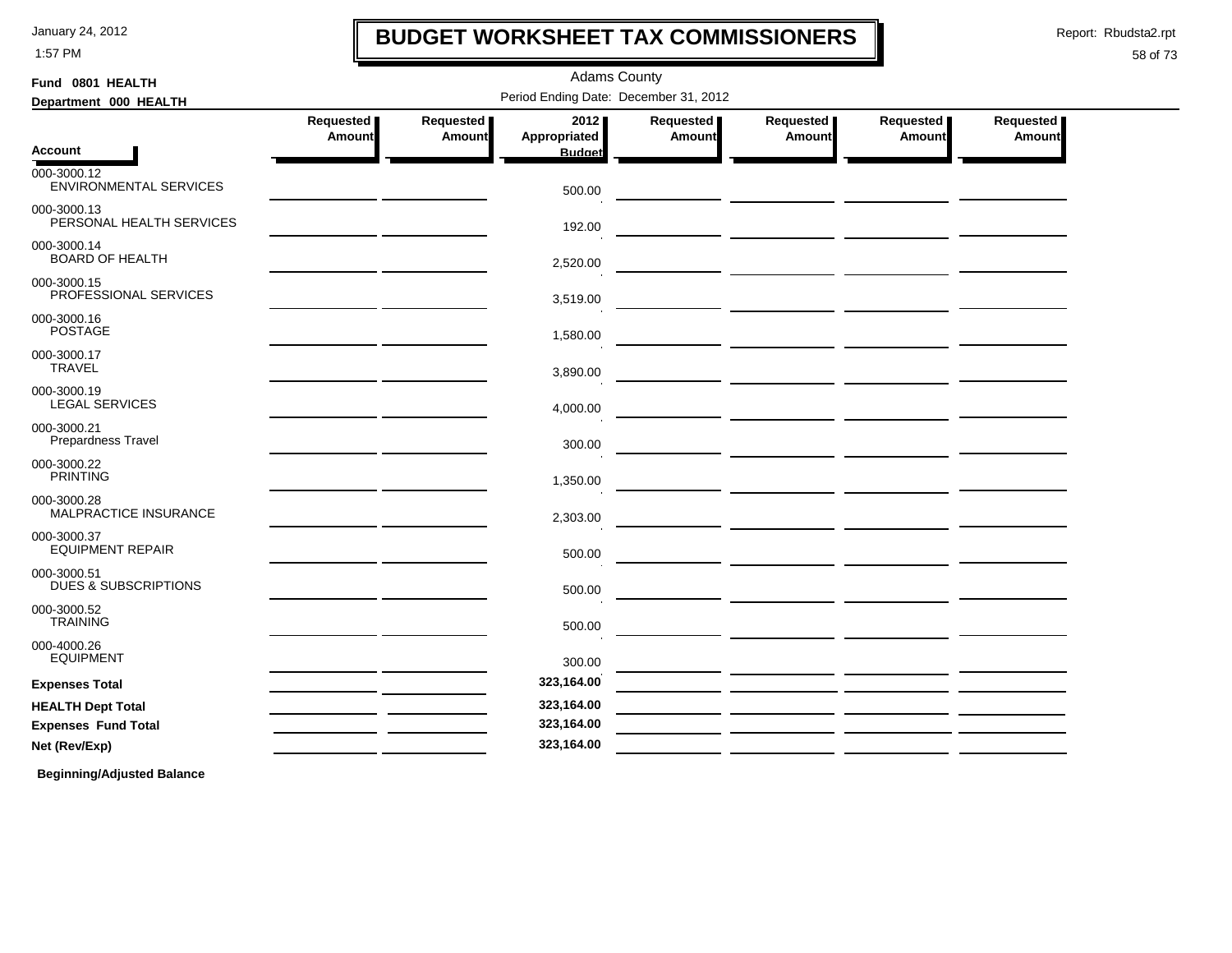1:57 PM

# **BUDGET WORKSHEET TAX COMMISSIONERS**

Report: Rbudsta2.rpt

 $\mathbf l$ 

### 59 of 73

| Fund 0807 HEALTH MAINTANENCE               |                       |                            | <b>Adams County</b>                          |                              |                       |                     |                            |
|--------------------------------------------|-----------------------|----------------------------|----------------------------------------------|------------------------------|-----------------------|---------------------|----------------------------|
| Department 000 LOCAL HEALTH MAINTENANCE    |                       |                            | Period Ending Date: December 31, 2012        |                              |                       |                     |                            |
| <b>Account</b>                             | Requested  <br>Amount | Requested<br><b>Amount</b> | 2012<br><b>Appropriated</b><br><b>Budget</b> | Requested  <br><b>Amount</b> | Requested  <br>Amount | Requested<br>Amount | Requested<br><b>Amount</b> |
| Fund 0807 HEALTH MAINTANENCE               |                       |                            |                                              |                              |                       |                     |                            |
| Department 000 LOCAL HEALTH MAINTENANCE    |                       |                            |                                              |                              |                       |                     |                            |
| <b>Expenses</b>                            |                       |                            |                                              |                              |                       |                     |                            |
| 000-1000.14<br>FOOD INSPECTOR              |                       |                            | 7,965.00                                     |                              |                       |                     |                            |
| 000-1000.20<br><b>NURSE</b>                |                       |                            | 10,035.00                                    |                              |                       |                     |                            |
| 000-1000.23<br><b>SOCIAL SECURITY</b>      |                       |                            | 1,400.00                                     |                              |                       |                     |                            |
| 000-1000.24<br><b>PERF</b>                 |                       |                            | 600.00                                       |                              |                       |                     |                            |
| 000-2000.11<br><b>SUPPLIES</b>             |                       |                            | 7,272.00                                     |                              |                       |                     |                            |
| 000-3000.17<br><b>TRAVEL</b>               |                       |                            | 3,000.00                                     |                              |                       |                     |                            |
| <b>Expenses Total</b>                      |                       |                            | 30,272.00                                    |                              |                       |                     |                            |
| <b>LOCAL HEALTH MAINTENANCE Dept Total</b> |                       |                            | 30,272.00                                    |                              |                       |                     |                            |
| <b>Expenses Fund Total</b>                 |                       |                            | 30,272.00                                    |                              |                       |                     |                            |
| Net (Rev/Exp)                              |                       |                            | 30,272.00                                    |                              |                       |                     |                            |
|                                            |                       |                            |                                              |                              |                       |                     |                            |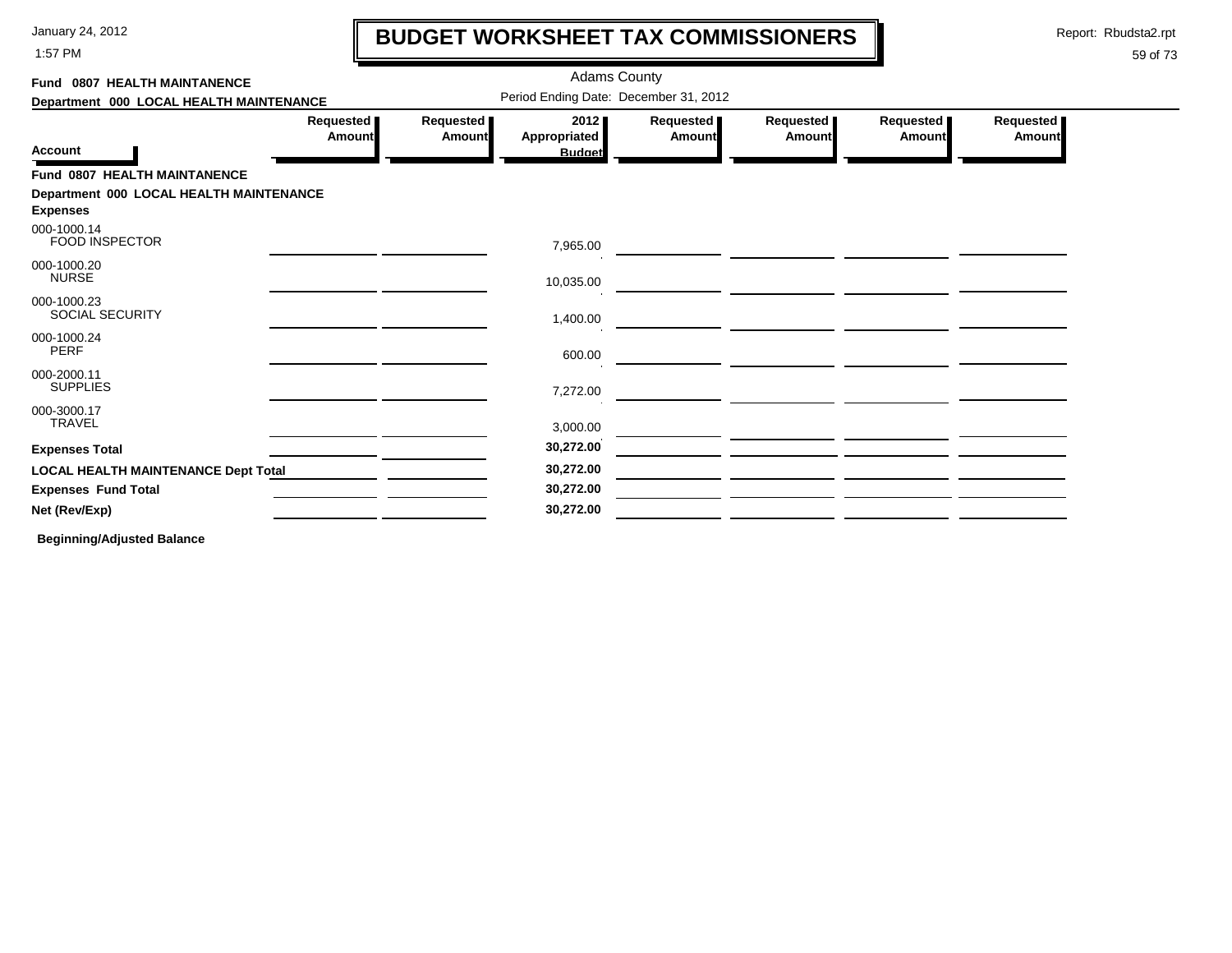1:57 PM

## **BUDGET WORKSHEET TAX COMMISSIONERS**

Report: Rbudsta2.rpt

 $\mathbf l$ 

| Fund 0808 HEALTH / FOOD & TATTOO                       |                                       | <b>Adams County</b>        |                                              |                            |                     |                            |                            |  |  |  |
|--------------------------------------------------------|---------------------------------------|----------------------------|----------------------------------------------|----------------------------|---------------------|----------------------------|----------------------------|--|--|--|
| Department 000 HEALTH/FOOD & TATTOO                    | Period Ending Date: December 31, 2012 |                            |                                              |                            |                     |                            |                            |  |  |  |
| <b>Account</b>                                         | Requested<br><b>Amount</b>            | Requested<br><b>Amount</b> | 2012<br><b>Appropriated</b><br><b>Budget</b> | Requested<br><b>Amount</b> | Requested<br>Amount | Requested<br><b>Amount</b> | Requested<br><b>Amount</b> |  |  |  |
| Fund 0808 HEALTH / FOOD & TATTOO                       |                                       |                            |                                              |                            |                     |                            |                            |  |  |  |
| Department 000 HEALTH/FOOD & TATTOO<br><b>Expenses</b> |                                       |                            |                                              |                            |                     |                            |                            |  |  |  |
| 000-1000.14<br>Food Inspector                          |                                       |                            | 13,429.00                                    |                            |                     |                            |                            |  |  |  |
| 000-1000.23<br><b>Social Security</b>                  |                                       |                            | 1,030.00                                     |                            |                     |                            |                            |  |  |  |
| 000-1000.24<br>Perf                                    |                                       |                            | 1,243.00                                     |                            |                     |                            |                            |  |  |  |
| <b>Expenses Total</b>                                  |                                       |                            | 15,702.00                                    |                            |                     |                            |                            |  |  |  |
| <b>HEALTH/FOOD &amp; TATTOO Dept Total</b>             |                                       |                            | 15,702.00                                    |                            |                     |                            |                            |  |  |  |
| <b>Expenses Fund Total</b>                             |                                       |                            | 15,702.00                                    |                            |                     |                            |                            |  |  |  |
| Net (Rev/Exp)                                          |                                       |                            | 15,702.00                                    |                            |                     |                            |                            |  |  |  |
| <b>Beginning/Adjusted Balance</b>                      |                                       |                            |                                              |                            |                     |                            |                            |  |  |  |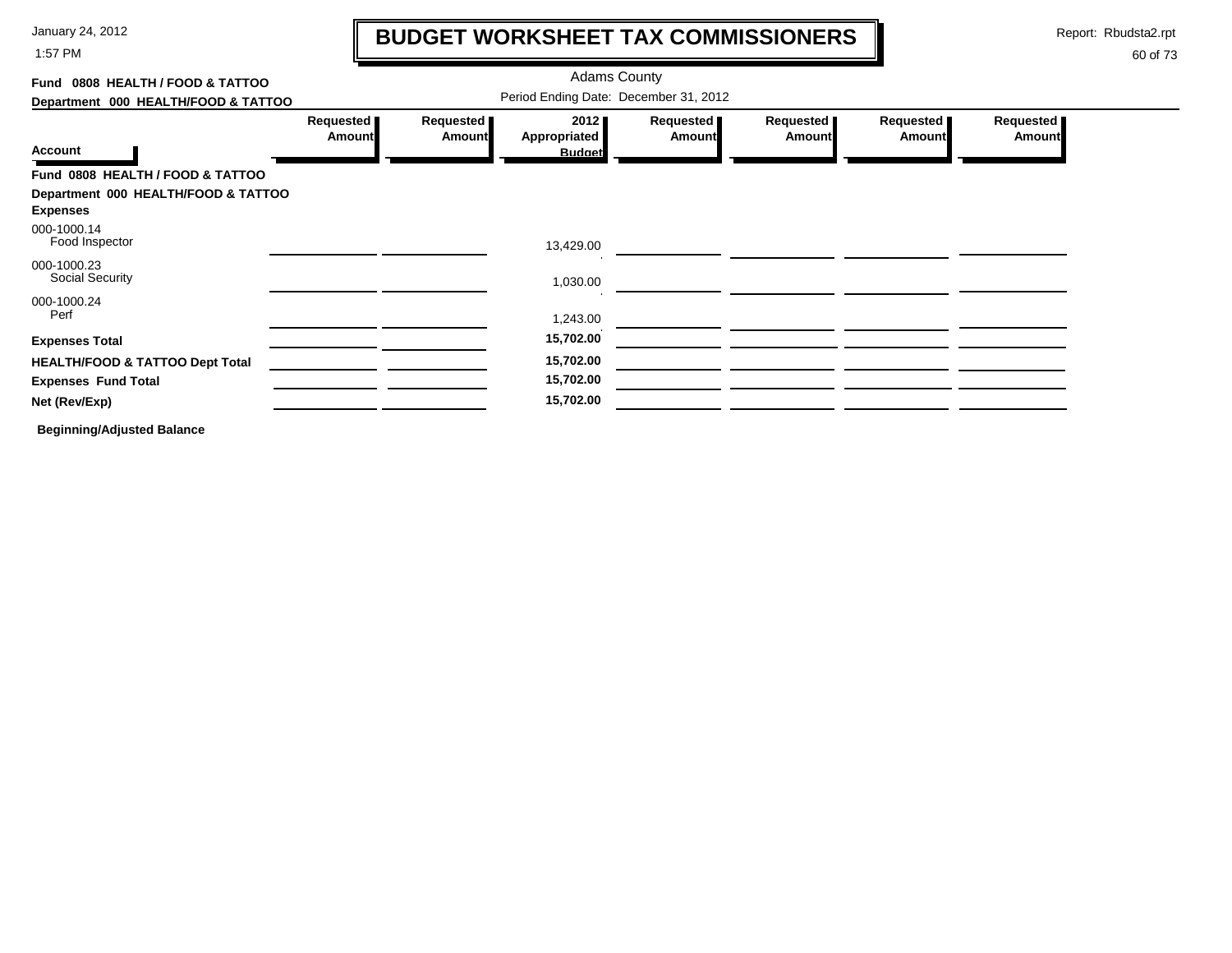1:57 PM

### **BUDGET WORKSHEET TAX COMMISSIONERS**

Report: Rbudsta2.rpt

 $\mathbf I$ 

| Fund 0905 GENERAL DRAIN IMPROVEMENT                         |                            |                            | <b>Adams County</b>                   |                       |                            |                            |                            |
|-------------------------------------------------------------|----------------------------|----------------------------|---------------------------------------|-----------------------|----------------------------|----------------------------|----------------------------|
| Department 000 GENERAL DRAIN IMPROVEMENT                    |                            |                            | Period Ending Date: December 31, 2012 |                       |                            |                            |                            |
| <b>Account</b>                                              | Requested<br><b>Amount</b> | Requested<br><b>Amount</b> | 2012<br>Appropriated<br><b>Budget</b> | Requested  <br>Amount | Requested<br><b>Amount</b> | Requested<br><b>Amount</b> | Requested<br><b>Amount</b> |
| Fund 0905 GENERAL DRAIN IMPROVEMENT                         |                            |                            |                                       |                       |                            |                            |                            |
| Department 000 GENERAL DRAIN IMPROVEMENT<br><b>Expenses</b> |                            |                            |                                       |                       |                            |                            |                            |
| 000-1000.11<br>Ditch Tech-Full/Part Time                    |                            |                            | 13,643.00                             |                       |                            |                            |                            |
| 000-1000.23<br><b>Social Security</b>                       |                            |                            | 1,090.00                              |                       |                            |                            |                            |
| 000-1000.24<br>Retirement                                   |                            |                            | 997.00                                |                       |                            |                            |                            |
| <b>Expenses Total</b>                                       |                            |                            | 15,730.00                             |                       |                            |                            |                            |
| <b>GENERAL DRAIN IMPROVEMENT Dept Total</b>                 |                            |                            | 15,730.00                             |                       |                            |                            |                            |
| <b>Expenses Fund Total</b>                                  |                            |                            | 15,730.00                             |                       |                            |                            |                            |
| Net (Rev/Exp)                                               |                            |                            | 15,730.00                             |                       |                            |                            |                            |
| <b>Beginning/Adjusted Balance</b>                           |                            |                            |                                       |                       |                            |                            |                            |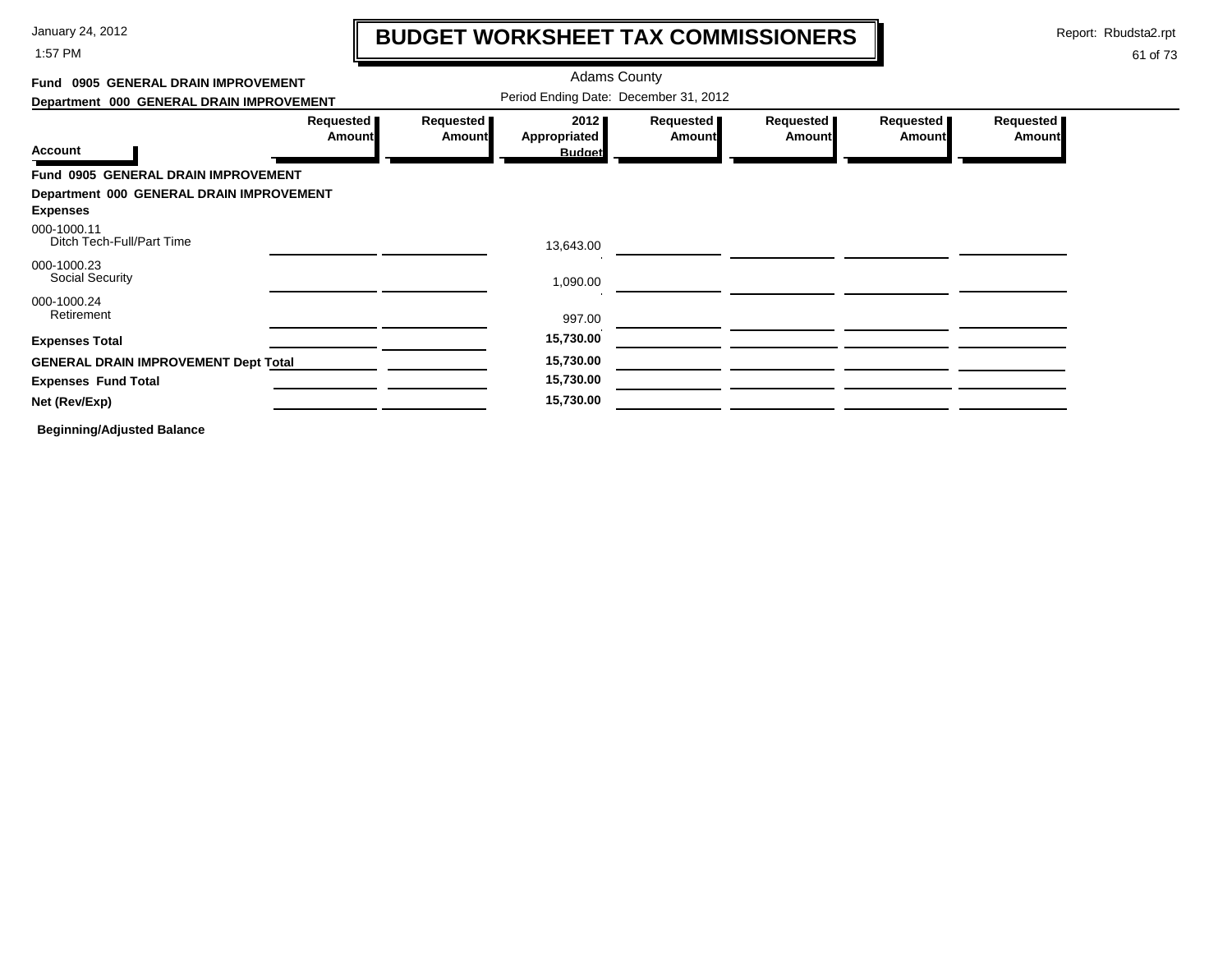1:57 PM

# **BUDGET WORKSHEET TAX COMMISSIONERS**

Report: Rbudsta2.rpt

 $\mathbf l$ 

| Fund 0930 DRAINAGE MAINTANENCE             |                                       | <b>Adams County</b>        |                                       |                            |                            |                            |                            |  |  |
|--------------------------------------------|---------------------------------------|----------------------------|---------------------------------------|----------------------------|----------------------------|----------------------------|----------------------------|--|--|
| Department 000 DRAINAGE MAINTANENCE        | Period Ending Date: December 31, 2012 |                            |                                       |                            |                            |                            |                            |  |  |
| <b>Account</b>                             | Requested<br><b>Amount</b>            | Requested<br><b>Amount</b> | 2012<br>Appropriated<br><b>Budget</b> | Requested<br><b>Amount</b> | Requested<br><b>Amount</b> | Requested<br><b>Amount</b> | Requested<br><b>Amount</b> |  |  |
| Fund 0930 DRAINAGE MAINTANENCE             |                                       |                            |                                       |                            |                            |                            |                            |  |  |
| <b>Department 000 DRAINAGE MAINTANENCE</b> |                                       |                            |                                       |                            |                            |                            |                            |  |  |
| <b>Expenses</b>                            |                                       |                            |                                       |                            |                            |                            |                            |  |  |
| 000-1000.11<br>Ditch Tech-Full/Part Time   |                                       |                            | 56,842.00                             |                            |                            |                            |                            |  |  |
| 000-1000.23<br>Social Security             |                                       |                            | 4,545.00                              |                            |                            |                            |                            |  |  |
| 000-1000.24                                |                                       |                            |                                       |                            |                            |                            |                            |  |  |
| Retirement                                 |                                       |                            | 4,212.00                              |                            |                            |                            |                            |  |  |
| <b>Expenses Total</b>                      |                                       |                            | 65,599.00                             |                            |                            |                            |                            |  |  |
| <b>DRAINAGE MAINTANENCE Dept Total</b>     |                                       |                            | 65,599.00                             |                            |                            |                            |                            |  |  |
| <b>Expenses Fund Total</b>                 |                                       |                            | 65,599.00                             |                            |                            |                            |                            |  |  |
| Net (Rev/Exp)                              |                                       |                            | 65,599.00                             |                            |                            |                            |                            |  |  |
| <b>Beginning/Adjusted Balance</b>          |                                       |                            |                                       |                            |                            |                            |                            |  |  |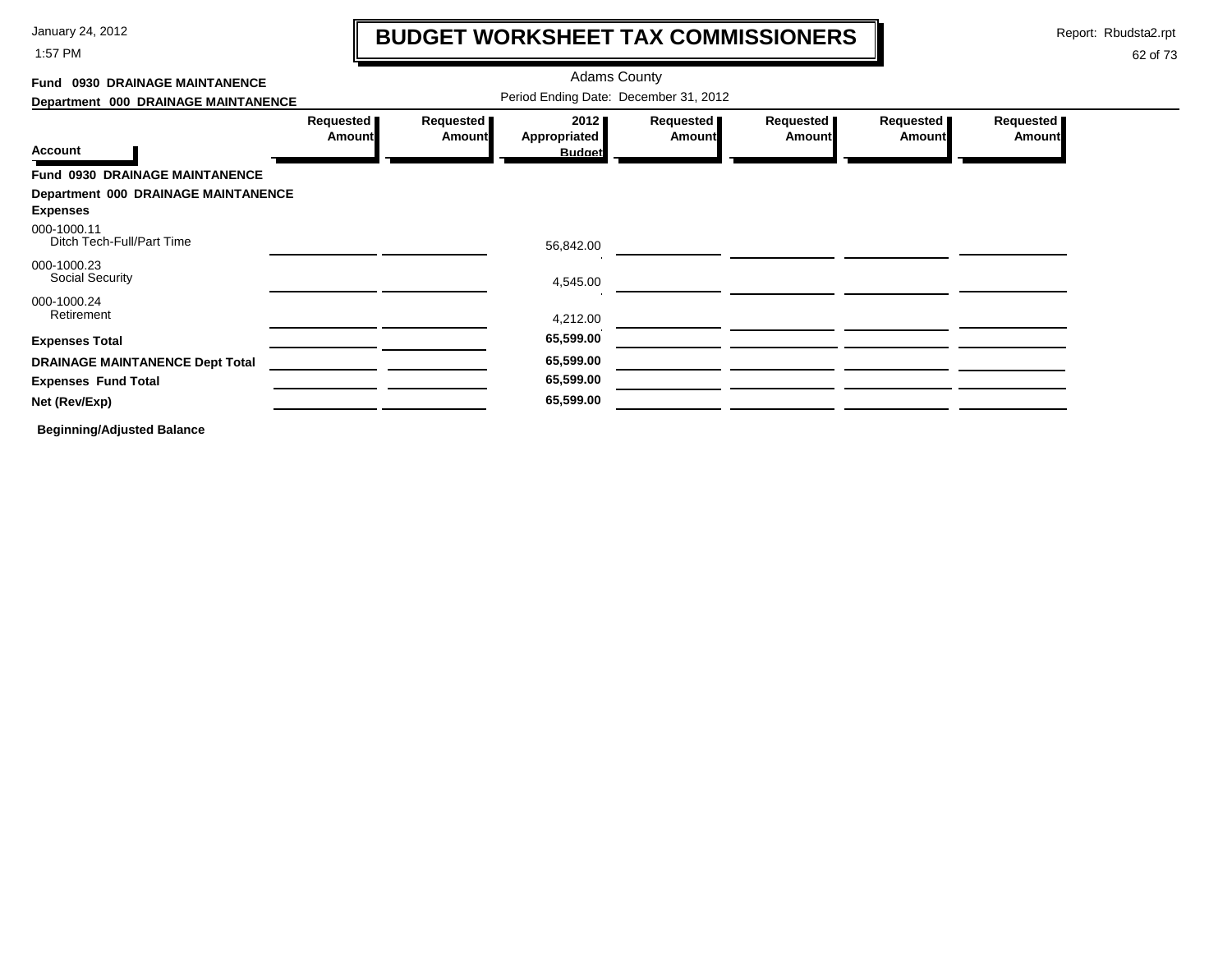1:57 PM

### **BUDGET WORKSHEET TAX COMMISSIONERS**

Report: Rbudsta2.rpt

 $\mathbf l$ 

#### 63 of 73

| Fund 1156 EMERG TELEPHONE SYS 911          |                            |                            | <b>Adams County</b>                   |                     |                     |                     |                            |
|--------------------------------------------|----------------------------|----------------------------|---------------------------------------|---------------------|---------------------|---------------------|----------------------------|
| Department 000 EMERG TELEPHONE SYS 911     |                            |                            | Period Ending Date: December 31, 2012 |                     |                     |                     |                            |
| <b>Account</b>                             | Requested<br><b>Amount</b> | Requested<br><b>Amount</b> | 2012<br>Appropriated<br><b>Budget</b> | Requested<br>Amount | Requested<br>Amount | Requested<br>Amount | Requested<br><b>Amount</b> |
| Fund 1156 EMERG TELEPHONE SYS 911          |                            |                            |                                       |                     |                     |                     |                            |
| Department 000 EMERG TELEPHONE SYS 911     |                            |                            |                                       |                     |                     |                     |                            |
| <b>Expenses</b>                            |                            |                            |                                       |                     |                     |                     |                            |
| 000-1000.07<br>E-911 COORDINATOR           |                            |                            | 31,927.00                             |                     |                     |                     |                            |
| 000-1000.09<br><b>DISPATCHER</b>           |                            |                            | 151,640.00                            |                     |                     |                     |                            |
| 000-1000.14<br><b>ASSISTANT DISPATCHER</b> |                            |                            | 23,913.00                             |                     |                     |                     |                            |
| 000-1000.22<br><b>GROUP INSURANCE</b>      |                            |                            | 70,439.00                             |                     |                     |                     |                            |
| 000-1000.23<br>SOCIAL SECURITY             |                            |                            | 16,500.00                             |                     |                     |                     |                            |
| 000-1000.24<br><b>PERF</b>                 |                            |                            | 24,000.00                             |                     |                     |                     |                            |
| 000-2000.11<br><b>SUPPLIES</b>             |                            |                            | 500.00                                |                     |                     |                     |                            |
| 000-3000.16<br><b>POSTAGE</b>              |                            |                            | 10.00                                 |                     |                     |                     |                            |
| 000-3000.44<br>EQUIPMENT/SOFTWARE          |                            |                            | 110,000.00                            |                     |                     |                     |                            |
| 000-3000.77<br>SUPPLIES/ TRAINING          |                            |                            | 6,211.00                              |                     |                     |                     |                            |
| 000-3000.94<br><b>REPAIRS</b>              |                            |                            | 1,000.00                              |                     |                     |                     |                            |
| <b>Expenses Total</b>                      |                            |                            | 436,140.00                            |                     |                     |                     |                            |
| <b>EMERG TELEPHONE SYS 911 Dept Total</b>  |                            |                            | 436,140.00                            |                     |                     |                     |                            |
| <b>Expenses Fund Total</b>                 |                            |                            | 436,140.00                            |                     |                     |                     |                            |
| Net (Rev/Exp)                              |                            |                            | 436,140.00                            |                     |                     |                     |                            |
|                                            |                            |                            |                                       |                     |                     |                     |                            |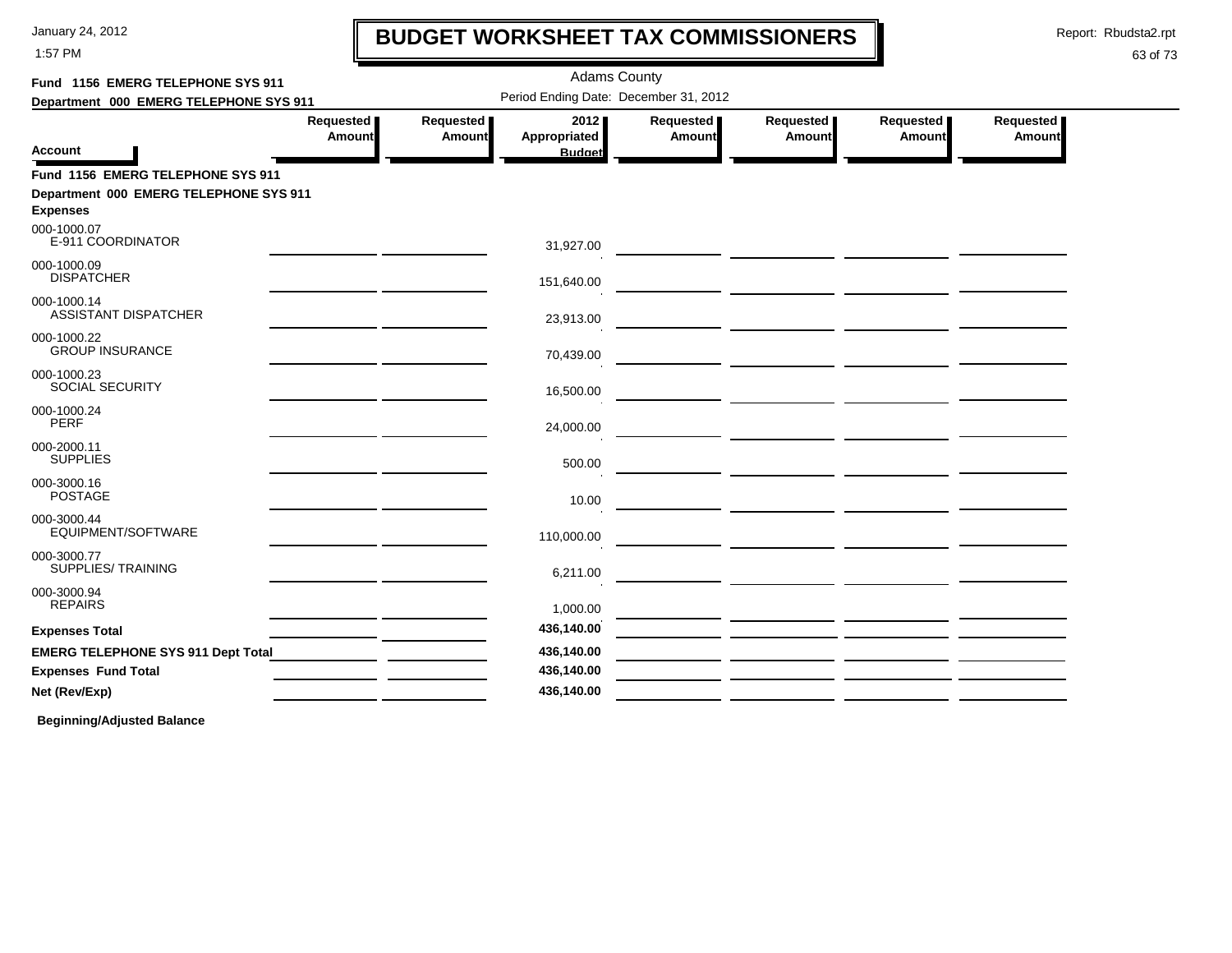1:57 PM

### **BUDGET WORKSHEET TAX COMMISSIONERS**

Report: Rbudsta2.rpt

 $\mathbf \mathbf I$ 

| Fund 1157 WIRELESS-Emerg. Tele. Sys 911          |                                       |                            | <b>Adams County</b>                   |                       |                            |                       |                            |  |  |
|--------------------------------------------------|---------------------------------------|----------------------------|---------------------------------------|-----------------------|----------------------------|-----------------------|----------------------------|--|--|
| Department 000 WIRELESS E-911                    | Period Ending Date: December 31, 2012 |                            |                                       |                       |                            |                       |                            |  |  |
| <b>Account</b>                                   | Requested<br><b>Amount</b>            | Requested<br><b>Amount</b> | 2012<br>Appropriated<br><b>Budget</b> | Requested  <br>Amount | Requested<br><b>Amount</b> | Requested  <br>Amount | Requested<br><b>Amount</b> |  |  |
| Fund 1157 WIRELESS-Emerg. Tele. Sys 911          |                                       |                            |                                       |                       |                            |                       |                            |  |  |
| Department 000 WIRELESS E-911<br><b>Expenses</b> |                                       |                            |                                       |                       |                            |                       |                            |  |  |
| 000-1000.09<br>Dispatcher                        |                                       |                            | 30,696.00                             |                       |                            |                       |                            |  |  |
| 000-1000.23<br>Social Security                   |                                       |                            | 2,600.00                              |                       |                            |                       |                            |  |  |
| 000-1000.24<br>PERF                              |                                       |                            | 3,800.00                              |                       |                            |                       |                            |  |  |
| <b>Expenses Total</b>                            |                                       |                            | 37,096.00                             |                       |                            |                       |                            |  |  |
| <b>WIRELESS E-911 Dept Total</b>                 |                                       |                            | 37,096.00                             |                       |                            |                       |                            |  |  |
| <b>Expenses Fund Total</b>                       |                                       |                            | 37,096.00                             |                       |                            |                       |                            |  |  |
| Net (Rev/Exp)                                    |                                       |                            | 37,096.00                             |                       |                            |                       |                            |  |  |
| <b>Beginning/Adjusted Balance</b>                |                                       |                            |                                       |                       |                            |                       |                            |  |  |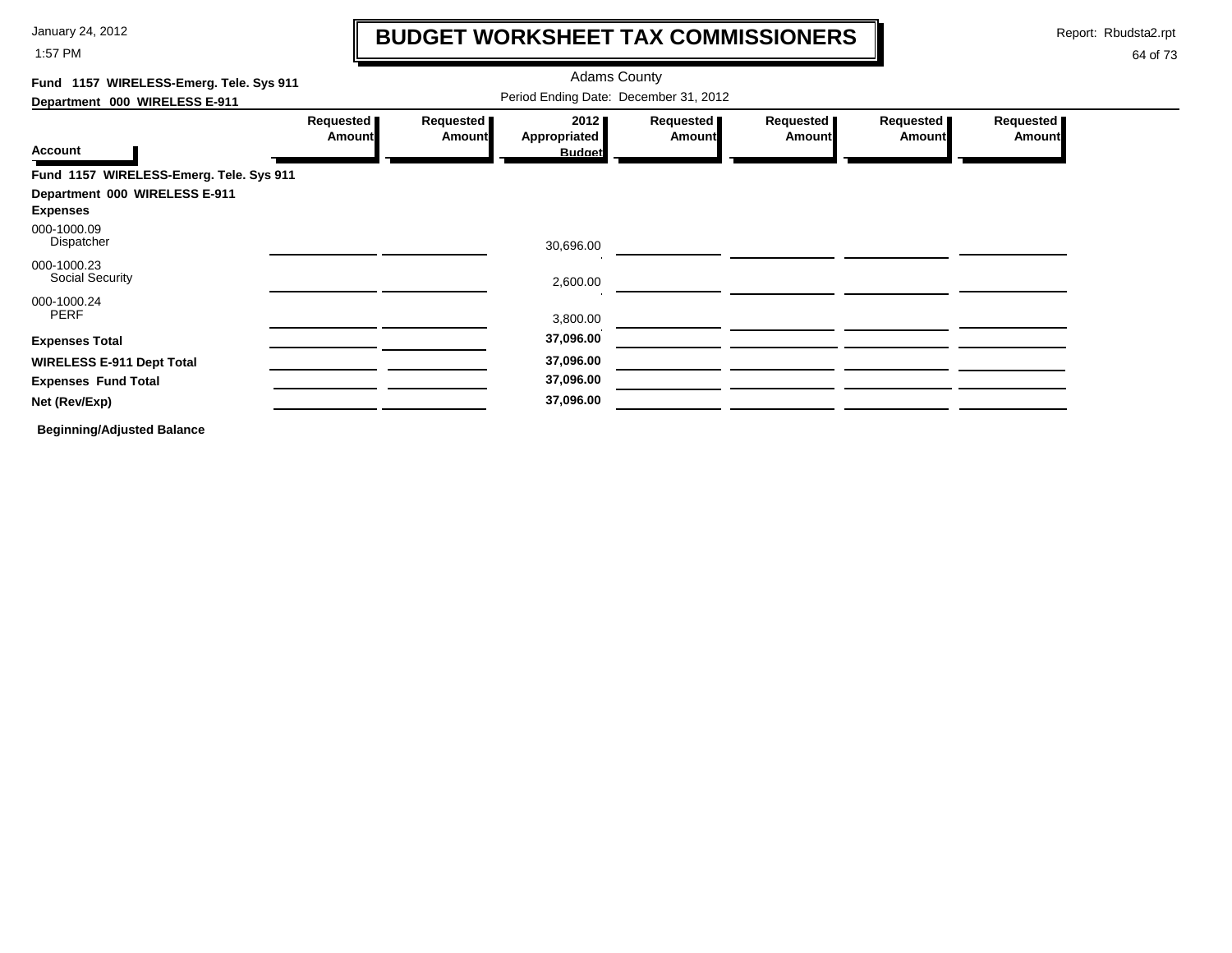1:57 PM

### **BUDGET WORKSHEET TAX COMMISSIONERS**

Report: Rbudsta2.rpt

 $\mathbf l$ 

### 65 of 73

| Fund 1160 EMERG PLANNING RIGHT TO KNOW     |                     |                            | <b>Adams County</b>                   |                     |                            |                     |                     |  |
|--------------------------------------------|---------------------|----------------------------|---------------------------------------|---------------------|----------------------------|---------------------|---------------------|--|
| Department 000 LEPC                        |                     |                            | Period Ending Date: December 31, 2012 |                     |                            |                     |                     |  |
|                                            | Requested<br>Amount | Requested<br><b>Amount</b> | 2012<br>Appropriated                  | Requested<br>Amount | Requested<br><b>Amount</b> | Requested<br>Amount | Requested<br>Amount |  |
| <b>Account</b>                             |                     |                            | <b>Budget</b>                         |                     |                            |                     |                     |  |
| Fund 1160 EMERG PLANNING RIGHT TO KNOW     |                     |                            |                                       |                     |                            |                     |                     |  |
| Department 000 LEPC<br><b>Expenses</b>     |                     |                            |                                       |                     |                            |                     |                     |  |
| 000-1000.16<br>PART-TIME CLERICAL          |                     |                            | 2,140.00                              |                     |                            |                     |                     |  |
| 000-1000.18<br><b>STIPEND FUND</b>         |                     |                            | 3,045.00                              |                     |                            |                     |                     |  |
| 000-2000.15<br><b>OPERATING SUPPLIES</b>   |                     |                            | 406.00                                |                     |                            |                     |                     |  |
| 000-3000.38<br>Com Contract Labor          |                     |                            | 508.00                                |                     |                            |                     |                     |  |
| 000-3000.52<br><b>TRAINING</b>             |                     |                            | 5,026.00                              |                     |                            |                     |                     |  |
| 000-3000.55<br><b>SERVICES AND CHARGES</b> |                     |                            | 2,538.00                              |                     |                            |                     |                     |  |
| 000-4000.26<br><b>EQUIPMENT</b>            |                     |                            | 5,075.00                              |                     |                            |                     |                     |  |
| <b>Expenses Total</b>                      |                     |                            | 18,738.00                             |                     |                            |                     |                     |  |
| <b>LEPC Dept Total</b>                     |                     |                            | 18,738.00                             |                     |                            |                     |                     |  |
| <b>Expenses Fund Total</b>                 |                     |                            | 18,738.00                             |                     |                            |                     |                     |  |
| Net (Rev/Exp)                              |                     |                            | 18,738.00                             |                     |                            |                     |                     |  |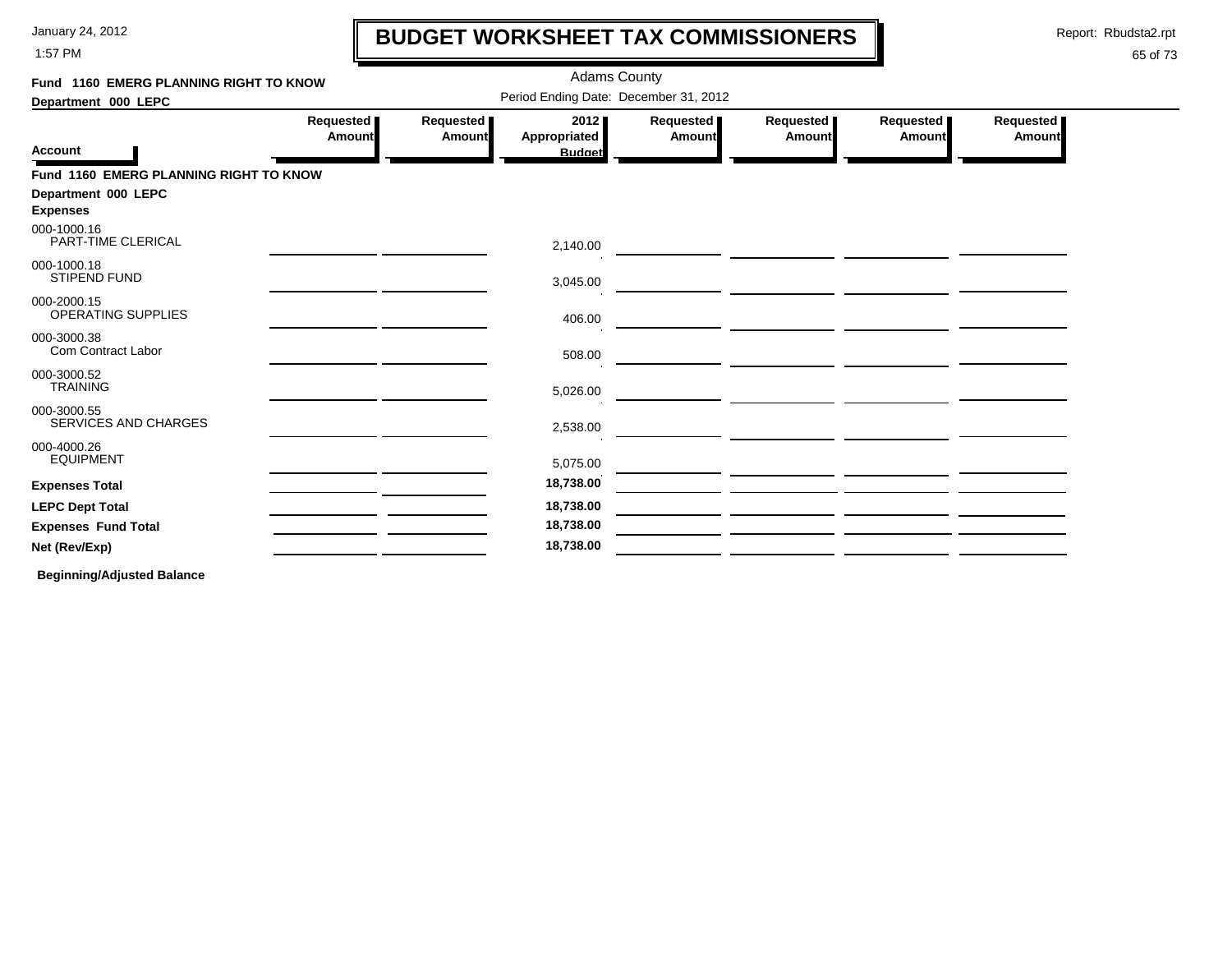1:57 PM

### **BUDGET WORKSHEET TAX COMMISSIONERS**

Report: Rbudsta2.rpt

 $\mathbf l$ 

| Fund 1301 PARKS AND RECREATION               |                                       |                     |                                       |                            |                            |                            |                     |  |  |
|----------------------------------------------|---------------------------------------|---------------------|---------------------------------------|----------------------------|----------------------------|----------------------------|---------------------|--|--|
| Department 000 PARK & RECREATION             | Period Ending Date: December 31, 2012 |                     |                                       |                            |                            |                            |                     |  |  |
| <b>Account</b>                               | <b>Requested</b><br><b>Amount</b>     | Requested<br>Amount | 2012<br>Appropriated<br><b>Budget</b> | Requested<br><b>Amount</b> | Requested<br><b>Amount</b> | Requested<br><b>Amount</b> | Requested<br>Amount |  |  |
| <b>Fund 1301 PARKS AND RECREATION</b>        |                                       |                     |                                       |                            |                            |                            |                     |  |  |
| Department 000 PARK & RECREATION             |                                       |                     |                                       |                            |                            |                            |                     |  |  |
| <b>Expenses</b>                              |                                       |                     |                                       |                            |                            |                            |                     |  |  |
| 000-1000.17<br><b>WAGES</b>                  |                                       |                     | 80,712.00                             |                            |                            |                            |                     |  |  |
| 000-1000.18<br>PARK BOARD                    |                                       |                     | 1,300.00                              |                            |                            |                            |                     |  |  |
| 000-1000.23<br>SOCIAL SECURITY @ \$7.65      |                                       |                     | 6,175.00                              |                            |                            |                            |                     |  |  |
| 000-1000.24<br><b>PERF</b>                   |                                       |                     | 5,882.00                              |                            |                            |                            |                     |  |  |
| 000-2000.11<br>OFFICE SUPPLIES               |                                       |                     | 50.00                                 |                            |                            |                            |                     |  |  |
| 000-2000.16<br>INSTITUTIONAL                 |                                       |                     | 200.00                                |                            |                            |                            |                     |  |  |
| 000-2000.17<br>GAS & OIL                     |                                       |                     | 4,750.00                              |                            |                            |                            |                     |  |  |
| 000-2000.19<br><b>CHEMICALS</b>              |                                       |                     | 600.00                                |                            |                            |                            |                     |  |  |
| 000-2000.21<br><b>MATERIALS</b>              |                                       |                     | 750.00                                |                            |                            |                            |                     |  |  |
| 000-3000.26<br><b>INSURANCE</b>              |                                       |                     | 5,200.00                              |                            |                            |                            |                     |  |  |
| 000-3000.31<br><b>UTILITIES</b>              |                                       |                     | 300.00                                |                            |                            |                            |                     |  |  |
| 000-3000.36<br>CONTRACTUAL                   |                                       |                     | 600.00                                |                            |                            |                            |                     |  |  |
| 000-3000.37<br><b>REPAIRS</b>                |                                       |                     | 2,000.00                              |                            |                            |                            |                     |  |  |
| 000-3000.46<br>CITY OF DECATUR (CONTRACTUAL) |                                       |                     | 43,414.00                             |                            |                            |                            |                     |  |  |
| 000-3000.47<br><b>ASSESSMENTS</b>            |                                       |                     | 125.00                                |                            |                            |                            |                     |  |  |
| 000-3000.51<br>REFUNDS-DUES                  |                                       |                     | 50.00                                 |                            |                            |                            |                     |  |  |
| 000-4000.26<br><b>EQUIPMENT</b>              |                                       |                     | 2,000.00                              |                            |                            |                            |                     |  |  |
| <b>Expenses Total</b>                        |                                       |                     | 154,108.00                            |                            |                            |                            |                     |  |  |
| <b>PARK &amp; RECREATION Dept Total</b>      |                                       |                     | 154,108.00                            |                            |                            |                            |                     |  |  |
| <b>Expenses Fund Total</b>                   |                                       |                     | 154,108.00                            |                            |                            |                            |                     |  |  |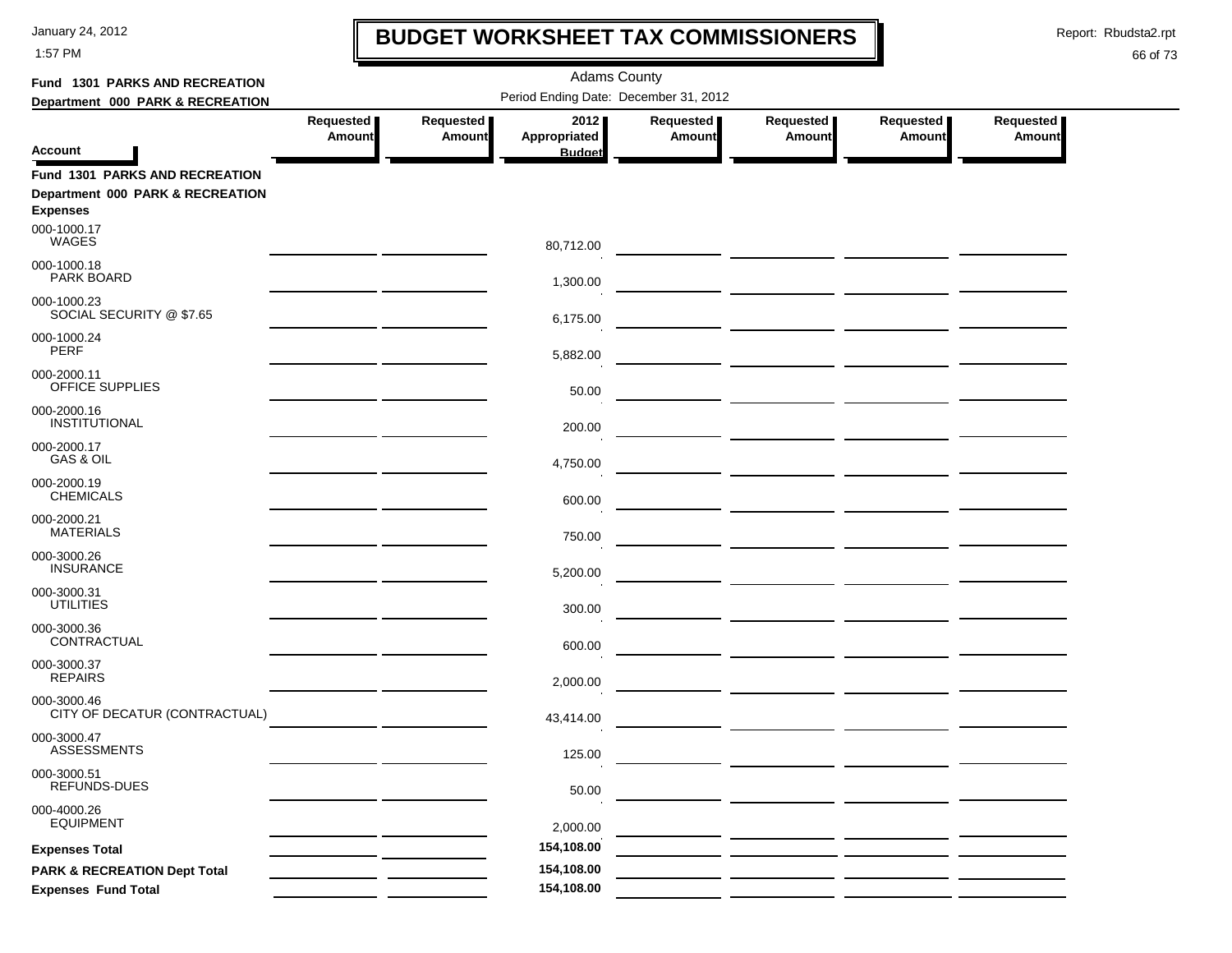| January 24, 2012 |  |  |  |
|------------------|--|--|--|
|------------------|--|--|--|

1:57 PM

### **BUDGET WORKSHEET TAX COMMISSIONERS**

Report: Rbudsta2.rpt

67 of 73

#### Adams County Period Ending Date: December 31, 2012 **Account Department 000 PARK & RECREATION Fund 1301 PARKS AND RECREATIONRequested Amount Requested Amount 2012 Appropriated Budget Requested Amount Requested Amount Requested Amount Requested Amount Net (Rev/Exp) 154,108.00**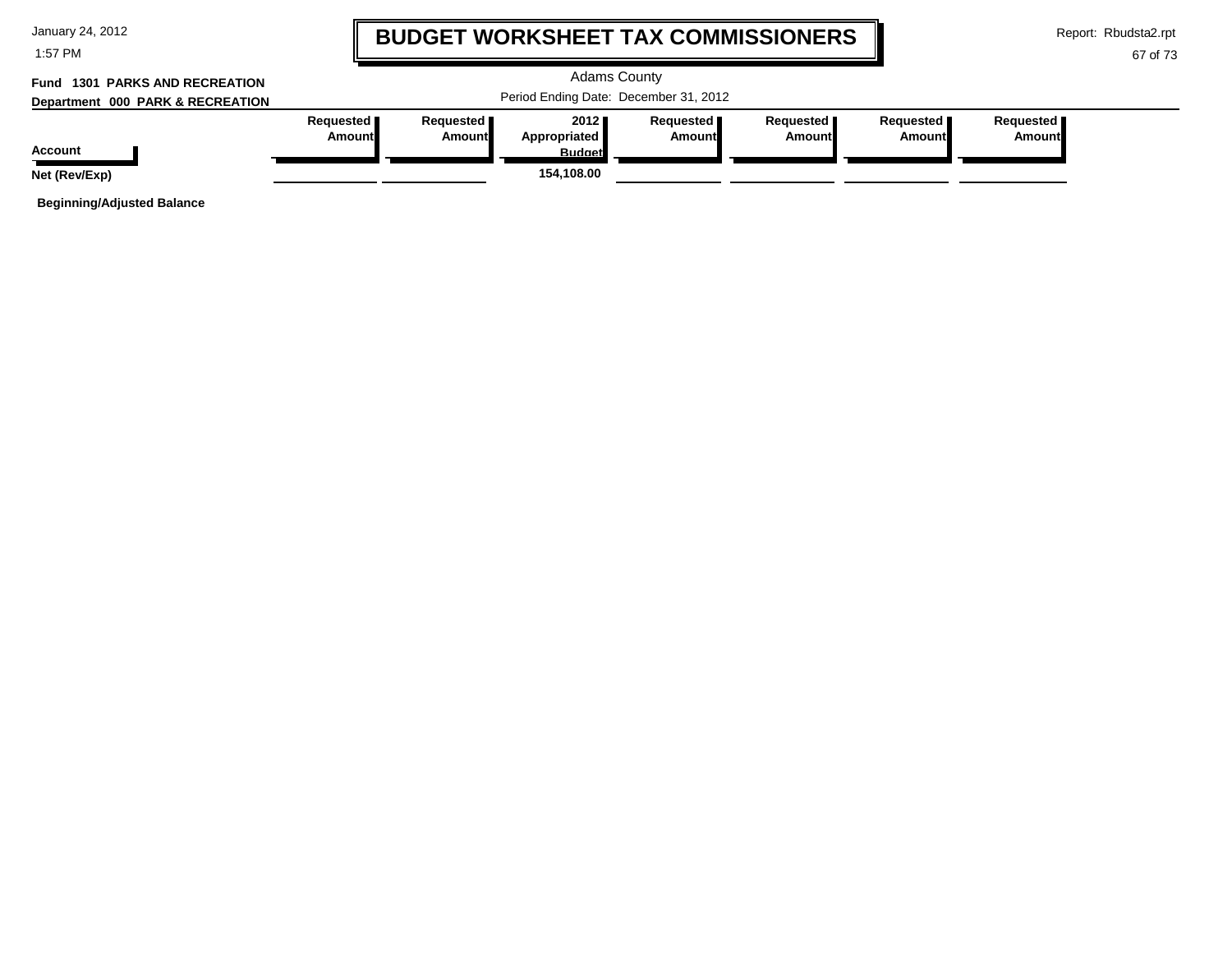1:57 PM

# **BUDGET WORKSHEET TAX COMMISSIONERS**

Report: Rbudsta2.rpt

 $\mathbf l$ 

#### 68 of 73

| Fund 1302 PARK & REC NON. REV. OPERATING                         |                                                                       |                     | <b>Adams County</b>                   |                            |                            |                                                                  |                     |  |
|------------------------------------------------------------------|-----------------------------------------------------------------------|---------------------|---------------------------------------|----------------------------|----------------------------|------------------------------------------------------------------|---------------------|--|
| Department 000 PARK & REC NON. REV. OPERATING                    |                                                                       |                     | Period Ending Date: December 31, 2012 |                            |                            |                                                                  |                     |  |
| <b>Account</b>                                                   | Requested<br><b>Amount</b>                                            | Requested<br>Amount | 2012<br>Appropriated<br><b>Budget</b> | Requested<br><b>Amount</b> | Requested<br><b>Amount</b> | Requested<br>Amount                                              | Requested<br>Amount |  |
| Fund 1302 PARK & REC NON. REV. OPERATING                         |                                                                       |                     |                                       |                            |                            |                                                                  |                     |  |
| Department 000 PARK & REC NON. REV. OPERATING<br><b>Expenses</b> |                                                                       |                     |                                       |                            |                            |                                                                  |                     |  |
| 000-1000.17<br>WAGES                                             |                                                                       |                     | 10,000.00                             |                            |                            |                                                                  |                     |  |
| 000-1000.23<br><b>SOCIAL SECURITY</b>                            |                                                                       |                     | 765.00                                |                            |                            |                                                                  |                     |  |
| 000-2000.11<br><b>OFFICE SUPPLIES</b>                            | <u> 1989 - Johann Harry Barn, mars an t-Amerikaansk kommunister (</u> |                     | 7,000.00                              |                            |                            |                                                                  |                     |  |
| 000-2000.16<br>OPERATING SUPPLIES                                |                                                                       |                     | 26,000.00                             |                            |                            |                                                                  |                     |  |
| 000-3000.16<br><b>POSTAGE</b>                                    |                                                                       |                     | 1,000.00                              |                            |                            |                                                                  |                     |  |
| 000-3000.17<br>Milage                                            |                                                                       |                     | 1,000.00                              |                            |                            |                                                                  |                     |  |
| 000-3000.36<br>CONTRACTUAL                                       |                                                                       |                     | 15,000.00                             |                            |                            |                                                                  |                     |  |
| 000-3000.51<br>REFUNDS-DUES                                      |                                                                       |                     | 600.00                                |                            |                            |                                                                  |                     |  |
| 000-3000.52<br><b>CONTINUING EDUCATION</b>                       |                                                                       |                     | 5,000.00                              |                            |                            | <u> 1989 - Johann John Stone, mars eta industrial (h. 1908).</u> |                     |  |
| 000-4000.26<br><b>EQUIPMENT</b>                                  | <u> 1989 - John Harry Barn, amerikansk politiker (</u>                |                     | 40,000.00                             |                            |                            |                                                                  |                     |  |
| <b>Expenses Total</b>                                            |                                                                       |                     | 106,365.00                            |                            |                            |                                                                  |                     |  |
| PARK & REC NON. REV. OPERATING Dept<br>Total                     |                                                                       |                     | 106,365.00                            |                            |                            |                                                                  |                     |  |
| <b>Expenses Fund Total</b>                                       |                                                                       |                     | 106,365.00                            |                            |                            |                                                                  |                     |  |
| Net (Rev/Exp)                                                    |                                                                       |                     | 106,365.00                            |                            |                            |                                                                  |                     |  |
|                                                                  |                                                                       |                     |                                       |                            |                            |                                                                  |                     |  |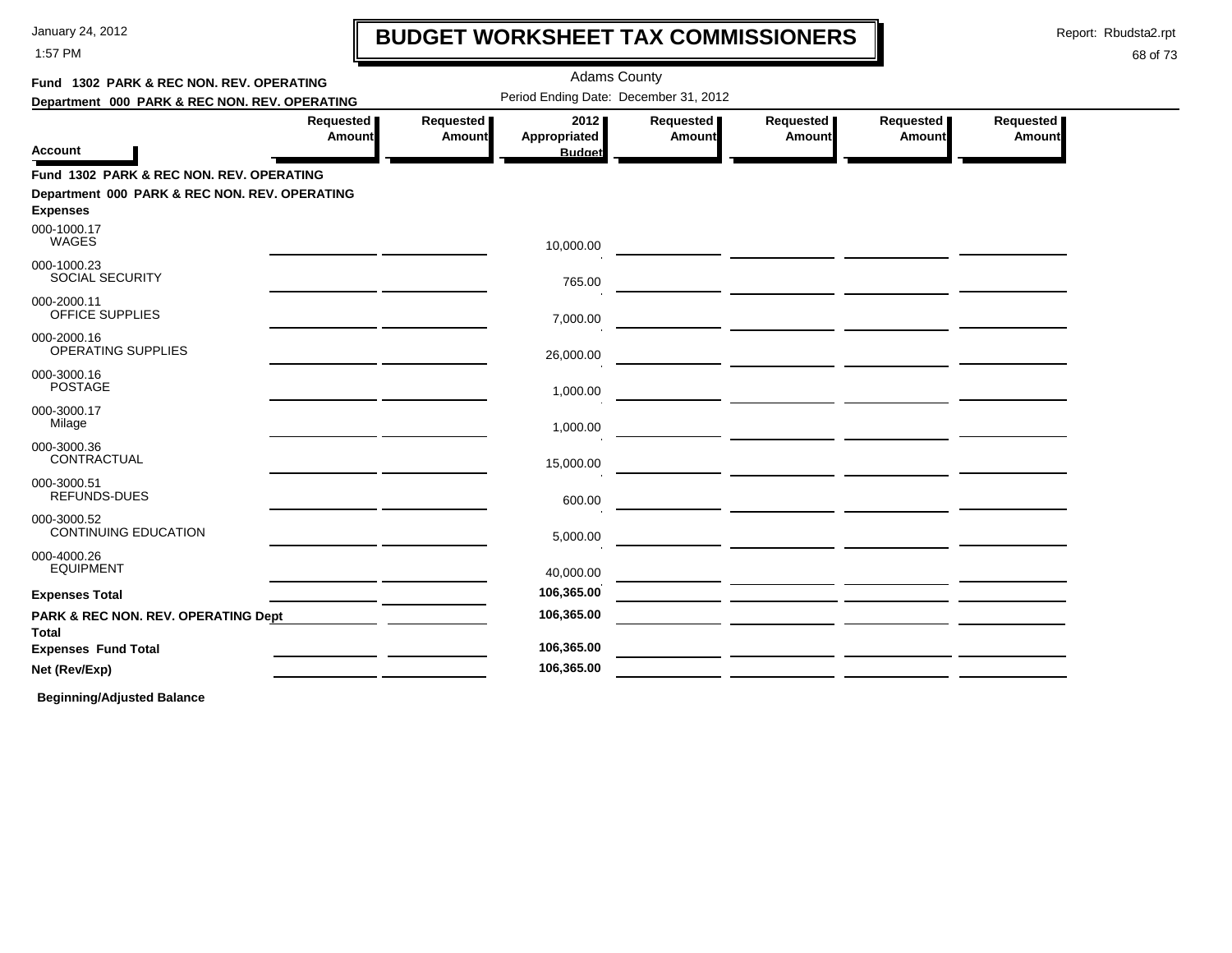1:57 PM

### **BUDGET WORKSHEET TAX COMMISSIONERS**

Report: Rbudsta2.rpt

 $\mathbf l$ 

| Fund 2391 CUMULATIVE CAPITAL                               |                            |                            | <b>Adams County</b>                   |                     |                              |                            |                     |
|------------------------------------------------------------|----------------------------|----------------------------|---------------------------------------|---------------------|------------------------------|----------------------------|---------------------|
| DEN THREM ENTO CUMULATIVE CAPITAL DEVELOPMENT              |                            |                            | Period Ending Date: December 31, 2012 |                     |                              |                            |                     |
|                                                            | Requested<br><b>Amount</b> | Requested<br><b>Amount</b> | 2012<br>Appropriated                  | Requested<br>Amount | <b>Requested</b> ∎<br>Amount | Requested<br><b>Amount</b> | Requested<br>Amount |
| <b>Account</b>                                             |                            |                            | <b>Budget</b>                         |                     |                              |                            |                     |
| Fund 2391 CUMULATIVE CAPITAL DEVELOPMENT                   |                            |                            |                                       |                     |                              |                            |                     |
| Department 000 CUMULATIVE CAPITAL DEVELOPMENT              |                            |                            |                                       |                     |                              |                            |                     |
| <b>Expenses</b>                                            |                            |                            |                                       |                     |                              |                            |                     |
| 000-3000.36<br><b>REPAIRS</b>                              |                            |                            | 125,000.00                            |                     |                              |                            |                     |
| 000-3000.40<br><b>Courthouse Exterior Renovation</b>       |                            |                            | 100,000.00                            |                     |                              |                            |                     |
| 000-4000.27<br><b>Computer Software Purchases</b>          |                            |                            | 29,000.00                             |                     |                              |                            |                     |
| 000-4000.50<br>Jail System Lease                           |                            |                            | 37,000.00                             |                     |                              |                            |                     |
| 000-4000.71<br>Software Licensing                          |                            |                            | 29,000.00                             |                     |                              |                            |                     |
| <b>Expenses Total</b>                                      |                            |                            | 320,000.00                            |                     |                              |                            |                     |
| <b>CUMULATIVE CAPITAL DEVELOPMENT Dept</b><br><b>Total</b> |                            |                            | 320,000.00                            |                     |                              |                            |                     |
| <b>Expenses Fund Total</b>                                 |                            |                            | 320,000.00                            |                     |                              |                            |                     |
| Net (Rev/Exp)                                              |                            |                            | 320,000.00                            |                     |                              |                            |                     |
| <b>Beginning/Adjusted Balance</b>                          |                            |                            |                                       |                     |                              |                            |                     |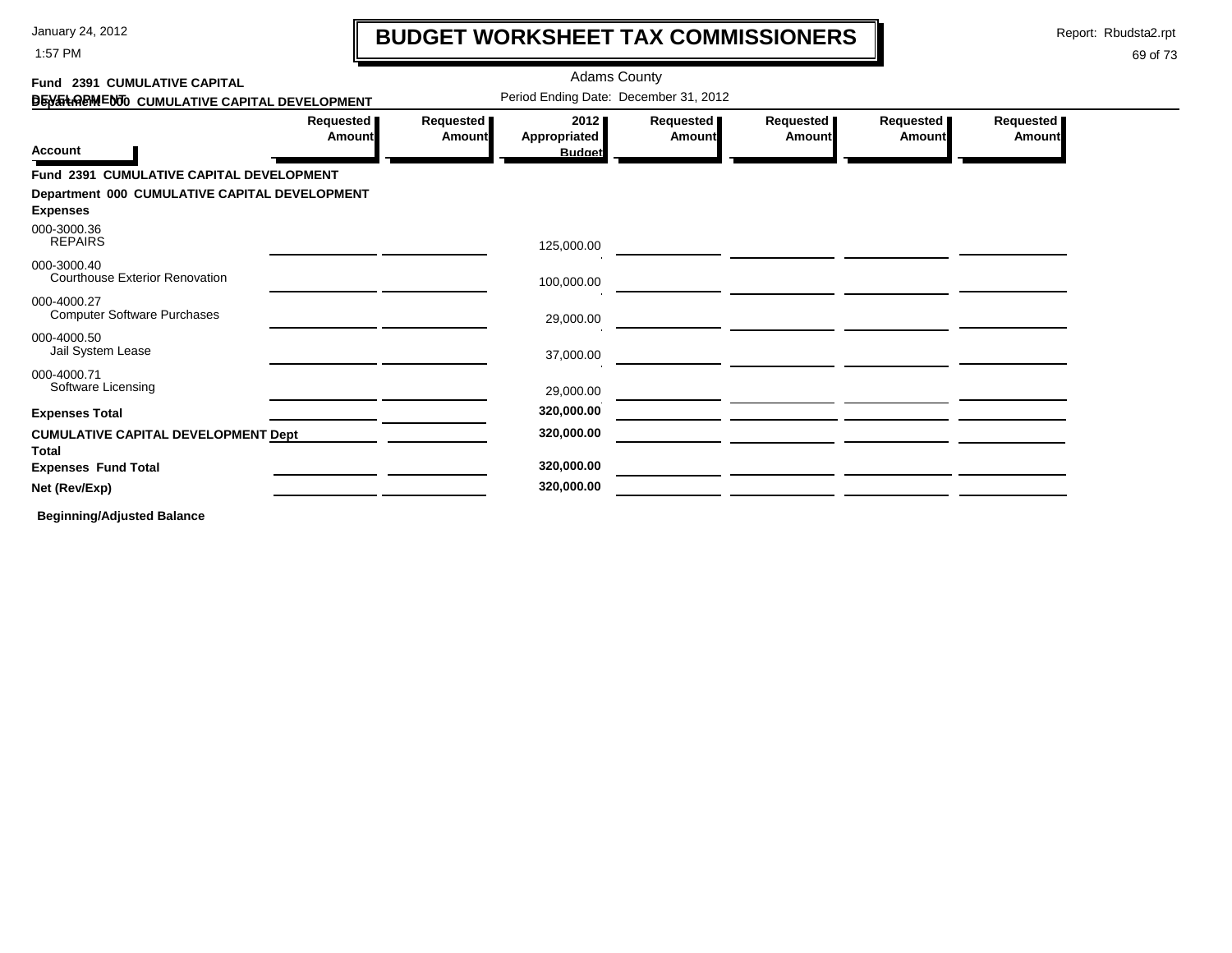1:57 PM

# **BUDGET WORKSHEET TAX COMMISSIONERS**

Report: Rbudsta2.rpt

 $\mathbf l$ 

| Fund 2392 CUMULATIVE COURTHOUSE                      |                            |                     | <b>Adams County</b>                   |                     |                     |                            |                            |  |
|------------------------------------------------------|----------------------------|---------------------|---------------------------------------|---------------------|---------------------|----------------------------|----------------------------|--|
| Department 000 CUMULATIVE COURTHOUSE                 |                            |                     | Period Ending Date: December 31, 2012 |                     |                     |                            |                            |  |
|                                                      | Requested<br><b>Amount</b> | Requested<br>Amount | 2012 ■<br>Appropriated                | Requested<br>Amount | Requested<br>Amount | Requested<br><b>Amount</b> | Requested<br><b>Amount</b> |  |
| <b>Account</b>                                       |                            |                     | <b>Budget</b>                         |                     |                     |                            |                            |  |
| Fund 2392 CUMULATIVE COURTHOUSE                      |                            |                     |                                       |                     |                     |                            |                            |  |
| Department 000 CUMULATIVE COURTHOUSE                 |                            |                     |                                       |                     |                     |                            |                            |  |
| <b>Expenses</b>                                      |                            |                     |                                       |                     |                     |                            |                            |  |
| 000-3000.36<br><b>REPAIRS</b>                        |                            |                     | 40,000.00                             |                     |                     |                            |                            |  |
| 000-3000.40<br><b>Courthouse Exterior Renovation</b> |                            |                     | 60,000.00                             |                     |                     |                            |                            |  |
| <b>Expenses Total</b>                                |                            |                     | 100,000.00                            |                     |                     |                            |                            |  |
| <b>CUMULATIVE COURTHOUSE Dept Total</b>              |                            |                     | 100,000.00                            |                     |                     |                            |                            |  |
| <b>Expenses Fund Total</b>                           |                            |                     | 100,000.00                            |                     |                     |                            |                            |  |
| Net (Rev/Exp)                                        |                            |                     | 100,000.00                            |                     |                     |                            |                            |  |
| <b>Beginning/Adjusted Balance</b>                    |                            |                     |                                       |                     |                     |                            |                            |  |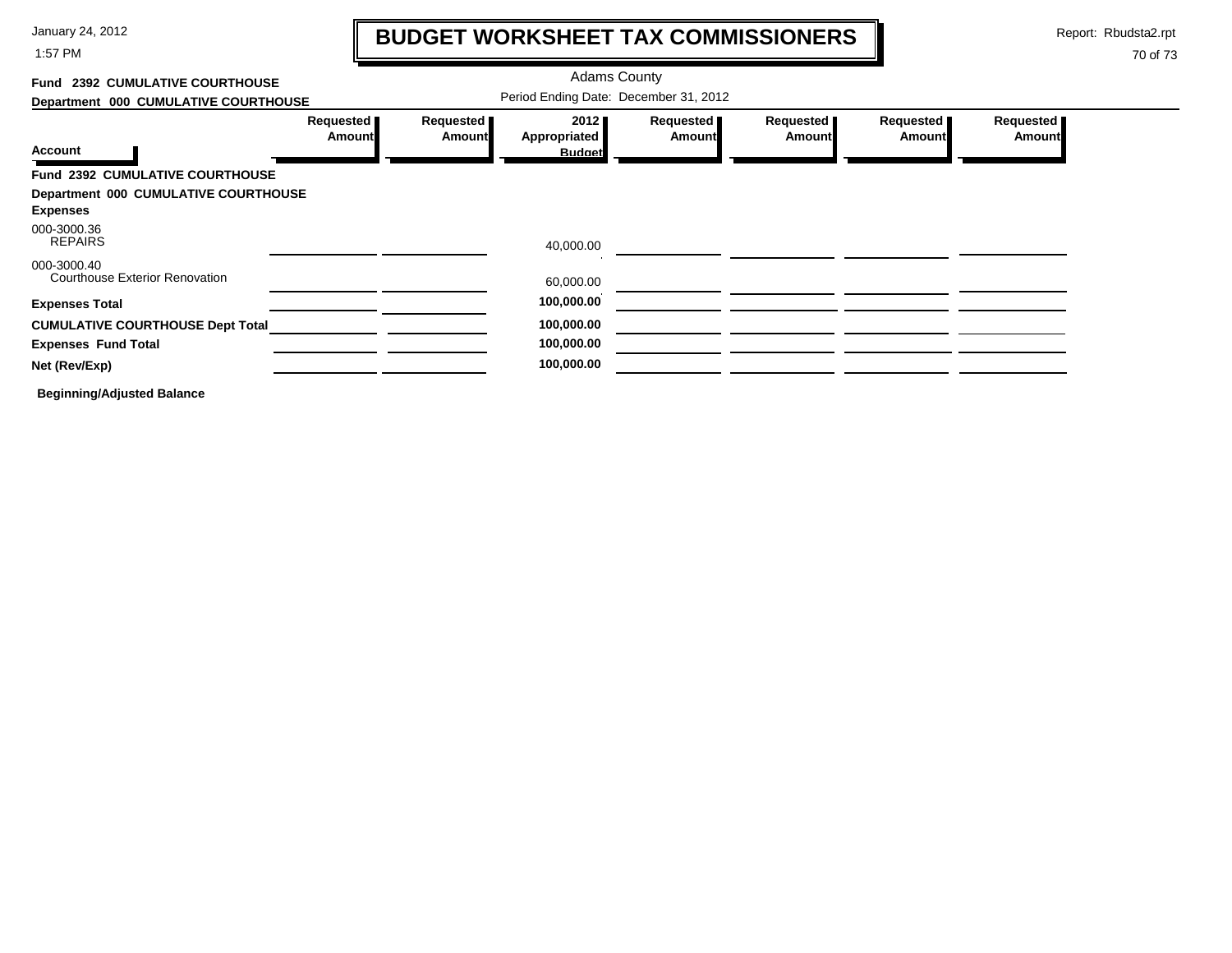1:57 PM

### **BUDGET WORKSHEET TAX COMMISSIONERS**

Report: Rbudsta2.rpt

 $\mathbf I$ 

| 2393 CUMULATIVE JAIL<br>Fund        | <b>Adams County</b>        |                            |                                       |                       |                            |                     |                     |
|-------------------------------------|----------------------------|----------------------------|---------------------------------------|-----------------------|----------------------------|---------------------|---------------------|
| <b>Department</b>                   |                            |                            | Period Ending Date: December 31, 2012 |                       |                            |                     |                     |
|                                     | Requested<br><b>Amount</b> | Requested<br><b>Amount</b> | 2012<br>Appropriated                  | Requested  <br>Amount | Requested<br><b>Amount</b> | Requested<br>Amount | Requested<br>Amount |
| <b>Account</b>                      |                            |                            | <b>Budget</b>                         |                       |                            |                     |                     |
| Fund 2393 CUMULATIVE JAIL           |                            |                            |                                       |                       |                            |                     |                     |
| Department 000<br><b>Expenses</b>   |                            |                            |                                       |                       |                            |                     |                     |
| 000-3000.36<br>Repairs              |                            |                            | 50,000.00                             |                       |                            |                     |                     |
| 000-3000.38<br>Work Release Remodel |                            |                            | 25,000.00                             |                       |                            |                     |                     |
| <b>Expenses Total</b>               |                            |                            | 75,000.00                             |                       |                            |                     |                     |
| <b>Dept Total</b>                   |                            |                            | 75,000.00                             |                       |                            |                     |                     |
| <b>Expenses Fund Total</b>          |                            |                            | 75,000.00                             |                       |                            |                     |                     |
| Net (Rev/Exp)                       |                            |                            | 75,000.00                             |                       |                            |                     |                     |
| <b>Beginning/Adjusted Balance</b>   |                            |                            |                                       |                       |                            |                     |                     |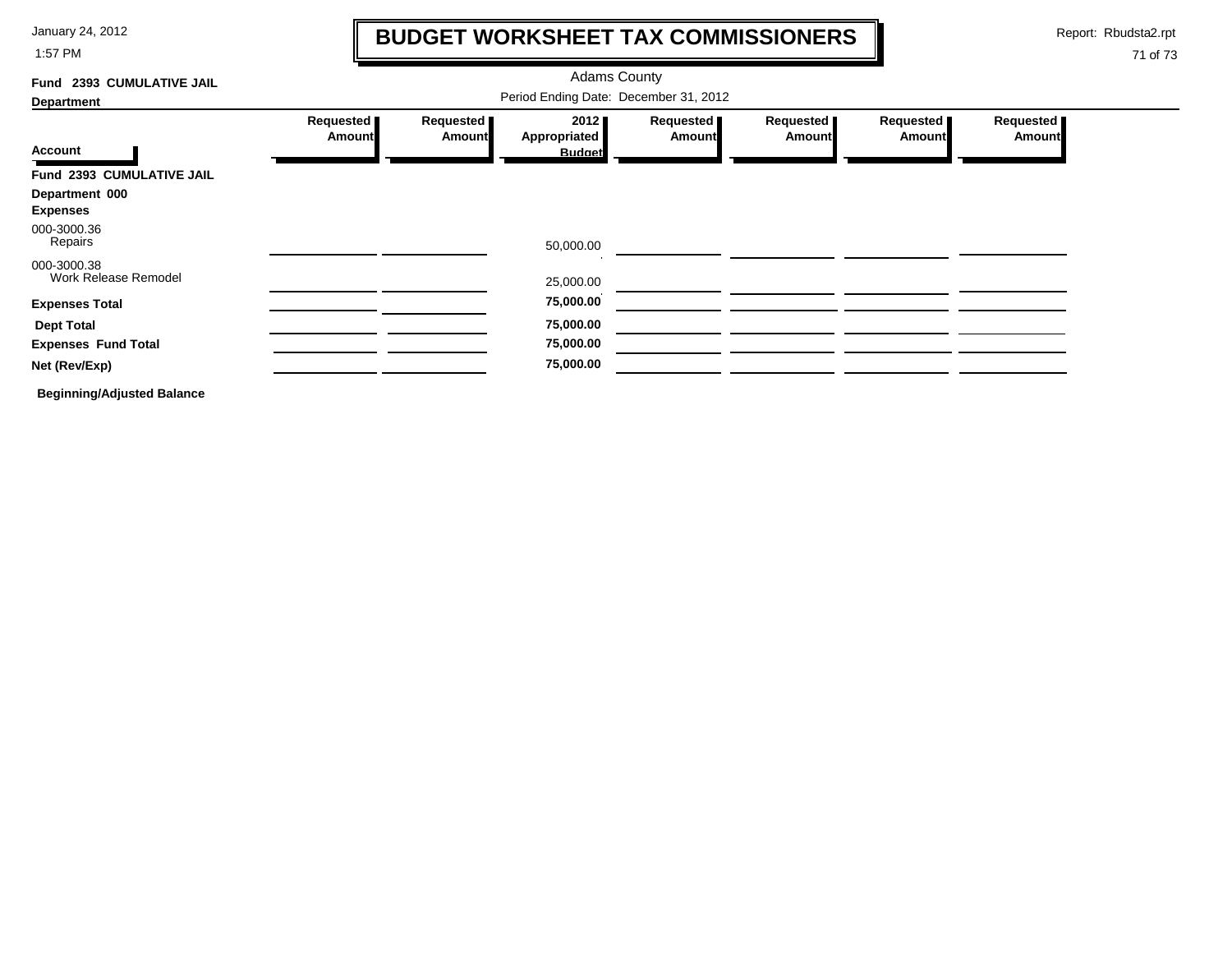1:57 PM

### **BUDGET WORKSHEET TAX COMMISSIONERS**

Report: Rbudsta2.rpt

 $\mathbf l$ 

#### 72 of 73

| Fund 3802 JAIL MISDEMEANANT                         | <b>Adams County</b>                   |                            |                                              |                            |                            |                            |                            |  |  |
|-----------------------------------------------------|---------------------------------------|----------------------------|----------------------------------------------|----------------------------|----------------------------|----------------------------|----------------------------|--|--|
| Department 000 JAIL MISDEMEANANT                    | Period Ending Date: December 31, 2012 |                            |                                              |                            |                            |                            |                            |  |  |
| <b>Account</b>                                      | Requested<br><b>Amount</b>            | Requested<br><b>Amount</b> | 2012<br><b>Appropriated</b><br><b>Budget</b> | Requested<br><b>Amount</b> | Requested<br><b>Amount</b> | Requested<br><b>Amount</b> | Requested<br><b>Amount</b> |  |  |
| Fund 3802 JAIL MISDEMEANANT                         |                                       |                            |                                              |                            |                            |                            |                            |  |  |
| Department 000 JAIL MISDEMEANANT<br><b>Expenses</b> |                                       |                            |                                              |                            |                            |                            |                            |  |  |
| 000-1000.23<br>Social Security                      |                                       |                            | 918.00                                       |                            |                            |                            |                            |  |  |
| 000-1000.24<br><b>ASSISTANT JAILER</b>              |                                       |                            | 11,220.00                                    |                            |                            |                            |                            |  |  |
| 000-2000.11<br><b>SUPPLIES</b>                      |                                       |                            | 3,100.00                                     |                            |                            |                            |                            |  |  |
| 000-3000.37<br><b>REPAIRS</b>                       |                                       |                            | 6,000.00                                     |                            |                            |                            |                            |  |  |
| 000-4000.26<br><b>EQUIPMENT</b>                     |                                       |                            | 6,600.00                                     |                            |                            |                            |                            |  |  |
| <b>Expenses Total</b>                               |                                       |                            | 27,838.00                                    |                            |                            |                            |                            |  |  |
| <b>JAIL MISDEMEANANT Dept Total</b>                 |                                       |                            | 27,838.00                                    |                            |                            |                            |                            |  |  |
| <b>Expenses Fund Total</b>                          |                                       |                            | 27,838.00                                    |                            |                            |                            |                            |  |  |
| Net (Rev/Exp)                                       |                                       |                            | 27,838.00                                    |                            |                            |                            |                            |  |  |
| _                                                   |                                       |                            |                                              |                            |                            |                            |                            |  |  |